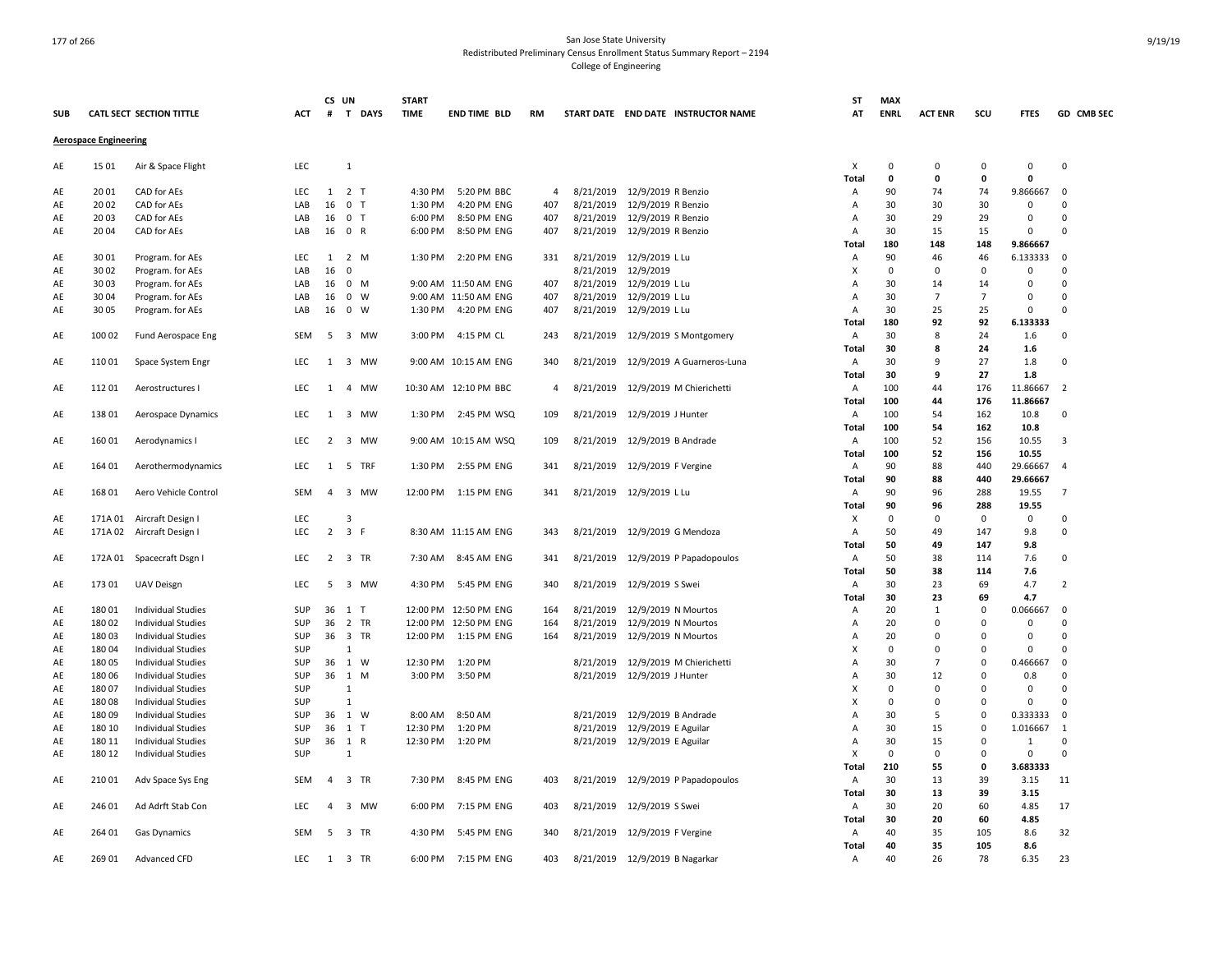| <b>SUB</b> |                   | <b>CATL SECT SECTION TITTLE</b> | <b>ACT</b> |   | CS UN<br><b>DAYS</b> | <b>START</b><br><b>TIME</b> | <b>END TIME BLD</b>   | RM  | <b>START DATE</b> | <b>END DATE INSTRUCTOR NAME</b> | <b>ST</b><br>AT                    | <b>MAX</b><br><b>ENRL</b> | <b>ACT ENR</b>          | scu         | <b>FTES</b> | <b>GD CMB SEC</b> |
|------------|-------------------|---------------------------------|------------|---|----------------------|-----------------------------|-----------------------|-----|-------------------|---------------------------------|------------------------------------|---------------------------|-------------------------|-------------|-------------|-------------------|
|            |                   |                                 |            |   |                      |                             |                       |     |                   |                                 | Total                              | 40                        | 26                      | 78          | 6.35        |                   |
| AE         | 27101             | Adv Air Design                  | <b>LEC</b> | 4 | <b>MW</b><br>3       | 4:30 PM                     | 5:45 PM ENG           | 401 | 8/21/2019         | 12/9/2019 S Montgomery          | A                                  | 30                        | 14                      | 42          | 3.5         | 14                |
|            |                   |                                 |            |   |                      |                             |                       |     |                   |                                 | Total                              | 30                        | 14                      | 42          | 3.5         |                   |
| AE         | 295A 01 Project I |                                 | SUP        |   | 25 3 F               | 4:30 PM                     | 7:15 PM ENG           | 164 | 8/21/2019         | 12/9/2019 N Mourtos             | A                                  | 25                        | 11                      | $\mathbf 0$ | 2.75        | 11                |
|            |                   |                                 |            |   |                      |                             |                       |     |                   |                                 | Total                              | 25                        | 11                      | 0           | 2.75        |                   |
| AE         |                   | 295B 01 Project II              | SUP        |   | 25 3 F               | 4:30 PM                     | 7:15 PM ENG           | 164 | 8/21/2019         | 12/9/2019 N Mourtos             | A                                  | 25                        |                         | $^{\circ}$  | 1.75        |                   |
|            |                   |                                 |            |   |                      |                             |                       |     |                   |                                 | Total                              | 25                        |                         | 0           | 1.75        |                   |
| AE         | 298 01            | Spec Proj in Aerospace Engr     | SUP        |   | 25 3 F               | 12:00 PM                    | 1:15 PM ENG           | 164 | 8/21/2019         | 12/9/2019 N Mourtos             | $\mathsf{A}$                       | 10                        | 0                       | 0           | $\Omega$    | 0                 |
| AE         | 298 02            | Spec Proj in Aerospace Engr     | SUP        |   | 25 1 F               |                             | 12:00 PM 12:50 PM ENG | 164 | 8/21/2019         | 12/9/2019 N Mourtos             | A                                  | 10                        |                         |             | 0.166667 2  |                   |
|            |                   |                                 |            |   |                      |                             |                       |     |                   |                                 | <b>Total</b>                       | 20                        | $\overline{\mathbf{z}}$ |             | 0.166667    |                   |
| AE         | 299 01            | <b>AE Thesis</b>                | SUP        |   | 25 3 F               | 4:30 PM                     | 7:15 PM ENG           | 164 | 8/21/2019         | 12/9/2019 N Mourtos             | A                                  | 10                        |                         | $\Omega$    | 0.25        |                   |
|            |                   |                                 |            |   |                      |                             |                       |     |                   |                                 | <b>Total</b>                       | 10                        |                         | $\Omega$    | 0.25        |                   |
|            |                   |                                 |            |   |                      |                             |                       |     |                   |                                 | <b>Aerospace Engineering Total</b> | 1490                      | 885                     | 2169        | 158.9833    |                   |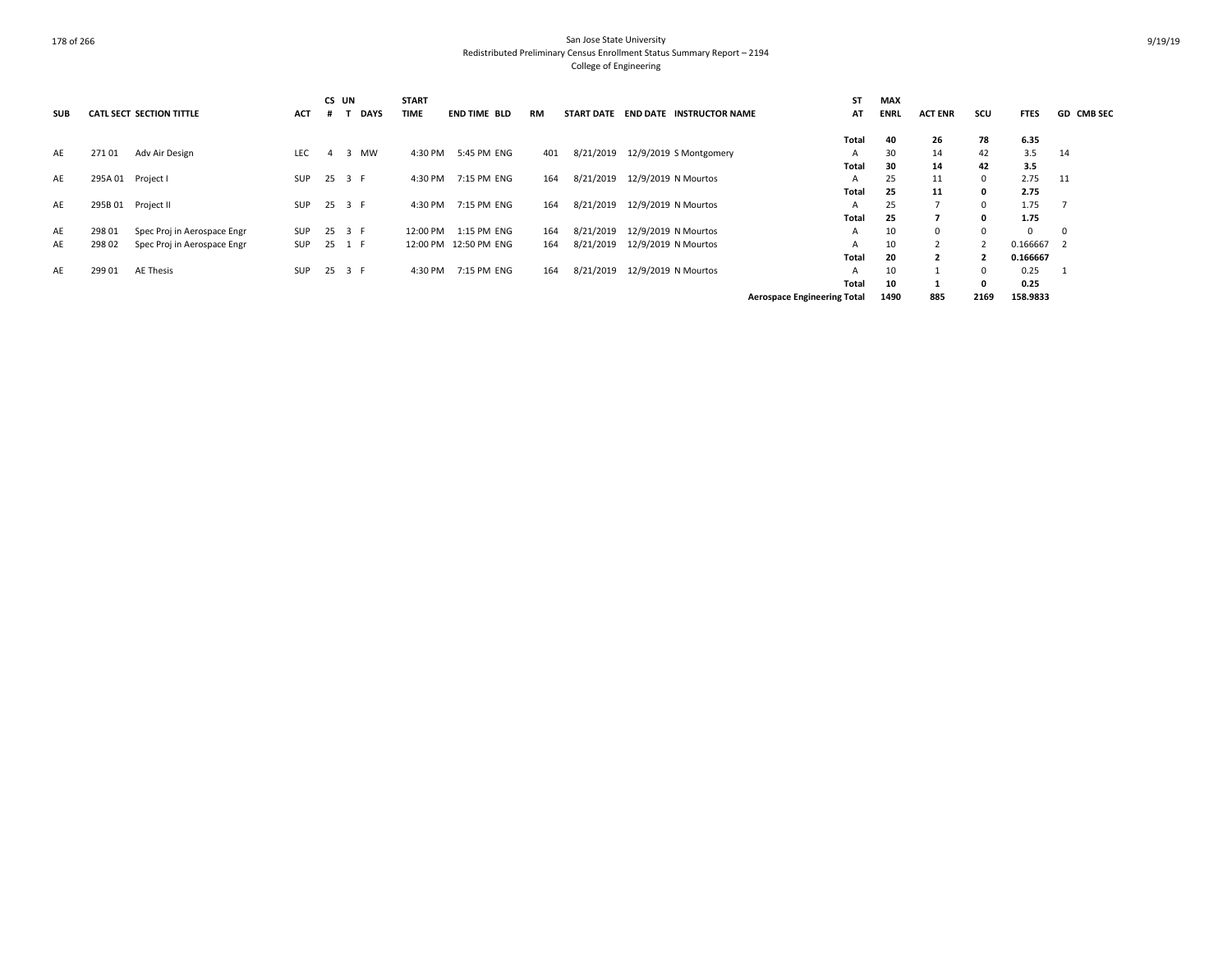|             |         |                           |            | CS UN          |                              | <b>START</b> |                       |     |           |                                     | SΤ             | MAX         |                |             |             |                         |
|-------------|---------|---------------------------|------------|----------------|------------------------------|--------------|-----------------------|-----|-----------|-------------------------------------|----------------|-------------|----------------|-------------|-------------|-------------------------|
| <b>SUB</b>  |         | CATL SECT SECTION TITTLE  | ACT        | #              | <b>DAYS</b><br>$\mathbf{T}$  | <b>TIME</b>  | <b>END TIME BLD</b>   | RM  |           | START DATE END DATE INSTRUCTOR NAME | AT             | <b>ENRL</b> | <b>ACT ENR</b> | scu         | <b>FTES</b> | GD CMB SEC              |
| Aviation    |         |                           |            |                |                              |              |                       |     |           |                                     |                |             |                |             |             |                         |
| AVIA        | 101     | Intro Avia Indus          | <b>LEC</b> | $\overline{2}$ | $\overline{\mathbf{3}}$      |              |                       |     |           | 8/21/2019 12/9/2019                 | X              | $\Omega$    | 0              | $\mathbf 0$ | $\mathbf 0$ | $\Omega$                |
| AVIA        | 102     | Intro Avia Indus          | LEC        | $\overline{2}$ | 3 MW                         |              | 9:00 AM 10:15 AM ENG  | 395 | 8/21/2019 | 12/9/2019 V Wawrzynski              | Α              | 30          | 31             | 93          | 6.2         | $\Omega$                |
| AVIA        | 103     | Intro Avia Indus          | <b>LEC</b> | $\overline{2}$ | 3 MW                         |              | 10:30 AM 11:45 AM IS  | 216 | 8/21/2019 | 12/9/2019 V Wawrzynski              | Α              | 45          | 55             | 165         | 11          | $\mathbf 0$             |
|             |         |                           |            |                |                              |              |                       |     |           |                                     | Total          | 75          | 86             | 258         | 17.2        |                         |
| AVIA        | 201     | Private Ground            | <b>SEM</b> |                | 4 3 TR                       |              | 9:00 AM 10:15 AM IS   | 216 | 8/21/2019 | 12/9/2019 T Spence                  | Α              | 50          | 47             | 141         | 9.4         | $\mathbf 0$             |
|             |         |                           |            |                |                              |              |                       |     |           |                                     | Total          | 50          | 47             | 141         | 9.4         |                         |
| AVIA        | 301     | Intro Private Flt         | SUP        | 23             | 2 TBA                        |              | IS                    | 133 | 8/21/2019 | 12/9/2019 T Spence                  | A              | 15          | 9              | 0           | 1.2         | $\mathbf 0$             |
|             |         |                           |            |                |                              |              |                       |     |           |                                     | Total          | 15          | 9              | 0           | 1.2         |                         |
| <b>AVIA</b> | 3101    | Aircrft Theor & Dsgn      | LEC        | $\overline{2}$ | 3 T                          |              | 10:30 AM 12:15 PM RHV | 135 | 8/21/2019 | 12/9/2019 D Romano                  | A              | 20          | 26             | 52          | 5.2         | $\Omega$                |
| AVIA        | 31 11   | Aircrft Theor & Dsgn      | LAB        | 16             | 0 R                          | 10:30 AM     | 1:15 PM RHV           | 120 | 8/21/2019 | 12/9/2019 D Romano                  | Α              | 20          | 26             | 26          | 0           | $\Omega$                |
|             |         |                           |            |                |                              |              |                       |     |           |                                     | <b>Total</b>   | 40          | 52             | 78          | 5.2         |                         |
| AVIA        | 42 01   | Aircraft Systems          | LEC        | $\overline{2}$ | 3 M                          | 4:00 PM      | 5:45 PM RHV           | 135 | 8/21/2019 | 12/9/2019 D Neal                    | A              | 48          | 53             | 106         | 10.6        | 0                       |
| AVIA        | 42 11   | Aircraft Systems          | LAB        | 16             | $\mathbf 0$<br>M             | 6:00 PM      | 8:45 PM RHV           | 120 | 8/21/2019 | 12/9/2019 D Neal                    | A              | 24          | 27             | 27          | 0           | $\mathbf 0$             |
| AVIA        | 42 12   | Aircraft Systems          | LAB        | 16             | 0 <sub>T</sub>               | 6:00 PM      | 8:45 PM RHV           | 120 | 8/21/2019 | 12/9/2019 D Neal                    | A              | 24          | 26             | 26          | $\Omega$    | $\mathbf 0$             |
|             |         |                           |            |                |                              |              |                       |     |           |                                     | <b>Total</b>   | 96          | 106            | 159         | 10.6        |                         |
| <b>AVIA</b> | 62 01   | Instru Pilot Ground       | LEC        | 2              | 3 MW                         |              | 10:30 AM 11:45 AM IS  | 133 |           | 8/21/2019 12/9/2019 T Spence        | $\mathsf{A}$   | 30          | 25             | 75          | 5           | $\Omega$                |
|             |         |                           |            |                |                              |              |                       |     |           |                                     |                | 30          | 25             | 75          | 5           |                         |
|             | 63 01   |                           | SUP        | 23             | 2 TBA                        |              | IS                    | 133 | 8/21/2019 |                                     | <b>Total</b>   | 15          | $\overline{4}$ | 0           | 0.533333    | $\mathbf 0$             |
| AVIA        |         | Instrument Flight         |            |                |                              |              |                       |     |           | 12/9/2019 T Spence                  | Α<br>Total     | 15          | 4              | 0           | 0.533333    |                         |
|             |         |                           |            |                |                              |              |                       |     |           |                                     |                |             |                |             |             |                         |
| AVIA        | 68 01   | Avionics/Airb Comm        | LEC        | $\overline{2}$ | $\overline{\mathbf{3}}$<br>W | 4:00 PM      | 5:45 PM RHV           | 135 | 8/21/2019 | 12/9/2019 D Neal                    | Α              | 48          | 48             | 96          | 9.6         | $\mathbf 0$<br>$\Omega$ |
| AVIA        | 68 11   | Avionics/Airb Comm        | LAB        | 16             | $\mathbf 0$<br>W             | 6:00 PM      | 8:45 PM RHV           | 120 | 8/21/2019 | 12/9/2019 D Neal                    | Α              | 24          | 25             | 25          | 0           |                         |
| AVIA        | 68 12   | Avionics/Airb Comm        | LAB        | 16             | 0 R                          | 6:00 PM      | 8:45 PM RHV           | 120 | 8/21/2019 | 12/9/2019 D Neal                    | A              | 24          | 23             | 23          | 0           | $\mathbf 0$             |
|             |         |                           |            |                |                              |              |                       |     |           |                                     | Total          | 96          | 96             | 144         | 9.6         |                         |
| AVIA        | 78 01   | Intro Avia Mgmt           | LEC        | 2              | 3 MW                         |              | 9:00 AM 10:15 AM IS   | 216 | 8/21/2019 | 12/9/2019 F Favaro                  | A              | 50          | 47             | 141         | 9.4         | $\mathbf 0$             |
|             |         |                           |            |                |                              |              |                       |     |           |                                     | <b>Total</b>   | 50          | 47             | 141         | 9.4         |                         |
| AVIA        | 9101    | Air Turbine Engnes        | LEC        | $\overline{2}$ | 3 TR                         | 1:30 PM      | 2:45 PM RHV           | 135 | 8/21/2019 | 12/9/2019 D Romano                  | A              | 42          | 49             | 147         | 9.8         | $\Omega$                |
|             |         |                           |            |                |                              |              |                       |     |           |                                     | Total          | 42          | 49             | 147         | 9.8         |                         |
| AVIA        | 11301   | Comm Prof Flight          | SUP        | 23             | 2 TBA                        |              | IS                    | 133 |           | 8/21/2019 12/9/2019 T Spence        | A              | 15          | 4              | $\mathbf 0$ | 0.533333    | $\mathbf 0$             |
|             |         |                           |            |                |                              |              |                       |     |           |                                     | Total          | 15          | 4              | 0           | 0.533333    |                         |
| AVIA        | 14101   | Hum Fact Avia Envirn      | LEC        |                | 3                            |              |                       |     |           |                                     | X              | $\Omega$    | $\Omega$       | 0           | $\mathbf 0$ | $\Omega$                |
| AVIA        | 14102   | Hum Fact Avia Envirn      | <b>LEC</b> |                | $2 \quad 3 \quad F$          | 1:00 PM      | 3:45 PM RHV           | 135 | 8/21/2019 | 12/9/2019 D Wood                    | Α              | 40          | 50             | 150         | 10          | $\Omega$                |
|             |         |                           |            |                |                              |              |                       |     |           |                                     | Total          | 40          | 50             | 150         | 10          |                         |
| AVIA        | 17701   | Genl Av Ops & Mgmt        | <b>LEC</b> | $\overline{2}$ | 3 MW                         | 7:30 AM      | 8:45 AM IS            | 216 | 8/21/2019 | 12/9/2019 V Collom                  | Α              | 40          | 33             | 99          | 6.6         | $\Omega$                |
| AVIA        | 17702   | Genl Av Ops & Mgmt        | <b>LEC</b> | $\overline{2}$ | 3 F                          |              | 7:30 AM 10:15 AM IS   | 216 |           | 8/21/2019 12/9/2019 V Collom        | Α              | 25          | 28             | 84          | 5.6         | $\Omega$                |
|             |         |                           |            |                |                              |              |                       |     |           |                                     | <b>Total</b>   | 65          | 61             | 183         | 12.2        |                         |
| AVIA        | 17801   | Airport Plan & Mgmt       | LEC        |                | 3                            |              |                       |     |           |                                     | х              | 0           | 0              | 0           | 0           | $\Omega$                |
| AVIA        | 17802   | Airport Plan & Mgmt       | LEC        | $\overline{2}$ | 3 TR                         | 4:30 PM      | 5:45 PM BBC           | 105 | 8/21/2019 | 12/9/2019 R Swensen                 | Α              | 50          | 49             | 147         | 9.8         | $\mathbf 0$             |
|             |         |                           |            |                |                              |              |                       |     |           |                                     | Total          | 50          | 49             | 147         | 9.8         |                         |
| AVIA        | 18001   | <b>Individual Studies</b> | SUP        | 36             | 3 TBA                        |              | IS                    | 133 | 8/21/2019 | 12/9/2019 F Barez                   | Α              | 20          | 0              | 0           | 0           | $\mathbf 0$             |
| AVIA        | 18002   | <b>Individual Studies</b> | <b>SUP</b> | 36             | 1 TBA                        |              |                       |     | 8/21/2019 | 12/9/2019 F Barez                   | Α              | 20          | $\Omega$       | $\Omega$    | $\Omega$    | $\Omega$                |
| AVIA        | 18003   | <b>Individual Studies</b> | SUP        | 36             | 2<br>TBA                     |              |                       |     | 8/21/2019 | 12/9/2019 F Barez                   | Α              | 20          | 6              | $\Omega$    | 0.8         | $\Omega$                |
| AVIA        | 180H 01 | Individual Studies        | SUP        | 36             | 1 TBA                        |              | IS                    | 133 | 8/21/2019 | 12/9/2019 F Barez                   | A              | 20          | 0              | 0           | 0           | $\mathbf 0$             |
| AVIA        | 180H 02 | Individual Studies        | SUP        | 36             | 2 TBA                        |              | IS                    | 133 | 8/21/2019 | 12/9/2019 F Barez                   | A              | 20          | $\overline{7}$ | $\mathbf 0$ | 0.933333    | 0                       |
|             |         |                           |            |                |                              |              |                       |     |           |                                     | Total          | 100         | 13             | 0           | 1.733333    |                         |
| <b>AVIA</b> | 190 01  | Senior Capstone           | <b>LEC</b> | 2              | 3 MW                         |              | 9:00 AM 10:15 AM IS   | 133 | 8/21/2019 | 12/9/2019 T Spence                  | $\overline{A}$ | 24          | 29             | 87          | 5.8         | $\Omega$                |
|             |         |                           |            |                |                              |              |                       |     |           |                                     | Total          | 24          | 29             | 87          | 5.8         |                         |
| AVIA        | 193 01  | Aerodynamics              | LEC        | $\overline{2}$ | 3 TR                         |              | 8:00 AM 8:50 AM IS    | 216 | 8/21/2019 | 12/9/2019 P Kutler                  | Α              | 48          | 54             | 108         | 10.8        | $\Omega$                |
| AVIA        | 193 11  | Aerodynamics              | LAB        | 16             | 0 <sub>T</sub>               |              | 9:00 AM 11:45 AM IS   | 133 | 8/21/2019 | 12/9/2019 P Kutler                  | Α              | 24          | 26             | 26          | $\mathbf 0$ | $\Omega$                |
| AVIA        | 193 12  | Aerodynamics              | LAB        | 16             | 0 R                          |              | 9:00 AM 11:45 AM IS   | 133 | 8/21/2019 | 12/9/2019 P Kutler                  | Α              | 24          | 28             | 28          | $\mathbf 0$ | $\Omega$                |
|             |         |                           |            |                |                              |              |                       |     |           |                                     | Total          | 96          | 108            | 162         | 10.8        |                         |
| AVIA        | 195 01  | Intern Avia Indust        | SUP        | 36             | 3 TBA                        |              | IS                    | 133 | 8/21/2019 | 12/9/2019 F Barez                   | Α              | 20          | 8              | 0           | 1.6         | $\Omega$                |
| AVIA        | 195 02  | Intern Avia Indust        | SUP        | 36             | $\overline{a}$<br>TBA        |              | IS                    | 133 | 8/21/2019 | 12/9/2019 F Barez                   | Α              | 20          | 0              | 0           | 0           | $\mathbf 0$             |
| AVIA        | 195 03  | Intern Avia Indust        | SUP        | 36             | 1 TBA                        |              | IS                    | 133 |           | 8/21/2019 12/9/2019 F Barez         | Α              | 20          | $\Omega$       | 0           | $\mathbf 0$ | $\Omega$                |
|             |         |                           |            |                |                              |              |                       |     |           |                                     | Total          | 60          | <b>R</b>       | $\Omega$    | 1.6         |                         |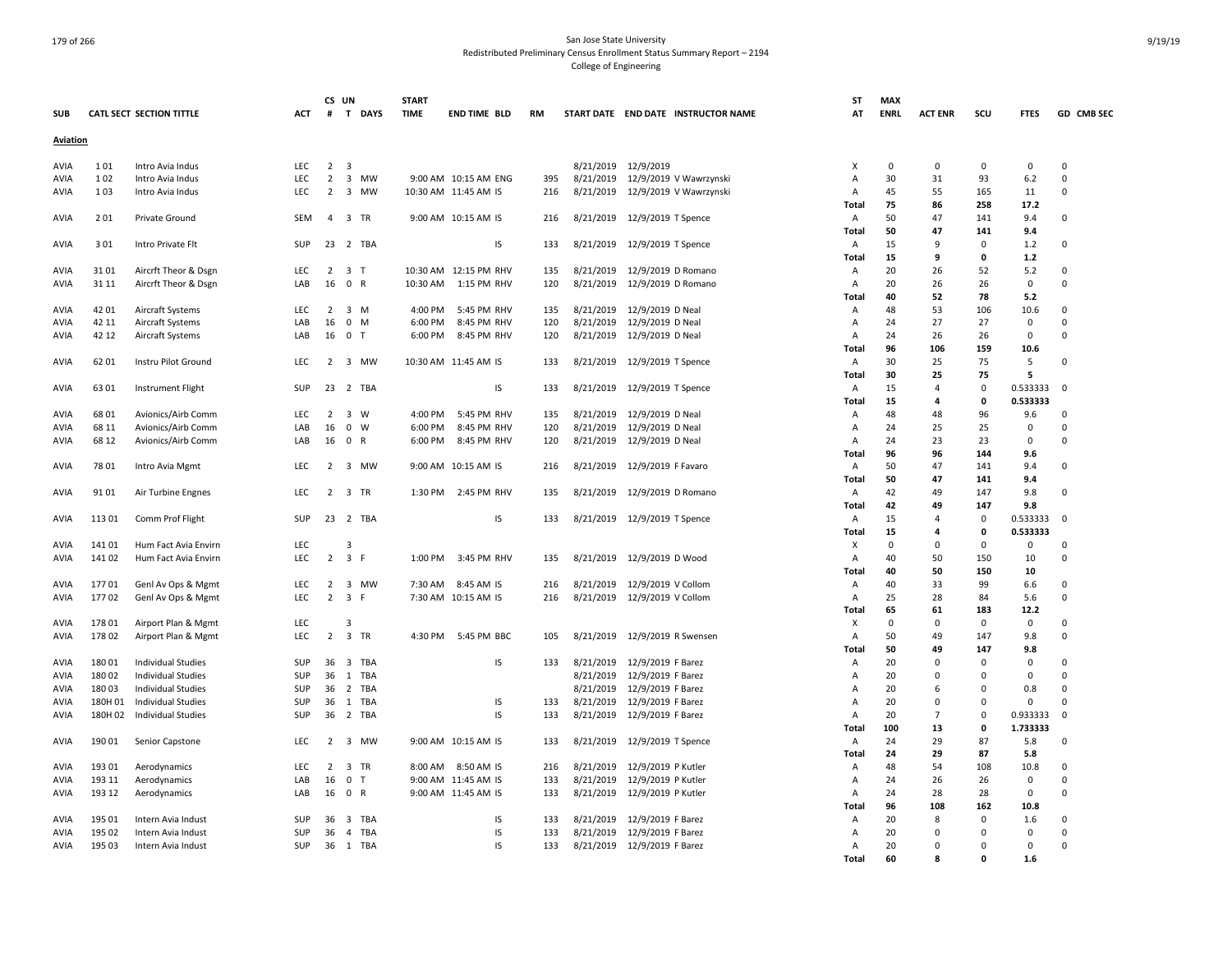|      |                                 |         | CS UN |      | <b>START</b> |              |           |  |                                     | ST                    | MAX         |                |                |             |                   |
|------|---------------------------------|---------|-------|------|--------------|--------------|-----------|--|-------------------------------------|-----------------------|-------------|----------------|----------------|-------------|-------------------|
| SUB  | CATL SECT SECTION TITTLE        | ACT # T |       | DAYS | TIME         | END TIME BLD | <b>RM</b> |  | START DATE END DATE INSTRUCTOR NAME | AT                    | <b>ENRL</b> | <b>ACT ENR</b> | scu            | <b>FTES</b> | <b>GD CMB SEC</b> |
|      |                                 |         |       |      |              |              |           |  |                                     |                       |             |                |                |             |                   |
| AVIA | 199A 01 Special Topic Avia Mgmt | SEM     |       |      |              |              |           |  |                                     |                       |             | $X$ 0 0 0 0 0  |                |             |                   |
|      |                                 |         |       |      |              |              |           |  |                                     |                       | Total 0     | $\mathbf{0}$   | $\overline{0}$ |             |                   |
|      |                                 |         |       |      |              |              |           |  |                                     | <b>Aviation Total</b> | 959         | 843            | 1872           | 130.4       |                   |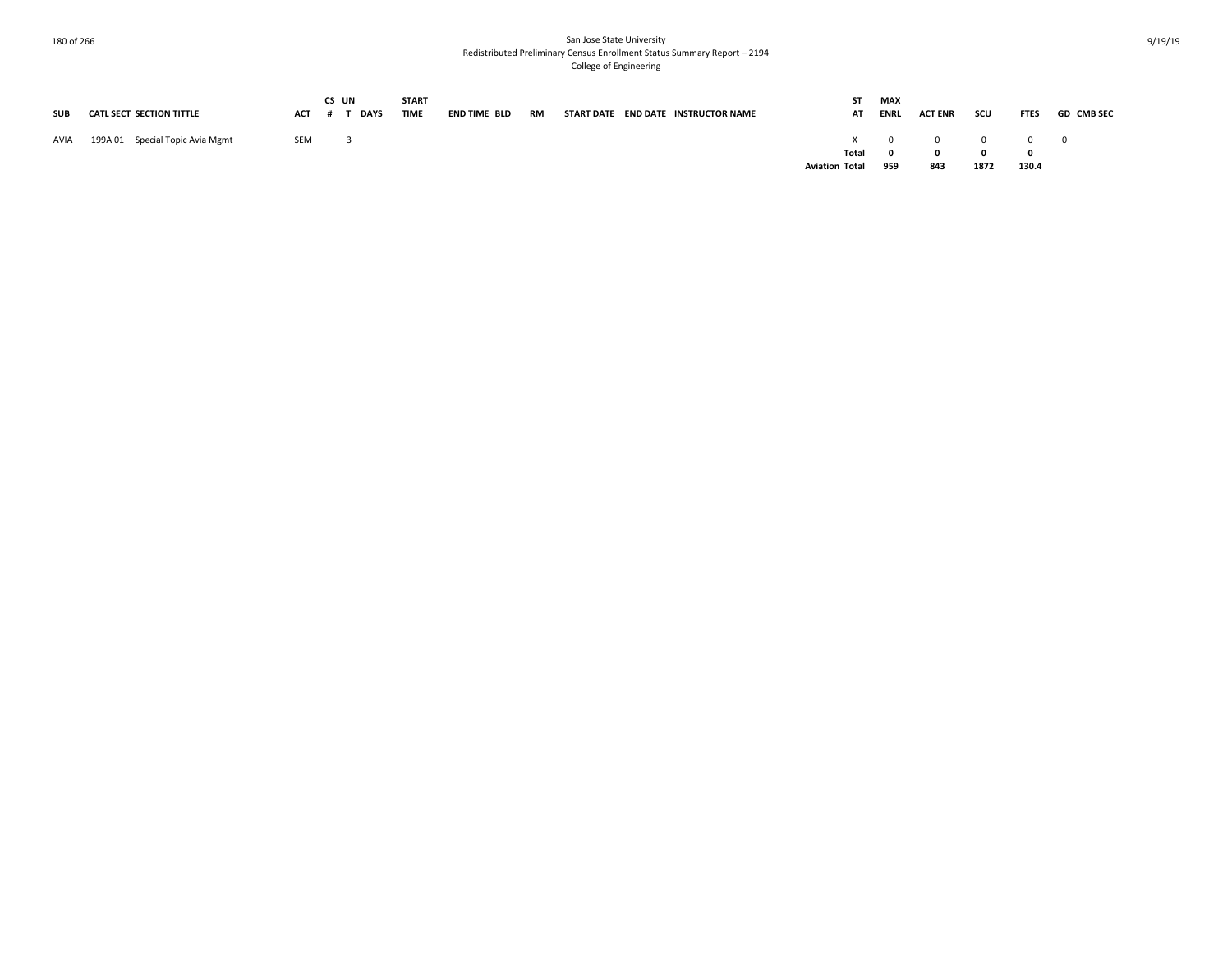|             |                               |                                 |            | CS UN          |                     | <b>START</b> |                       |      |           |                                       | ST           | <b>MAX</b>  |                |              |             |                       |  |
|-------------|-------------------------------|---------------------------------|------------|----------------|---------------------|--------------|-----------------------|------|-----------|---------------------------------------|--------------|-------------|----------------|--------------|-------------|-----------------------|--|
| SUB         |                               | <b>CATL SECT SECTION TITTLE</b> | ACT        | #              | T DAYS              | <b>TIME</b>  | <b>END TIME BLD</b>   | RM   |           | START DATE END DATE INSTRUCTOR NAME   | AT           | <b>ENRL</b> | <b>ACT ENR</b> | scu          | <b>FTES</b> | GD CMB SEC            |  |
|             | <b>Biomedical Engineering</b> |                                 |            |                |                     |              |                       |      |           |                                       |              |             |                |              |             |                       |  |
| <b>BME</b>  | 25 01                         | Intro BioMed                    | LEC        | $\overline{4}$ | $3 \, M$            | 6:00 PM      | 7:50 PM ENG           | 331  |           | 8/21/2019 12/9/2019 C Rappleye        | Α            | 86          | 87             | 174          | 17.4        | $\Omega$              |  |
| <b>BME</b>  | 25 02                         | Intro BioMed                    | LAB        | 16             | 0 <sub>T</sub>      | 2:00 PM      | 4:50 PM ENG           | 394  |           | 8/21/2019 12/9/2019 Y Baloda          | A            | 28          | 28             | 28           | 0           | 0                     |  |
| <b>BME</b>  | 25 03                         | Intro BioMed                    | LAB        | 16             | 0 R                 | 2:00 PM      | 4:50 PM ENG           | 407  |           | 8/21/2019 12/9/2019 J Villacis Flores | Α            | 30          | 29             | 29           | 0           | 0                     |  |
|             | 25 04                         | Intro BioMed                    | LAB        | 16             | 0 W                 | 6:00 PM      | 8:50 PM ENG           | 407  |           | 8/21/2019 12/9/2019 S Roy Chowdhury   | Α            | 30          | 30             | 30           | 0           | 0                     |  |
| BME         |                               |                                 |            |                |                     |              |                       |      |           |                                       |              |             |                |              |             |                       |  |
|             |                               |                                 |            |                |                     |              |                       |      |           |                                       | <b>Total</b> | 174         | 174            | 261          | 17.4        |                       |  |
| BME         | 68 01                         | <b>BME Appl Mtls Crmc</b>       | <b>LEC</b> | 1              | 3 MW                | 3:00 PM      | 4:20 PM ENG           | 343  |           | 8/21/2019 12/9/2019 M Leineweber      | A            | 60          | 39             | 117          | 8.15        | $\overline{7}$        |  |
|             |                               |                                 |            |                |                     |              |                       |      |           |                                       | Total        | 60          | 39             | 117          | 8.15        |                       |  |
| BME         | 115 01                        | <b>Fndtns Biomed Engr</b>       | LEC        | $\overline{a}$ | 4 TR                | 1:30 PM      | 2:50 PM ENG           | 343  |           | 8/21/2019 12/9/2019 P Jurney          | A            | 64          | 64             | 192          | 17.93333    | 13                    |  |
| BME         | 115 02                        | <b>Fndtns Biomed Engr</b>       | LAB        | 16             | 0 F                 |              | 9:00 AM 11:45 AM ENG  | 233C | 8/21/2019 | 12/9/2019 P Jurney                    | Α            | 16          | 14             | 14           | 0           | 5                     |  |
| BME         | 115 03                        | <b>Fndtns Biomed Engr</b>       | LAB        | 16             | 0 R                 |              | 9:00 AM 11:45 AM ENG  | 233C |           | 8/21/2019 12/9/2019 K Christensen     | A            | 16          | 17             | 17           | 0           | 3                     |  |
| BME         | 115 04                        | <b>Fndtns Biomed Engr</b>       | LAB        | 16             | 0 F                 | 1:30 PM      | 4:15 PM ENG           | 233C | 8/21/2019 | 12/9/2019 K Bencini                   | A            | 16          | 16             | 16           | 0           | 3                     |  |
| <b>BME</b>  | 115 05                        | <b>Fndtns Biomed Engr</b>       | LAB        | 16             | 0 <sub>T</sub>      |              | 9:00 AM 11:45 AM ENG  | 233C |           | 8/21/2019 12/9/2019                   | A            | 16          | $\Omega$       | $\Omega$     | $\Omega$    | $\Omega$              |  |
| BME         | 115 06                        | <b>Fndtns Biomed Engr</b>       | LAB        | 16             | 0 W                 | 6:00 PM      | 8:45 PM ENG           | 233C |           | 8/21/2019 12/9/2019 D Serna           | A            | 16          | 17             | 17           | 0           | $\mathcal{P}$         |  |
|             |                               |                                 |            |                |                     |              |                       |      |           |                                       | Total        | 144         | 128            | 256          | 17.93333    |                       |  |
| BME         | 117 01                        | <b>Biotransport Phen</b>        | LEC        | $\overline{2}$ | 3 TR                | 12:00 PM     | 1:20 PM ENG           | 343  |           | 8/21/2019 12/9/2019 A Bellofiore      | Α            | 45          | 19             | 57           | 4.15        | $\overline{7}$        |  |
|             |                               |                                 |            |                |                     |              |                       |      |           |                                       | Total        | 45          | 19             | 57           | 4.15        |                       |  |
| BME         | 13001                         | Num. Methods BME                | LEC        | 1              | 3 MW                |              | 12:00 PM 12:50 PM CL  | 222  |           | 8/21/2019 12/9/2019 M Leineweber      | Α            | 90          | 73             | 146          | 14.7        | $\overline{2}$        |  |
| BME         | 13002                         | Num. Methods BME                | LAB        | 16             | $\mathbf 0$<br>W    | 1:30 PM      | 4:15 PM ENG           | 333  | 8/21/2019 | 12/9/2019 P Chhibber                  | Α            | 45          | 39             | 39           | 0           | $\overline{2}$        |  |
| BME         | 13003                         | Num. Methods BME                | LAB        | 16             | $0 \quad W$         |              | 9:00 AM 11:45 AM ENG  | 333  |           | 8/21/2019 12/9/2019 P Jain            | Α            | 45          | 34             | 34           | $\mathbf 0$ | $\Omega$              |  |
|             |                               |                                 |            |                |                     |              |                       |      |           |                                       | <b>Total</b> | 180         | 146            | 219          | 14.7        |                       |  |
| BME         | 14701                         | Stat BioMed Engr                | LEC        | $\overline{2}$ | 3 W                 | 6:00 PM      | 8:45 PM CL            | 222  |           | 8/21/2019 12/9/2019 A Bellofiore      | Α            | 80          | 82             | 246          | 16.95       | 11                    |  |
|             |                               |                                 |            |                |                     |              |                       |      |           |                                       | Total        | 80          | 82             | 246          | 16.95       |                       |  |
| BME         | 168 01                        | Med Biol Polymers               | LEC        | 1              | 3 MW                |              | 10:30 AM 11:20 AM WSQ | 109  |           | 8/21/2019 12/9/2019 M Simon           | A            | 100         | 58             | 116          | 11.8        | $\overline{4}$        |  |
| BME         | 168 02                        | Med Biol Polymers               | LAB        | 16             | 0 R                 | 1:30 PM      | 4:15 PM ENG           | 233C | 8/21/2019 | 12/9/2019 P Jain                      | A            | 20          | 18             | 18           | 0           | 1                     |  |
| BME         | 16803                         | Med Biol Polymers               | LAB        | 16             | $0$ M               | 1:30 PM      | 4:15 PM ENG           | 233C |           | 8/21/2019 12/9/2019 M Simon           | A            | 20          | 19             | 19           | 0           | $\Omega$              |  |
|             | 16804                         |                                 | LAB        |                | $\Omega$            |              |                       |      |           |                                       | X            | $\Omega$    | $\Omega$       | $\mathbf 0$  | 0           | $\Omega$              |  |
| BME         |                               | Med Biol Polymers               |            |                |                     |              |                       |      |           |                                       |              |             |                |              |             |                       |  |
| BME         | 168 05                        | Med Biol Polymers               | LAB        | 16             | 0 <sub>T</sub>      | 6:00 PM      | 8:45 PM ENG           | 233C |           | 8/21/2019 12/9/2019 N Lapnet          | A            | 19          | 21             | 21           | $\mathsf 0$ | 3                     |  |
|             |                               |                                 |            |                |                     |              |                       |      |           |                                       | Total        | 159         | 116            | 174          | 11.8        |                       |  |
| BME         | 17701                         | Physiol for Engr                | <b>LEC</b> | 1              | 3 MW                | 4:30 PM      | 5:20 PM BBC           | 108  |           | 8/21/2019 12/9/2019 M Simon           | A            | 60          | 36             | 72           | 7.75        | 11 C                  |  |
| <b>BIOL</b> | 17701                         | Physiol for Engr                | LEC        | 1              | 3 MW                | 4:30 PM      | 5:20 PM BBC           | 108  | 8/21/2019 | 12/9/2019 M Simon                     | A            | $\mathbf 0$ | $\Omega$       | $\mathbf{0}$ | $\mathbf 0$ | $\mathbf{0}$<br>-C    |  |
| BME         | 17702                         | Physiol for Engr                | LAB        | 16             | 0 M                 | 6:00 PM      | 8:45 PM ENG           | 221  |           | 8/21/2019 12/9/2019 N Lapnet          | A            | 20          | 19             | 19           | $\Omega$    | 9<br>- C              |  |
| <b>BIOL</b> | 17702                         | Physiol for Engr                | LAB        | 16             | 0 M                 | 6:00 PM      | 8:45 PM ENG           | 221  | 8/21/2019 | 12/9/2019 N Lapnet                    | A            | $\mathbf 0$ | $\Omega$       | $\Omega$     | $\Omega$    | $\overline{0}$<br>- C |  |
| <b>BME</b>  | 17703                         | Physiol for Engr                | LAB        | 16             | 0 F                 | 6:00 PM      | 8:45 PM ENG           | 221  |           | 8/21/2019 12/9/2019 M Keceli          | A            | 20          | 6              | 6            | $\Omega$    | $1\quad$ C            |  |
| <b>BIOL</b> | 17703                         | Physiol for Engr                | LAB        | 16             | 0 F                 | 6:00 PM      | 8:45 PM ENG           | 221  | 8/21/2019 | 12/9/2019 M Keceli                    | A            | 0           | $\mathbf{0}$   | $\mathbf 0$  | $\mathbf 0$ | $\mathbf 0$<br>-C     |  |
| BME         | 17704                         | Physiol for Engr                | LAB        | 16             | 0 F                 | 10:30 AM     | 1:15 PM ENG           | 221  | 8/21/2019 | 12/9/2019 N Gulkaya                   | A            | 20          | 11             | 11           | $\mathbf 0$ | $1\quad C$            |  |
| <b>BIOL</b> | 17704                         | Physiol for Engr                | LAB        |                | 16 0 F              | 10:30 AM     | 1:15 PM ENG           | 221  |           | 8/21/2019 12/9/2019 N Gulkaya         | A            | $\mathbf 0$ | $\Omega$       | $\mathbf{0}$ | $\mathbf 0$ | $\overline{0}$<br>-C  |  |
|             |                               |                                 |            |                |                     |              |                       |      |           |                                       | <b>Total</b> | 120         | 72             | 108          | 7.75        |                       |  |
| BME         | 18001                         | <b>Individual Studies</b>       | SUP        | 36             | 1 TBA               |              |                       |      |           | 8/21/2019 12/9/2019 G Selvaduray      | A            | 30          | $\overline{4}$ | $\mathbf 0$  | 0.316667    | $\overline{3}$        |  |
|             |                               |                                 |            |                |                     |              |                       |      |           |                                       | <b>Total</b> | 30          | 4              | 0            | 0.316667    |                       |  |
| <b>BME</b>  | 18801                         | <b>Biomed Manufacturing</b>     | SEM        |                | 5 3 TR              | 4:30 PM      | 5:50 PM SCI           | 142  |           | 8/21/2019 12/9/2019 H Bellucci        | Α            | 90          | 77             | 231          | 16.7        | 26                    |  |
|             |                               |                                 |            |                |                     |              |                       |      |           |                                       | Total        | 90          | 77             | 231          | 16.7        |                       |  |
| BME         | 198A 01                       | Senior Project                  | LEC        | $\overline{2}$ | 2 F                 |              | 9:30 AM 10:20 AM ENG  | 341  |           | 8/21/2019 12/9/2019 F Erogbogbo       | A            | 75          | 61             | 61           | 8.133333    | $\Omega$              |  |
| BME         | 198A 02                       | Senior Project                  | LAB        | 16             | 0 F                 |              | 10:30 AM  1:15 PM ENG | 341  | 8/21/2019 | 12/9/2019 F Erogbogbo                 | A            | 75          | 61             | 61           | 0           | $\Omega$              |  |
| BME         | 198A 03                       | Senior Project                  | LEC        | $\overline{2}$ | 2 TBA               |              |                       |      |           | 8/21/2019 12/9/2019                   | A            | 50          | $\Omega$       | $\mathbf 0$  | 0           | $\Omega$              |  |
| BME         | 198A 04                       | Senior Project I                | LAB        | 16             | 0 F                 |              | 10:00 AM 12:45 PM     |      |           | 8/21/2019 12/9/2019                   | A            | 50          | $\Omega$       | $\Omega$     | 0           | $\mathbf 0$           |  |
|             |                               |                                 |            |                |                     |              |                       |      |           |                                       | Total        | 250         | 122            | 122          | 8.133333    |                       |  |
| BME         | 256 01                        | Nanoplatforms                   | LEC        |                | $2 \quad 3 \quad R$ | 6:00 PM      | 8:45 PM BBC           | 4    |           | 8/21/2019 12/9/2019 F Erogbogbo       | Α            | 60          | 53             | 159          | 12.95       | 47                    |  |
|             |                               |                                 |            |                |                     |              |                       |      |           |                                       | Total        | 60          | 53             | 159          | 12.95       |                       |  |
|             | 274 01                        |                                 | SEM        | $\overline{4}$ | 3 T                 | 6:00 PM      | 8:45 PM BBC           | 4    |           | 8/21/2019 12/9/2019 F Erogbogbo       | Α            | 70          | 27             | 81           | 6.65        | 25                    |  |
| BME         |                               | Med Dev Regs & Manuf            |            |                |                     |              |                       |      |           |                                       |              | 70          | 27             | 81           |             |                       |  |
|             |                               |                                 |            |                |                     |              |                       |      |           |                                       | Total        |             |                |              | 6.65        |                       |  |
| BME         | 29101                         | Thesis Proj Prep                | LAB        |                | 16 1 F              | 3:00 PM      | 5:50 PM ENG           | 339  |           | 8/21/2019 12/9/2019 A Aryaei          | Α            | 50          | 25             | 25           | 2.083333    | 25                    |  |
|             |                               |                                 |            |                |                     |              |                       |      |           |                                       | Total        | 50          | 25             | 25           | 2.083333    |                       |  |
| BME         | 298 01                        | <b>MS Project</b>               | LEC        | $\overline{2}$ | 2 TBA               |              |                       |      |           | 8/21/2019 12/9/2019 R Duque           | Α            | 25          | 0              | $\Omega$     | 0           | 0                     |  |
| BME         | 298 02                        | <b>MS Project</b>               | <b>LEC</b> | $\overline{2}$ | 2 TBA               |              |                       |      |           | 8/21/2019 12/9/2019                   | Α            | 25          | $\Omega$       | $\Omega$     | $\Omega$    | $\Omega$              |  |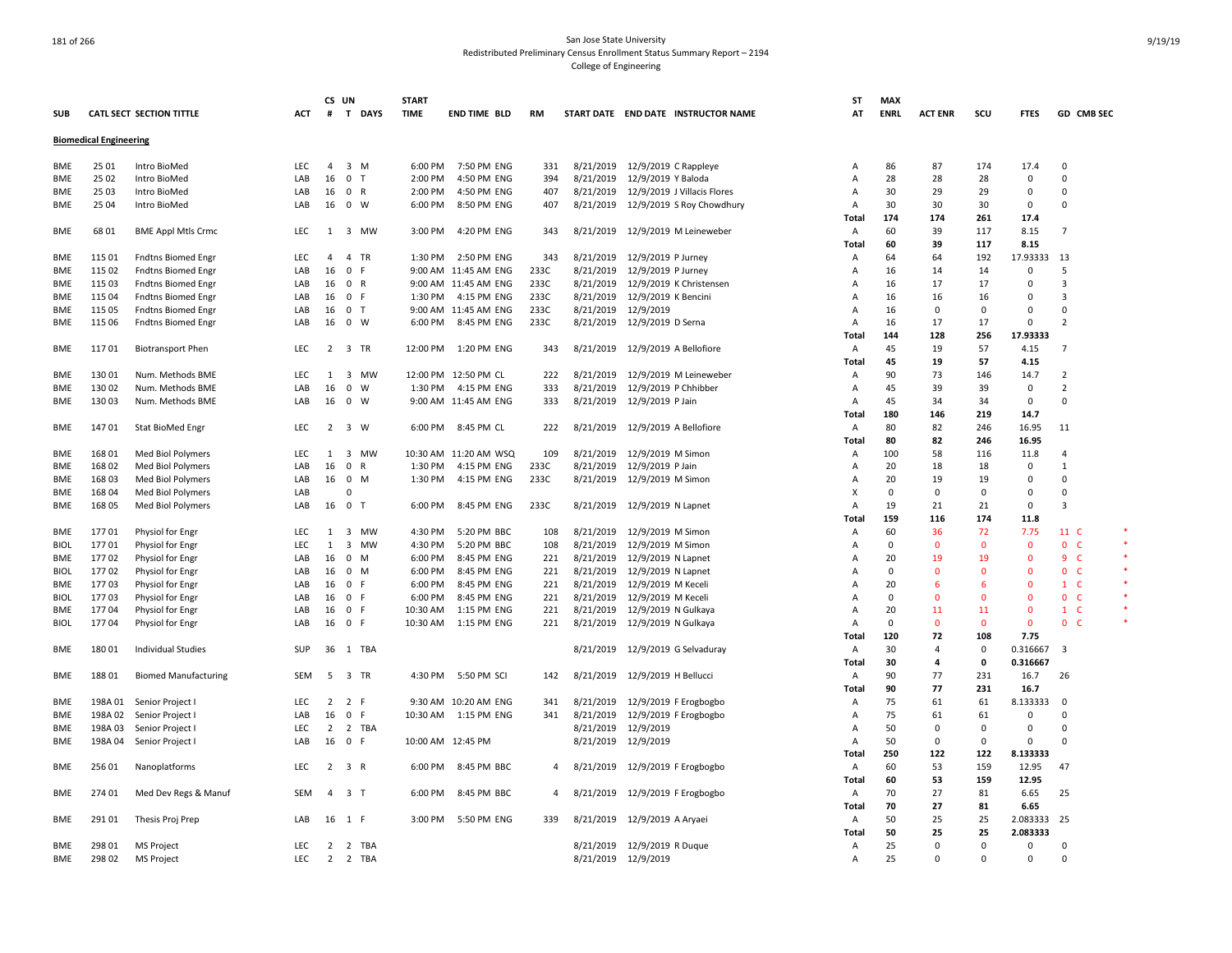|            |        |                                 |            |     | CS UN   | <b>START</b> |                     |     |                   |                                 | SΤ                                  | <b>MAX</b>  |                |      |             |                   |
|------------|--------|---------------------------------|------------|-----|---------|--------------|---------------------|-----|-------------------|---------------------------------|-------------------------------------|-------------|----------------|------|-------------|-------------------|
| <b>SUB</b> |        | <b>CATL SECT SECTION TITTLE</b> | <b>ACT</b> |     | DAYS    | TIME         | <b>END TIME BLD</b> | RM  | <b>START DATE</b> | <b>END DATE INSTRUCTOR NAME</b> | AT                                  | <b>ENRL</b> | <b>ACT ENR</b> | scu  | <b>FTES</b> | <b>GD CMB SEC</b> |
| BME        | 298 03 | MS Project                      | LEC 2 2 F  |     |         | 6:00 PM      | 8:00 PM ENG         | 331 |                   | 8/21/2019 12/9/2019 R Duque     |                                     | 50          | 10             | 20   | 1.666667 10 |                   |
|            |        |                                 |            |     |         |              |                     |     |                   |                                 | Total                               | 100         | 10             | 20   | 1.666667    |                   |
| <b>BME</b> | 299 01 | <b>MS Thesis</b>                | <b>LEC</b> |     | 2 3 TBA |              |                     |     | 8/21/2019         | 12/9/2019 G Selvaduray          | A                                   | 20          |                |      | 0.5         |                   |
| <b>BME</b> | 299 02 | <b>MS Thesis</b>                | LEC        | 2 3 | TBA     |              |                     |     |                   | 8/21/2019 12/9/2019             |                                     | 20          |                |      |             | - 0               |
|            |        |                                 |            |     |         |              |                     |     |                   |                                 | Total                               | 40          |                |      | 0.5         |                   |
|            |        |                                 |            |     |         |              |                     |     |                   |                                 | <b>Biomedical Engineering Total</b> | 1652        | 1096           | 2082 | 147.8333    |                   |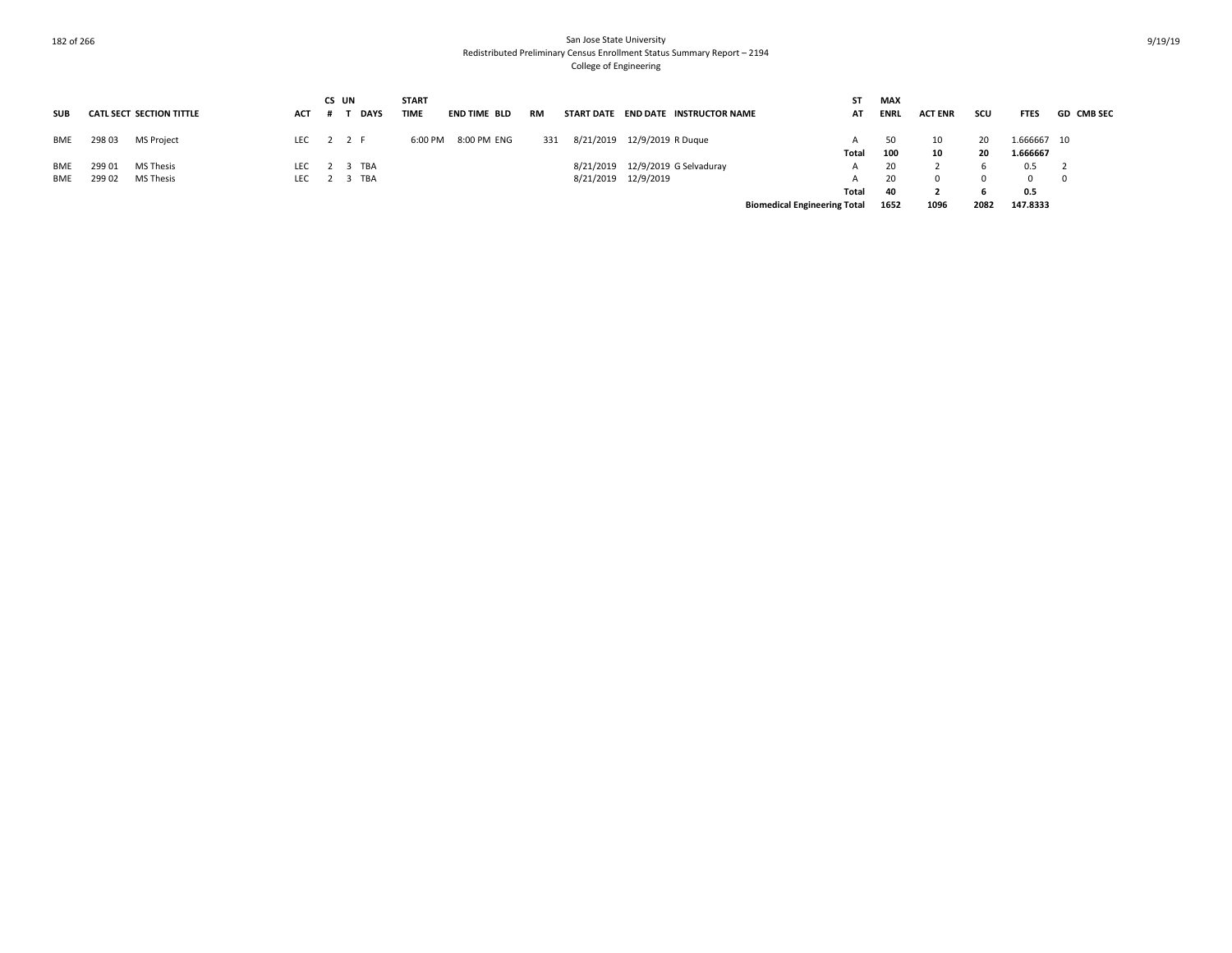|             |                             |                                        |            | CS UN          |                              | <b>START</b> |                      |           |           |                                       | ST                      | <b>MAX</b>    |                |                |               |                      |  |
|-------------|-----------------------------|----------------------------------------|------------|----------------|------------------------------|--------------|----------------------|-----------|-----------|---------------------------------------|-------------------------|---------------|----------------|----------------|---------------|----------------------|--|
| <b>SUB</b>  |                             | CATL SECT SECTION TITTLE               | ACT        | #              | T DAYS                       | <b>TIME</b>  | <b>END TIME BLD</b>  | <b>RM</b> |           | START DATE END DATE INSTRUCTOR NAME   | AT                      | <b>ENRL</b>   | <b>ACT ENR</b> | scu            | <b>FTES</b>   | GD CMB SEC           |  |
|             | <b>Chemical Engineering</b> |                                        |            |                |                              |              |                      |           |           |                                       |                         |               |                |                |               |                      |  |
|             |                             |                                        |            |                |                              |              |                      |           |           |                                       |                         |               |                |                |               |                      |  |
| CHE         | 109 01                      | <b>Heat Trans Electr</b>               | LEC        |                | 3                            |              |                      |           |           |                                       | X                       | 0             | $\mathbf 0$    | 0              | 0             | $\mathbf 0$          |  |
| ME          | 109 01                      | <b>Heat Trans Electr</b>               | LEC        |                | 3                            |              |                      |           |           |                                       | X                       | $\mathbf 0$   | $\Omega$       | $\Omega$       | $\Omega$      | $\mathsf 0$          |  |
|             |                             |                                        |            |                | $\overline{3}$               |              |                      |           |           |                                       | Total                   | 0<br>$\Omega$ | $\mathbf{0}$   | 0<br>$\Omega$  | 0<br>$\Omega$ |                      |  |
| CHE         | 115 01                      | Indus Chem Calc                        | <b>LEC</b> |                |                              |              |                      |           |           |                                       | X                       |               | $\Omega$       |                |               | $\Omega$             |  |
| CHE         | 115 02                      | Indus Chem Calc                        | LEC        |                | $\overline{3}$               |              |                      |           |           |                                       | Х                       | $\mathbf 0$   | $\Omega$       | 0              | 0             | 0                    |  |
| CHE         | 115 03                      | Indus Chem Calc                        | <b>LEC</b> | 2              | 3 TR                         |              | 6:00 PM 7:15 PM SCI  | 164       |           | 8/21/2019 12/9/2019 C Riche           | A                       | 70            | 44             | 132            | 8.9           | $\overline{2}$       |  |
|             | 158 01                      |                                        | <b>SEM</b> | $\overline{a}$ | 3 W                          | 4:00 PM      | 5:50 PM ENG          | 189       |           | 8/21/2019 12/9/2019 A Ramasubramanian | Total<br>$\overline{A}$ | 70<br>66      | 44<br>56       | 132<br>112     | 8.9<br>11.45  | 5                    |  |
| CHE<br>CHE  | 15802                       | Kin and React Des<br>Kin and React Des | LAB        | 16             | 0 <sub>T</sub>               |              | 9:00 AM 11:45 AM ENG | 333       | 8/21/2019 | 12/9/2019 A Ramasubramanian           | Α                       | 33            | 23             | 23             | $\mathsf 0$   | 3                    |  |
|             | 15803                       |                                        | LAB        | 16             | 0 <sub>T</sub>               | 1:30 PM      | 4:15 PM ENG          | 333       |           | 8/21/2019 12/9/2019 A Ramasubramanian | $\overline{A}$          | 33            | 33             | 33             | $\mathsf 0$   | $\overline{2}$       |  |
| CHE         |                             | Kin and React Des                      |            |                |                              |              |                      |           |           |                                       | Total                   | 132           | 112            | 168            | 11.45         |                      |  |
| CHE         | 160B01                      | Unit Oper II                           | <b>SEM</b> | $\overline{4}$ | 4 MW                         | 12:00 PM     | 1:15 PM ENG          | 333       |           | 8/21/2019 12/9/2019 K Kao             | Α                       | 50            | 55             | 165            | 14.93333      | $\overline{4}$       |  |
| CHE         | 160B 02                     | Unit Oper II                           | LAB        | 16             | $^{\circ}$<br>$\overline{R}$ |              | 9:00 AM 11:45 AM ENG | 333       |           | 8/21/2019 12/9/2019 D Wagner          | A                       | 25            | 30             | 30             | 0             | $\mathbf{1}$         |  |
| CHE         | 160B03                      | Unit Oper II                           | LAB        | 16             | 0 R                          | 1:30 PM      | 4:15 PM ENG          | 333       |           | 8/21/2019 12/9/2019 K Kao             | A                       | 25            | 25             | 25             | $\mathsf 0$   | 3                    |  |
|             |                             |                                        |            |                |                              |              |                      |           |           |                                       | Total                   | 100           | 110            | 220            | 14.93333      |                      |  |
| CHE         | 161 01                      | Proc Sfty Engr Ethics                  | SEM        | 4              | 1 R                          | 4:30 PM      | 5:20 PM BBC          | 202       |           | 8/21/2019 12/9/2019 X Sinha           | Α                       | 60            | 60             | 60             | 4             | 0                    |  |
| CHE         | 16102                       | Proc Sfty Engr Ethics                  | <b>SEM</b> |                | $\mathbf{1}$                 |              |                      |           |           |                                       | x                       | $\mathbf 0$   | $\Omega$       | $\mathbf 0$    | $\Omega$      | $\Omega$             |  |
| CHE         | 16103                       | Proc Sfty Engr Ethics                  | <b>SEM</b> |                | 1                            |              |                      |           |           |                                       | X                       | $\mathbf 0$   | $\Omega$       | $\Omega$       | $\Omega$      | $\Omega$             |  |
| CHE         | 16104                       | Proc Sfty Engr Ethics                  | SEM        | $\overline{4}$ | 1 M                          | 6:00 PM      | 8:45 PM BBC          | 108       |           | 8/21/2019 12/9/2019 X Sinha           | A                       | 45            | 10             | 10             | 0.666667      | $\Omega$             |  |
|             |                             |                                        |            |                |                              |              |                      |           |           |                                       | <b>Total</b>            | 105           | 70             | 70             | 4.666667      |                      |  |
| CHE         | 161L01                      | UG ChE Engr Lab                        | <b>LEC</b> | $\overline{2}$ | 2 M                          | 1:30 PM      | 2:20 PM CL           | 222       |           | 8/21/2019 12/9/2019 M Mcneil          | A                       | 65            | 51             | 51             | 6.8           | $\mathbf 0$          |  |
| CHE         | 161L02                      | UG ChE Engr Lab                        | LAB        | 16             | $0 \quad M$                  | 3:00 PM      | 5:45 PM ENG          | 205       | 8/21/2019 | 12/9/2019 M Mcneil                    | A                       | 12            | 12             | 12             | 0             | $\Omega$             |  |
| CHE         | 161L03                      | UG ChE Engr Lab                        | LAB        | 16             | 0 <sub>T</sub>               | 1:30 PM      | 4:15 PM ENG          | 205       |           | 8/21/2019 12/9/2019 M Mcneil          | A                       | 12            | $\overline{7}$ | $\overline{7}$ | $\Omega$      | $\Omega$             |  |
| CHE         | 161L04                      | UG ChE Engr Lab                        | LAB        | 16             | 0 R                          | 1:30 PM      | 4:15 PM ENG          | 205       | 8/21/2019 | 12/9/2019 S Schobey                   | A                       | 12            | q              | q              | $\Omega$      | $\Omega$             |  |
| CHE         | 161L05                      | UG ChE Engr Lab                        | LAB        | 16             | 0 F                          |              | 9:00 AM 11:45 AM ENG | 205       |           | 8/21/2019 12/9/2019 A Portillo Rivera | A                       | 12            | 12             | 12             | 0             | $\Omega$             |  |
| CHE         | 161L06                      | UG ChE Engr Lab                        | LAB        | 16             | 0 F                          | 3:00 PM      | 5:45 PM ENG          | 205       | 8/21/2019 | 12/9/2019 A Lualhati                  | A                       | 12            | 12             | 12             | 0             | 1                    |  |
|             |                             |                                        |            |                |                              |              |                      |           |           |                                       | Total                   | 125           | 103            | 103            | 6.8           |                      |  |
| CHE         | 162 01                      | <b>Engr Stat Analysis</b>              | <b>LEC</b> | 1              | 2 W                          | 4:30 PM      | 5:20 PM ENG          | 341       |           | 8/21/2019 12/9/2019 S Amin            | Α                       | 90            | $\Omega$       | $\mathbf{0}$   | $\mathbf 0$   | 0 <sub>c</sub>       |  |
| CHE         | 162 02                      | <b>Engr Stat Analysis</b>              | LAB        | 16             | $0 \quad W$                  | 5:30 PM      | 8:15 PM ENG          | 341       |           | 8/21/2019 12/9/2019 S Amin            | A                       | 90            | $\Omega$       | $\Omega$       | $\Omega$      | 0 <sub>c</sub>       |  |
|             |                             |                                        |            |                |                              |              |                      |           |           |                                       | Total                   | 180           | 0              | 0              | 0             |                      |  |
| CHE         | 165A 01                     | Plant Design I                         | LAB        | 16             | 1 F                          | 12:00 PM     | 2:45 PM ENG          | 333       |           | 8/21/2019 12/9/2019 D Wagner          | A                       | 50            | 52             | 52             | 3.483333      | -1                   |  |
| CHE         | 165A 02                     | Plant Design I                         | LAB        | 16             | 1 F                          | 12:00 PM     | 2:45 PM ENG          | 339       |           | 8/21/2019 12/9/2019 X Sinha           | Α                       | 30            | $\Omega$       | $\mathbf 0$    | $\Omega$      | $\Omega$             |  |
|             |                             |                                        |            |                |                              |              |                      |           |           |                                       | Total                   | 80            | 52             | 52             | 3.483333      |                      |  |
| CHE         | 174 01                      | Hazardous Materials                    | SEM        | $\overline{4}$ | 3 <sub>T</sub>               | 6:00 PM      | 8:45 PM CL           | 202       | 8/21/2019 | 12/9/2019 J Oberdorfer                | A                       | 45            | 18             | 54             | 4.15          | 11 C                 |  |
| <b>GEOL</b> | 174 01                      | <b>Hazardous Materials</b>             | SEM        | $\overline{4}$ | 3 <sub>T</sub>               | 6:00 PM      | 8:45 PM CL           | 202       | 8/21/2019 | 12/9/2019 J Oberdorfer                | Α                       | $\mathbf 0$   | $\Omega$       | $\mathbf{0}$   | $\mathbf{0}$  | $\mathbf{0}$<br>-C   |  |
|             |                             |                                        |            |                |                              |              |                      |           |           |                                       | Total                   | 45            | 18             | 54             | 4.15          |                      |  |
| CHE         | 17601                       | <b>Energy Storage Sys</b>              | <b>LEC</b> | 2              | 3 R                          | 6:00 PM      | 8:45 PM CL           | 202       |           | 8/21/2019 12/9/2019 N Matsumura       | $\overline{A}$          | 35            | $\overline{7}$ | 21             | 1.5           | 2                    |  |
|             |                             |                                        |            |                |                              |              |                      |           |           |                                       | <b>Total</b>            | 35            | $\overline{7}$ | 21             | 1.5           |                      |  |
| CHE         | 180 01                      | <b>Individual Studies</b>              | SUP        | 36             | 1 TBA                        |              |                      |           |           | 8/21/2019 12/9/2019 L Rosenfeld       | Α                       | 20            | $\overline{7}$ | 0              | 0.466667      | $\mathbf 0$          |  |
| CHE         | 180 02                      | <b>Individual Studies</b>              | SUP        | 36             | 2 TBA                        |              |                      |           |           | 8/21/2019 12/9/2019 L Rosenfeld       | Α                       | 20            | $\overline{2}$ | $\mathbf 0$    | 0.266667      | $\Omega$             |  |
| CHE         | 18003                       | <b>Individual Studies</b>              | SUP        | 36             | 3 TBA                        |              |                      |           |           | 8/21/2019 12/9/2019 L Rosenfeld       | $\overline{A}$          | 20            | $\Omega$       | $\mathbf 0$    | $\Omega$      | $\Omega$             |  |
|             |                             |                                        |            |                |                              |              |                      |           |           |                                       | <b>Total</b>            | 60            | 9              | 0              | 0.733333      |                      |  |
| CHE         | 190 01                      | Intro to Tran Phen                     | LEC        |                | 3                            |              |                      |           |           |                                       | X                       | $\Omega$      | $\Omega$       | $\Omega$       | $\mathsf 0$   | $\Omega$             |  |
| CHE         | 190 02                      | Intro to Tran Phen                     | LEC        |                | 2 3 TR                       |              | 3:00 PM 4:15 PM ENG  | 341       |           | 8/21/2019 12/9/2019 L Rosenfeld       | A                       | 55            | 53             | 159            | 10.8          | $\overline{a}$       |  |
|             |                             |                                        |            |                |                              |              |                      |           |           |                                       | Total                   | 55            | 53             | 159            | 10.8          |                      |  |
| CHE         | 192 01                      | Intro Biochem Engr                     | SEM        | $\overline{4}$ | 3 R                          | 6:00 PM      | 8:45 PM CL           | 224       |           | 8/21/2019 12/9/2019 P Kambam          | A                       | 45            | 9              | 27             | 1.95          | 3                    |  |
|             |                             |                                        |            |                |                              |              |                      |           |           |                                       | Total                   | 45            | 9              | 27             | 1.95          |                      |  |
| CHE         | 19901                       | Special Topics ChE & MatE              | SEM        | $\overline{4}$ | 3 R                          | 6:00 PM      | 8:45 PM ENG          | 327       |           | 8/21/2019 12/9/2019 D Wagner          | Α                       | 30            | $\mathbf{q}$   | 27             | 1.95          | 3 <sup>c</sup>       |  |
| MATE        | 199 01                      | Special Topics ChE & MatE              | SEM        | $\overline{4}$ | 3 R                          | 6:00 PM      | 8:45 PM ENG          | 327       |           | 8/21/2019 12/9/2019 D Wagner          | Α                       | $\Omega$      | $\mathbf 0$    | $\mathbf 0$    | $\mathbf 0$   | $\overline{0}$<br>-C |  |
|             |                             |                                        |            |                |                              |              |                      |           |           |                                       | Total                   | 30            | 9              | 27             | 1.95          |                      |  |
| CHE         | 21101                       | Adv Ch Engr Thermo                     | SEM        | -5             | 3 M                          | 6:00 PM      | 8:45 PM ENG          | 333       |           | 8/21/2019 12/9/2019 L Aarons          | A                       | 35            | 21             | 63             | 5.2           | 20                   |  |
|             |                             |                                        |            |                |                              |              |                      |           |           |                                       | Total<br>$\overline{A}$ | 35            | 21             | 63             | 5.2           |                      |  |
| CHE         | 21901                       | <b>Transport Proc</b>                  | SEM        | 5              | 3 W                          | 6:00 PM      | 8:45 PM ENG          | 333       |           | 8/21/2019 12/9/2019 L Rosenfeld       | Total                   | 35<br>35      | 22<br>22       | 66<br>66       | 5.45<br>5.45  | 21                   |  |
|             |                             |                                        |            |                |                              |              |                      |           |           |                                       |                         |               |                |                |               |                      |  |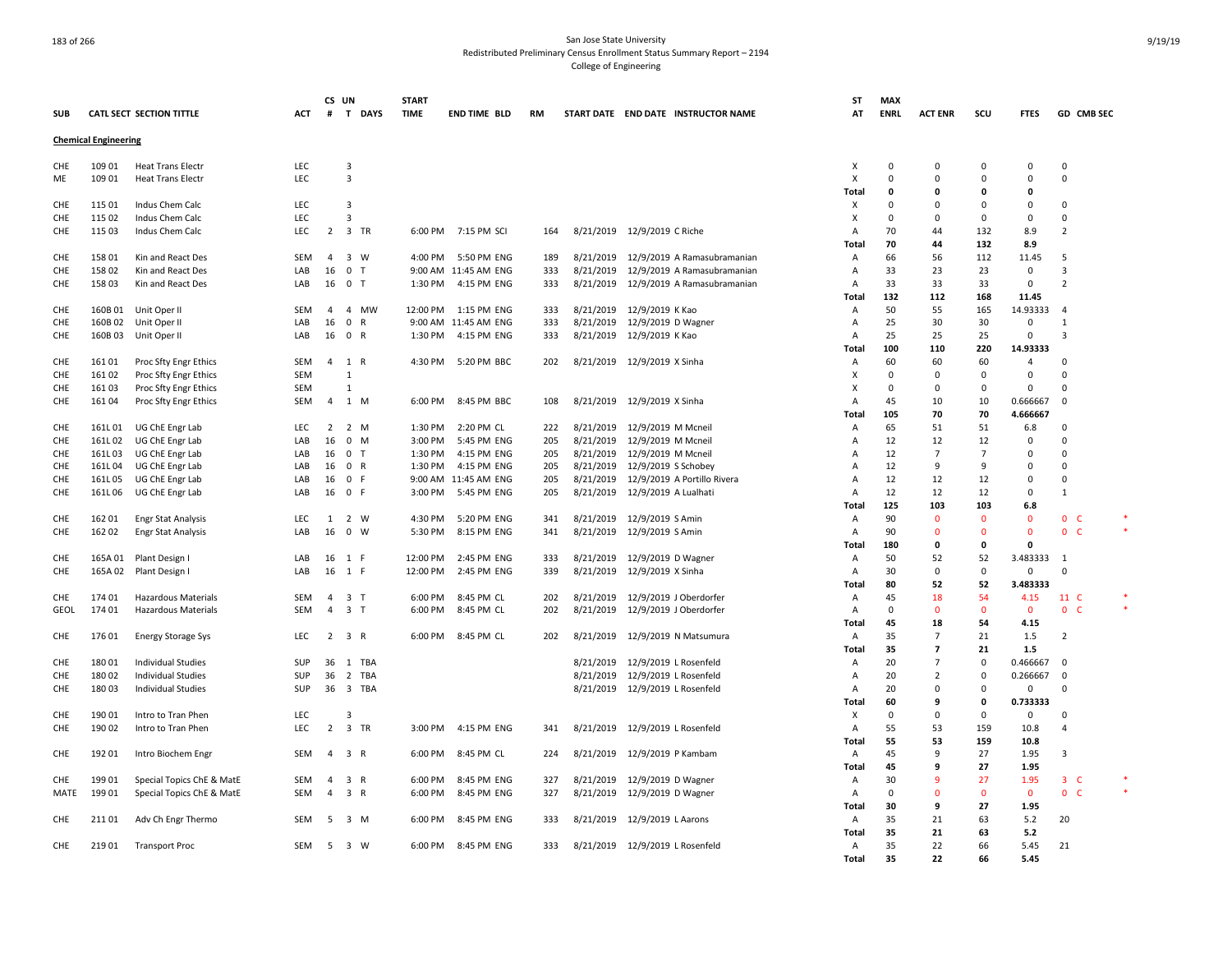|            |        |                                 |            | CS UN |             | <b>START</b> |                     |     |           |                                     | <b>ST</b>                         | <b>MAX</b>  |                |              |             |                   |   |
|------------|--------|---------------------------------|------------|-------|-------------|--------------|---------------------|-----|-----------|-------------------------------------|-----------------------------------|-------------|----------------|--------------|-------------|-------------------|---|
| <b>SUB</b> |        | <b>CATL SECT SECTION TITTLE</b> | <b>ACT</b> |       | <b>DAYS</b> | <b>TIME</b>  | <b>END TIME BLD</b> | RM  |           | START DATE END DATE INSTRUCTOR NAME | AT                                | <b>ENRL</b> | <b>ACT ENR</b> | scu          | <b>FTES</b> | <b>GD CMB SEC</b> |   |
| CHE        | 293 01 | <b>Appl Bioinformatics</b>      | SEM        |       | 4 3 T       | 6:00 PM      | 8:45 PM DH          | 503 | 8/21/2019 | 12/9/2019 B Lustig                  | А                                 | 15          | 14             | 42           | 3.5         | 14 C              | ∗ |
| CHEM       | 293 01 | <b>Appl Bioinformatics</b>      | SEM        |       | 4 3 T       |              | 6:00 PM 8:45 PM DH  | 503 | 8/21/2019 | 12/9/2019 B Lustig                  | $\mathbf{A}$                      |             | $\Omega$       | $\mathbf{0}$ | $\Omega$    | 0 <sup>o</sup>    | ∗ |
|            |        |                                 |            |       |             |              |                     |     |           |                                     | Total                             | 15          | 14             | 42           | 3.5         |                   |   |
| CHE        | 298 01 | <b>MS Res Project</b>           | SUP        |       | 25 1 TBA    |              |                     |     | 8/21/2019 | 12/9/2019 S Diaz                    | A                                 | 25          | $\Omega$       |              | $\Omega$    | $^{\circ}$        |   |
| CHE        | 298 02 | <b>MS Res Project</b>           | SUP        |       | 25 2 TBA    |              |                     |     |           | 8/21/2019 12/9/2019 S Diaz          | A                                 | 25          |                |              | 0.166667 1  |                   |   |
| CHE        | 298 03 | <b>MS Res Project</b>           | SUP        |       | 25 2 F      | 3:00 PM      | 5:45 PM ENG         | 329 |           | 8/21/2019 12/9/2019 S Diaz          | $\mathbf{A}$                      | 40          | 6              | b            |             | 6                 |   |
|            |        |                                 |            |       |             |              |                     |     |           |                                     | Total                             | 90          |                |              | 1.166667    |                   |   |
| CHE        | 299 01 | Master's Thesis                 | SUP        |       | 25 3 TBA    |              |                     |     |           | 8/21/2019 12/9/2019 S Diaz          | A                                 | 25          |                | 6            | 0.5         |                   |   |
| <b>CHE</b> | 299 02 | Master's Thesis                 | SUP        |       | 25 3 F      | 3:00 PM      | 5:45 PM ENG         | 329 | 8/21/2019 | 12/9/2019 S Diaz                    | $\overline{A}$                    | 20          | $\mathbf{0}$   |              | 0           | 0                 |   |
|            |        |                                 |            |       |             |              |                     |     |           |                                     | Total                             | 45          | $\mathbf{2}$   | 6            | 0.5         |                   |   |
|            |        |                                 |            |       |             |              |                     |     |           |                                     | <b>Chemical Engineering Total</b> | 1282        | 662            | 1217         | 87.13333    |                   |   |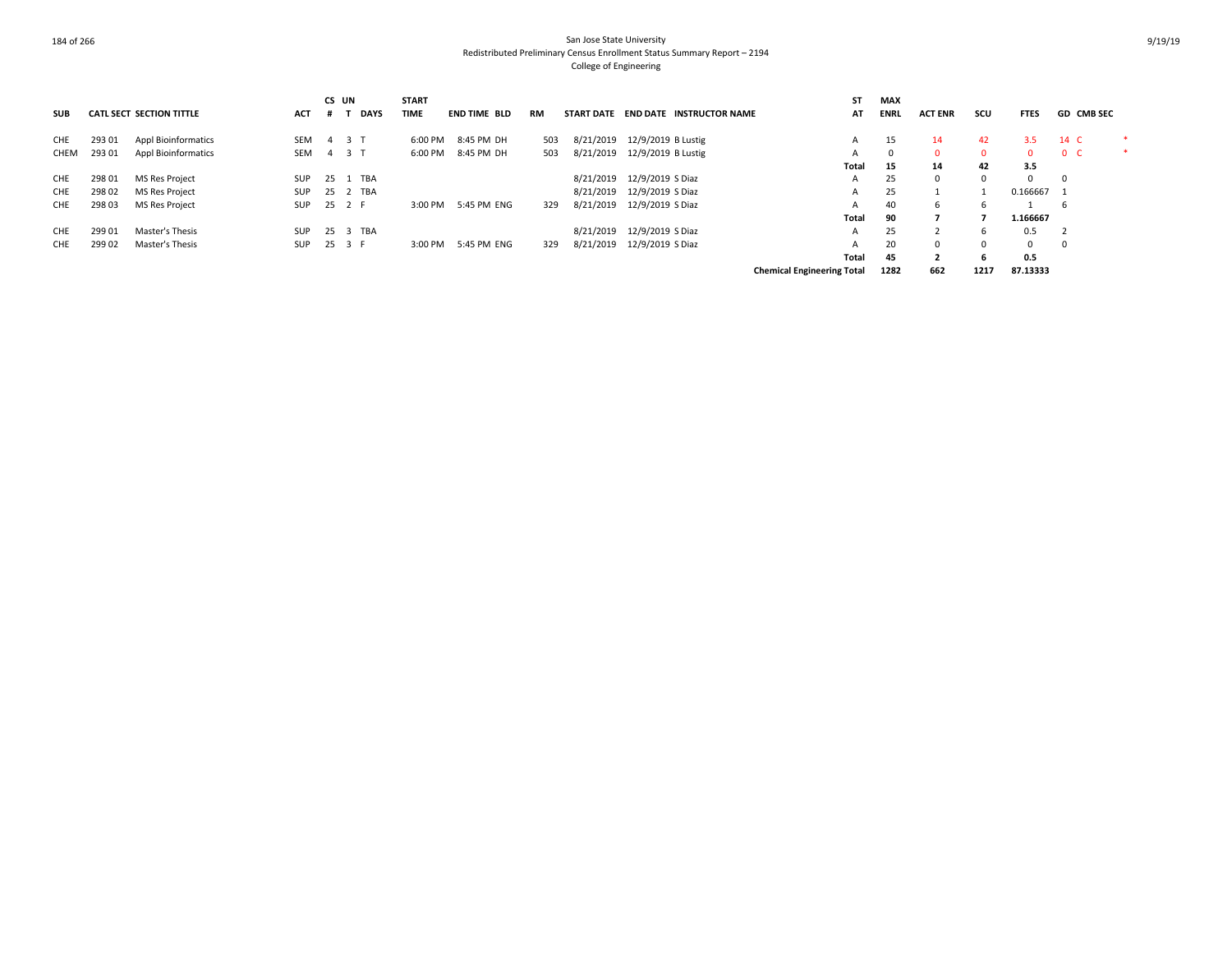|               |        |                                              |            | CS UN          |                                | <b>START</b> |                          |     |           |                                     | ST           | <b>MAX</b>  |                |             |                |                |
|---------------|--------|----------------------------------------------|------------|----------------|--------------------------------|--------------|--------------------------|-----|-----------|-------------------------------------|--------------|-------------|----------------|-------------|----------------|----------------|
| <b>SUB</b>    |        | <b>CATL SECT SECTION TITTLE</b>              | <b>ACT</b> | #              | T DAYS                         | <b>TIME</b>  | <b>END TIME BLD</b>      | RM  |           | START DATE END DATE INSTRUCTOR NAME | AT           | <b>ENRL</b> | <b>ACT ENR</b> | scu         | <b>FTES</b>    | GD CMB SEC     |
|               |        | <b>Civil &amp; Environmental Engineering</b> |            |                |                                |              |                          |     |           |                                     |              |             |                |             |                |                |
| CE            | 801    | Plane Surveying                              | SEM        | $\overline{2}$ | 3 TR                           | 8:00 AM      | 8:50 AM ENG              | 331 | 8/21/2019 | 12/9/2019 W Greenwood               | Α            | 72          | 69             | 138         | 13.9           | $\overline{2}$ |
| CE            | 802    | <b>Plane Surveying</b>                       | LAB        | 16             | 0 <sub>T</sub>                 |              | 9:00 AM 11:45 AM ENG     | 132 | 8/21/2019 | 12/9/2019 S Koosha                  | A            | 18          | 17             | 17          | 0              | 0              |
| CE            | 803    | <b>Plane Surveying</b>                       | LAB        | 16             | 0 <sub>T</sub>                 | 1:30 PM      | 4:15 PM ENG              | 132 | 8/21/2019 | 12/9/2019 S Koosha                  | A            | 18          | 16             | 16          | $\Omega$       | $\mathbf{1}$   |
| CE            | 804    | <b>Plane Surveying</b>                       | LAB        | 16             | 0 R                            |              | 9:00 AM 11:45 AM ENG     | 132 | 8/21/2019 | 12/9/2019 W Greenwood               | A            | 18          | 18             | 18          | $\mathbf 0$    | 0              |
| CE            | 805    | <b>Plane Surveying</b>                       | LAB        | 16             | 0 R                            | 1:30 PM      | 4:15 PM ENG              | 132 |           | 8/21/2019 12/9/2019 W Greenwood     | Α            | 18          | 18             | 18          | $\mathbf 0$    | $\mathbf{1}$   |
| CE            | 806    | <b>Plane Surveying</b>                       | LAB        |                | 0                              |              |                          |     |           |                                     | X            | $\mathbf 0$ | 0              | $\mathbf 0$ | 0              | 0              |
|               |        |                                              |            |                |                                |              |                          |     |           |                                     | Total        | 144         | 138            | 207         | 13.9           |                |
| CE            | 2001   | Graphics/CAD/Prog                            | SEM        | 2              | 3 TR                           |              | 12:00 PM 12:50 PM ENG    | 331 | 8/21/2019 | 12/9/2019 A Wong                    | Α            | 72          | 52             | 104         | 10.45          | $\mathbf{1}$   |
| CE            | 20 02  | Graphics/CAD/Prog                            | LAB        | 16             | $\mathbf{0}$<br>$\mathsf{T}$   |              | 9:00 AM 11:45 AM ENG     | 407 | 8/21/2019 | 12/9/2019 A Wong                    | Α            | 18          | 17             | 17          | $\mathbf 0$    | $\mathbf{1}$   |
| CE            | 20 03  | Graphics/CAD/Prog                            | LAB        | 16             | $0$ T                          |              | 1:30 PM 4:15 PM ENG      | 388 |           | 8/21/2019 12/9/2019 A Wong          | Α            | 18          | 20             | 20          | $\mathsf 0$    | $\mathbf 0$    |
| CE            | 20 04  | Graphics/CAD/Prog                            | LAB        |                | 16 0 R                         |              | 9:00 AM 11:45 AM ENG     | 407 |           | 8/21/2019 12/9/2019 A Wong          | Α            | 18          | 15             | 15          | $\mathbf 0$    | $\Omega$       |
| CE            | 20 05  | Graphics/CAD/Prog                            | LAB        |                | $\mathbf 0$                    |              |                          |     |           |                                     | X            | $\Omega$    | 0              | $\Omega$    | $\mathbf 0$    | $\Omega$       |
|               |        |                                              |            |                |                                |              |                          |     |           |                                     | Total        | 126         | 104            | 156         | 10.45          |                |
| CE            | 95 01  | Theory App Statics                           | <b>LEC</b> |                | 2 3 TR                         |              | 9:00 AM 10:15 AM BBC     | 220 |           | 8/21/2019 12/9/2019 S Vukazich      | Α            | 55          | 52             | 156         | 10.55          | 3              |
| CE            | 95 02  | Theory App Statics                           | <b>LEC</b> |                | 3                              |              |                          |     |           |                                     | х            | 0           | $\mathbf 0$    | $\Omega$    | $\mathbf 0$    | 0              |
| CE            | 95 03  | Theory App Statics                           | <b>LEC</b> | $\overline{2}$ | 3 TR                           |              | 10:30 AM 11:45 AM ENG    | 331 | 8/21/2019 | 12/9/2019 A Ghafooripour            | Α            | 55          | 33             | 99          | 6.7            | 2              |
| CE            | 95 04  | Theory App Statics                           | LEC        | $\overline{2}$ | 3 MW                           |              | 9:00 AM 10:15 AM ENG     | 331 |           | 8/21/2019 12/9/2019 R Lukkoor       | Α            | 55          | 44             | 132         | 9              | $\Delta$       |
|               |        |                                              |            |                |                                |              |                          |     |           |                                     | <b>Total</b> | 165         | 129            | 387         | 26.25          |                |
| CE            | 99 01  | Intro Statics                                | LEC        | $\overline{2}$ | 2 MW                           |              | 8:00 AM 8:50 AM ENG      | 331 |           | 8/21/2019 12/9/2019 M Maaz          | Α            | 60          | 37             | 74          | 5              | $\overline{2}$ |
|               |        |                                              |            |                |                                |              |                          |     |           |                                     | Total        | 60          | 37             | 74          | 5              |                |
| CE            | 11201  | Mech of Matls                                | LEC        | $\overline{2}$ | 3 MW                           |              | 10:30 AM 11:45 AM ENG    | 339 | 8/21/2019 | 12/9/2019 K McMullin                | Α            | 55          | 37             | 111         | 7.55           | 3              |
| CE            | 11202  | Mech of Matls                                | <b>LEC</b> | $\overline{2}$ | 3 TR                           |              | 12:00 PM   1:15 PM   ENG | 341 | 8/21/2019 | 12/9/2019 A Ghafooripour            | A            | 55          | 57             | 171         | 11.6           | $\overline{4}$ |
| CE            | 112 03 | Mech of Matls                                | LEC        | $\overline{2}$ | 3 MW                           |              | 9:00 AM 10:15 AM ENG     | 343 | 8/21/2019 | 12/9/2019 M Soliman                 | Α            | 55          | 58             | 174         | 11.75          | 3              |
| $\mathsf{CE}$ | 11204  | Mech of Matls                                | LEC        | $\overline{2}$ | 3 TR                           | 4:30 PM      | 5:45 PM ENG              | 343 |           | 8/21/2019 12/9/2019 H Park          | Α            | 55          | 54             | 162         | 11.2           | 8              |
| CE            | 11205  | Mech of Matls                                | LEC        |                | 3                              |              |                          |     |           |                                     | X            | $\mathbf 0$ | 0              | $\mathbf 0$ | 0              | 0              |
|               |        |                                              |            |                |                                |              |                          |     |           |                                     | Total        | 220         | 206            | 618         | 42.1           |                |
| CE            | 12001  | Construc Matl Lab                            | LAB        | 16             | 1 M                            | 6:00 PM      | 8:45 PM ENG              | 134 | 8/21/2019 | 12/9/2019 M Maaz                    | Α            | 15          | 17             | 17          | 1.15           | $\mathbf{1}$   |
| CE            | 120 02 | Construc Matl Lab                            | LAB        |                | 16 1 T                         | 6:00 PM      | 8:45 PM ENG              | 134 | 8/21/2019 | 12/9/2019 M Maaz                    | Α            | 15          | 16             | 16          | 1.1            | $\overline{2}$ |
| CE            | 12003  | Construc Matl Lab                            | LAB        |                | 16 1 W                         | 6:00 PM      | 8:45 PM ENG              | 134 | 8/21/2019 | 12/9/2019 M Maaz                    | Α            | 15          | 16             | 16          | 1.066667       | 0              |
| CE            | 120 04 | Construc Matl Lab                            | LAB        | 16             | 1 R                            | 6:00 PM      | 8:45 PM ENG              | 134 | 8/21/2019 | 12/9/2019 M Maaz                    | Α            | 15          | 16             | 16          | 1.083333       | $\mathbf{1}$   |
| CE            | 12005  | Construc Matl Lab                            | LAB        |                | 16 1 F                         | 1:30 PM      | 4:15 PM ENG              | 134 | 8/21/2019 | 12/9/2019 M Maaz                    | Α            | 15          | 0              | $\Omega$    | $\mathbf 0$    | 0              |
|               |        |                                              |            |                |                                |              |                          |     |           |                                     | <b>Total</b> | 75          | 65             | 65          | 4.4            |                |
| CE            | 12101  | <b>Transp Engrg</b>                          | <b>LEC</b> | $\overline{2}$ | 3 MW                           |              | 10:30 AM 11:20 AM CL     | 222 | 8/21/2019 | 12/9/2019 J Botha                   | Α            | 54          | 50             | 100         | 10             | 0              |
| CE            | 121 02 | <b>Transp Engrg</b>                          | LAB        | 16             | 0 M                            | 1:30 PM      | 4:15 PM ENG              | 339 | 8/21/2019 | 12/9/2019 J Botha                   | Α            | 18          | 16             | 16          | $\Omega$       | $\Omega$       |
| CE            | 12103  | <b>Transp Engrg</b>                          | LAB        | 16             | 0 W                            | 1:30 PM      | 4:15 PM ENG              | 339 | 8/21/2019 | 12/9/2019 J Botha                   | Α            | 18          | 17             | 17          | $\mathbf 0$    | $\Omega$       |
| CE            | 12104  | <b>Transp Engrg</b>                          | LAB        | 16             | 0 <sub>T</sub>                 | 1:30 PM      | 4:15 PM ENG              | 339 | 8/21/2019 | 12/9/2019 J Botha                   | Α            | 18          | 17             | 17          | $\mathbf 0$    | $\Omega$       |
| CE            | 12105  | <b>Transp Engrg</b>                          | <b>LEC</b> | $\overline{2}$ | 3 TR                           |              | 12:00 PM 12:50 PM ENG    | 327 |           | 8/21/2019 12/9/2019 S Koosha        | A            | 12          | 10             | 20          | $\overline{2}$ | $\Omega$       |
| CE            | 12106  | <b>Transp Engrg</b>                          | LAB        | 16             | $\overline{0}$<br>$\mathsf{R}$ | 6:00 PM      | 8:45 PM ENG              | 395 | 8/21/2019 | 12/9/2019 S Koosha                  | Α            | 12          | 10             | 10          | $\mathbf 0$    | $\Omega$       |
|               |        |                                              |            |                |                                |              |                          |     |           |                                     | Total        | 132         | 120            | 180         | 12             |                |
| CE            | 122 01 | <b>Traffic Engrg</b>                         | SEM        | $\overline{4}$ | 3 R                            | 1:30 PM      | 4:15 PM ENG              | 131 |           | 8/21/2019 12/9/2019 D Pitton        | Α            | 30          | 29             | 87          | 5.95           | 3              |
|               |        |                                              |            |                |                                |              |                          |     |           |                                     | <b>Total</b> | 30          | 29             | 87          | 5.95           |                |
| CE            | 123 01 | Highway & Stree Des                          | SEM        | $\overline{4}$ | 3 <sub>T</sub>                 | 6:00 PM      | 8:45 PM DMH              | 234 |           | 8/21/2019 12/9/2019 S Koosha        | Α            | 30          | 34             | 102         | 6.8            | 0              |
|               |        |                                              |            |                |                                |              |                          |     |           |                                     | Total        | 30          | 34             | 102         | 6.8            |                |
| CE            | 130 01 | <b>CE Econ Analysis</b>                      | <b>LEC</b> | $\overline{2}$ | 2 M                            | 6:00 PM      | 7:50 PM CL               | 202 |           | 8/21/2019 12/9/2019 J Tang          | Α            | 45          | 45             | 90          | 6.066667       | $\overline{2}$ |
| CE            | 130 02 | CE Econ Analysis                             | LEC        | $\overline{2}$ | 2 M                            | 8:00 PM      | 9:50 PM CL               | 202 |           | 8/21/2019 12/9/2019 J Tang          | Α            | 45          | 15             | 30          | 2.033333       | $\overline{1}$ |
|               |        |                                              |            |                |                                |              |                          |     |           |                                     | Total        | 90          | 60             | 120         | 8.1            |                |
| CE            | 13101  | Intr to Const Engr                           | LEC        | $\overline{2}$ | 3 MW                           | 6:00 PM      | 7:15 PM CL               | 224 |           | 8/21/2019 12/9/2019 J Pyeon         | Α            | 45          | 42             | 126         | 8.45           | $\mathbf{1}$   |
| CE            | 13102  | Intr to Const Engr                           | LEC        | 2              | 3 MW                           | 7:30 PM      | 8:45 PM CL               | 224 | 8/21/2019 | 12/9/2019 J Pyeon                   | Α            | 45          | 19             | 57          | 3.8            | 0              |
|               |        |                                              |            |                |                                |              |                          |     |           |                                     | Total        | 90          | 61             | 183         | 12.25          |                |
| CE            | 134 01 | Proj Mgt Const                               | SEM        | $\overline{4}$ | 3 <sub>T</sub>                 | 1:30 PM      | 4:15 PM ENG              | 131 |           | 8/21/2019 12/9/2019 J Pyeon         | Α            | 30          | 35             | 105         | 7.05           | $\mathbf{1}$   |
|               |        |                                              |            |                |                                |              |                          |     |           |                                     | <b>Total</b> | 30          | 35             | 105         | 7.05           |                |
| CE            | 140 01 | Geotech Engr                                 | SEM        | $\overline{2}$ | 3 TR                           | 9:00 AM      | 9:50 AM ENG              | 343 | 8/21/2019 | 12/9/2019 A Moore                   | Α            | 54          | 57             | 114         | 11.45          | 1              |
| CE            | 140 02 | Geotech Engr                                 | LAB        | 16             | 0 <sub>T</sub>                 | 1:30 PM      | 4:15 PM ENG              | 209 | 8/21/2019 | 12/9/2019 R Lukkoor                 | Α            | 18          | 19             | 19          | $\mathbf 0$    | $\Omega$       |
| CE            | 14003  | Geotech Engr                                 | LAB        |                | 16 0 W                         | 1:30 PM      | 4:15 PM ENG              | 209 |           | 8/21/2019 12/9/2019 R Lukkoor       | A            | 18          | 20             | 20          | $\mathbf 0$    | $\mathbf{1}$   |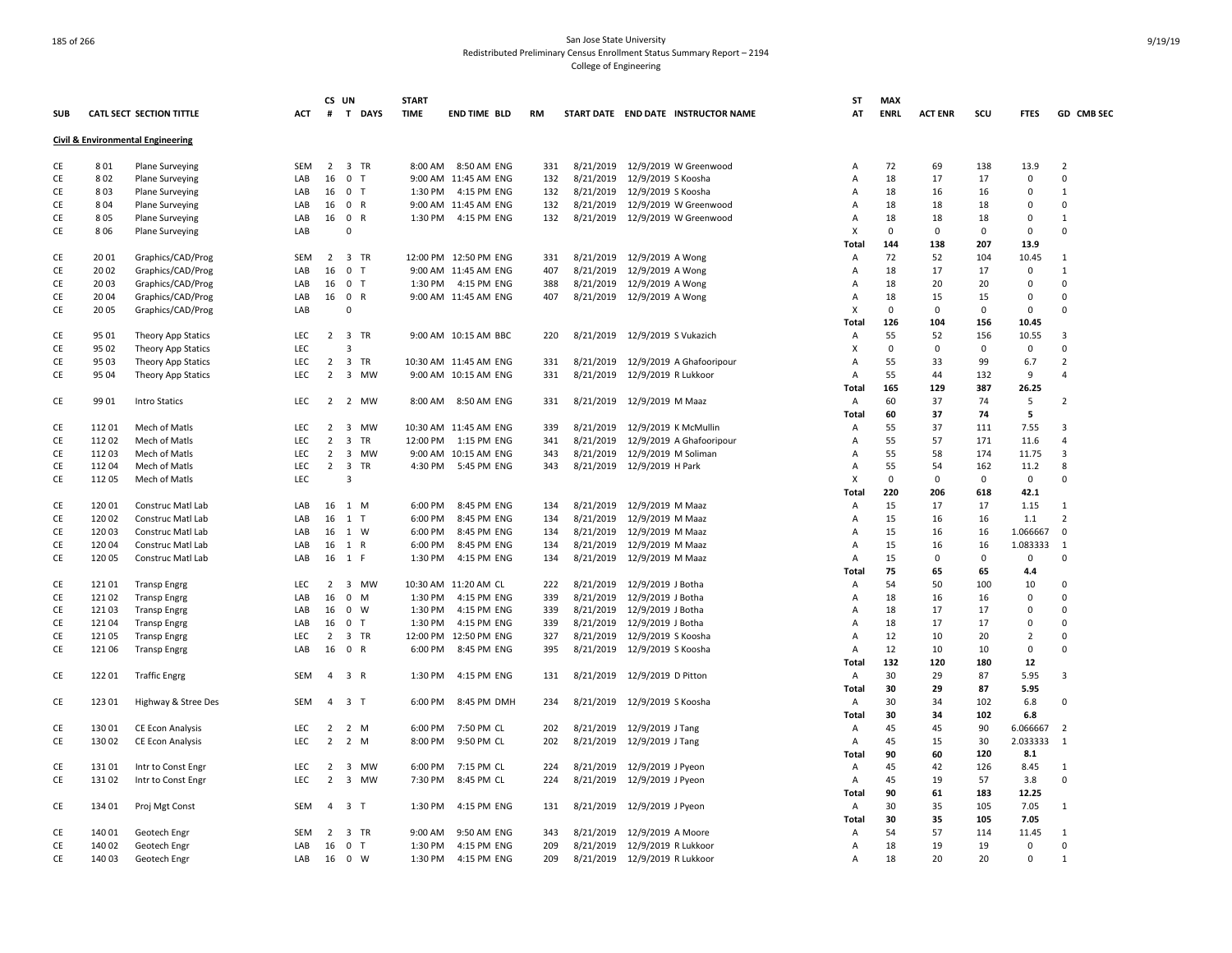|            |        |                           |            | CS UN          |                     |        | <b>START</b> |                       |           |           |                                     | ST             | <b>MAX</b>  |                |     |                |                |
|------------|--------|---------------------------|------------|----------------|---------------------|--------|--------------|-----------------------|-----------|-----------|-------------------------------------|----------------|-------------|----------------|-----|----------------|----------------|
| <b>SUB</b> |        | CATL SECT SECTION TITTLE  | <b>ACT</b> | #              |                     | T DAYS | <b>TIME</b>  | <b>END TIME BLD</b>   | <b>RM</b> |           | START DATE END DATE INSTRUCTOR NAME | AT             | <b>ENRL</b> | <b>ACT ENR</b> | SCU | <b>FTES</b>    | GD CMB SEC     |
| CE         | 140 04 | Geotech Engr              | LAB        | 16             | 0 R                 |        | 1:30 PM      | 4:15 PM ENG           | 209       | 8/21/2019 | 12/9/2019 A Moore                   | $\overline{A}$ | 18          | 18             | 18  | $\mathbf 0$    | $\Omega$       |
| CE         | 140 05 | Geotech Engr              | <b>SEM</b> | $\overline{2}$ | 3 TR                |        | 8:00 AM      | 8:50 AM ENG           | 327       | 8/21/2019 | 12/9/2019 A Moore                   | Α              | 12          | 15             | 30  | 3.05           | $\mathbf{1}$   |
| CE         | 140 06 | Geotech Engr              | LAB        | 16             | $0$ T               |        | 6:00 PM      | 8:45 PM ENG           | 209       | 8/21/2019 | 12/9/2019 R Lukkoor                 | Α              | 12          | 15             | 15  | $\mathbf 0$    | $\mathbf{1}$   |
|            |        |                           |            |                |                     |        |              |                       |           |           |                                     | Total          | 132         | 144            | 216 | 14.5           |                |
| CE         | 145 01 | <b>Foundation Engr</b>    | <b>LEC</b> |                | 2 3 W               |        | 6:00 PM      | 8:45 PM DMH           | 161       |           | 8/21/2019 12/9/2019 M Thummaluru    | A              | 30          | 30             | 90  | 6              | 0              |
|            |        |                           |            |                |                     |        |              |                       |           |           |                                     | Total          | 30          | 30             | 90  | 6              |                |
| CE         | 150 01 | Hydro and Hydrau          | SEM        | 2              | 3 MW                |        | 12:00 PM     | 12:50 PM ENG          | 343       | 8/21/2019 | 12/9/2019 W Wang                    | Α              | 54          | 61             | 122 | 12.2           | 0              |
| CE         | 150 02 | Hydro and Hydrau          | LAB        | 16             | $\mathbf{0}$        | M      | 1:30 PM      | 4:15 PM ENG           | 150       | 8/21/2019 | 12/9/2019 W Wang                    | A              | 18          | 21             | 21  | $\mathbf 0$    | 0              |
| CE         | 150 03 | Hydro and Hydrau          | LAB        | 16             | 0 R                 |        | 1:30 PM      | 4:15 PM ENG           | 150       | 8/21/2019 | 12/9/2019 P Laikijrung              | A              | 18          | 20             | 20  | $\mathbf 0$    | $\Omega$       |
| CE         | 15004  | Hydro and Hydrau          | LAB        | 16             | $0 \quad W$         |        | 1:30 PM      | 4:15 PM ENG           | 150       | 8/21/2019 | 12/9/2019 W Wang                    | Α              | 18          | 20             | 20  | 0              | $\Omega$       |
| CE         | 150 05 | Hydro and Hydrau          | <b>SEM</b> | 2              | 3 MW                |        | 4:30 PM      | 5:20 PM ENG           | 327       | 8/21/2019 | 12/9/2019 W Wang                    | Α              | 12          | 18             | 36  | 3.7            | $\overline{2}$ |
| CE         | 150 06 | Hydro and Hydrau          | LAB        | 16             | $0 \quad W$         |        | 6:00 PM      | 8:45 PM ENG           | 150       | 8/21/2019 | 12/9/2019 B Tailor                  | $\overline{A}$ | 12          | 18             | 18  | $\mathbf 0$    | $\overline{2}$ |
|            |        |                           |            |                |                     |        |              |                       |           |           |                                     | Total          | 132         | 158            | 237 | 15.9           |                |
|            |        |                           |            |                |                     |        |              |                       |           |           |                                     |                |             |                |     |                |                |
| CE         | 152 01 | Engr Hydrology            | <b>SEM</b> | $\overline{4}$ | 3 <sub>T</sub>      |        | 6:00 PM      | 8:45 PM ENG           | 340       | 8/21/2019 | 12/9/2019 W Wang                    | Α              | 30          | 16             | 48  | 3.35           | 3              |
|            |        |                           |            |                |                     |        |              |                       |           |           |                                     | Total          | 30          | 16             | 48  | 3.35           | $\mathbf{1}$   |
| CE         | 154 01 | <b>Hydraulic Design</b>   | SEM        |                | 4 3 R               |        | 6:00 PM      | 8:45 PM DMH           | 160       |           | 8/21/2019 12/9/2019 B Kassab        | Α              | 30          | 24             | 72  | 4.85           |                |
|            |        |                           |            |                |                     |        |              |                       |           |           |                                     | <b>Total</b>   | 30          | 24             | 72  | 4.85           |                |
| CE         | 160 01 | <b>Struc Anlys</b>        | SEM        | $\overline{2}$ | 3 TR                |        | 10:30 AM     | 11:20 AM ENG          | 341       | 8/21/2019 | 12/9/2019 S Vukazich                | A              | 54          | 45             | 90  | 9.05           | $\mathbf{1}$   |
| CE         | 16002  | <b>Struc Anlys</b>        | LAB        | 16             | 0 <sub>T</sub>      |        | 1:30 PM      | 4:15 PM ENG           | 340       | 8/21/2019 | 12/9/2019 P Tun                     | Α              | 18          | 17             | 17  | 0              | 0              |
| CE         | 16003  | <b>Struc Anlys</b>        | LAB        | 16             | 0 R                 |        | 1:30 PM      | 4:15 PM ENG           | 340       | 8/21/2019 | 12/9/2019 P Tun                     | A              | 18          | 13             | 13  | 0              | 0              |
| CE         | 16004  | <b>Struc Anlys</b>        | LAB        | 16             | 0 M                 |        | 1:30 PM      | 4:15 PM ENG           | 340       | 8/21/2019 | 12/9/2019 S Kulkarni                | A              | 18          | 15             | 15  | 0              | $\mathbf{1}$   |
| CE         | 160 05 | <b>Struc Anlys</b>        | <b>SEM</b> | $\overline{2}$ | 3 TR                |        | 4:30 PM      | 5:20 PM ENG           | 395       | 8/21/2019 | 12/9/2019 P Feenstra                | Α              | 12          | 12             | 24  | 2.45           | $\mathbf{1}$   |
| CE         | 160 06 | Struc Anlys               | LAB        | 16             | 0 R                 |        | 6:00 PM      | 8:45 PM ENG           | 340       | 8/21/2019 | 12/9/2019 P Feenstra                | Α              | 12          | 12             | 12  | 0              | $\mathbf{1}$   |
|            |        |                           |            |                |                     |        |              |                       |           |           |                                     | Total          | 132         | 114            | 171 | 11.5           |                |
| CE         | 162 01 | <b>Struc Concrete Des</b> | SEM        | $\overline{4}$ | 3 TR                |        |              | 10:30 AM 11:20 AM ENG | 329       | 8/21/2019 | 12/9/2019 A Al-Manaseer             | $\overline{A}$ | 54          | 49             | 98  | 9.8            | $\Omega$       |
| CE         | 162 02 | <b>Struc Concrete Des</b> | LAB        | 16             | 0 <sub>T</sub>      |        | 1:30 PM      | 4:15 PM ENG           | 134       | 8/21/2019 | 12/9/2019 M Soliman                 | Α              | 18          | 17             | 17  | $\mathbf 0$    | $\Omega$       |
| CE         | 162 03 | <b>Struc Concrete Des</b> | LAB        | 16             | $0 \quad W$         |        | 1:30 PM      | 4:15 PM ENG           | 134       | 8/21/2019 | 12/9/2019 M Soliman                 | $\overline{A}$ | 18          | 15             | 15  | $\mathbf 0$    | $\Omega$       |
| CE         | 16204  | <b>Struc Concrete Des</b> | LAB        | 16             | 0 R                 |        | 1:30 PM      | 4:15 PM ENG           | 134       | 8/21/2019 | 12/9/2019 M Soliman                 | Α              | 18          | 17             | 17  | $\mathbf 0$    | $\Omega$       |
| CE         | 162 05 | <b>Struc Concrete Des</b> | SEM        | $\overline{4}$ | 3 TR                |        |              | 10:30 AM 11:20 AM ENG | 395       | 8/21/2019 | 12/9/2019 M Soliman                 | A              | 18          | 31             | 62  | 6.2            | $\mathbf 0$    |
| CE         | 162 06 | <b>Struc Concrete Des</b> | LAB        | 16             | 0 R                 |        | 6:00 PM      | 8:45 PM ENG           | 131       | 8/21/2019 | 12/9/2019 M Soliman                 | A              | 18          | 17             | 17  | $\pmb{0}$      | 0              |
| CE         | 162 07 | <b>Struc Concrete Des</b> | LAB        |                | 16 0 M              |        | 1:30 PM      | 4:15 PM ENG           | 134       | 8/21/2019 | 12/9/2019 M Soliman                 | A              | 18          | 14             | 14  | $\mathbf 0$    | $\Omega$       |
|            |        |                           |            |                |                     |        |              |                       |           |           |                                     | <b>Total</b>   | 162         | 160            | 240 | 16             |                |
| CE         | 164 01 | Design Wood Struc         | SEM        | $\overline{4}$ | 3 W                 |        | 1:30 PM      | 4:15 PM ENG           | 301       | 8/21/2019 | 12/9/2019 K McMullin                | Α              | 30          | 27             | 81  | 5.7            | 6              |
|            |        |                           |            |                |                     |        |              |                       |           |           |                                     | Total          | 30          | 27             | 81  | 5.7            |                |
| CE         | 165 01 | <b>Erthquk Resis Dsgn</b> | SEM        | 5              | 3 M                 |        | 1:30 PM      | 4:15 PM ENG           | 301       | 8/21/2019 | 12/9/2019 K McMullin                | Α              | 30          | 27             | 81  | 5.65           | 5              |
|            |        |                           |            |                |                     |        |              |                       |           |           |                                     | Total          | 30          | 27             | 81  | 5.65           |                |
| CE         | 17001  | Prin Environ Engr         | <b>LEC</b> | $\overline{2}$ | 3 MW                |        | 9:00 AM      | 9:50 AM ENG           | 339       | 8/21/2019 | 12/9/2019 U Ndon                    | A              | 54          | 54             | 108 | 10.8           | 0              |
| CE         | 170 02 | Prin Environ Engr         | LAB        | 16             | $0$ M               |        | 1:30 PM      | 4:15 PM ENG           | 395       | 8/21/2019 | 12/9/2019 U Ndon                    | Α              | 18          | 19             | 19  | 0              | $\Omega$       |
| CE         | 170 03 | Prin Environ Engr         | LAB        | 16             | 0 <sub>T</sub>      |        | 1:30 PM      | 4:15 PM ENG           | 395       | 8/21/2019 | 12/9/2019 U Ndon                    | A              | 18          | 18             | 18  | $\mathbf 0$    | $\Omega$       |
| CE         | 17004  | Prin Environ Engr         | LAB        | 16             | 0 R                 |        | 1:30 PM      | 4:15 PM ENG           | 395       | 8/21/2019 | 12/9/2019 U Ndon                    | A              | 18          | 17             | 17  | $\mathbf 0$    | $\Omega$       |
| CE         | 17005  | Prin Environ Engr         | <b>LEC</b> | $\overline{2}$ | 3 MW                |        |              | 10:30 AM 11:20 AM ENG | 395       | 8/21/2019 | 12/9/2019 U Ndon                    | Α              | 12          | 15             | 30  | 3              | 0              |
| CE         | 170 06 | Prin Environ Engr         | LAB        | 16             | $0 \quad W$         |        | 1:30 PM      | 4:15 PM ENG           | 395       |           | 8/21/2019 12/9/2019 U Ndon          | $\overline{A}$ | 12          | 15             | 15  | $\mathbf 0$    | $\Omega$       |
|            |        |                           |            |                |                     |        |              |                       |           |           |                                     | Total          | 132         | 138            | 207 | 13.8           |                |
| CE         | 174 01 | Wtr Dist WW Coll          | SEM        | 5              | 3 M                 |        | 6:00 PM      | 8:45 PM ENG           | 232       |           | 8/21/2019 12/9/2019 B Kassab        | Α              | 30          | 28             | 84  | 5.65           | $\mathbf{1}$   |
|            |        |                           |            |                |                     |        |              |                       |           |           |                                     | <b>Total</b>   | 30          | 28             | 84  | 5.65           |                |
| CE         | 18101  | Civ Eng Systems           | <b>SEM</b> | 5              | 3 MW                |        |              | 9:00 AM 10:15 AM ENG  | 327       | 8/21/2019 | 12/9/2019   Jeyachandran            | Α              | 18          | 19             | 57  | 3.8            | $\Omega$       |
| CE         | 18102  | Civ Eng Systems           | SEM        | 5              | $\overline{3}$      | M      | 6:00 PM      | 8:45 PM ENG           | 327       | 8/21/2019 | 12/9/2019 V De Loza Hernandez       | Α              | 18          | 20             | 60  | $\overline{4}$ | $\Omega$       |
| CE         | 18103  | Civ Eng Systems           | SEM        | 5              | 3 W                 |        | 6:00 PM      | 8:45 PM ENG           | 327       | 8/21/2019 | 12/9/2019 V De Loza Hernandez       | Α              | 18          | 20             | 60  | $\overline{4}$ | 0              |
| CE         | 18104  | Civ Eng Systems           | SEM        |                | 5 3 MW              |        |              | 10:30 AM 11:45 AM ENG | 301       |           | 8/21/2019 12/9/2019 I Jeyachandran  | Α              | 18          | 20             | 60  | $\overline{4}$ | $\Omega$       |
|            |        |                           |            |                |                     |        |              |                       |           |           |                                     |                | 72          | 79             | 237 | 15.8           |                |
| CE         | 190 01 | Numer Solu CE Prob        | <b>LEC</b> | $\overline{2}$ | 2 T                 |        | 6:00 PM      | 7:50 PM DMH           | 160       | 8/21/2019 |                                     | Total<br>Α     | 45          | 44             | 88  | 5.933333       | $\overline{2}$ |
|            |        |                           |            |                |                     |        |              |                       |           |           | 12/9/2019 A Wong                    |                |             |                |     |                |                |
| CE         | 190 02 | Numer Solu CE Prob        | LEC        |                | 2 2 F               |        |              | 10:00 AM 11:50 AM ENG | 331       | 8/21/2019 | 12/9/2019 A Wong                    | Α              | 45          | 30             | 60  | 4.1            | 3              |
|            |        |                           |            |                |                     |        |              |                       |           |           |                                     | Total          | 90          | 74             | 148 | 10.03333       |                |
| CE         | 192 01 | Prob Models for CE        | SEM        | $\overline{2}$ | 2 R                 |        | 6:00 PM      | 7:50 PM DMH           | 234       | 8/21/2019 | 12/9/2019 A Wong                    | A              | 50          | 37             | 74  | 4.966667       | $\overline{1}$ |
| CE         | 192 02 | Prob Models for CE        | SEM        |                | $2 \quad 2 \quad F$ |        | 8:00 AM      | 9:50 AM ENG           | 303       |           | 8/21/2019 12/9/2019 A Wong          | Α              | 40          | 15             | 30  | $\overline{2}$ | $\Omega$       |
|            |        |                           |            |                |                     |        |              |                       |           |           |                                     | Total          | 90          | 52             | 104 | 6.966667       |                |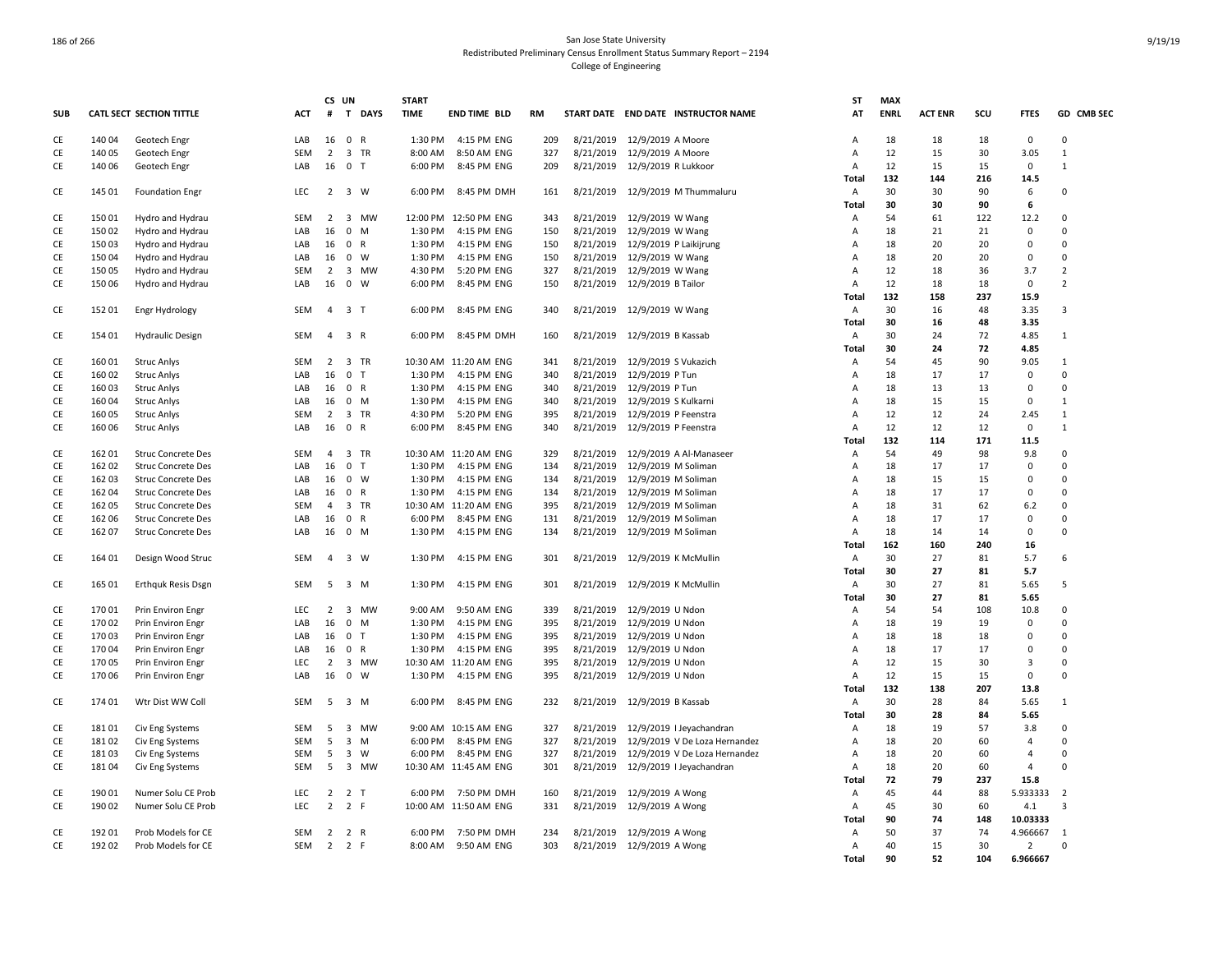| <b>SUB</b> |                  | <b>CATL SECT SECTION TITTLE</b>      | <b>ACT</b> | CS UN<br># | T DAYS                       | <b>START</b><br>TIME | <b>END TIME BLD</b> | <b>RM</b> |           |                       | START DATE END DATE INSTRUCTOR NAME     | <b>ST</b><br>AT | <b>MAX</b><br><b>ENRL</b> | <b>ACT ENR</b> | scu            | <b>FTES</b>  | GD CMB SEC     |
|------------|------------------|--------------------------------------|------------|------------|------------------------------|----------------------|---------------------|-----------|-----------|-----------------------|-----------------------------------------|-----------------|---------------------------|----------------|----------------|--------------|----------------|
|            |                  |                                      |            |            |                              |                      |                     |           |           |                       |                                         |                 |                           |                |                |              |                |
| CE         | 22001            | Pavement Design                      | SEM        | 5          | 3 W                          | 6:00 PM              | 8:45 PM DMH         | 160       | 8/21/2019 | 12/9/2019 S Koosha    |                                         | Α<br>Total      | 30<br>30                  | 14<br>14       | 42<br>42       | 3.5<br>3.5   | 14             |
| CE         | 22201            | <b>Transp Engr Plan</b>              | SEM        | - 5        | 3 M                          | 6:00 PM              | 8:45 PM CL          | 234       | 8/21/2019 |                       | 12/9/2019 J Bhattacharya                | Α               | 40                        | 40             | 120            | 10           | 40             |
|            |                  |                                      |            |            |                              |                      |                     |           |           |                       |                                         | Total           | 40                        | 40             | 120            | 10           |                |
| CE         | 23601            | Constr Op Analysis                   | SEM        | 5          | 3 R                          | 6:00 PM              | 8:45 PM ENG         | 301       | 8/21/2019 | 12/9/2019 H Tooryani  |                                         | A               | 40                        | 44             | 132            | 11           | 44             |
|            |                  |                                      |            |            |                              |                      |                     |           |           |                       |                                         | Total           | 40                        | 44             | 132            | 11           |                |
| CE         | 23801            | Adv Constr Prit Mgmt                 | SEM        |            | 5 3 T                        | 6:00 PM              | 8:45 PM CL          | 224       | 8/21/2019 | 12/9/2019 L Battersby |                                         | A               | 40                        | 43             | 129            | 10.75        | 43             |
|            |                  |                                      |            |            |                              |                      |                     |           |           |                       |                                         | <b>Total</b>    | 40                        | 43             | 129            | 10.75        |                |
| CE         | 243 01           | Adv Found Design                     | LEC        |            | 2 3 M                        | 6:00 PM              | 8:45 PM DMH         | 160       | 8/21/2019 | 12/9/2019 S Huang     |                                         | Α               | 30                        | 7              | 21             | 1.75         | $\overline{7}$ |
| CE         | 25101            | Hydr Open Channels                   | SEM        | - 5        | 3 W                          |                      | 6:00 PM 8:45 PM CL  | 202       | 8/21/2019 | 12/9/2019 W Wang      |                                         | Total<br>Α      | 30<br>40                  | 7<br>19        | 21<br>57       | 1.75<br>4.75 | 19             |
|            |                  |                                      |            |            |                              |                      |                     |           |           |                       |                                         | Total           | 40                        | 19             | 57             | 4.75         |                |
| CE         | 26001            | <b>Matrix Anal Struct</b>            | SEM        |            | 5 3 R                        | 6:00 PM              | 8:45 PM DMH         | 161       | 8/21/2019 | 12/9/2019 A Singhal   |                                         | Α               | 40                        | 16             | 48             | 4            | 16             |
|            |                  |                                      |            |            |                              |                      |                     |           |           |                       |                                         | Total           | 40                        | 16             | 48             | 4            |                |
| CE         | 265 01           | Adv Seismic Design                   | SEM        |            | 5 3 T                        | 6:00 PM              | 8:45 PM DMH         | 161       | 8/21/2019 | 12/9/2019 K McMullin  |                                         | A               | 40                        | 19             | 57             | 4.75         | 19             |
|            |                  |                                      |            |            |                              |                      |                     |           |           |                       |                                         | Total           | 40                        | 19             | 57             | 4.75         |                |
| CE         | 27101            | <b>Physico-Chemical Process</b>      | SEM        |            | 4 3 T                        | 6:00 PM              | 8:45 PM DMH         | 348       | 8/21/2019 | 12/9/2019 X Zhou      |                                         | Α               | 40                        | $\overline{7}$ | 21             | 1.75         |                |
|            |                  |                                      |            |            |                              |                      |                     |           |           |                       |                                         | Total           | 40                        | 7              | 21             | 1.75         |                |
| CE         | 273 01           | Water Tr Plant Des                   | SEM        | - 5        | 3 R                          | 6:00 PM              | 8:45 PM DMH         | 348       | 8/21/2019 | 12/9/2019 R Mukhar    |                                         | A               | 40                        | 16             | 48             | 4            | 16             |
|            |                  |                                      |            |            | 3 TBA                        |                      |                     |           | 8/21/2019 | 12/9/2019 J Pyeon     |                                         | Total           | 40                        | 16             | 48<br>$\Omega$ | 4            |                |
| CE<br>CE   | 298 01<br>298 02 | Special Problems<br>Special Problems | SUP<br>SUP | 25<br>25   | 3 TBA                        |                      |                     |           | 8/21/2019 | 12/9/2019             |                                         | A<br>А          | 10<br>10                  | 0<br>0         | $\Omega$       | 0<br>0       | 0<br>0         |
|            |                  |                                      |            |            |                              |                      |                     |           |           |                       |                                         | Total           | 20                        | 0              | 0              | 0            |                |
| CE         | 299 01           | <b>Masters Thesis</b>                | SUP        | 25         | <b>TBA</b><br>$\overline{3}$ |                      |                     |           | 8/21/2019 | 12/9/2019             |                                         | A               | 10                        | $\Omega$       |                | $\mathbf 0$  | $\Omega$       |
| CE         | 299 02           | <b>Masters Thesis</b>                | SUP        |            | 25 3 TBA                     |                      |                     |           | 8/21/2019 | 12/9/2019             |                                         | A               | 10                        | 0              | 0              | 0            | 0              |
|            |                  |                                      |            |            |                              |                      |                     |           |           |                       |                                         | Total           | 20                        | 0              | 0              | 0            |                |
|            |                  |                                      |            |            |                              |                      |                     |           |           |                       | Civil & Environmental Engineering Total |                 | 2734                      | 2314           | 4975           | 346.2        |                |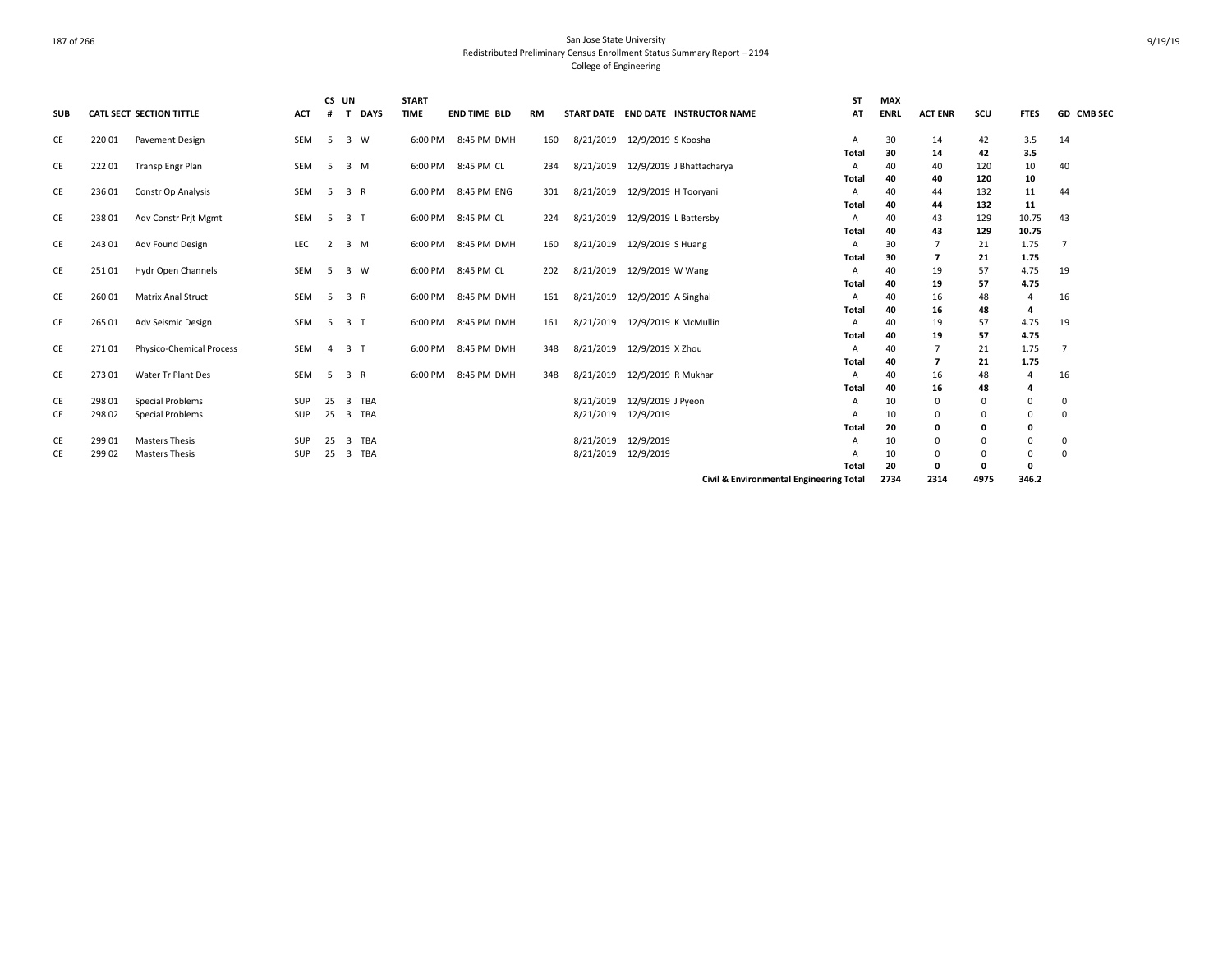|             |                             |                                   |            |                | CS UN                       | <b>START</b> |                       |     |           |                                     |                               | ST             | <b>MAX</b>  |                |             |                  |              |
|-------------|-----------------------------|-----------------------------------|------------|----------------|-----------------------------|--------------|-----------------------|-----|-----------|-------------------------------------|-------------------------------|----------------|-------------|----------------|-------------|------------------|--------------|
| <b>SUB</b>  |                             | <b>CATL SECT SECTION TITTLE</b>   | ACT        | #              | T DAYS                      | <b>TIME</b>  | <b>END TIME BLD</b>   | RM  |           | START DATE END DATE INSTRUCTOR NAME |                               | AT             | <b>ENRL</b> | <b>ACT ENR</b> | scu         | <b>FTES</b>      | GD CMB SEC   |
|             | <b>Computer Engineering</b> |                                   |            |                |                             |              |                       |     |           |                                     |                               |                |             |                |             |                  |              |
| <b>CMPE</b> | 30 01                       | Programming Concept & Meth        | <b>LEC</b> | 1              | 3 TR                        | 8:00 AM      | 8:50 AM ENG           | 337 | 8/21/2019 | 12/9/2019 F Mortezaie               |                               | Α              | 60          | 60             | 120         | 12               | $\Omega$     |
| <b>CMPE</b> | 30 02                       | Programming Concept & Meth        | LAB        | 16             | 0<br>R                      | 5:45 PM      | 8:35 PM ENG           | 405 | 8/21/2019 | 12/9/2019 C Abboud                  |                               | A              | 30          | 31             | 31          | $\mathbf 0$      | $\Omega$     |
| <b>CMPE</b> | 30 03                       | Programming Concept & Meth        | LAB        | 16             | 0 <sub>T</sub>              | 5:45 PM      | 8:35 PM ENG           | 405 | 8/21/2019 | 12/9/2019 C Abboud                  |                               | A              | 30          | 29             | 29          | $\Omega$         | $\Omega$     |
|             |                             |                                   |            |                |                             |              |                       |     |           |                                     |                               | <b>Total</b>   | 120         | 120            | 180         | 12               |              |
| <b>CMPE</b> | 5001                        | <b>Object Orient Concept Meth</b> | <b>LEC</b> | 1              | 3 TR                        | 4:30 PM      | 5:20 PM ENG           | 337 | 8/21/2019 | 12/9/2019 C Tarng                   |                               | A              | 90          | 46             | 92          | 9.2              | $\Omega$     |
| <b>CMPE</b> | 5002                        | Object Orient Concept Meth        | LAB        | 16             | 0<br>ਾ                      | 1:30 PM      | 4:20 PM ENG           | 489 | 8/21/2019 | 12/9/2019 C Tarng                   |                               | A              | 30          | 28             | 28          | 0                | $\Omega$     |
| <b>CMPE</b> | 5003                        | Object Orient Concept Meth        | LAB        | 16             | 0 R                         | 1:30 PM      | 4:20 PM ENG           | 489 | 8/21/2019 | 12/9/2019 C Tarng                   |                               | $\overline{A}$ | 30          | 18             | 18          | $\Omega$         | $\Omega$     |
| <b>CMPE</b> | 50 04                       | Object Orient Concept Meth        | LAB        | 16             | $\mathbf 0$<br><b>W</b>     | 1:30 PM      | 4:20 PM ENG           | 489 | 8/21/2019 | 12/9/2019                           |                               | $\overline{A}$ | 30          | 0              | $\mathbf 0$ | $\mathbf 0$      | $\Omega$     |
|             |                             |                                   |            |                |                             |              |                       |     |           |                                     |                               | <b>Total</b>   | 180         | 92             | 138         | 9.2              |              |
| <b>CMPE</b> | 102 01                      | Assembly Language Programming     | SEM        | $\overline{4}$ | 3 TR                        |              | 9:00 AM 10:15 AM ENG  | 337 | 8/21/2019 | 12/9/2019 F Mortezaie               |                               | A              | 50          | 55             | 165         | 11               | $\Omega$     |
| <b>CMPE</b> | 102 02                      | Assembly Language Programming     | <b>SEM</b> | $\overline{4}$ | 3 <sub>T</sub>              | 6:00 PM      | 8:45 PM CL            | 310 | 8/21/2019 | 12/9/2019 K Nguyen                  |                               | Α              | 50          | 41             | 123         | 8.2              | $\Omega$     |
| <b>CMPE</b> | 102 03                      |                                   | <b>SEM</b> | $\overline{4}$ | 3 MW                        |              | 10:30 AM 11:45 AM ENG | 325 | 8/21/2019 | 12/9/2019   Cokgor                  |                               | $\overline{A}$ | 50          | 50             | 150         | 10               | $\Omega$     |
|             |                             | Assembly Language Programming     |            |                |                             |              |                       |     |           |                                     |                               | Total          | 150         | 146            | 438         | 29.2             |              |
| CMPE        | 110 01                      | <b>Electronics Comp</b>           | LEC        | 1              | 3 MW                        |              | 12:00 PM 12:50 PM ENG | 337 | 8/21/2019 | 12/9/2019 A Bindal                  |                               | A              | 50          | 39             | 78          | 7.8              | $\Omega$     |
|             |                             |                                   | LAB        |                | 0<br>T                      | 1:30 PM      |                       | 286 |           |                                     |                               |                |             |                |             |                  | $\Omega$     |
| <b>CMPE</b> | 110 02                      | <b>Electronics Comp</b>           |            | 16             |                             |              | 4:20 PM ENG           |     | 8/21/2019 | 12/9/2019 A Bindal                  |                               | Α              | 25          | 19             | 19          | 0<br>$\mathbf 0$ | $\Omega$     |
| <b>CMPE</b> | 11003                       | <b>Electronics Comp</b>           | LAB        | 16             | 0<br>T                      | 4:30 PM      | 7:20 PM ENG           | 286 | 8/21/2019 | 12/9/2019 A Bindal                  |                               | A              | 25          | 20             | 20          |                  |              |
| <b>CMPE</b> | 11004                       | <b>Electronics Comp</b>           | LEC        | 1              | 3 MW                        | 6:00 PM      | 6:50 PM DMH           | 150 | 8/21/2019 | 12/9/2019 J Ghofraniha              |                               | A              | 50          | 35             | 70          | $\overline{7}$   | $\Omega$     |
| <b>CMPE</b> | 11005                       | <b>Electronics Comp</b>           | LAB        | 16             | $\mathbf 0$<br>- M          | 7:00 PM      | 9:50 PM ENG           | 278 | 8/21/2019 | 12/9/2019 J Ghofraniha              |                               | A              | 25          | 9              | q           | $\mathbf 0$      | $\Omega$     |
| <b>CMPE</b> | 110 06                      | <b>Electronics Comp</b>           | LAB        | 16             | 0<br>W                      | 7:00 PM      | 9:50 PM ENG           | 286 | 8/21/2019 | 12/9/2019 J Ghofraniha              |                               | Α              | 25          | 26             | 26          | $\mathbf 0$      | $\mathbf 0$  |
|             |                             |                                   |            |                |                             |              |                       |     |           |                                     |                               | Total          | 200         | 148            | 222         | 14.8             |              |
| <b>CMPE</b> | 120 01                      | Computer Org & Arch               | SEM        | 4              | 3 TR                        | 12:00 PM     | 1:15 PM ENG           | 337 | 8/21/2019 | 12/9/2019 J Sun                     |                               | A              | 70          | 68             | 204         | 13.6             | $\Omega$     |
| <b>CMPE</b> | 120 02                      | Computer Org & Arch               | <b>SEM</b> |                | $\overline{3}$              |              |                       |     |           |                                     |                               | X              | $\Omega$    | 0              | $\Omega$    | $\mathbf 0$      | $\Omega$     |
| <b>CMPE</b> | 120 03                      | Computer Org & Arch               | <b>SEM</b> | 4              | 3<br>TR                     | 12:00 PM     | 1:15 PM DMH           | 160 | 8/21/2019 | 12/9/2019 Y Cui                     |                               | Α              | 40          | 41             | 123         | 8.2              | 0            |
|             |                             |                                   |            |                |                             |              |                       |     |           |                                     |                               | Total          | 110         | 109            | 327         | 21.8             |              |
| CMPE        | 124 01                      | Digital Design I                  | SEM        | 1              | 3 MW                        | 1:30 PM      | 2:20 PM ENG           | 329 | 8/21/2019 | 12/9/2019 A Bindal                  |                               | Α              | 50          | 24             | 48          | 4.85             | $\mathbf{1}$ |
| <b>CMPE</b> | 124 02                      | Digital Design I                  | LAB        | 16             | $\mathbf{0}$<br>M           | 2:30 PM      | 5:20 PM ENG           | 286 | 8/21/2019 | 12/9/2019 A Bindal                  |                               | A              | 25          | 18             | 18          | $\mathbf 0$      | $\Omega$     |
| CMPE        | 124 03                      | Digital Design I                  | LAB        | 16             | 0<br>M                      | 5:30 PM      | 8:20 PM ENG           | 286 | 8/21/2019 | 12/9/2019 A Bindal                  |                               | $\overline{A}$ | 25          | 6              | 6           | $\mathbf 0$      | $\mathbf{1}$ |
| <b>CMPE</b> | 124 04                      | Digital Design I                  | <b>SEM</b> | 1              | 3<br>TR                     | 12:00 PM     | 12:50 PM ENG          | 325 | 8/21/2019 | 12/9/2019 A Uludemir                |                               | A              | 40          | 42             | 84          | 8.4              | $\Omega$     |
| CMPE        | 124 05                      | Digital Design I                  | LAB        | 16             | $\mathbf 0$<br>$\top$       |              | 9:00 AM 11:50 AM ENG  | 278 | 8/21/2019 | 12/9/2019 A Uludemir                |                               | A              | 20          | 19             | 19          | 0                | $\Omega$     |
| <b>CMPE</b> | 124 06                      | Digital Design I                  | LAB        | 16             | $^{\circ}$<br>$\mathsf{R}$  | 1:30 PM      | 4:20 PM ENG           | 278 | 8/21/2019 | 12/9/2019 A Uludemir                |                               | $\overline{A}$ | 20          | 23             | 23          | $\mathbf 0$      | $\Omega$     |
|             |                             |                                   |            |                |                             |              |                       |     |           |                                     |                               | <b>Total</b>   | 180         | 132            | 198         | 13.25            |              |
| <b>CMPE</b> | 125 01                      | Digital Design 2                  | <b>SEM</b> | 4              | 3<br><b>MW</b>              |              | 10:30 AM 11:20 AM ENG | 337 | 8/21/2019 | 12/9/2019 D Hung                    |                               | A              | 75          | 74             | 148         | 14.8             | $\Omega$     |
| <b>CMPE</b> | 125 02                      | Digital Design 2                  | LAB        | 16             | $^{\circ}$<br>M             | 2:30 PM      | 5:20 PM ENG           | 288 | 8/21/2019 | 12/9/2019 D Hung                    |                               | Α              | 25          | 26             | 26          | $\mathbf 0$      | $\Omega$     |
| <b>CMPE</b> | 125 03                      | Digital Design 2                  | LAB        | 16             | $\mathbf 0$<br>M            | 6:00 PM      | 8:50 PM ENG           | 288 | 8/21/2019 | 12/9/2019 D Hung                    |                               | $\overline{A}$ | 25          | 26             | 26          | $\mathbf 0$      | $\Omega$     |
| <b>CMPE</b> | 125 04                      | Digital Design 2                  | LAB        | 16             | $\mathbf 0$<br>$\mathsf{T}$ | 2:30 PM      | 5:20 PM ENG           | 288 | 8/21/2019 | 12/9/2019 D Hung                    |                               | A              | 25          | 22             | 22          | $\mathbf 0$      | $\Omega$     |
| CMPE        | 125 05                      | Digital Design 2                  | LAB        | 16             | $0 \quad W$                 | 6:00 PM      | 8:50 PM ENG           | 288 | 8/21/2019 | 12/9/2019                           |                               | $\overline{A}$ | 25          | $\Omega$       | $\mathbf 0$ | $\mathbf 0$      | $\Omega$     |
|             |                             |                                   |            |                |                             |              |                       |     |           |                                     |                               | Total          | 175         | 148            | 222         | 14.8             |              |
| <b>CMPE</b> | 126 01                      | Alg & Data Str Des                | LEC        | 1              | 3 MW                        | 3:00 PM      | 3:50 PM ENG           | 325 | 8/21/2019 | 12/9/2019 F Lin                     |                               | A              | 48          | 51             | 102         | 10.2             | $\Omega$     |
| <b>CMPE</b> | 126 02                      | Alg & Data Str Des                | LAB        | 16             | 0<br>M                      | 12:00 PM     | 2:50 PM ENG           | 206 | 8/21/2019 | 12/9/2019 F Lin                     |                               | A              | 24          | 26             | 26          | $\mathbf 0$      | $\Omega$     |
| CMPE        | 126 03                      | Alg & Data Str Des                | LAB        | 16             | $0 \quad W$                 | 12:00 PM     | 2:50 PM ENG           | 206 | 8/21/2019 | 12/9/2019 F Lin                     |                               | A              | 24          | 25             | 25          | $\mathbf 0$      | $\Omega$     |
|             |                             |                                   |            |                |                             |              |                       |     |           |                                     |                               | Total          | 96          | 102            | 153         | 10.2             |              |
| <b>CMPE</b> | 12701                       | Microproc Design 1                | SEM        | 4              | 3<br>MW                     | 9:00 AM      | 9:50 AM ENG           | 325 | 8/21/2019 |                                     | 12/9/2019 N Karimianbahnemiri | A              | 48          | 45             | 90          | 9                | 0            |
| <b>CMPE</b> | 12702                       | Microproc Design 1                | LAB        | 16             | $\mathbf 0$<br>W            | 2:30 PM      | 5:20 PM ENG           | 268 | 8/21/2019 | 12/9/2019 V Venkateshwar            |                               | A              | 24          | 22             | 22          | $\mathbf 0$      | $\Omega$     |
| <b>CMPE</b> | 12703                       | Microproc Design 1                | LAB        | 16             | 0<br>M                      | 1:30 PM      | 4:20 PM ENG           | 268 | 8/21/2019 | 12/9/2019 V Venkateshwar            |                               | A              | 24          | 23             | 23          | 0                | $\Omega$     |
| <b>CMPE</b> | 12704                       | Microproc Design 1                | <b>SEM</b> | $\overline{4}$ | 3 MW                        | 8:00 AM      | 8:50 AM ENG           | 337 | 8/21/2019 | 12/9/2019   Cokgor                  |                               | A              | 50          | 46             | 92          | 9.25             | $\mathbf{1}$ |
| CMPE        | 12705                       | Microproc Design 1                | LAB        | 16             | 0<br>M                      | 6:00 PM      | 8:50 PM ENG           | 268 | 8/21/2019 | 12/9/2019   Cokgor                  |                               | A              | 24          | 24             | 24          | 0                | 0            |
|             |                             |                                   |            |                |                             |              |                       |     |           |                                     |                               |                |             |                |             |                  |              |
| CMPE        | 12706                       | Microproc Design 1                | LAB        | 16             | 0 W                         | 6:00 PM      | 8:50 PM ENG           | 268 | 8/21/2019 | 12/9/2019   Cokgor                  |                               | A              | 24          | 22             | 22          | $\mathbf 0$      | $\mathbf{1}$ |
|             |                             |                                   |            |                |                             |              |                       |     |           |                                     |                               | Total          | 194         | 182            | 273         | 18.25            |              |
| <b>CMPE</b> | 13001                       | Adv Alg Des                       | LEC        | $\overline{2}$ | 3 R                         | 6:00 PM      | 8:45 PM CL            | 117 | 8/21/2019 | 12/9/2019 G Saldamli                |                               | A              | 50          | 25             | 75          | -5               | $\Omega$     |
| CMPE        | 130 02                      | Adv Alg Des                       | LEC        | $\overline{2}$ | $\overline{3}$<br>TR        | 1:30 PM      | 2:45 PM SCI           | 258 | 8/21/2019 | 12/9/2019 M Agumbe Suresh           |                               | Α              | 50          | 31             | 93          | 6.2              | $\Omega$     |
|             |                             |                                   |            |                |                             |              |                       |     |           |                                     |                               | Total          | 100         | 56             | 168         | 11.2             |              |
| <b>CMPE</b> | 13101                       | Software Engr I                   | SEM        | $\overline{a}$ | 3 MW                        | 4:30 PM      | 5:45 PM BBC           | 4   | 8/21/2019 | 12/9/2019 C Rojas                   |                               | A              | 50          | 44             | 132         | 8.8              | $\Omega$     |
| <b>CMPE</b> | 13102                       | Software Engr I                   | <b>SEM</b> | $\overline{4}$ | $3 \, M$                    | 6:00 PM      | 8:45 PM CL            | 310 | 8/21/2019 | 12/9/2019 K Nguyen                  |                               | Α              | 50          | 32             | 96          | 6.4              | $\Omega$     |
| <b>CMPE</b> | 13103                       | Software Engr I                   | SEM        | $\overline{4}$ | 3 TR                        | 1:30 PM      | 2:45 PM ENG           | 325 | 8/21/2019 | 12/9/2019 H Li                      |                               | A              | 50          | 46             | 138         | 9.2              | $\Omega$     |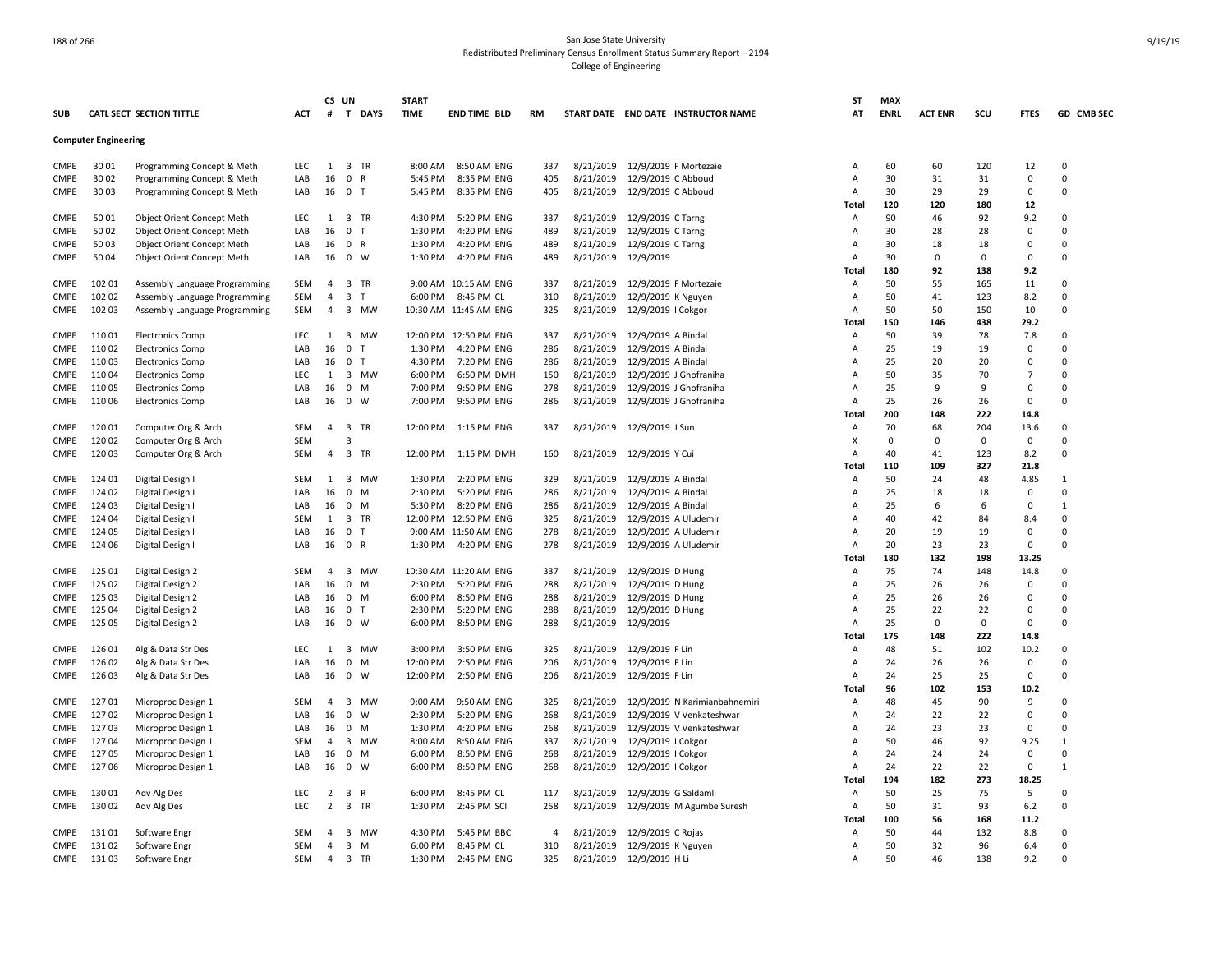|                     |                  |                                                      |                          | CS UN          |                                   | <b>START</b>       |                           |                |                     |                                                          | <b>ST</b>               | <b>MAX</b>        |                |                             |                    |                                                |        |
|---------------------|------------------|------------------------------------------------------|--------------------------|----------------|-----------------------------------|--------------------|---------------------------|----------------|---------------------|----------------------------------------------------------|-------------------------|-------------------|----------------|-----------------------------|--------------------|------------------------------------------------|--------|
| <b>SUB</b>          |                  | <b>CATL SECT SECTION TITTLE</b>                      | ACT                      | #              | T DAYS                            | <b>TIME</b>        | END TIME BLD              | RM             |                     | START DATE END DATE INSTRUCTOR NAME                      | AT                      | <b>ENRL</b>       | <b>ACT ENR</b> | SCU                         | <b>FTES</b>        | GD CMB SEC                                     |        |
| <b>CMPE</b>         | 13104            | Software Engr I                                      | SEM                      | $\overline{4}$ | 3 R                               | 6:00 PM            | 8:45 PM CL                | 310            |                     | 8/21/2019 12/9/2019 F Butt                               | $\overline{A}$          | 50                | 32             | 96                          | 6.4                | $\Omega$                                       |        |
| CMPE                | 13105            | Software Engr I                                      | <b>SEM</b>               | $\overline{4}$ | 3 MW                              | 3:00 PM            | 4:15 PM BBC               | $\overline{4}$ |                     | 8/21/2019 12/9/2019 C Rojas                              | $\overline{A}$          | 50                | 50             | 150                         | 10                 | $\Omega$                                       |        |
|                     |                  |                                                      |                          |                |                                   |                    |                           |                |                     |                                                          | Total                   | 250               | 204            | 612                         | 40.8               |                                                |        |
| CMPE                | 13201            | Inf Security                                         | <b>SEM</b>               | 4              | 3 MW                              | 4:30 PM            | 5:45 PM DMH               | 160            |                     | 8/21/2019 12/9/2019 C Tarng                              | Α                       | 45                | 39             | 117                         | 7.8                | $\Omega$                                       |        |
|                     |                  |                                                      |                          |                |                                   |                    |                           |                |                     |                                                          | Total                   | 45                | 39             | 117                         | 7.8                |                                                |        |
| <b>CMPE</b>         | 13301            | Soft Eng II                                          | <b>LEC</b>               | -1             | $3 \quad W$                       | 6:00 PM            | 8:45 PM ENG               | 337            |                     | 8/21/2019 12/9/2019 B Eswar                              | Α                       | 60                | 57             | 171                         | 11.4               | $\Omega$                                       |        |
|                     | 135 01           |                                                      |                          | 4              | 3 TR                              |                    |                           |                |                     | 8/21/2019 12/9/2019 R Mak                                | Total                   | 60<br>50          | 57<br>23       | 171<br>69                   | 11.4               | 0 <sub>c</sub>                                 |        |
| <b>CMPE</b><br>SE   | 135 01           | Obj Orient Anl Des<br>Obj Orient Anl Des             | <b>SEM</b><br><b>SEM</b> | 4              | 3 TR                              | 1:30 PM<br>1:30 PM | 2:45 PM CL<br>2:45 PM CL  | 222<br>222     |                     | 8/21/2019 12/9/2019 R Mak                                | Α<br>$\overline{A}$     | $\Omega$          | 0              | $\mathbf 0$                 | 4.6<br>0           | 0 <sub>c</sub>                                 |        |
|                     |                  |                                                      |                          |                |                                   |                    |                           |                |                     |                                                          | Total                   | 50                | 23             | 69                          | 4.6                |                                                |        |
| CMPE                | 13701            | Mobile Software Engineer                             | <b>SEM</b>               | - 5            | 3 W                               | 3:00 PM            | 5:45 PM DMH               | 150            |                     | 8/21/2019 12/9/2019 K Perry                              | Α                       | 50                | 29             | 87                          | 5.8                | 0 <sub>c</sub>                                 |        |
| SE                  | 13701            | Mobile Software Engineer                             | <b>SEM</b>               | 5              | $3 \quad W$                       | 3:00 PM            | 5:45 PM DMH               | 150            |                     | 8/21/2019 12/9/2019 K Perry                              | Α                       | $\mathbf 0$       | $\Omega$       | $\mathbf{0}$                | $\mathbf{0}$       | 0 <sub>c</sub>                                 |        |
|                     |                  |                                                      |                          |                |                                   |                    |                           |                |                     |                                                          | <b>Total</b>            | 50                | 29             | 87                          | 5.8                |                                                |        |
| <b>CMPE</b>         | 13801            | Database Systems I                                   | <b>SEM</b>               | $\overline{4}$ | 3 TR                              | 4:30 PM            | 5:45 PM WSQ               | 109            |                     | 8/21/2019 12/9/2019 KLi                                  | Α                       | 40                | 36             | 108                         | 7.3                | 2                                              |        |
|                     |                  |                                                      |                          |                |                                   |                    |                           |                |                     |                                                          | Total                   | 40                | 36             | 108                         | 7.3                |                                                |        |
| <b>CMPE</b>         | 140 01           | Comp Arch & Design                                   | <b>SEM</b>               | $\overline{4}$ | 3 MW                              | 3:00 PM            | 3:50 PM CL                | 222            |                     | 8/21/2019 12/9/2019 H Jeon                               | Α                       | 75                | 75             | 150                         | 15                 | $\Omega$                                       |        |
| <b>CMPE</b>         | 140 02           | Comp Arch & Design                                   | LAB                      | 16             | $\mathbf{0}$<br>M                 | 11:30 AM           | 2:20 PM ENG               | 288            |                     | 8/21/2019 12/9/2019 T Wong                               | Α                       | 25                | 24             | 24                          | $\Omega$           | $\Omega$                                       |        |
| CMPE                | 140 03           | Comp Arch & Design                                   | LAB                      | 16             | 0 <sub>T</sub>                    | 11:30 AM           | 2:20 PM ENG               | 288            |                     | 8/21/2019 12/9/2019   Swanson                            | Α                       | 25                | 29             | 29                          | $\Omega$           | $\Omega$                                       |        |
| CMPE                | 140 04           | Comp Arch & Design                                   | LAB                      |                | $\Omega$                          |                    |                           |                |                     |                                                          | $\times$                | $\Omega$          | $\Omega$       | $\mathbf 0$                 | $\Omega$           | $\Omega$                                       |        |
| <b>CMPE</b>         | 140 05           | Comp Arch & Design                                   | LAB                      |                | 16 0 T                            |                    | 8:30 AM 11:20 AM ENG      | 288            |                     | 8/21/2019 12/9/2019 H Jeon                               | $\overline{A}$          | 25                | 22             | 22                          | $\mathbf 0$        | $\Omega$                                       |        |
|                     |                  |                                                      | <b>SEM</b>               | $\overline{a}$ | 3 <sub>T</sub>                    |                    |                           |                |                     |                                                          | Total                   | 150<br>50         | 150<br>44      | 225<br>132                  | 15<br>8.85         |                                                |        |
| <b>CMPE</b><br>CMPE | 142 01<br>142 02 | <b>Operating Systems</b><br><b>Operating Systems</b> | <b>SEM</b>               | $\overline{4}$ | $3 \quad W$                       | 6:00 PM<br>6:00 PM | 8:45 PM ENG<br>8:45 PM CL | 325<br>226     |                     | 8/21/2019 12/9/2019 J Gomez<br>8/21/2019 12/9/2019 Y Cui | Α<br>A                  | 50                | 25             | 75                          | 5                  | $\mathbf{1}$<br>$\Omega$                       |        |
|                     |                  |                                                      |                          |                |                                   |                    |                           |                |                     |                                                          | Total                   | 100               | 69             | 207                         | 13.85              |                                                |        |
| <b>CMPE</b>         | 146 01           | RT Embedded CoDes                                    | <b>SEM</b>               | $\overline{a}$ | 3 F                               | 8:00 AM            | 9:40 AM ENG               | 337            | 8/21/2019           | 12/9/2019 P Kang                                         | Α                       | 30                | 27             | 54                          | 5.4                | $\Omega$                                       |        |
| <b>CMPE</b>         | 146 02           | <b>RT Embedded CoDes</b>                             | LAB                      | 16             | $\mathbf{0}$<br>M                 | 6:00 PM            | 8:45 PM ENG               | 489            |                     | 8/21/2019 12/9/2019 P Kang                               | $\overline{A}$          | 30                | 27             | 27                          | $\mathbf 0$        | $\Omega$                                       |        |
| <b>CMPE</b>         | 146 03           | RT Embedded CoDes                                    | <b>SEM</b>               | 4              | 3 MW                              |                    | 12:00 PM 12:50 PM ENG     | 325            |                     | 8/21/2019 12/9/2019 W Wu                                 | $\overline{A}$          | 50                | 38             | 76                          | 7.6                | $\Omega$                                       |        |
| <b>CMPE</b>         | 146 04           | RT Embedded CoDes                                    | LAB                      | 16             | $\mathbf 0$<br>M                  | 1:30 PM            | 4:20 PM ENG               | 405            |                     | 8/21/2019 12/9/2019 W Wu                                 | A                       | 25                | 28             | 28                          | 0                  | $\Omega$                                       |        |
| <b>CMPE</b>         | 146 05           | RT Embedded CoDes                                    | LAB                      | 16             | $\mathbf 0$<br>$\top$             | 1:30 PM            | 4:20 PM ENG               | 405            | 8/21/2019           | 12/9/2019 W Wu                                           | Α                       | 25                | 10             | 10                          | 0                  | $\Omega$                                       |        |
|                     |                  |                                                      |                          |                |                                   |                    |                           |                |                     |                                                          | Total                   | 160               | 130            | 195                         | 13                 |                                                |        |
| <b>CMPE</b>         | 148 01           | Comptr Networks I                                    | <b>SEM</b>               | 4              | 3 TR                              |                    | 10:30 AM 11:45 AM ENG     | 337            |                     | 8/21/2019 12/9/2019 R Fatoohi                            | Α                       | 70                | 68             | 204                         | 13.6               | $\Omega$                                       |        |
| <b>CMPE</b>         | 148 02           | Comptr Networks I                                    | <b>SEM</b>               | $\overline{4}$ | $\overline{3}$<br><b>MW</b>       | 4:30 PM            | 5:45 PM ENG               | 337            |                     | 8/21/2019 12/9/2019 F Lin                                | $\overline{A}$          | 60                | 79             | 237                         | 15.8               | $\Omega$                                       |        |
|                     |                  |                                                      |                          |                |                                   |                    |                           |                |                     |                                                          | <b>Total</b>            | 130               | 147            | 441                         | 29.4               |                                                |        |
| <b>CMPE</b>         | 152 01           | <b>Compiler Design</b>                               | LEC                      | 1              | 3 TR                              | 3:00 PM            | 4:15 PM CL                | 310            |                     | 8/21/2019 12/9/2019 R Mak                                | Α                       | 60                | 59             | 177                         | 11.8               | $\Omega$                                       |        |
| <b>CMPE</b>         | 152 02           | <b>Compiler Design</b>                               | <b>LEC</b>               | $\mathbf{1}$   | 3 R                               | 6:30 PM            | 9:15 PM BBC               | 22             |                     | 8/21/2019 12/9/2019 Y Li                                 | Α                       | 50<br>110         | 32<br>91       | 96<br>273                   | 6.4<br>18.2        | $\Omega$                                       |        |
| <b>CMPE</b>         | 16301            | Intro CG & AR                                        | <b>SEM</b>               | $\overline{4}$ | 3 R                               | 6:00 PM            | 8:45 PM CL                | 111            |                     | 8/21/2019 12/9/2019 H Li                                 | Total<br>$\overline{A}$ | 45                | 11             | 33                          | 2.2                | $\mathbf{0}$<br>-C                             |        |
| SE                  | 163 01           | Intro CG & AR                                        | <b>SEM</b>               | 4              | 3 R                               | 6:00 PM            | 8:45 PM CL                | 111            |                     | 8/21/2019 12/9/2019 H Li                                 | Α                       | $\Omega$          | $\Omega$       | $\mathbf{0}$                | $\mathbf 0$        | $\mathbf{0}$<br><b>C</b>                       |        |
|                     |                  |                                                      |                          |                |                                   |                    |                           |                |                     |                                                          | Total                   | 45                | 11             | 33                          | 2.2                |                                                |        |
| <b>CMPE</b>         | 165 01           | SW Eng Process Mng                                   | <b>SEM</b>               | -5             | 3 MW                              | 3:00 PM            | 4:15 PM ENG               | 337            |                     | 8/21/2019 12/9/2019 B Eswar                              | Α                       | 60                | 63             | 189                         | 12.6               | $\Omega$                                       |        |
| <b>CMPE</b>         | 165 02           | SW Eng Process Mng                                   | <b>SEM</b>               | 5              | 3 <sub>T</sub>                    | 6:00 PM            | 8:45 PM ENG               | 331            |                     | 8/21/2019 12/9/2019 B Eswar                              | $\overline{A}$          | 60                | 36             | 108                         | 7.2                | $\Omega$                                       |        |
|                     |                  |                                                      |                          |                |                                   |                    |                           |                |                     |                                                          | Total                   | 120               | 99             | 297                         | 19.8               |                                                |        |
| CMPE                | 172 01           | <b>Enterprise Software</b>                           | <b>LEC</b>               | $\overline{2}$ | $\overline{\mathbf{3}}$           |                    |                           |                |                     | 8/21/2019 12/9/2019                                      | X                       | $\mathbf 0$       | $\Omega$       | 0                           | $\mathsf 0$        | $\Omega$                                       |        |
| <b>CMPE</b>         | 17202            | <b>Enterprise Software</b>                           | <b>LEC</b>               |                | 3                                 |                    |                           |                |                     |                                                          | х                       | $\Omega$          | $\Omega$       | 0                           | $\Omega$           | $\Omega$                                       |        |
| <b>CMPE</b>         | 17203            | <b>Enterprise Software</b>                           | <b>LEC</b>               | $\overline{2}$ | 3 F                               |                    | 6:00 PM 8:45 PM ENG       | 343            |                     | 8/21/2019 12/9/2019 S Garje                              | A                       | 56                | 44             | 132                         | 8.8                | $\Omega$                                       |        |
|                     |                  |                                                      |                          |                |                                   |                    |                           |                |                     |                                                          | Total                   | 56                | 44             | 132                         | 8.8                |                                                |        |
| CMPE                | 18001            | <b>Individual Studies</b>                            | <b>SUP</b>               |                | 36 1 TBA                          |                    |                           |                | 8/21/2019 12/9/2019 |                                                          | Α                       | 15                | $\Omega$       | $\mathbf 0$                 | $\Omega$           | 0 <sub>c</sub>                                 | $\ast$ |
| SE                  | 18001            | Individual Studies                                   | SUP                      | 36             | 1 TBA                             |                    |                           |                | 8/21/2019 12/9/2019 |                                                          | Α                       | $\Omega$          | $\Omega$       | $\mathbf 0$                 | $\mathbf{0}$       | $\mathbf 0$<br>$\mathsf{C}$                    |        |
| <b>CMPE</b>         | 18002            | Individual Studies                                   | SUP                      | 36             | 3 TBA                             |                    |                           |                |                     | 8/21/2019 12/9/2019 S Meldal                             | $\overline{A}$          | 15<br>$\mathbf 0$ | 11<br>$\Omega$ | $\mathbf 0$<br>$\mathbf{0}$ | 2.2                | <b>C</b><br>$\mathbf{0}$<br>$\mathbf{0}$<br>-C |        |
| SE                  | 18002            | <b>Individual Studies</b>                            | SUP                      | 36             | 3 TBA                             |                    |                           |                |                     | 8/21/2019 12/9/2019 S Meldal                             | Α<br>Total              | 30                | 11             | $\mathbf 0$                 | $\mathbf 0$<br>2.2 |                                                |        |
| <b>CMPE</b>         | 180A01           | Data Struc/Alg C++                                   | LEC                      | $\mathbf{1}$   | $\overline{\mathbf{3}}$<br>$\top$ | 3:00 PM            | 5:45 PM DMH               | 227            |                     | 8/21/2019 12/9/2019 F Lin                                | Α                       | 60                | 41             | 123                         | 10.25              | 41                                             |        |
| <b>CMPE</b>         | 180A 02          | Data Struc/Alg C++                                   | LEC                      |                | 3                                 |                    |                           |                |                     |                                                          | X                       | $\Omega$          | 0              | 0                           | 0                  | 0                                              |        |
| <b>CMPE</b>         | 180A03           | Data Struc/Alg C++                                   | LEC                      | 1              | 3 R                               | 6:00 PM            | 8:45 PM BBC               | 322            |                     | 8/21/2019 12/9/2019 J Gomez                              | Α                       | 90                | 59             | 177                         | 14.7               | 58                                             |        |
|                     |                  |                                                      |                          |                |                                   |                    |                           |                |                     |                                                          | Total                   | 150               | 100            | 300                         | 24.95              |                                                |        |
| <b>CMPE</b>         |                  | 180B 01 Database Systems                             | <b>LEC</b>               | 1              | 3 TR                              | 4:30 PM            | 5:45 PM WSQ               | 109            |                     | 8/21/2019 12/9/2019 K Li                                 | Α                       | 50                | 39             | 117                         | 9.75               | 39                                             |        |
|                     |                  |                                                      |                          |                |                                   |                    |                           |                |                     |                                                          |                         |                   |                |                             |                    |                                                |        |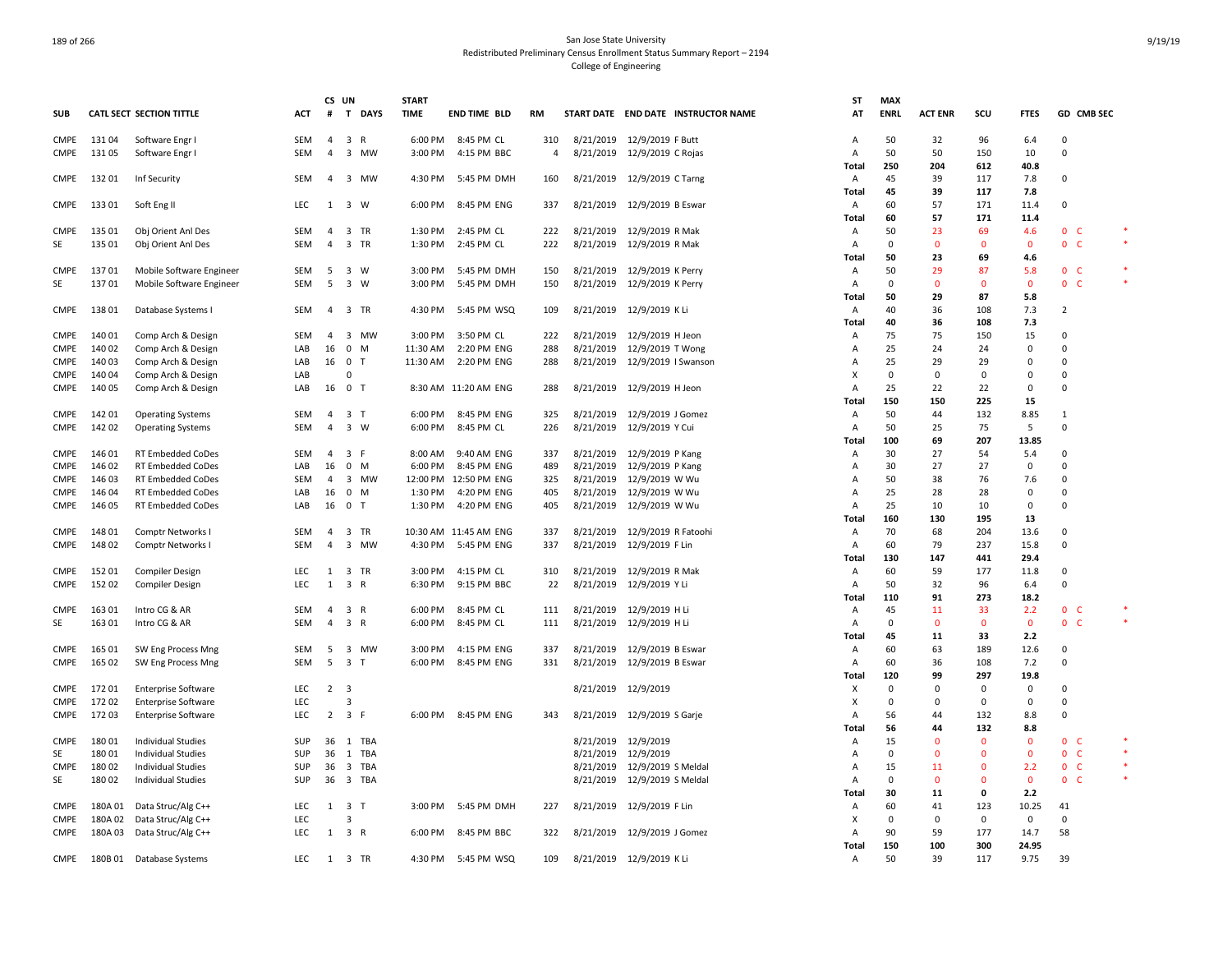|                            |                  |                                                    |                   | CS UN          |                              | <b>START</b>       |                            |            |           |                                                               | ST                | <b>MAX</b>  |                      |              |              |                          |  |
|----------------------------|------------------|----------------------------------------------------|-------------------|----------------|------------------------------|--------------------|----------------------------|------------|-----------|---------------------------------------------------------------|-------------------|-------------|----------------------|--------------|--------------|--------------------------|--|
| <b>SUB</b>                 |                  | <b>CATL SECT SECTION TITTLE</b>                    | ACT               | $\#$           | T DAYS                       | <b>TIME</b>        | <b>END TIME BLD</b>        | <b>RM</b>  |           | START DATE END DATE INSTRUCTOR NAME                           | AT                | <b>ENRL</b> | <b>ACT ENR</b>       | SCU          | <b>FTES</b>  | GD CMB SEC               |  |
|                            |                  |                                                    |                   |                |                              |                    |                            |            |           |                                                               | Total             | 50          | 39                   | 117          | 9.75         |                          |  |
| <b>CMPE</b>                |                  | 180C 01 Operating Systems                          | LEC               |                | $1 \quad 3 \quad F$          |                    | 1:00 PM 3:45 PM ENG        | 337        |           | 8/21/2019 12/9/2019 H Li                                      | A                 | 70          | 82                   | 246          | 20.5         | 82                       |  |
|                            |                  |                                                    |                   |                |                              |                    |                            |            |           |                                                               | Total             | 70          | 82                   | 246          | 20.5         |                          |  |
| <b>CMPE</b>                |                  | 180D 01 Digital Design                             | LEC               |                | $\overline{3}$               |                    |                            |            |           |                                                               | x                 | $\Omega$    | $\Omega$             | $\Omega$     | 0            | $\Omega$                 |  |
|                            |                  |                                                    |                   |                |                              |                    |                            |            |           |                                                               | Total             | $\Omega$    | $\Omega$             | $\mathbf{0}$ | 0            |                          |  |
| CMPE                       | 18101            | IoT Platforms                                      | <b>LEC</b>        | $\overline{2}$ | 3 MW                         | 1:30 PM            | 2:45 PM ENG                | 325        |           | 8/21/2019 12/9/2019 K Liu                                     | Α                 | 50          | 20                   | 60           | 4            | $\mathbf 0$              |  |
|                            |                  |                                                    |                   |                |                              |                    |                            |            |           |                                                               | Total             | 50          | 20                   | 60           | 4            |                          |  |
| CMPE                       | 18201            | <b>IoT Security</b>                                | LEC               | $\overline{2}$ | 3 TR                         | 3:00 PM            | 4:15 PM ENG                | 337        |           | 8/21/2019 12/9/2019 G Saldamli                                | A                 | 50<br>50    | 19<br>19             | 57<br>57     | 3.8          | $\mathbf 0$              |  |
| <b>CMPE</b>                | 18701            | Soft Quality Engr                                  | SEM               | $\overline{a}$ | 3 M                          | 6:00 PM            | 8:45 PM ENG                | 337        |           | 8/21/2019 12/9/2019 B Eswar                                   | Total<br>Α        | 70          | 73                   | 219          | 3.8<br>14.6  | $\mathbf 0$              |  |
|                            |                  |                                                    |                   |                |                              |                    |                            |            |           |                                                               | Total             | 70          | 73                   | 219          | 14.6         |                          |  |
| <b>CMPE</b>                | 188 01           | Mach Learning/BD                                   | <b>LEC</b>        | 2              | 3 TR                         |                    | 10:30 AM 11:45 AM ENG      | 325        |           | 8/21/2019 12/9/2019 M Eirinaki                                | $\overline{A}$    | 40          | 41                   | 123          | 8.2          | $\mathbf{0}$<br>- C      |  |
| SE                         | 18801            | Mach Learning/BD                                   | LEC               | $\overline{2}$ | 3 TR                         |                    | 10:30 AM 11:45 AM ENG      | 325        |           | 8/21/2019 12/9/2019 M Eirinaki                                | A                 | $\Omega$    | $\Omega$             | $\mathbf 0$  | $\mathbf 0$  | $\mathbf{0}$<br><b>C</b> |  |
|                            |                  |                                                    |                   |                |                              |                    |                            |            |           |                                                               | Total             | 40          | 41                   | 123          | 8.2          |                          |  |
| <b>CMPE</b>                | 18901            | Spcl Topics in CmpE                                | SEM               | $\overline{a}$ | 3 TR                         | 3:00 PM            | 4:15 PM ENG                | 325        |           | 8/21/2019 12/9/2019 W Wu                                      | A                 | 30          | 12                   | 36           | 2.4          | 0                        |  |
|                            |                  |                                                    |                   |                |                              |                    |                            |            |           |                                                               | Total             | 30          | 12                   | 36           | 2.4          |                          |  |
| <b>CMPE</b>                |                  | 195A 01 Sr Design Project                          | LAB               | 16             | 2 W                          | 6:00 PM            | 8:45 PM ENG                | 189        |           | 8/21/2019 12/9/2019 R Fatoohi                                 | $\overline{A}$    | 70          | 69                   | 138          | 9.2          | 0                        |  |
|                            |                  |                                                    |                   |                |                              |                    |                            |            |           |                                                               | Total             | 70          | 69                   | 138          | 9.2          |                          |  |
| <b>CMPE</b>                |                  | 195B 01 Sr Design Project II                       | LAB               | 16             | 3 W                          | 6:00 PM            | 8:45 PM ENG                | 189        |           | 8/21/2019 12/9/2019 R Fatoohi                                 | Α                 | 70          | 49                   | 147          | 9.8          | $\mathbf 0$              |  |
|                            |                  |                                                    |                   |                |                              |                    |                            |            |           |                                                               | Total             | 70          | 49                   | 147          | 9.8          |                          |  |
| <b>CMPE</b>                |                  | 195E 01 Sr Design Project                          | LAB               | 16             | 1 W                          | 6:00 PM            | 8:45 PM ENG                | 189        |           | 8/21/2019 12/9/2019 R Fatoohi                                 | A                 | 70          | 55                   | 55           | 3.666667     | $\circ$                  |  |
|                            |                  |                                                    |                   |                |                              |                    |                            |            |           |                                                               | Total             | 70          | 55                   | 55           | 3.666667     |                          |  |
| <b>CMPE</b>                | 195F01           | Snr Design Proj II                                 | LAB               | 16             | 3 W                          | 6:00 PM            | 8:45 PM ENG                | 189        |           | 8/21/2019 12/9/2019 R Fatoohi                                 | Α                 | 70          | 72                   | 216          | 14.4         | $\mathbf 0$              |  |
| <b>CMPE</b>                | 200 01           |                                                    | LEC               | $\mathbf{1}$   | 3 <sub>1</sub>               | 6:00 PM            | 8:45 PM ENG                | 337        | 8/21/2019 | 12/9/2019 H Jeon                                              | Total<br>A        | 70<br>50    | 72<br>48             | 216<br>144   | 14.4<br>12   | 48                       |  |
| <b>CMPE</b>                | 200 02           | Comp Architecture<br>Comp Architecture             | LEC               |                | 3                            |                    |                            |            |           |                                                               | X                 | $\Omega$    | $\Omega$             | 0            | 0            | 0                        |  |
| <b>CMPE</b>                | 200 03           | Comp Architecture                                  | <b>LEC</b>        |                | $1 \quad 3 \quad M$          | 6:30 PM            | 9:15 PM BBC                | 220        |           | 8/21/2019 12/9/2019 B Yu                                      | $\overline{A}$    | 50          | 32                   | 96           | 8            | 32                       |  |
|                            |                  |                                                    |                   |                |                              |                    |                            |            |           |                                                               | <b>Total</b>      | 100         | 80                   | 240          | 20           |                          |  |
| <b>CMPE</b>                | 202 01           | SW Systems Engr                                    | LEC               | 1              | 3 R                          | 6:00 PM            | 8:45 PM BBC                | 107        | 8/21/2019 | 12/9/2019 G Vinodh                                            | Α                 | 50          | 60                   | 180          | 15           | 60                       |  |
| <b>CMPE</b>                | 202 02           | SW Systems Engr                                    | <b>LEC</b>        | 1              | 3 S                          | 12:00 PM           | 2:45 PM ENG                | 189        |           | 8/21/2019 12/9/2019 P Nguyen                                  | $\overline{A}$    | 65          | 47                   | 141          | 11.75        | 47                       |  |
| <b>CMPE</b>                | 202 03           | SW Systems Engr                                    | <b>LEC</b>        | 1              | 3 S                          | 12:00 PM           | 2:45 PM ENG                | 337        |           | 8/21/2019 12/9/2019 G Vinodh                                  | $\overline{A}$    | 65          | 65                   | 195          | 16.25        | 65                       |  |
|                            |                  |                                                    |                   |                |                              |                    |                            |            |           |                                                               | Total             | 180         | 172                  | 516          | 43           |                          |  |
| CMPE                       | 206 01           | Comp Netwk Design                                  | LEC               | 1              | 3 TR                         | 4:30 PM            | 5:45 PM CL                 | 226        |           | 8/21/2019 12/9/2019 M Agumbe Suresh                           | Α                 | 80          | 21                   | 63           | 5.25         | 21                       |  |
|                            |                  |                                                    |                   |                |                              |                    |                            |            |           |                                                               | Total             | 80          | 21                   | 63           | 5.25         |                          |  |
| CMPE                       | 207 01           | Net Prog & Appl                                    | <b>LEC</b>        | $\overline{a}$ | 3 W                          | 6:00 PM            | 8:45 PM ENG                | 325        |           | 8/21/2019 12/9/2019 A Bond                                    | Α                 | 50          | 22                   | 66           | 5.5          | 22                       |  |
|                            |                  |                                                    |                   |                |                              |                    |                            |            |           |                                                               | Total             | 50          | 22                   | 66           | 5.5          |                          |  |
| CMPE                       | 208 01           | Net Arch & Proto                                   | <b>LEC</b>        | $\overline{a}$ | 3 R                          | 6:00 PM            | 8:45 PM ENG                | 341        |           | 8/21/2019 12/9/2019 S Silberman                               | Α                 | 80          | 10                   | 30           | 2.5          | 10                       |  |
|                            |                  |                                                    |                   |                |                              |                    |                            |            |           |                                                               | Total             | 80          | 10                   | 30           | 2.5          |                          |  |
| <b>CMPE</b><br><b>CMPE</b> | 209 01<br>209 02 | <b>Network Security</b><br><b>Network Security</b> | <b>LEC</b><br>LEC | 1<br>1         | 3 T<br>3 TR                  | 6:00 PM<br>3:00 PM | 8:45 PM BBC<br>4:15 PM ENG | 202<br>345 |           | 8/21/2019 12/9/2019 G Saldamli<br>8/21/2019 12/9/2019 C Tarng | Α<br>A            | 65<br>55    | 13<br>$\overline{7}$ | 39<br>21     | 3.25<br>1.75 | 13 C<br>7 <sup>C</sup>   |  |
|                            |                  |                                                    |                   |                |                              |                    |                            |            |           |                                                               | Total             | 120         | 20                   | 60           | 5.00         |                          |  |
| CMPE                       | 21001            | SDN and NFV                                        | <b>LEC</b>        | 1              | 3 M                          | 3:00 PM            | 5:45 PM BBC                | 204        |           | 8/21/2019 12/9/2019 S Shim                                    | $\overline{A}$    | 40          | 10                   | 30           | 2.5          | 10                       |  |
|                            |                  |                                                    |                   |                |                              |                    |                            |            |           |                                                               | Total             | 40          | 10                   | 30           | 2.5          |                          |  |
| CMPE                       | 21301            | <b>Parallel Computing</b>                          | LEC               |                | $\overline{3}$               |                    |                            |            |           |                                                               | X                 | $\Omega$    | 0                    | $\mathsf 0$  | 0            | 0                        |  |
|                            |                  |                                                    |                   |                |                              |                    |                            |            |           |                                                               | Total             | $\Omega$    | 0                    | 0            | 0            |                          |  |
| CMPE                       | 22001            | System Software                                    | LEC               | 1              | 3 W                          | 6:00 PM            | 8:45 PM SCI                | 258        |           | 8/21/2019 12/9/2019 H Abuzaina                                | A                 | 70          | 24                   | 72           | 6            | 24                       |  |
| <b>CMPE</b>                | 22002            | System Software                                    | LEC               | $\mathbf{1}$   | 3 TR                         | 4:30 PM            | 5:45 PM BBC                | 320        |           | 8/21/2019 12/9/2019 B Vinnakota                               | A                 | 60          | 59                   | 177          | 14.75        | 59                       |  |
|                            |                  |                                                    |                   |                |                              |                    |                            |            |           |                                                               | Total             | 130         | 83                   | 249          | 20.75        |                          |  |
| <b>CMPE</b>                | 22601            | Database Design                                    | LEC               | 1              | 3 MW                         | 1:30 PM            | 2:45 PM ENG                | 303        |           | 8/21/2019 12/9/2019 KLi                                       | Α                 | 40          | 19                   | 57           | 4.75         | 19                       |  |
|                            |                  |                                                    |                   |                |                              |                    |                            |            |           |                                                               | Total             | 40          | 19                   | 57           | 4.75         |                          |  |
| CMPE                       | 240 01           | Adv Comp Design                                    | <b>LEC</b>        | 1              | $\overline{\mathbf{3}}$<br>W | 6:00 PM            | 8:45 PM DMH                | 348        |           | 8/21/2019 12/9/2019 N Karimianbahnemiri                       | Α                 | 40          | 32                   | 96           | 8            | 32                       |  |
| <b>CMPE</b>                | 240 02           | Adv Comp Design                                    | LEC               | 1              | 3 MW                         | 3:00 PM            | 4:15 PM BBC                | 201        | 8/21/2019 | 12/9/2019 H Li                                                | A                 | 60          | 62                   | 186          | 15.5         | 62                       |  |
|                            |                  |                                                    |                   |                |                              |                    |                            |            |           |                                                               | Total             | 100         | 94                   | 282          | 23.5         |                          |  |
| <b>CMPE</b>                | 244 01           | <b>Embedded Software</b>                           | <b>LEC</b>        | 1              | 3 T                          | 6:00 PM            | 8:45 PM ENG                | 401        |           | 8/21/2019 12/9/2019 P Kang                                    | A<br><b>Total</b> | 60<br>60    | 34<br>34             | 102<br>102   | 8.45<br>8.45 | 33                       |  |
| CMPE                       | 245 01           | Embd Wireless Arch                                 | <b>LEC</b>        |                | 1 3 MW                       | 4:30 PM            | 5:45 PM BBC                | 205        |           | 8/21/2019 12/9/2019 H Li                                      | Α                 | 40          | 19                   | 57           | 4.75         | 19                       |  |
|                            |                  |                                                    |                   |                |                              |                    |                            |            |           |                                                               |                   |             |                      |              |              |                          |  |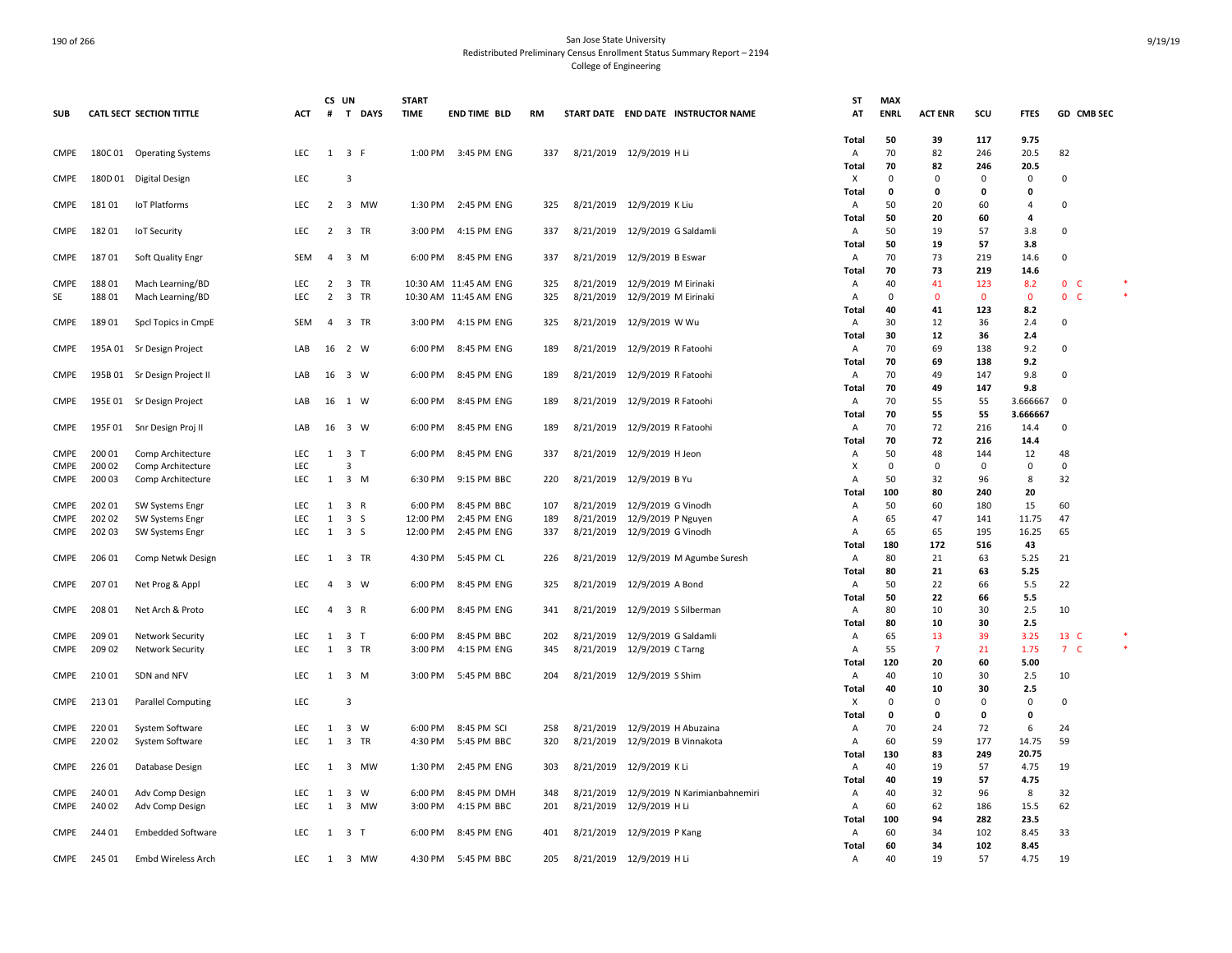|             |         |                           |            | CS UN          |                                | <b>START</b> |                       |           |           |                                       | <b>ST</b>      | <b>MAX</b>  |                |             |                |            |
|-------------|---------|---------------------------|------------|----------------|--------------------------------|--------------|-----------------------|-----------|-----------|---------------------------------------|----------------|-------------|----------------|-------------|----------------|------------|
| <b>SUB</b>  |         | CATL SECT SECTION TITTLE  | <b>ACT</b> | #              | T DAYS                         | <b>TIME</b>  | <b>END TIME BLD</b>   | <b>RM</b> |           | START DATE END DATE INSTRUCTOR NAME   | AT             | <b>ENRL</b> | <b>ACT ENR</b> | scu         | <b>FTES</b>    | GD CMB SEC |
|             |         |                           |            |                |                                |              |                       |           |           |                                       |                |             |                |             |                |            |
|             |         |                           |            |                |                                |              |                       |           |           |                                       | Total          | 40          | 19             | 57          | 4.75           |            |
| CMPE        | 255 01  | Data Mining               | LEC.       |                | $1 \quad 3 \quad R$            | 6:00 PM      | 8:45 PM DMH           | 227       |           | 8/21/2019 12/9/2019 C Zuniga Baramona | Α              | 50          | 49             | 147         | 12.25          | 49         |
| <b>CMPE</b> | 255 02  | Data Mining               | LEC.       | 1              | 3 <sub>T</sub>                 | 6:00 PM      | 8:45 PM BBC           | 222       | 8/21/2019 | 12/9/2019 V Pendyala                  | $\overline{A}$ | 50          | 55             | 165         | 13.75          | 55         |
|             |         |                           |            |                |                                |              |                       |           |           |                                       | Total          | 100         | 104            | 312         | 26             |            |
| CMPE        | 25601   | Lrg Scale Analytic        | LEC        |                | 1 3 TR                         | 1:30 PM      | 2:45 PM ENG           | 337       |           | 8/21/2019 12/9/2019 M Eirinaki        | A              | 50          | 50             | 150         | 12.45          | 49         |
| CMPE        | 256 02  | Lrg Scale Analytic        | LEC        | $\mathbf{1}$   | 3 TR                           |              | 10:30 AM 11:45 AM ENG | 339       | 8/21/2019 | 12/9/2019 G Guzun                     | A              | 50          | 44             | 132         | 11             | 44         |
|             |         |                           |            |                |                                |              |                       |           |           |                                       | Total          | 100         | 94             | 282         | 23.45          |            |
| CMPE        | 25701   | <b>Machine Learning</b>   | LEC        | 1              | 3 W                            | 6:00 PM      | 8:45 PM BBC           | 204       |           | 8/21/2019 12/9/2019 Z Gao             | А              | 70          | 38             | 114         | 9.5            | 38         |
| CMPE        | 25702   |                           | LEC        | 1              | 3 TR                           |              | 10:30 AM 11:45 AM DMH | 227       |           | 8/21/2019 12/9/2019 W Wu              | A              | 50          | 50             | 150         | 12.5           | 50         |
|             |         | Machine Learning          |            |                |                                |              |                       |           |           |                                       |                | 120         | 88             | 264         | 22             |            |
|             |         |                           |            |                |                                |              |                       |           |           |                                       | Total          | 45          | 21             |             |                |            |
| CMPE        | 258 01  | Deep Learning             | LEC        |                | 1 3 W                          | 6:00 PM      | 8:45 PM CL            | 310       |           | 8/21/2019 12/9/2019 S Chang           | Α              |             |                | 63          | 5.25           | 21         |
|             |         |                           |            |                |                                |              |                       |           |           |                                       | Total          | 45          | 21             | 63          | 5.25           |            |
| CMPE        | 265 01  | Hi Speed Dig Des          | LEC        |                | 3                              |              |                       |           |           |                                       | X              | $\Omega$    | $\Omega$       | $\Omega$    | 0              | 0          |
|             |         |                           |            |                |                                |              |                       |           |           |                                       | Total          | 0           | $\mathbf{0}$   | 0           | $\mathbf{0}$   |            |
| <b>CMPE</b> | 26601   | Big Data Eng/Analyt       | LEC        |                | $\overline{3}$                 |              |                       |           |           |                                       | х              | $\Omega$    | $\Omega$       | $\Omega$    | $\Omega$       | 0          |
| <b>CMPE</b> | 26602   | Big Data Eng/Analyt       | <b>LEC</b> | 1              | 3 R                            | 3:00 PM      | 5:45 PM BBC           | 326       |           | 8/21/2019 12/9/2019 W Yu              | Α              | 60          | 21             | 63          | 5.25           | 21         |
|             |         |                           |            |                |                                |              |                       |           |           |                                       | Total          | 60          | 21             | 63          | 5.25           |            |
| CMPE        | 27201   | <b>Enterprise SW Plat</b> | LEC        | 1              | $\overline{\mathbf{3}}$<br>W   | 6:00 PM      | 8:45 PM BBC           | 202       | 8/21/2019 | 12/9/2019 R Ranjan                    | Α              | 90          | 100            | 300         | 25             | 100        |
| CMPE        | 27202   | <b>Enterprise SW Plat</b> | <b>LEC</b> | 1              | 3 S                            |              | 9:15 AM 12:00 PM ENG  | 189       |           | 8/21/2019 12/9/2019 R Sinn            | Α              | 90          | 70             | 210         | 17.5           | 70         |
|             |         |                           |            |                |                                |              |                       |           |           |                                       | Total          | 180         | 170            | 510         | 42.5           |            |
| <b>CMPE</b> | 27301   | <b>Ent Dist Systems</b>   | <b>LEC</b> | 1              | 3 W                            | 3:00 PM      | 5:45 PM CL            | 226       |           | 8/21/2019 12/9/2019 S Shim            | Α              | 80          | 71             | 213         | 17.75          | 71         |
| <b>CMPE</b> | 27302   | Ent Dist Systems          | LEC        | 1              | 3 <sub>1</sub>                 | 6:00 PM      | 8:45 PM CL            | 226       |           | 8/21/2019 12/9/2019 H Li              | Α              | 70          | 34             | 102         | 8.5            | 34         |
|             |         |                           |            |                |                                |              |                       |           |           |                                       | Total          | 150         | 105            | 315         | 26.25          |            |
| <b>CMPE</b> | 274 01  | <b>Bus Intel Tech</b>     | <b>LEC</b> |                | 3                              |              |                       |           |           |                                       | х              | $\mathbf 0$ | 0              | $\mathbf 0$ | 0              | $\Omega$   |
| <b>CMPE</b> | 274 02  | <b>Bus Intel Tech</b>     | <b>LEC</b> | $\overline{4}$ | 3 <sub>7</sub>                 | 3:00 PM      | 5:45 PM CL            | 222       |           | 8/21/2019 12/9/2019 W Yu              | Α              | 70          | 19             | 57          | 4.75           | 19         |
|             |         |                           |            |                |                                |              |                       |           |           |                                       | Total          | 70          | 19             | 57          | 4.75           |            |
| <b>CMPE</b> | 275 01  | <b>Enterprise App Dev</b> | LEC        | 1              | 3 R                            | 6:00 PM      | 8:45 PM ENG           | 325       |           | 8/21/2019 12/9/2019 C Zhang           | A              | 50          | 44             | 132         | 11             | 44         |
| CMPE        | 275 02  |                           | LEC        | 1              | $3 \, M$                       | 6:00 PM      | 8:45 PM CL            | 117       |           | 8/21/2019 12/9/2019 J Gash            |                | 60          | 41             | 123         | 10.25          | 41         |
|             |         | Enterprise App Dev        |            |                |                                |              |                       |           |           |                                       | Α              |             |                |             |                |            |
|             |         |                           |            |                |                                |              |                       |           |           |                                       | Total          | 110         | 85             | 255         | 21.25          |            |
| CMPE        | 27701   | Smartphone App Dev        | LEC        |                | 1 3 R                          | 6:00 PM      | 8:45 PM CL            | 222       |           | 8/21/2019 12/9/2019 H Li              | Α              | 60          | 47             | 141         | 11.75          | 47         |
|             |         |                           |            |                |                                |              |                       |           |           |                                       | Total          | 60          | 47             | 141         | 11.75          |            |
| <b>CMPE</b> | 279 01  | <b>SW Security Techs</b>  | LEC        |                | $1 \quad 3 \quad T$            | 6:00 PM      | 8:45 PM DMH           | 227       |           | 8/21/2019 12/9/2019 M Larkin          | A              | 60          | 36             | 108         | 9              | 36         |
|             |         |                           |            |                |                                |              |                       |           |           |                                       | <b>Total</b>   | 60          | 36             | 108         | 9              |            |
| CMPE        | 28001   | Web UI Design             | LEC        | 1              | 3 R                            | 6:30 PM      | 9:15 PM CL            | 226       |           | 8/21/2019 12/9/2019 C Vuppalapati     | Α              | 50          | 27             | 81          | 6.75           | 27         |
| CMPE        | 280 02  | Web UI Design             | LEC        | 1              | 3 TR                           |              | 10:30 AM 11:45 AM CL  | 222       |           | 8/21/2019 12/9/2019 R Mak             | A              | 50          | 52             | 156         | 13             | 52         |
|             |         |                           |            |                |                                |              |                       |           |           |                                       | Total          | 100         | 79             | 237         | 19.75          |            |
| <b>CMPE</b> | 281 01  | <b>Cloud Technologies</b> | LEC        | 1              | 3 <sub>5</sub>                 |              | 9:00 AM 11:45 AM ENG  | 337       | 8/21/2019 | 12/9/2019 P Nguyen                    | $\overline{A}$ | 80          | 54             | 162         | 13.5           | 54         |
| CMPE        | 28102   | <b>Cloud Technologies</b> | <b>LEC</b> | 1              | 3 T                            | 6:00 PM      | 8:45 PM ENG           | 341       |           | 8/21/2019 12/9/2019 Z Gao             | Α              | 90          | 61             | 183         | 15.25          | 61         |
|             |         |                           |            |                |                                |              |                       |           |           |                                       | Total          | 170         | 115            | 345         | 28.75          |            |
| CMPE        | 283 01  | Virtual Techniques        | LEC        | 1              | $3 \, M$                       | 6:00 PM      | 8:45 PM BBC           | 202       |           | 8/21/2019 12/9/2019 M Larkin          | Α              | 80          | 39             | 117         | 9.75           | 39         |
|             |         |                           |            |                |                                |              |                       |           |           |                                       | Total          | 80          | 39             | 117         | 9.75           |            |
| CMPE        | 285 01  | Sw Engr Processes         | LEC        | 1              | 3 M                            | 6:00 PM      | 8:45 PM CL            | 226       |           | 8/21/2019 12/9/2019 R Sinn            | Α              | 60          | 48             | 144         | 12             | 48         |
|             |         |                           |            |                |                                |              |                       |           |           |                                       | Total          | 60          | 48             | 144         | 12             |            |
| CMPE        | 28701   | SW Qual Assur Test        | LEC        | 1              | 3 R                            | 6:00 PM      | 8:45 PM ENG           | 331       |           | 8/21/2019 12/9/2019 Z Gao             | Α              | 70          | 49             | 147         | 12.15          | 47         |
|             |         |                           |            |                |                                |              |                       |           |           |                                       | Total          | 70          | 49             | 147         | 12.15          |            |
| CMPE        | 294 01  | <b>CMPE Seminar</b>       | SEM        | 4              | $3 \, M$                       | 6:00 PM      | 8:45 PM ENG           | 492       |           | 8/21/2019 12/9/2019 T Chatterjee      | Α              | 25          | 26             | 78          | 6.5            | 26         |
|             |         |                           |            |                |                                |              |                       |           |           |                                       |                |             |                |             |                |            |
| <b>CMPE</b> | 294 02  | <b>CMPE Seminar</b>       | <b>SEM</b> | 4              | 3 R                            | 12:00 PM     | 2:45 PM ENG           | 401       | 8/21/2019 | 12/9/2019 D Hunter                    | A              | 25          | 25             | 75          | 6.25           | 25         |
| <b>CMPE</b> | 294 03  | <b>CMPE Seminar</b>       | <b>SEM</b> | 4              | $\overline{\mathbf{3}}$<br>W   | 6:00 PM      | 8:45 PM ENG           | 492       | 8/21/2019 | 12/9/2019 M Highby                    | A              | 25          | 25             | 75          | 6.25           | 25         |
| <b>CMPE</b> | 294 04  | <b>CMPE Seminar</b>       | <b>SEM</b> | $\overline{4}$ | 3 <sub>1</sub>                 | 6:30 PM      | 9:15 PM ENG           | 492       | 8/21/2019 | 12/9/2019 R Bruce                     | A              | 25          | 25             | 75          | 6.25           | 25         |
| CMPE        | 294 05  | <b>CMPE Seminar</b>       | SEM        | $\overline{4}$ | 3 R                            | 6:00 PM      | 8:45 PM ENG           | 492       | 8/21/2019 | 12/9/2019 T Chatterjee                | A              | 25          | 24             | 72          | 6              | 24         |
| <b>CMPE</b> | 294 06  | <b>CMPE Seminar</b>       | <b>SEM</b> | 4              | 3 M                            | 12:30 PM     | 3:15 PM ENG           | 492       |           | 8/21/2019 12/9/2019 R Bruce           | A              | 25          | 28             | 84          | $\overline{7}$ | 28         |
| CMPE        | 294 07  | <b>CMPE Seminar</b>       | SEM        | 4              | $\overline{3}$<br>$\top$       | 12:00 PM     | 2:45 PM ENG           | 492       | 8/21/2019 | 12/9/2019 A Megwalu                   | A              | 25          | 25             | 75          | 6.25           | 25         |
| CMPE        | 294 08  | <b>CMPE Seminar</b>       | <b>SEM</b> | $\overline{4}$ | $\overline{\mathbf{3}}$<br>W   | 6:00 PM      | 8:45 PM CL            | 111       | 8/21/2019 | 12/9/2019 B Murphy-Wesley             | Α              | 25          | 27             | 81          | 6.75           | 27         |
|             |         |                           |            |                |                                |              |                       |           |           |                                       | Total          | 200         | 205            | 615         | 51.25          |            |
| <b>CMPE</b> |         | 295A 01 Master Project    | LAB        | 16             | 3 TBA                          |              | ENG                   | 405       |           | 8/21/2019 12/9/2019                   | Α              | 30          | 32             | 96          | 8              | 32         |
| CMPE        | 295A 02 | Master Project            | LAB        | 16             | $\overline{\mathbf{3}}$<br>TBA |              | <b>ENG</b>            | 206       |           | 8/21/2019 12/9/2019                   | A              | 30          | 31             | 93          | 7.75           | 31         |
|             |         |                           |            |                |                                |              |                       |           |           |                                       |                |             |                |             |                |            |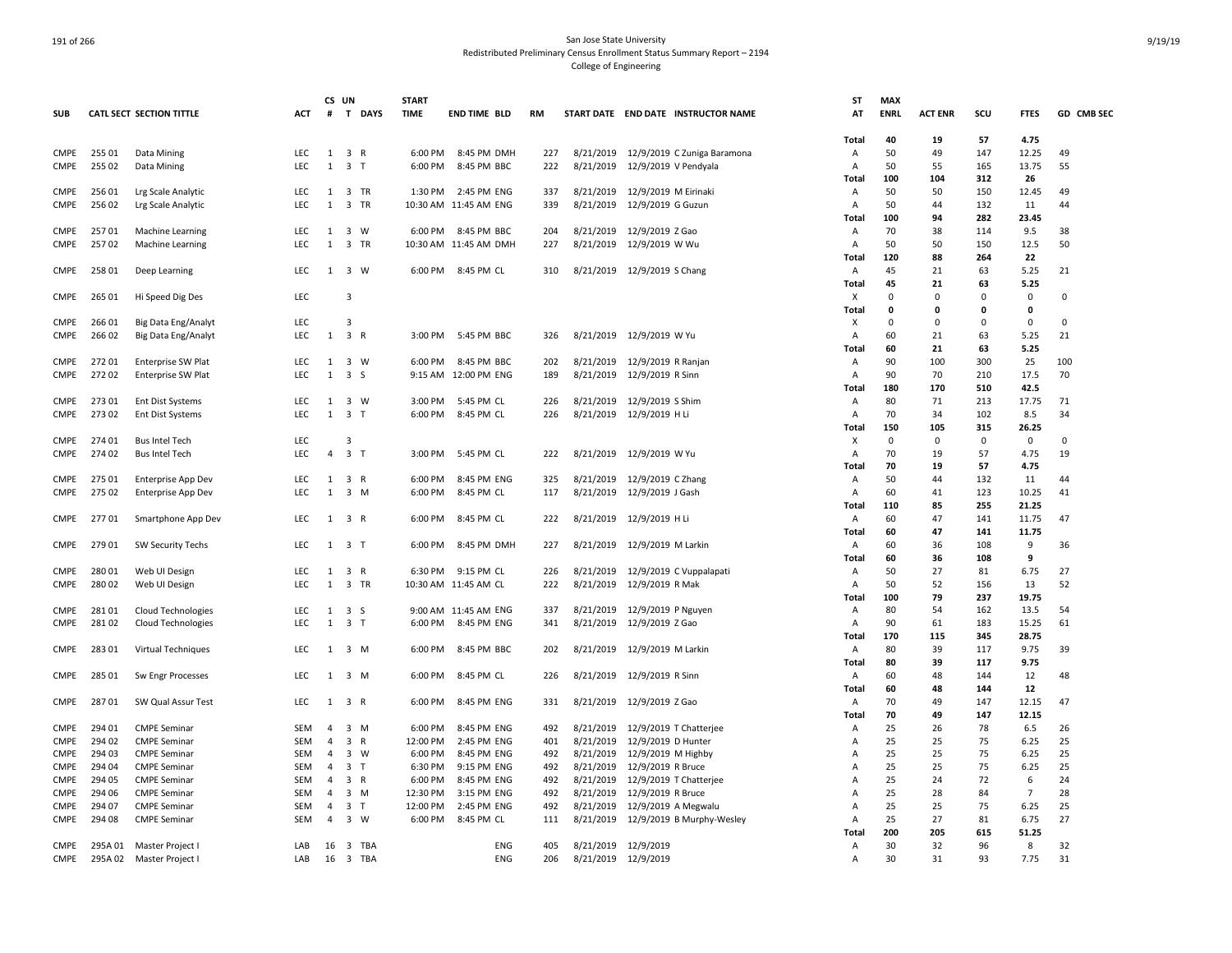|             |         |                                 |            | CS UN |                                | <b>START</b> |                     |           |           |                                     | ST                                | <b>MAX</b>  |                |             |                |                   |
|-------------|---------|---------------------------------|------------|-------|--------------------------------|--------------|---------------------|-----------|-----------|-------------------------------------|-----------------------------------|-------------|----------------|-------------|----------------|-------------------|
| <b>SUB</b>  |         | <b>CATL SECT SECTION TITTLE</b> | <b>ACT</b> | #     | $\mathbf{T}$<br><b>DAYS</b>    | <b>TIME</b>  | <b>END TIME BLD</b> | <b>RM</b> |           | START DATE END DATE INSTRUCTOR NAME | AT                                | <b>ENRL</b> | <b>ACT ENR</b> | scu         | <b>FTES</b>    | <b>GD CMB SEC</b> |
| <b>CMPE</b> |         | 295A 03 Master Project I        | LAB        | 16    | $\overline{3}$<br>TBA          |              | <b>ENG</b>          | 206       |           | 8/21/2019 12/9/2019                 | Α                                 | 30          | 40             | 120         | 10             | 40                |
| <b>CMPE</b> | 295A 04 | Master Project I                | LAB        | 16    | $\overline{\mathbf{3}}$<br>TBA |              | <b>ENG</b>          | 276       |           | 8/21/2019 12/9/2019                 | Α                                 | 30          | 39             | 117         | 9.75           | 39                |
| <b>CMPE</b> | 295A 05 | Master Project I                | LAB        | 16    | $\overline{\mathbf{3}}$<br>TBA |              | <b>ENG</b>          | 492       | 8/21/2019 | 12/9/2019                           | $\mathsf{A}$                      | 30          | 38             | 114         | 9.5            | 38                |
| <b>CMPE</b> | 295A 06 | Master Project I                | LAB        | 16    | $\overline{\mathbf{3}}$<br>TBA |              | <b>ENG</b>          | 276       |           | 8/21/2019 12/9/2019                 | $\overline{A}$                    | 30          | 31             | 93          | 7.75           | 31                |
| <b>CMPE</b> | 295A 07 | Master Project I                | LAB        | 16    | TBA<br>$\overline{\mathbf{3}}$ |              | ENG                 | 489       | 8/21/2019 | 12/9/2019                           | А                                 | 30          | 32             | 96          | 8              | 32                |
| <b>CMPE</b> | 295A 08 | Master Project I                | LAB        | 16    | $\overline{\mathbf{3}}$<br>TBA |              | <b>ENG</b>          | 405       | 8/21/2019 | 12/9/2019                           | A                                 | 30          | 22             | 66          | 5.5            | 22                |
| <b>CMPE</b> | 295A 09 | Master Project I                | LAB        | 16    | 3 TBA                          |              | <b>ENG</b>          | 405       | 8/21/2019 | 12/9/2019                           | A                                 | 30          | $\Omega$       | $\Omega$    | $\mathbf 0$    | $\Omega$          |
| <b>CMPE</b> | 295A 10 | Master Project I                | LAB        | 16    | 3 TBA                          |              | <b>ENG</b>          | 405       |           | 8/21/2019 12/9/2019                 | A                                 | 30          | $\Omega$       | n           | $\Omega$       | $\Omega$          |
| <b>CMPE</b> |         | 295A 11 Master Project I        | LAB        | 16    | 3 TBA                          |              | ENG                 | 405       | 8/21/2019 | 12/9/2019                           | Α                                 | 30          | $\Omega$       | $\Omega$    | $\mathbf 0$    | 0                 |
| <b>CMPE</b> |         | 295A 12 Master Project I        | LAB        | 16    | 3 TBA                          |              | <b>ENG</b>          | 487       |           | 8/21/2019 12/9/2019                 | Α                                 | 30          | 16             | 48          | $\overline{4}$ | 16                |
|             |         |                                 |            |       |                                |              |                     |           |           |                                     | Total                             | 360         | 281            | 843         | 70.25          |                   |
| CMPE        | 295B01  | Master Project II               | LAB        | 16    | $\overline{3}$<br>TBA          |              | <b>ENG</b>          | 489       |           | 8/21/2019 12/9/2019                 | Α                                 | 30          | 30             | 90          | 7.5            | 30                |
| <b>CMPE</b> | 295B02  | Master Project II               | LAB        | 16    | TBA<br>$\overline{\mathbf{3}}$ |              | <b>ENG</b>          | 278       | 8/21/2019 | 12/9/2019                           | Α                                 | 30          | 30             | 90          | 7.5            | 30                |
| <b>CMPE</b> | 295B03  | Master Project II               | LAB        | 16    | $\overline{3}$<br>TBA          |              | <b>ENG</b>          | 489       | 8/21/2019 | 12/9/2019                           | Α                                 | 30          | 30             | 90          | 7.5            | 30                |
| <b>CMPE</b> | 295B 04 | Master Project II               | LAB        | 16    | $\overline{\mathbf{3}}$<br>TBA |              | <b>ENG</b>          | 268       | 8/21/2019 | 12/9/2019                           | A                                 | 30          | 30             | 90          | 7.5            | 30                |
| <b>CMPE</b> | 295B 05 | Master Project II               | LAB        | 16    | 3 TBA                          |              | <b>ENG</b>          | 268       |           | 8/21/2019 12/9/2019                 | A                                 | 30          | 19             | 57          | 4.75           | 19                |
| <b>CMPE</b> | 295B06  | Master Project II               | LAB        | 16    | 3 TBA                          |              | ENG                 | 405       |           | 8/21/2019 12/9/2019                 | Α                                 | 30          | 5              | 15          | 1.25           | 5                 |
| <b>CMPE</b> | 295B07  | Master Project II               | LAB        | 16    | 3 TBA                          |              | <b>ENG</b>          | 268       |           | 8/21/2019 12/9/2019                 | A                                 | 30          | $\overline{2}$ | 6           | 0.5            | $\overline{2}$    |
| <b>CMPE</b> | 295B08  | Master Project II               | LAB        | 16    | $\overline{\mathbf{3}}$<br>TBA |              | <b>ENG</b>          | 276       |           | 8/21/2019 12/9/2019                 | Α                                 | 30          | $\overline{7}$ | 21          | 1.75           | $\overline{7}$    |
| <b>CMPE</b> | 295B09  | Master Project II               | LAB        | 16    | $\overline{\mathbf{3}}$<br>TBA |              | <b>ENG</b>          | 487       |           | 8/21/2019 12/9/2019                 | A                                 | 30          | 5              | 15          | 1.25           | 5                 |
| <b>CMPE</b> | 295B 10 | Master Project II               | LAB        | 16    | $\overline{\mathbf{3}}$<br>TBA |              | <b>ENG</b>          | 487       | 8/21/2019 | 12/9/2019                           | A                                 | 30          | $\Omega$       | $\Omega$    | $\mathbf 0$    | $\Omega$          |
| <b>CMPE</b> | 295B 11 | Master Project II               | LAB        | 16    | $\overline{\mathbf{3}}$<br>TBA |              | ENG                 | 268       | 8/21/2019 | 12/9/2019                           | A                                 | 30          | $\Omega$       | $\Omega$    | $\Omega$       | $\Omega$          |
| <b>CMPE</b> | 295B 12 | Master Project II               | LAB        | 16    | 3 TBA                          |              | <b>ENG</b>          | 206       | 8/21/2019 | 12/9/2019                           | Α                                 | 30          | $\Omega$       | $\Omega$    | 0              | 0                 |
|             |         |                                 |            |       |                                |              |                     |           |           |                                     | Total                             | 360         | 158            | 474         | 39.5           |                   |
| <b>CMPE</b> | 29701   | <b>Special Topics</b>           | <b>SEM</b> | 2     | 3 M                            | 6:00 PM      | 8:45 PM ENG         | 325       | 8/21/2019 | 12/9/2019 A Rayes                   | Α                                 | 50          | 49             | 147         | 12.25          | 49                |
| <b>CMPE</b> | 29702   | <b>Special Topics</b>           | <b>SEM</b> | 2     | 3 <sub>T</sub>                 | 6:00 PM      | 8:45 PM CL          | 117       | 8/21/2019 | 12/9/2019 K Liu                     | Α                                 | 30          | 9              | 27          | 2.2            | 8                 |
| <b>CMPE</b> | 29703   | <b>Special Topics</b>           | SEM        |       | $\overline{3}$                 |              |                     |           |           |                                     | X                                 | $\Omega$    | $\mathbf 0$    | $\mathbf 0$ | $\mathbf 0$    | 0                 |
| CMPE        | 29704   | <b>Special Topics</b>           | <b>SEM</b> | 2     | $\overline{3}$<br>W            | 6:00 PM      | 8:45 PM BBC         | 126       |           | 8/21/2019 12/9/2019 R Bruce         | $\overline{A}$                    | 30          | 12             | 36          | 2.95           | 11                |
|             |         |                                 |            |       |                                |              |                     |           |           |                                     | Total                             | 110         | 70             | 210         | 17.4           |                   |
| <b>CMPE</b> | 298 01  | Special Problems                | SUP        | 25    | TBA<br>1                       |              |                     |           | 8/21/2019 | 12/9/2019 D Harkey                  | Α                                 | 20          | $\Omega$       | $\Omega$    | $\Omega$       | $\Omega$          |
|             |         |                                 |            |       |                                |              |                     |           |           |                                     | Total                             | 20          | $\Omega$       | $\Omega$    | $\mathbf{0}$   |                   |
| CMPE        | 298131  | CMPE/SE Internship              | SUP        | 48    | $\overline{\mathbf{3}}$<br>TBA |              |                     |           | 8/21/2019 | 12/9/2019 B Eswar                   | Α                                 | 25          | 25             | 25          | 6.25           | 25                |
| <b>CMPE</b> | 298132  | CMPE/SE Internship              | SUP        | 48    | 3 TBA                          |              |                     |           | 8/21/2019 | 12/9/2019 B Eswar                   | Α                                 | 25          | 25             | 25          | 6.25           | 25                |
| <b>CMPE</b> | 298133  | <b>CMPE/SE Internship</b>       | <b>SUP</b> | 48    | 3 TBA                          |              |                     |           | 8/21/2019 | 12/9/2019 B Eswar                   | A                                 | 25          | 24             | 24          | 6              | 24                |
| <b>CMPE</b> | 298134  | CMPE/SE Internship              | SUP        | 48    | 3 TBA                          |              |                     |           | 8/21/2019 | 12/9/2019 B Eswar                   | Α                                 | 25          | 25             | 25          | 6.25           | 25                |
| <b>CMPE</b> | 298135  | CMPE/SE Internship              | SUP        | 48    | 3 TBA                          |              |                     |           | 8/21/2019 | 12/9/2019 B Eswar                   | A                                 | 25          | 24             | 24          | 6              | 24                |
| <b>CMPE</b> | 298136  | CMPE/SE Internship              | <b>SUP</b> | 48    | $\overline{3}$<br>TBA          |              |                     |           | 8/21/2019 | 12/9/2019 B Eswar                   | $\overline{A}$                    | 25          | 13             | 13          | 3.25           | 13                |
| <b>CMPE</b> | 298137  | CMPE/SE Internship              | SUP        | 48    | $\overline{\mathbf{3}}$<br>TBA |              |                     |           | 8/21/2019 | 12/9/2019 B Eswar                   | A                                 | 25          | $\Omega$       | $\Omega$    | $\mathbf 0$    | $\Omega$          |
| <b>CMPE</b> | 298138  | <b>CMPE/SE Internship</b>       | SUP        | 48    | $\overline{\mathbf{3}}$<br>TBA |              |                     |           | 8/21/2019 | 12/9/2019 B Eswar                   | A                                 | 25          | $\Omega$       |             | $\Omega$       | $\Omega$          |
| <b>CMPE</b> | 298139  | CMPE/SE Internship              | SUP        | 48    | $\overline{\mathbf{3}}$<br>TBA |              |                     |           | 8/21/2019 | 12/9/2019 B Eswar                   | A                                 | 25          | $\Omega$       | n           | $\mathbf 0$    | 0                 |
| <b>CMPE</b> | 298140  | CMPE/SE Internship              | SUP        | 48    | 3 TBA                          |              |                     |           | 8/21/2019 | 12/9/2019 B Eswar                   | $\overline{A}$                    | 25          | $\Omega$       | $\Omega$    | $\Omega$       | $\Omega$          |
| <b>CMPE</b> | 298141  | <b>CMPE/SE Internship</b>       | <b>SUP</b> | 48    | 3 TBA                          |              |                     |           | 8/21/2019 | 12/9/2019 B Eswar                   | A                                 | 25          | $\Omega$       | n           | $\Omega$       | $\Omega$          |
| <b>CMPE</b> | 298142  | CMPE/SE Internship              | SUP        | 48    | 3 TBA                          |              |                     |           |           | 8/21/2019 12/9/2019 B Eswar         | Α                                 | 25          | 1              | 1           | 0.25           | $\mathbf{1}$      |
|             |         |                                 |            |       |                                |              |                     |           |           |                                     | Total                             | 300         | 137            | 137         | 34.25          |                   |
| CMPE        |         | 299A 01 Master Thesis I         | <b>SUP</b> | 25    | 3 TBA                          |              |                     |           |           | 8/21/2019 12/9/2019 D Harkey        | Α                                 | 15          | 3              | $\mathbf 0$ | 0.75           | 3                 |
|             |         |                                 |            |       |                                |              |                     |           |           |                                     | Total                             | 15          | 3              | 0           | 0.75           |                   |
| <b>CMPE</b> |         | 299B 01 Master Thesis II        | <b>SUP</b> | 25    | 3 TBA                          |              |                     |           |           | 8/21/2019 12/9/2019 D Harkey        | Α                                 | 10          | $\overline{7}$ | $\Omega$    | 1.75           | $\overline{7}$    |
|             |         |                                 |            |       |                                |              |                     |           |           |                                     | Total                             | 10          | $\overline{7}$ | n           | 1.75           |                   |
|             |         |                                 |            |       |                                |              |                     |           |           |                                     | <b>Computer Engineering Total</b> | 7621        | 5571           | 14391       | 1121.07        |                   |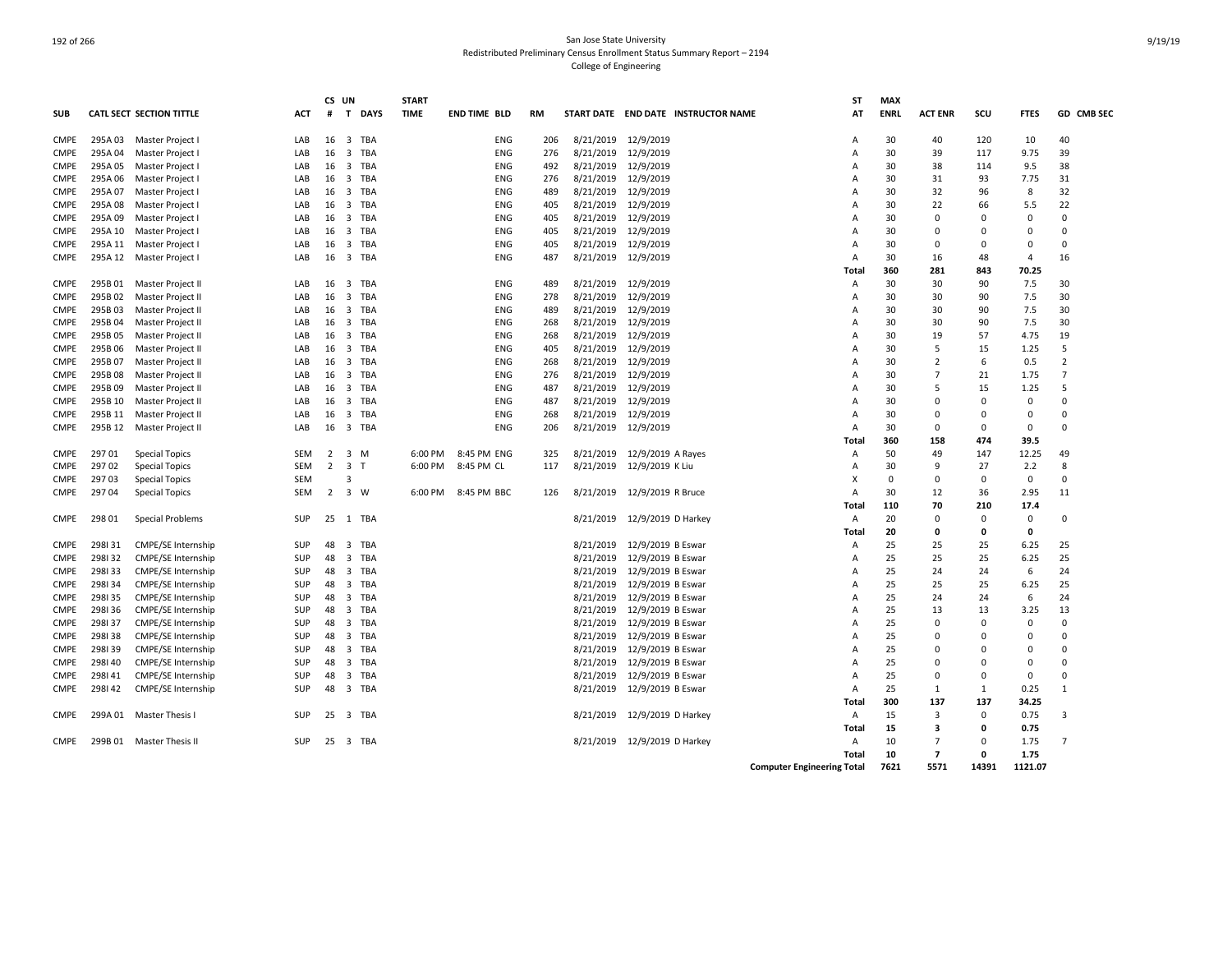|            |                               |                          |            | CS UN          |                       | <b>START</b> |                       |     |           |                              |                                            | ST             | <b>MAX</b>  |                |     |                   |                |
|------------|-------------------------------|--------------------------|------------|----------------|-----------------------|--------------|-----------------------|-----|-----------|------------------------------|--------------------------------------------|----------------|-------------|----------------|-----|-------------------|----------------|
| <b>SUB</b> |                               | CATL SECT SECTION TITTLE | ACT        |                | # T DAYS              | <b>TIME</b>  | <b>END TIME BLD</b>   | RM  |           |                              | START DATE END DATE INSTRUCTOR NAME        | AT             | <b>ENRL</b> | <b>ACT ENR</b> | scu | <b>FTES</b>       | GD CMB SEC     |
|            | <b>Electrical Engineering</b> |                          |            |                |                       |              |                       |     |           |                              |                                            |                |             |                |     |                   |                |
| EE         | 30 01                         | Intr PRGM MC EE          | LEC        | 1              | 3 TR                  |              | 12:00 PM 12:50 PM ENG | 345 | 8/21/2019 | 12/9/2019 B Harsh            |                                            | Α              | 80          | 70             | 140 | 14                | $\Omega$       |
| EE         | 30 02                         | Intr PRGM MC EE          | LAB        | 16             | 0 <sub>T</sub>        | 6:00 PM      | 8:45 PM ENG           | 307 | 8/21/2019 | 12/9/2019 B Harsh            |                                            | Α              | 40          | 40             | 40  | $\mathbf 0$       | $\Omega$       |
| EE         | 30 03                         | Intr PRGM MC EE          | LAB        |                | 16 0 R                | 6:00 PM      | 8:45 PM ENG           | 307 | 8/21/2019 | 12/9/2019 B Harsh            |                                            | Α              | 40          | 30             | 30  | $\Omega$          | $\Omega$       |
|            |                               |                          |            |                |                       |              |                       |     |           |                              |                                            | Total          | 160         | 140            | 210 | 14                |                |
| EE         | 9701                          | Intro EE Lab             | LAB        | 17             | $1$ T                 |              | 9:00 AM 11:45 AM ENG  | 249 | 8/21/2019 | 12/9/2019 K Ghadiri          |                                            | Α              | 20          | 17             | 17  | 1.133333          | $\Omega$       |
| EE         | 9702                          | Intro EE Lab             | LAB        |                | 17 1 R                |              | 9:00 AM 11:45 AM ENG  | 249 | 8/21/2019 | 12/9/2019 K Ghadiri          |                                            | A              | 20          | 10             | 10  | 0.666667          | $\Omega$       |
| EE         | 9703                          | Intro EE Lab             | LAB        | 17             | $1$ T                 | 1:30 PM      | 4:15 PM ENG           | 249 | 8/21/2019 | 12/9/2019 K Ghadiri          |                                            | Α              | 20          | 20             | 20  | 1.333333          | 0              |
| EE         | 9704                          | Intro EE Lab             | LAB        |                | 17 1 R                | 1:30 PM      | 4:15 PM ENG           | 249 | 8/21/2019 | 12/9/2019 K Ghadiri          |                                            | Α              | 20          | 18             | 18  | 1.2               | 0              |
| EE         | 9705                          | Intro EE Lab             | LAB        |                | 17 1 F                |              | 9:00 AM 11:45 AM ENG  | 249 | 8/21/2019 | 12/9/2019 K Ghadiri          |                                            | Α              | 20          | 20             | 20  | 1.333333          | $\Omega$       |
| EE         | 97 06                         | Intro EE Lab             | LAB        |                | 17 1 T                | 6:00 PM      | 8:45 PM ENG           | 249 | 8/21/2019 | 12/9/2019 K Ghadiri          |                                            | A              | 20          | 19             | 19  | 1.266667          | $\Omega$       |
|            |                               |                          |            |                |                       |              |                       |     |           |                              |                                            | <b>Total</b>   | 120         | 104            | 104 | 6.933333          |                |
| EE         | 98 01                         |                          | <b>SEM</b> | $\overline{4}$ | 3 MW                  | 1:30 PM      | 2:45 PM ENG           | 341 |           |                              |                                            |                | 60          | 58             | 174 | 11.6              | $\Omega$       |
| EE         |                               | Intro Ckt Analysis       | <b>SEM</b> | $\overline{4}$ |                       | 1:30 PM      | 2:45 PM ENG           | 345 | 8/21/2019 | 12/9/2019 M Zand             |                                            | Α              | 60          |                | 150 |                   | 1              |
|            | 98 02                         | Intro Ckt Analysis       |            |                | 3 TR                  |              |                       |     | 8/21/2019 | 12/9/2019 B Mantha           |                                            | Α              |             | 50             |     | 10.05             |                |
| EE         | 98 03                         | Intro Ckt Analysis       | SEM        | $\overline{4}$ | 3 MW                  | 12:00 PM     | 1:15 PM ENG           | 345 | 8/21/2019 |                              | 12/9/2019 E Bellegarda                     | A              | 60          | 58             | 174 | 11.65             | $\mathbf{1}$   |
| EE         | 98 04                         | Intro Ckt Analysis       | SEM        | $\overline{4}$ | 3 TR                  |              | 10:30 AM 11:45 AM ENG | 343 | 8/21/2019 | 12/9/2019 B Mantha           |                                            | A              | 50          | 44             | 132 | 8.8               | $\mathbf 0$    |
|            |                               |                          |            |                |                       |              |                       |     |           |                              |                                            | Total          | 230         | 210            | 630 | 42.1              |                |
| EE         | 102 01                        | Prob/Stat in EE          | <b>LEC</b> | $\overline{4}$ | 3 MW                  |              | 9:00 AM 10:15 AM ENG  | 345 | 8/21/2019 | 12/9/2019 J Zhao             |                                            | Α              | 45          | 45             | 135 | 9                 | $\Omega$       |
| EE         | 102 02                        | Prob/Stat in EE          | LEC        | $\overline{4}$ | 3 MW                  |              | 9:00 AM 10:15 AM ENG  | 329 | 8/21/2019 |                              | 12/9/2019 E Bellegarda                     | Α              | 45          | 27             | 81  | 5.4               | $\Omega$       |
|            |                               |                          |            |                |                       |              |                       |     |           |                              |                                            | <b>Total</b>   | 90          | 72             | 216 | 14.4              |                |
| EE         | 104 01                        | Num Methods in EE        | <b>LEC</b> | 2              | 3 MW                  | 4:30 PM      | 5:45 PM ENG           | 232 | 8/21/2019 | 12/9/2019 M Jones            |                                            | Α              | 35          | 34             | 102 | 6.8               | $\Omega$       |
|            |                               |                          |            |                |                       |              |                       |     |           |                              |                                            | Total          | 35          | 34             | 102 | 6.8               |                |
| EE         | 11001                         | Circuits and Systems     | SEM        |                | 4 3 MW                | 3:00 PM      | 4:15 PM ENG           | 331 | 8/21/2019 | 12/9/2019 D Parent           |                                            | Α              | 90          | 93             | 279 | 18.8              | $\overline{a}$ |
|            |                               |                          |            |                |                       |              |                       |     |           |                              |                                            | Total          | 90          | 93             | 279 | 18.8              |                |
| EE         | 110L01                        | C and D Sys Lab          | LAB        | 16             | 1 F                   |              | 9:00 AM 11:45 AM ENG  | 290 | 8/21/2019 | 12/9/2019 S Vogel            |                                            | Α              | 20          | 21             | 21  | 1.4               | $\Omega$       |
| EE         | 110L02                        | C and D Sys Lab          | LAB        | 16             | 1 F                   |              | 9:00 AM 11:45 AM ENG  | 258 | 8/21/2019 | 12/9/2019 N Shah             |                                            | Α              | 20          | 21             | 21  | 1.4               | $\Omega$       |
| EE         | 110L03                        | C and D Sys Lab          | LAB        |                | 16 1 F                | 1:30 PM      | 4:15 PM ENG           | 290 | 8/21/2019 |                              | 12/9/2019 T Tarihalkar                     | A              | 20          | 20             | 20  | 1.333333          | $\mathbf 0$    |
| EE         | 110L04                        | C and D Sys Lab          | LAB        | 16             | 1 F                   | 1:30 PM      | 4:15 PM ENG           | 258 | 8/21/2019 | 12/9/2019 N Pudota           |                                            | Α              | 20          | 19             | 19  | 1.283333          | 1              |
|            |                               |                          |            |                |                       |              |                       |     |           |                              |                                            | Total          | 80          | 81             | 81  | 5.416667          |                |
| EE         | 11201                         | <b>Signal Processing</b> | SEM        | $\overline{4}$ | 3 MW                  | 4:30 PM      | 5:45 PM BBC           | 107 | 8/21/2019 | 12/9/2019 J Ponniah          |                                            | Α              | 50          | 50             | 150 | 10.15             | 3              |
| EE         | 112 02                        | <b>Signal Processing</b> | SEM        | $\overline{4}$ | 3 MW                  | 4:30 PM      | 5:45 PM ENG           | 329 | 8/21/2019 | 12/9/2019 T Nguyen           |                                            | $\overline{A}$ | 50          | 43             | 129 | 8.8               | 4              |
|            |                               |                          |            |                |                       |              |                       |     |           |                              |                                            | Total          | 100         | 93             | 279 | 18.95             |                |
| EE         | 118 01                        | Dig Lgc Crt Dsgn         | <b>SEM</b> | $\overline{4}$ | 4 MW                  |              | 10:30 AM 11:45 AM ENG | 345 | 8/21/2019 | 12/9/2019 C Choo             |                                            | A              | 80          | 80             | 240 | 21.6              | 4              |
| EE         | 11802                         | Dig Lgc Crt Dsgn         | LAB        | 16             | 0 <sub>T</sub>        |              | 9:00 AM 11:45 AM ENG  | 305 | 8/21/2019 |                              | 12/9/2019 N Shiva Murthy                   | Α              | 20          | 19             | 19  | $\mathbf 0$       | $\mathbf{1}$   |
| EE         | 11803                         | Dig Lgc Crt Dsgn         | LAB        | 16             | 0 R                   |              | 9:00 AM 11:45 AM ENG  | 305 | 8/21/2019 | 12/9/2019 A Dave             |                                            | Α              | 20          | 19             | 19  | $\Omega$          | $\mathbf{1}$   |
| EE         | 11804                         | Dig Lgc Crt Dsgn         | LAB        | 16             | 0 W                   | 12:00 PM     | 2:45 PM ENG           | 305 | 8/21/2019 | 12/9/2019 P Bhangle          |                                            | Α              | 20          | 23             | 23  | $\Omega$          | $\Omega$       |
| EE         | 11805                         | Dig Lgc Crt Dsgn         | LAB        |                | 16 0 T                | 1:30 PM      | 4:15 PM ENG           | 305 | 8/21/2019 |                              | 12/9/2019 N Chandraiah                     | Α              | 20          | 19             | 19  | $\mathsf 0$       | $\overline{z}$ |
|            |                               |                          |            |                |                       |              |                       |     |           |                              |                                            | <b>Total</b>   | 160         | 160            | 320 | 21.6              |                |
| EE         | 12001                         | Microp Sys Design        | SEM        | $\overline{4}$ | 4 MW                  | 1:30 PM      | 2:45 PM ENG           | 345 | 8/21/2019 | 12/9/2019 B Le               |                                            | Α              | 35          | 35             | 105 | 9.4               | $\mathbf{1}$   |
| EE         | 120 02                        | Microp Sys Design        | LAB        | 16             | $\mathbf 0$<br>$\top$ | 1:30 PM      | 4:15 PM ENG           | 307 | 8/21/2019 | 12/9/2019 A Naidu            |                                            | A              | 20          | 20             | 20  | $\mathbf 0$       | $\mathbf{1}$   |
| EE         | 120 03                        | Microp Sys Design        | LAB        | 16             | 0 R                   | 1:30 PM      | 4:15 PM ENG           | 307 | 8/21/2019 |                              | 12/9/2019 A Coimbatore Ramachandran Manoha | A              | 20          | 20             | 20  | 0                 | $\Omega$       |
| EE         | 12004                         | Microp Sys Design        | LAB        | 16             | 0 M                   |              | 9:00 AM 11:45 AM ENG  | 307 | 8/21/2019 |                              | 12/9/2019 V Lakshmi Narayanan              | Α              | 20          | 15             | 15  | $\mathbf 0$       | $\mathbf{1}$   |
| EE         | 12005                         | Microp Sys Design        | SEM        | $\overline{4}$ | 4 MW                  | 1:30 PM      | 2:45 PM SH            | 434 | 8/21/2019 | 12/9/2019 J Kim              |                                            | Α              | 35          | 20             | 60  | 5.4               | $\mathbf{1}$   |
|            |                               |                          |            |                |                       |              |                       |     |           |                              |                                            | Total          | 130         | 110            | 220 | 14.8              |                |
| EE         | 122 01                        | Electr Design I          | SEM        | $\overline{4}$ | 4 TR                  | 9:00 AM      | 10:15 AM ENG          | 345 | 8/21/2019 | 12/9/2019 S Lee              |                                            | Α              | 65          | 68             | 204 | 18.33333          | 3              |
| EE         | 12202                         | Electr Design I          | LAB        | 16             | 0 <sub>T</sub>        | 10:30 AM     | 1:15 PM ENG           | 290 | 8/21/2019 | 12/9/2019 A Jhawar           |                                            | A              | 20          | 23             | 23  | 0                 | $\overline{2}$ |
| EE         | 122 03                        | Electr Design I          | LAB        | 16             | 0 W                   | 10:30 AM     | 1:15 PM ENG           | 290 | 8/21/2019 | 12/9/2019 N lyer             |                                            | Α              | 20          | 24             | 24  | $\mathbf 0$       | $\Omega$       |
| EE         | 122 04                        | Electr Design I          | LAB        |                | 16 0 R                | 1:30 PM      | 4:15 PM ENG           | 290 | 8/21/2019 | 12/9/2019 S Gautam           |                                            | A              | 20          | 21             | 21  | $\Omega$          | $\mathbf{1}$   |
|            |                               |                          |            |                |                       |              |                       |     |           |                              |                                            | <b>Total</b>   | 125         | 136            | 272 | 18.33333          |                |
|            |                               |                          | <b>SEM</b> | $\overline{4}$ | 4 MW                  |              | 10:30 AM 11:45 AM ENG | 341 |           |                              |                                            |                | 65          |                | 168 |                   | $\mathbf{1}$   |
| EE         | 124 01                        | Electr Design II         | LAB        |                |                       | 10:30 AM     | 1:15 PM ENG           | 258 | 8/21/2019 | 12/9/2019 H Wong             |                                            | Α              | 20          | 56<br>20       | 20  | 15<br>$\mathbf 0$ | $\Omega$       |
| EE         | 124 02                        | Electr Design II         |            | 16             | 0 <sub>T</sub>        |              |                       |     | 8/21/2019 |                              | 12/9/2019 A Fossito Tenkeu                 | Α              |             |                |     | $\Omega$          |                |
| EE         | 124 03                        | Electr Design II         | LAB        | 16             | 0 R                   | 10:30 AM     | 1:15 PM ENG           | 258 | 8/21/2019 | 12/9/2019 S Gubbi            |                                            | Α              | 20          | 21             | 21  |                   | $\Omega$       |
| EE         | 124 04                        | Electr Design II         | LAB        |                | 16 0 T                | 1:30 PM      | 4:15 PM ENG           | 258 | 8/21/2019 | 12/9/2019 V Kanchi           |                                            | Α              | 20          | 15             | 15  | $\mathbf 0$       | 1              |
|            |                               |                          |            |                |                       |              |                       |     |           |                              |                                            | Total          | 125         | 112            | 224 | 15                |                |
| EE         | 12701                         | Elec Biomed Appl         | <b>LEC</b> |                | 2 3 F                 | 6:30 PM      | 9:15 PM ENG           | 345 |           | 8/21/2019 12/9/2019 N Nguyen |                                            | Α              | 40          | 23             | 69  | 4.9               | 6              |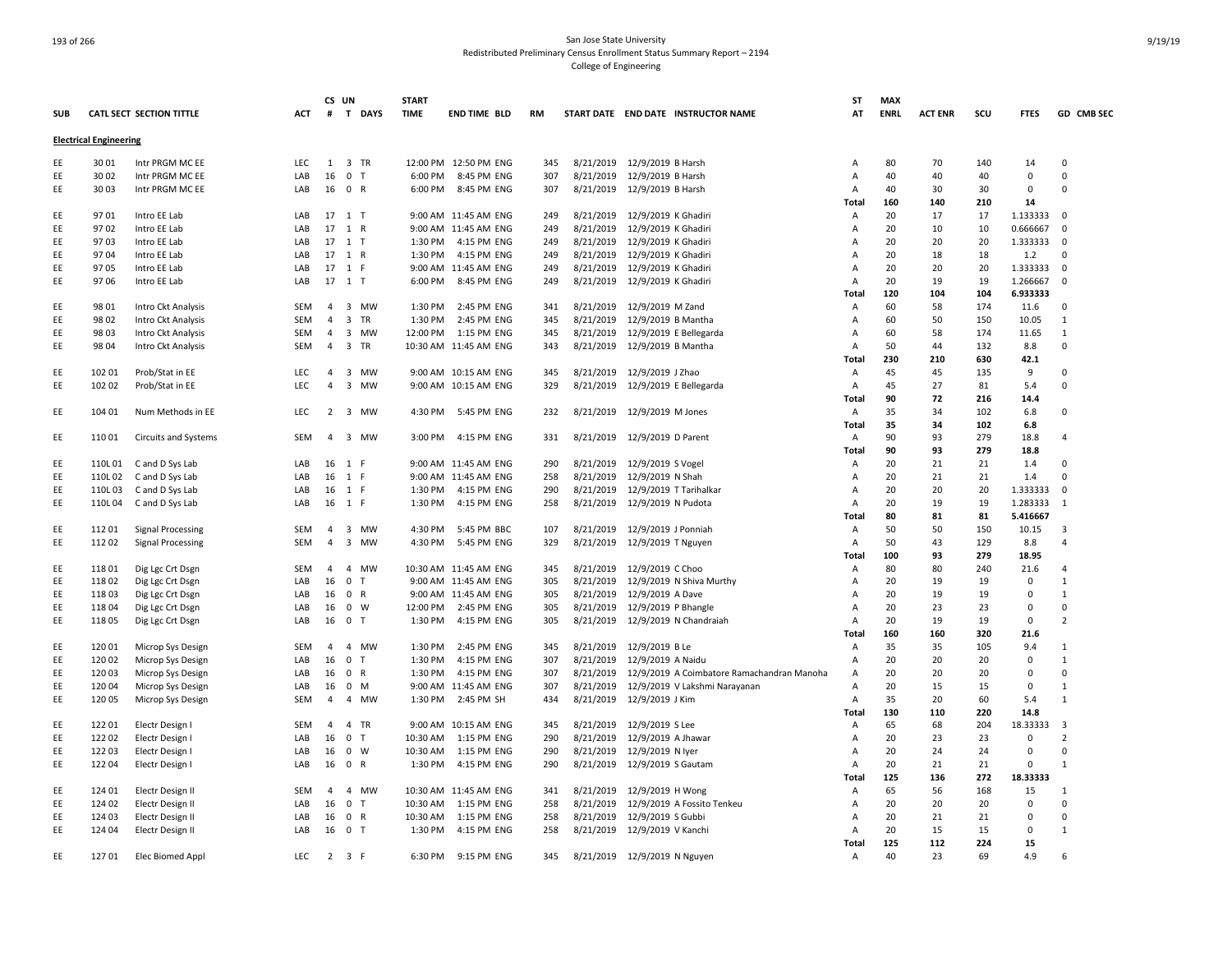|            |        |                            |            | CS UN          |                         | <b>START</b> |                            |           |                                        | ST                  | <b>MAX</b>   |                |              |                     |                      |
|------------|--------|----------------------------|------------|----------------|-------------------------|--------------|----------------------------|-----------|----------------------------------------|---------------------|--------------|----------------|--------------|---------------------|----------------------|
| <b>SUB</b> |        | CATL SECT SECTION TITTLE   | ACT        | #              | T DAYS                  | <b>TIME</b>  | <b>END TIME BLD</b>        | <b>RM</b> | START DATE END DATE INSTRUCTOR NAME    | AT                  | <b>ENRL</b>  | <b>ACT ENR</b> | SCU          | <b>FTES</b>         | GD CMB SEC           |
|            |        |                            |            |                |                         |              |                            |           |                                        |                     |              |                |              |                     |                      |
| EE         | 12801  | <b>Phys Electronics</b>    | SEM        |                | 4 3 TR                  |              | 10:30 AM 11:45 AM ENG      | 345       | 8/21/2019 12/9/2019 LHe                | <b>Total</b><br>Α   | 40<br>80     | 23<br>53       | 69<br>159    | 4.9<br>10.6         | $\mathbf 0$          |
|            |        |                            |            |                |                         |              |                            |           |                                        | <b>Total</b>        | 80           | 53             | 159          | 10.6                |                      |
| EE         | 13201  | Theo Auto Controls         | SEM        | $4 \quad 3$    |                         |              |                            |           | 8/21/2019 12/9/2019                    | X                   | $\mathsf 0$  | $\Omega$       | 0            | $\mathsf 0$         | 0                    |
| EE         | 13202  | Theo Auto Controls         | SEM        |                | 4 3 TR                  |              | 4:30 PM 5:45 PM BBC        | 108       | 8/21/2019 12/9/2019 A Bhattacharya     | A                   | 55           | 55             | 165          | 11                  | $\mathbf 0$          |
|            |        |                            |            |                |                         |              |                            |           |                                        | Total               | 55           | 55             | 165          | 11                  |                      |
| EE         | 134 01 | Power Systems              | <b>LEC</b> |                | $2 \quad 3 \quad F$     | 3:30 PM      | 6:15 PM ENG                | 341       | 8/21/2019 12/9/2019 A Shahsiah         | Α                   | 60           | 15             | 45           | 3                   | $\Omega$             |
|            |        |                            |            |                |                         |              |                            |           |                                        | <b>Total</b>        | 60           | 15             | 45           | 3                   |                      |
| EE         | 136 01 | <b>Power Electronics</b>   | LEC        |                | 4 3 TR                  | 1:30 PM      | 2:45 PM ENG                | 301       | 8/21/2019 12/9/2019 M Badawy           | Α                   | 35           | 39             | 117          | 7.85                | 1                    |
|            |        |                            |            |                |                         |              |                            |           |                                        | Total               | 35           | 39             | 117          | 7.85                |                      |
| EE         | 140 01 | Prin E & M Fields          | <b>LEC</b> | $\overline{4}$ | 3 TR                    |              | 9:00 AM 10:15 AM ENG       | 331       | 8/21/2019 12/9/2019 R Kwok             | Α                   | 80           | 67             | 201          | 13.5                | 2                    |
|            |        |                            |            |                |                         |              |                            |           |                                        | Total               | 80           | 67             | 201          | 13.5                |                      |
| EE         | 153 01 | Intro Dig Sig Proc         | SEM        |                | 3                       |              |                            |           |                                        | х                   | 0            | $\Omega$       | 0            | $\Omega$            | $\Omega$             |
| EE         | 153 02 | Intro Dig Sig Proc         | SEM        |                | 3                       |              |                            |           |                                        | X                   | 0            | $\Omega$       | $\mathbf 0$  | 0                   | 0                    |
| EE         | 153 03 | Intro DIg Sig Proc         | SEM        |                | $\overline{3}$          |              |                            |           |                                        | X                   | $\Omega$     | $\Omega$       | $\Omega$     | 0                   | 0                    |
|            |        |                            |            |                |                         |              |                            |           |                                        | Total               | $\mathbf{0}$ | $\mathbf{0}$   | $\mathbf{0}$ | 0                   |                      |
| EE         | 16001  | <b>Princ Comm Systems</b>  | <b>LEC</b> | 2 <sup>3</sup> |                         |              |                            |           | 8/21/2019 12/9/2019                    | X                   | $\mathbf 0$  | $\Omega$       | $\Omega$     | $\Omega$            | $\Omega$             |
| EE         | 160 02 | Princ Comm Systems         | LAB        | 16             | $0$ M                   | 3:00 PM      | 5:45 PM ENG                | 238       | 8/21/2019 12/9/2019 S Nair             | A                   | 18           | 18             | 18           | $\Omega$            | $\Omega$             |
| EE         | 16003  | Princ Comm Systems         | LAB        |                | $\Omega$                |              |                            |           |                                        | X                   | $\mathbf 0$  | $\Omega$       | $\Omega$     | 0                   | $\Omega$             |
| EE         | 16004  | Princ Comm Systems         | LEC        |                | 2 3 TR                  |              | 3:00 PM 3:50 PM DMH        | 160       | 8/21/2019 12/9/2019 R Morelos-Zaragoza | $\overline{A}$      | 35           | 18             | 36           | 3.6                 | 0                    |
|            |        |                            |            |                |                         |              |                            |           |                                        | <b>Total</b>        | 53           | 36             | 54           | 3.6                 |                      |
| EE         | 166 01 | <b>CMOS Dgtl Circuits</b>  | <b>SEM</b> |                | 3                       |              |                            |           |                                        | х                   | $\mathbf 0$  | $\Omega$       | $\Omega$     | $\Omega$            | $\Omega$             |
|            |        |                            |            |                |                         |              |                            |           |                                        | <b>Total</b>        | 0            | $\Omega$       | $\Omega$     | 0                   |                      |
| EE         | 17201  |                            | LEC        |                | 3                       |              |                            |           |                                        |                     | $\mathbf 0$  | $\Omega$       | $\Omega$     | $\mathbf 0$         | $\mathbf 0$          |
|            |        | Intr Microwave Eng         |            |                |                         |              |                            |           |                                        | х<br>Total          | 0            | $\mathbf{0}$   | $\mathbf{0}$ | 0                   |                      |
| EE         | 17401  | INT ALG PR EBD SYS         | SEM        | $\overline{4}$ | 3 MW                    | 6:00 PM      | 7:15 PM ENG                | 345       | 8/21/2019 12/9/2019 T Nguyen           | Α                   | 35           | 27             | 81           | 5.4                 | $\Omega$             |
|            |        |                            |            |                |                         |              |                            |           |                                        |                     | 35           | 27             | 81           |                     |                      |
| EE         | 17801  |                            | SEM        |                | 4 3 TR                  |              | 7:30 PM 8:45 PM ENG        | 345       | 8/21/2019 12/9/2019 C Pham             | Total               | 55           | 16             | 48           | 5.4<br>3.25         |                      |
|            |        | Dig Design w FPGAS         |            |                |                         |              |                            |           |                                        | Α                   | 55           | 16             | 48           |                     | 1                    |
| EE         | 18001  |                            | SUP        |                | 36 3 TBA                |              |                            |           |                                        | Total               | 5            | $\Omega$       | 0            | 3.25<br>$\mathsf 0$ | 0                    |
|            |        | Indiv Studies              |            |                |                         |              |                            |           | 8/21/2019 12/9/2019 T Le               | Α<br>Total          | 5            | $\mathbf{0}$   | 0            | 0                   |                      |
|            | 18101  |                            | LEC        | 2              |                         |              |                            |           |                                        |                     | 60           |                |              |                     | $\mathbf 0$          |
| EE         |        | Fund-Internetwork          |            |                | 3 MW                    |              | 10:30 AM 11:45 AM ENG      | 331       | 8/21/2019 12/9/2019 N Mir              | Α                   |              | 28             | 84           | 5.6                 |                      |
|            |        |                            |            |                |                         |              |                            |           |                                        | <b>Total</b>        | 60           | 28             | 84           | 5.6                 |                      |
| EE         |        | 198A 01 EE Sr Dsgn Proj    | LAB        | 16             | 1 F                     |              | 10:00 AM 12:45 PM ENG      | 244       | 8/21/2019 12/9/2019 P Hsu              | Α                   | 15           | 13             | 13           | 0.866667            | - 0                  |
| EE         |        | 198A 02 EE Sr Dsgn Proj I  | LAB        | 16             | 1 F                     |              | 10:00 AM 12:45 PM ENG      | 386       | 8/21/2019 12/9/2019 P Hsu              | Α                   | 15           | 14             | 14           | 0.933333            | 0                    |
| EE         |        | 198A 03 EE Sr Dsgn Proj I  | LAB        | 16             | 1 F                     |              | 10:00 AM 12:45 PM ENG      | 387       | 8/21/2019 12/9/2019 P Hsu              | Α                   | 15           | 11<br>9        | 11<br>9      | 0.733333            | 0                    |
| EE         |        | 198A 04 EE Sr Dsgn Proj I  | LAB        | 16             | 1 F                     |              | 10:00 AM 12:45 PM ENG      | 389       | 8/21/2019 12/9/2019 P Hsu              | $\overline{A}$      | 15           |                |              | 0.6                 | $\Omega$             |
|            |        |                            |            |                |                         |              |                            |           |                                        | Total               | 60           | 47             | 47           | 3.133333            |                      |
| EE         |        | 198B 01 EE Sr Dsgn Proj II | LAB        |                | 16 3 S                  | 9:00 AM      | 6:00 PM ENG<br>6:00 PM ENG | 244       | 8/21/2019 12/9/2019 P Hsu              | Α                   | 15           | 15             | 45           | 3                   | $\Omega$<br>$\Omega$ |
| EE<br>EE   |        | 198B 02 EE Sr Dsgn Proj II | LAB<br>LAB |                | 16 3 S<br>16 3 S        | 9:00 AM      |                            | 376       | 8/21/2019 12/9/2019 P Hsu              | Α<br>$\overline{A}$ | 15<br>15     | 15<br>15       | 45<br>45     | 3<br>3              | $\Omega$             |
|            |        | 198B 03 EE Sr Dsgn Proj II |            |                |                         | 9:00 AM      | 6:00 PM ENG                | 376       | 8/21/2019 12/9/2019 P Hsu              |                     |              | $\overline{7}$ |              |                     | $\Omega$             |
| EE         | 198B04 | EE Sr Dsgn Proj II         | LAB        |                | 16 3 S                  | 9:00 AM      | 6:00 PM ENG                | 386       | 8/21/2019 12/9/2019 P Hsu              | Α                   | 15           |                | 21           | 1.4                 |                      |
|            |        |                            |            |                |                         |              |                            |           |                                        | Total               | 60           | 52             | 156          | 10.4                | *                    |
| EE         | 209 01 | <b>Network Security</b>    | LEC        | 1              | 3 T                     | 6:00 PM      | 8:45 PM BBC                | 202       | 8/21/2019 12/9/2019 G Saldamli         | Α                   | 0            | 22             | 66           | 5.5                 | 22 C                 |
| EE         | 209 02 | <b>Network Security</b>    | <b>LEC</b> | $\mathbf{1}$   | 3 TR                    | 3:00 PM      | 4:15 PM ENG                | 345       | 8/21/2019 12/9/2019 C Tarng            | Α                   | $\mathbf 0$  | 13             | 39           | 3.15                | 11 C                 |
|            |        |                            |            |                |                         |              |                            |           |                                        | Total               | 0            | 35             | 105          | 8.65                |                      |
| EE         | 21001  | Linear Systems             | SEM        |                | $\overline{\mathbf{3}}$ |              |                            |           |                                        | х                   | $\mathsf 0$  | $\Omega$       | $\mathsf 0$  | $\mathsf 0$         | $\mathbf 0$          |
| EE         | 21002  | Linear Systems             | SEM        | 5              | 3 TR                    | 6:00 PM      | 7:15 PM ENG                | 345       | 8/21/2019 12/9/2019 J Kim              | A                   | 90           | 86             | 258          | 21.5                | 86                   |
|            |        |                            |            |                |                         |              |                            |           |                                        | Total               | 90           | 86             | 258          | 21.5                |                      |
| EE         | 22101  | Prin of Semi Dev I         | SEM        | 5              | 3 TR                    | 3:00 PM      | 4:15 PM ENG                | 343       | 8/21/2019 12/9/2019 B Mantha           | Α                   | 55           | 51             | 153          | 12.75               | 51                   |
| EE         | 22102  | Prin of Semi Dev I         | SEM        |                | 3                       |              |                            |           |                                        | х                   | $\mathbf 0$  | $\mathbf 0$    | 0            | 0                   | $\mathbf 0$          |
| EE         | 22103  | Prin of Semi Dev I         | SEM        | 5              | 3 TR                    | 3:00 PM      | 4:15 PM ENG                | 331       | 8/21/2019 12/9/2019   Tyukhov          | A                   | 55           | 43             | 129          | 10.75               | 43                   |
|            |        |                            |            |                |                         |              |                            |           |                                        | Total               | 110          | 94             | 282          | 23.5                |                      |
| EE         | 22301  | Analog Int Ckts            | SEM        | 5              | 3 MW                    | 7:30 PM      | 8:45 PM ENG                | 301       | 8/21/2019 12/9/2019 S Lee              | Α                   | 35           | 28             | 84           | 6.9                 | 26                   |
|            |        |                            |            |                |                         |              |                            |           |                                        | Total               | 35           | 28             | 84           | 6.9                 |                      |
| EE         | 224 01 | Hi Speed CMOS Ckts         | SEM        | 5              | 3 MW                    | 3:00 PM      | 4:15 PM ENG                | 401       | 8/21/2019 12/9/2019 H Wong             | Α                   | 35           | 18             | 54           | 4.5                 | 18                   |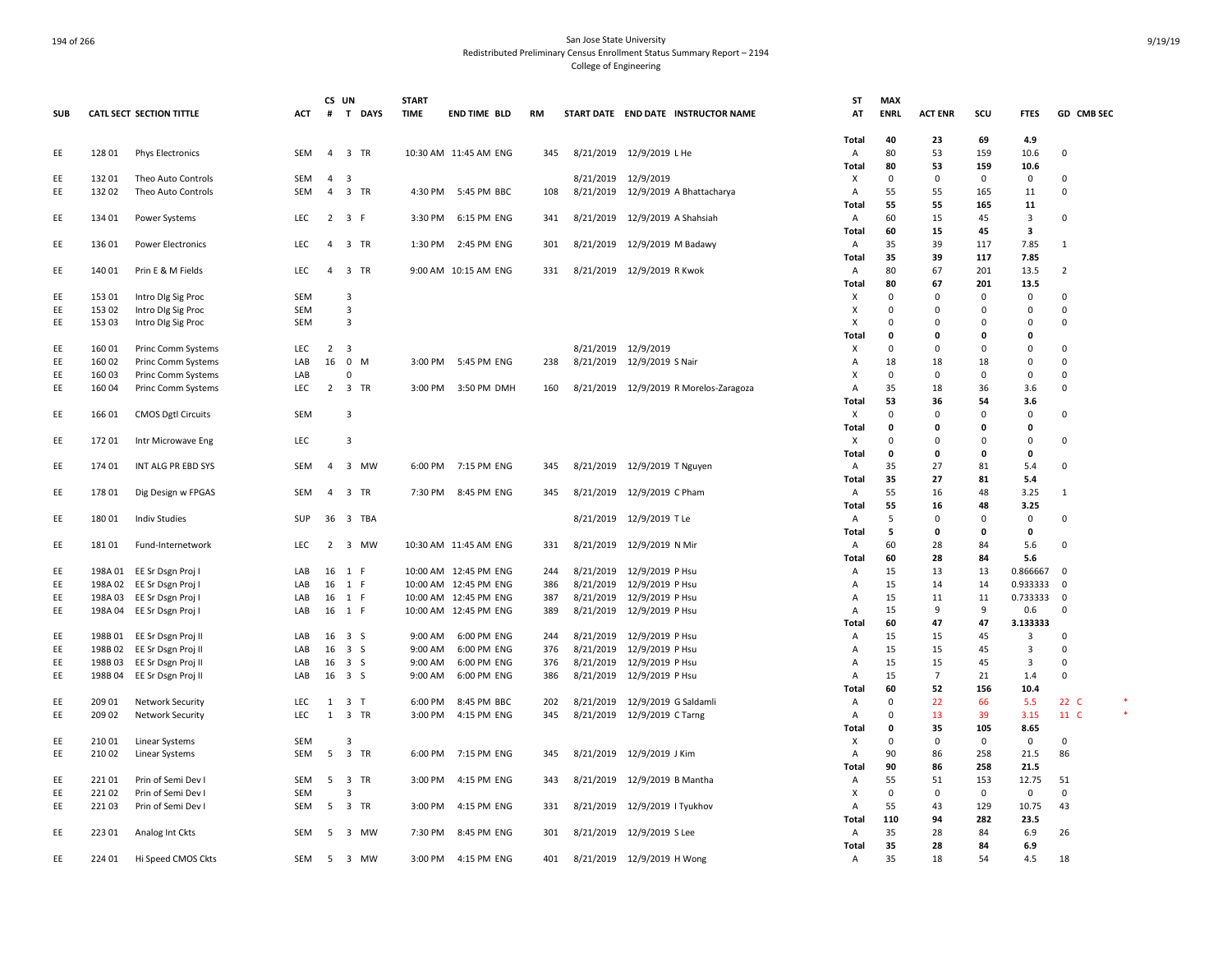|            |                |                                 |            | CS UN                   |                                 | <b>START</b> |                     |           |           |                                                 | ST             | <b>MAX</b>        |                   |                 |                    |                   |
|------------|----------------|---------------------------------|------------|-------------------------|---------------------------------|--------------|---------------------|-----------|-----------|-------------------------------------------------|----------------|-------------------|-------------------|-----------------|--------------------|-------------------|
| <b>SUB</b> |                | <b>CATL SECT SECTION TITTLE</b> | <b>ACT</b> | #                       | T DAYS                          | <b>TIME</b>  | <b>END TIME BLD</b> | <b>RM</b> |           | START DATE END DATE INSTRUCTOR NAME             | AT             | <b>ENRL</b>       | <b>ACT ENR</b>    | SCU             | <b>FTES</b>        | GD CMB SEC        |
|            |                |                                 |            |                         |                                 |              |                     |           |           |                                                 |                |                   |                   |                 |                    |                   |
|            |                |                                 |            |                         |                                 |              |                     |           |           |                                                 | Total          | 35                | 18                | 54              | 4.5                |                   |
| EE         | 23001          | <b>RFIC II</b>                  | SEM        | 5                       | 3 MW                            | 6:00 PM      | 7:15 PM ENG         | 340       |           | 8/21/2019 12/9/2019 S Lee                       | A              | 35                | 22                | 66              | 5.5                | 22                |
|            |                |                                 |            |                         |                                 |              |                     |           |           |                                                 | Total          | 35                | 22                | 66              | 5.5                |                   |
| EE         | 23101          | Automat Contr Theo              | SEM        | 5                       | 3 MW                            | 3:00 PM      | 4:15 PM ENG         | 303       |           | 8/21/2019 12/9/2019 P Hsu                       | Α<br>Total     | 35<br>35          | 17<br>17          | 51<br>51        | 4.15<br>4.15       | 15                |
| EE         | 239 01         | Sel Top in Sys & C              | SEM        | 5                       | 3 TR                            | 6:00 PM      | 7:15 PM ENG         | 339       | 8/21/2019 | 12/9/2019 M Badawy                              | Α              | 35                | 21                | 63              | 5.25               | 21                |
|            |                |                                 |            |                         |                                 |              |                     |           |           |                                                 | Total          | 35                | 21                | 63              | 5.25               |                   |
| EE         | 250 01         | Prob Ran Vari & St Prc          | SEM        | 5                       | $\overline{\mathbf{3}}$         |              |                     |           | 8/21/2019 | 12/9/2019                                       | Х              | 0                 | 0                 | $\mathbf 0$     | 0                  | 0                 |
| EE         | 250 02         | Prob Ran Vari & St Prc          | <b>SEM</b> | 5                       | 3 MW                            | 7:30 PM      | 8:45 PM ENG         | 345       | 8/21/2019 | 12/9/2019 J Kamali                              | $\overline{A}$ | 65                | 52                | 156             | 13                 | 52                |
|            |                |                                 |            |                         |                                 |              |                     |           |           |                                                 | Total          | 65                | 52                | 156             | 13                 |                   |
| EE         | 251 01         | Digital Comm Systems            | <b>LEC</b> | $\overline{2}$          | 3 MW                            | 4:30 PM      | 5:45 PM ENG         | 303       | 8/21/2019 | 12/9/2019 R Morelos-Zaragoza                    | Α              | 35                | 8                 | 24              | $\overline{2}$     | 8                 |
|            |                |                                 |            |                         |                                 |              |                     |           |           |                                                 | Total          | 35                | 8                 | 24              | $\overline{2}$     |                   |
| EE         | 258 01         | <b>Neural Networks</b>          | <b>SEM</b> | -5                      | 3 MW                            | 3:00 PM      | 4:15 PM ENG         | 345       | 8/21/2019 | 12/9/2019 B Sirkeci                             | Α              | 80                | 50                | 150             | 12.1               | 42                |
|            |                |                                 |            |                         |                                 |              |                     |           |           |                                                 | <b>Total</b>   | 80                | 50                | 150             | 12.1               |                   |
| EE         | 265 01         | Software-Def. Comm              | <b>LEC</b> |                         | 2 3 MW                          | 6:00 PM      | 7:15 PM DMH         | 227       | 8/21/2019 | 12/9/2019 R Morelos-Zaragoza                    | Α              | 55                | 15                | 45              | 3.65               | 13                |
|            |                |                                 |            |                         |                                 |              |                     |           |           |                                                 | Total          | 55                | 15                | 45              | 3.65               |                   |
| EE<br>EE   | 27101<br>27102 | Digital Sys Design              | SEM<br>SEM | 5<br>5                  | $\overline{\mathbf{3}}$<br>3 TR | 4:30 PM      | 5:45 PM ENG         |           |           | 8/21/2019 12/9/2019<br>8/21/2019 12/9/2019 B Le | х              | $\mathsf 0$<br>55 | $\mathbf 0$<br>57 | $\Omega$<br>171 | $\pmb{0}$<br>14.25 | $\mathsf 0$<br>57 |
|            |                | Digital Sys Design              |            |                         |                                 |              |                     | 345       |           |                                                 | Α<br>Total     | 55                | 57                | 171             | 14.25              |                   |
| EE         | 272 01         | <b>SOC DESIGN</b>               | SEM        |                         | 5 3 TR                          | 7:30 PM      | 8:45 PM ENG         | 329       |           | 8/21/2019 12/9/2019 M Jones                     | Α              | 60                | 47                | 141             | 11.75              | 47                |
|            |                |                                 |            |                         |                                 |              |                     |           |           |                                                 | Total          | 60                | 47                | 141             | 11.75              |                   |
| EE         | 27301          | Log Verif UVM                   | <b>SEM</b> | 5                       | 3 MW                            | 7:30 PM      | 8:45 PM ENG         | 303       |           | 8/21/2019 12/9/2019 M Jones                     | A              | 35                | 32                | 96              | 8                  | 32                |
|            |                |                                 |            |                         |                                 |              |                     |           |           |                                                 | <b>Total</b>   | 35                | 32                | 96              | 8                  |                   |
| EE         | 275 01         | Adv Comp Architect              | SEM        |                         | $\overline{3}$                  |              |                     |           |           |                                                 | х              | $\mathbf 0$       | $\overline{0}$    | 0               | $\mathbf 0$        | 0                 |
| EE         | 275 02         | Adv Comp Architect              | SEM        |                         | 3                               |              |                     |           |           |                                                 | X              | $\mathbf 0$       | 0                 | $\Omega$        | 0                  | 0                 |
|            |                |                                 |            |                         |                                 |              |                     |           |           |                                                 | Total          | 0                 | $\mathbf{0}$      | 0               | $\mathbf 0$        |                   |
| EE         | 277A 01        | Embedded SoC Des.               | <b>SEM</b> |                         | 3                               |              |                     |           |           |                                                 | х              | $\Omega$          | $\mathbf 0$       | $\Omega$        | $\mathbf 0$        | $\mathbf 0$       |
| EE         | 277A02         | Embedded SoC Des.               | <b>SEM</b> |                         | 3                               |              |                     |           |           |                                                 | X              | $\mathbf 0$       | $\mathbf 0$       | $\Omega$        | $\mathbf 0$        | $\Omega$          |
| EE         | 277A03         | Embedded SoC Des.               | SEM        | 5                       | 3 F                             | 12:30 PM     | 3:15 PM ENG         | 301       |           | 8/21/2019 12/9/2019 A Rahimi                    | Α              | 35                | 16                | 48              | $\overline{4}$     | 16                |
|            |                |                                 |            |                         |                                 |              |                     |           |           |                                                 | <b>Total</b>   | 35                | 16                | 48              | $\overline{4}$     |                   |
| EE         | 27801          | Dig Design AI/DSP               | SEM        |                         | $5 \quad 3 \quad F$             | 3:30 PM      | 6:15 PM ENG         | 345       |           | 8/21/2019 12/9/2019 C Choo                      | Α              | 55                | 38                | 114             | 9.45<br>9.45       | 37                |
| EE         | 28101          | Internetworking                 | <b>SEM</b> | $\overline{4}$          | 3 TR                            | 4:30 PM      | 5:45 PM ENG         | 401       | 8/21/2019 | 12/9/2019 J Ponniah                             | Total<br>Α     | 55<br>40          | 38<br>32          | 114<br>96       | 8                  | 32                |
|            |                |                                 |            |                         |                                 |              |                     |           |           |                                                 | Total          | 40                | 32                | 96              | 8                  |                   |
| EE         | 28401          | Voice & Data Net                | <b>SEM</b> | 5                       | 3 MW                            | 4:30 PM      | 5:45 PM ENG         | 345       |           | 8/21/2019 12/9/2019 N Mir                       | Α              | 80                | 67                | 201             | 16.7               | 66                |
|            |                |                                 |            |                         |                                 |              |                     |           |           |                                                 | Total          | 80                | 67                | 201             | 16.7               |                   |
| EE         | 295 01         | <b>Technical Writing</b>        | LEC        | 3                       | 3 TR                            | 4:30 PM      | 5:45 PM ENG         | 339       | 8/21/2019 | 12/9/2019 T Wrappe                              | Α              | 55                | 47                | 141             | 11.75              | 47                |
| EE         | 295 02         | <b>Technical Writing</b>        | <b>LEC</b> | $\overline{\mathbf{3}}$ | 3 TR                            | 7:30 PM      | 8:45 PM ENG         | 339       |           | 8/21/2019 12/9/2019 T Wrappe                    | Α              | 40                | 30                | 90              | 7.5                | 30                |
|            |                |                                 |            |                         |                                 |              |                     |           |           |                                                 | Total          | 95                | 77                | 231             | 19.25              |                   |
| EE         | 297A 01        | MSEE Proj Proposal              | LAB        | 16                      | 3 S                             | 9:00 AM      | 6:00 PM ENG         | 238       | 8/21/2019 | 12/9/2019 B Sirkeci                             | Α              | 15                | 18                | 54              | 4.5                | 18                |
| EE         | 297A 02        | <b>MSEE Proj Proposal</b>       | LAB        | 16                      | 3S                              | 9:00 AM      | 6:00 PM ENG         | 238       | 8/21/2019 | 12/9/2019 B Sirkeci                             | Α              | 15                | 18                | 54              | 4.5                | 18                |
| EE         |                | 297A 03 MSEE Proj Proposal      | LAB        |                         | 16 3 S                          | 9:00 AM      | 6:00 PM ENG         | 289       | 8/21/2019 | 12/9/2019 B Sirkeci                             | A              | 15                | 18                | 54              | 4.5                | 18                |
| EE         |                | 297A 04 MSEE Proj Proposal      | LAB        |                         | 16 3 S                          | 9:00 AM      | 6:00 PM ENG         | 289       | 8/21/2019 | 12/9/2019 B Sirkeci                             | A              | 15                | 18                | 54              | 4.5                | 18                |
| EE         |                | 297A 05 MSEE Proj Proposal      | LAB        |                         | 16 3 S                          | 9:00 AM      | 6:00 PM ENG         | 238       | 8/21/2019 | 12/9/2019 B Sirkeci                             | $\overline{A}$ | 15                | 18                | 54              | 4.5                | 18<br>17          |
| EE         | 297A 06        | MSEE Proj Proposal              | LAB        |                         | 16 3 S                          | 9:00 AM      | 6:00 PM ENG         | 289       | 8/21/2019 | 12/9/2019 B Sirkeci                             | Α<br>Total     | 15<br>90          | 17<br>107         | 51<br>321       | 4.25<br>26.75      |                   |
| EE         | 297B01         | <b>MSEE Project</b>             | LAB        |                         | 16 3 S                          | 9:00 AM      | 6:00 PM ENG         | 291       | 8/21/2019 | 12/9/2019 B Sirkeci                             | Α              | 15                | 15                | 45              | 3.75               | 15                |
| EE         | 297B02         | <b>MSEE Project</b>             | LAB        | 16                      | 3S                              | 9:00 AM      | 6:00 PM ENG         | 295       | 8/21/2019 | 12/9/2019 B Sirkeci                             | Α              | 15                | 15                | 45              | 3.75               | 15                |
| EE         | 297B03         | <b>MSEE Project</b>             | LAB        |                         | 16 3 S                          | 9:00 AM      | 6:00 PM ENG         | 317       | 8/21/2019 | 12/9/2019 B Sirkeci                             | Α              | 15                | 8                 | 24              | $\overline{2}$     | 8                 |
|            |                |                                 |            |                         |                                 |              |                     |           |           |                                                 | Total          | 45                | 38                | 114             | 9.5                |                   |
| EE         | 298 01         | Spec Prob                       | SUP        | 25                      | 1 TBA                           |              |                     |           | 8/21/2019 | 12/9/2019 T Le                                  | Α              | 5                 | 0                 | $\mathbf 0$     | $\mathbf 0$        | $\mathsf 0$       |
|            |                |                                 |            |                         |                                 |              |                     |           |           |                                                 | Total          | 5                 | 0                 | 0               | $\mathbf 0$        |                   |
| EE         | 298101         | EE Internship Experience        | SUP        | 48                      | 1 TBA                           |              |                     |           | 8/21/2019 | 12/9/2019 T Le                                  | A              | 5                 | $\mathbf 0$       | $\mathbf 0$     | $\mathbf 0$        | $\mathsf 0$       |
| EE         | 298102         | EE Internship Experience        | SUP        | 48                      | 2 TBA                           |              |                     |           | 8/21/2019 | 12/9/2019 T Le                                  | A              | 5                 | 1                 | $\mathbf{1}$    | 0.133333           | $\mathbf 0$       |
| EE         | 298103         | EE Internship Experience        | SUP        | 48                      | 3 TBA                           |              |                     |           |           | 8/21/2019 12/9/2019 T Le                        | Α              | 60                | 35                | 35              | 8.6                | 32                |
|            |                |                                 |            |                         |                                 |              |                     |           |           |                                                 | Total          | 70                | 36                | 36              | 8.733333           |                   |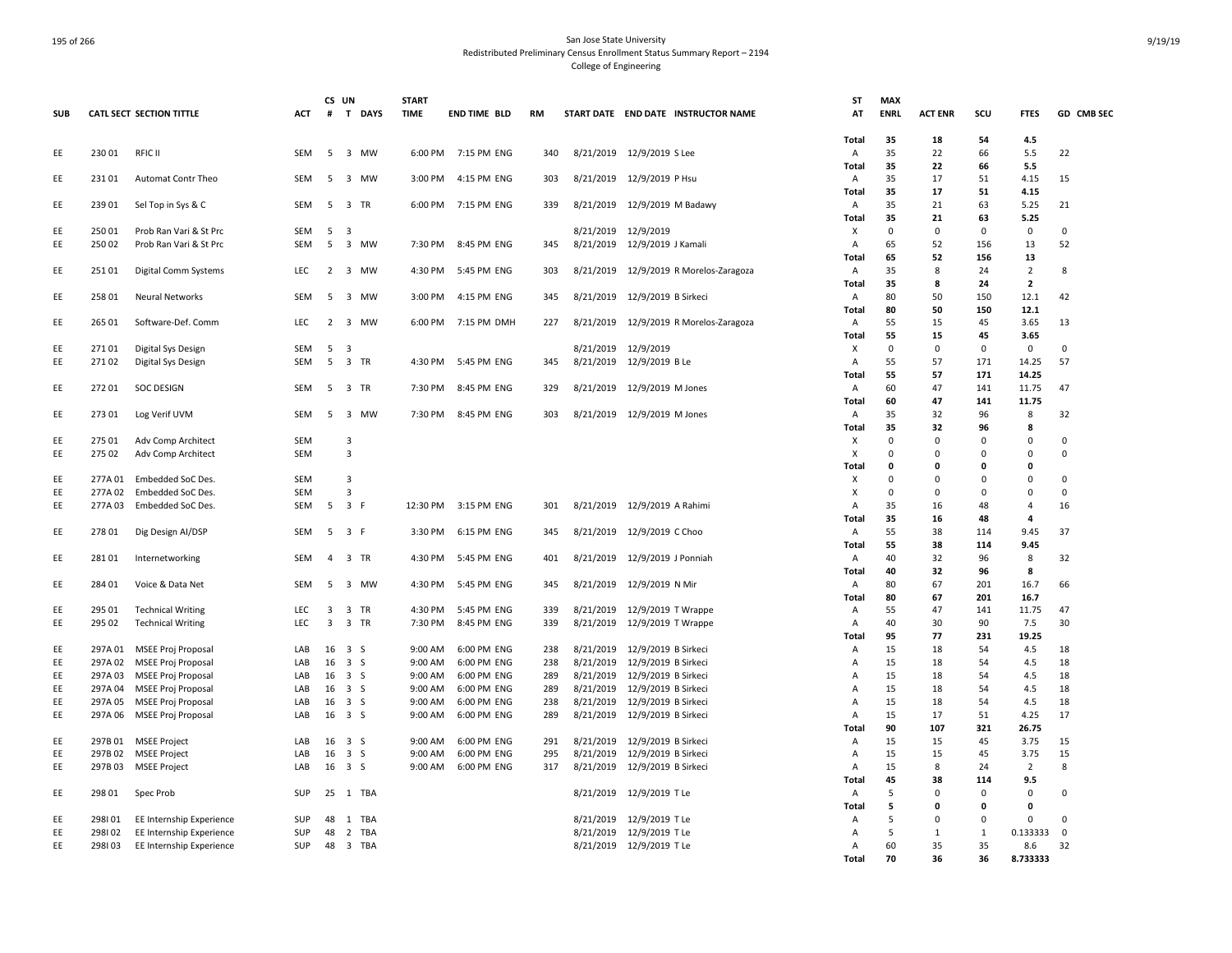| <b>SUB</b> | <b>CATL SECT SECTION TITTLE</b> | ACT | CS UN<br><b>DAYS</b> | <b>START</b><br><b>TIME</b> | END TIME BLD | <b>RM</b> | START DATE END DATE INSTRUCTOR NAME | AT                                  | <b>MAX</b><br><b>ENRL</b> | <b>ACT ENR</b> | scu  | <b>FTES</b> | <b>GD CMB SEC</b> |
|------------|---------------------------------|-----|----------------------|-----------------------------|--------------|-----------|-------------------------------------|-------------------------------------|---------------------------|----------------|------|-------------|-------------------|
| EE         | 299A 01 MSEE Thesis Proposal    |     | SUP 25 3 TBA         |                             |              |           | 8/21/2019 12/9/2019 B Sirkeci       |                                     |                           |                |      | 0.75        |                   |
|            |                                 |     |                      |                             |              |           |                                     | Total                               |                           |                |      | 0.75        |                   |
| EE         | 299B 01 MSEE Thesis             |     | SUP 25 3 TBA         |                             |              |           | 8/21/2019 12/9/2019 B Sirkeci       |                                     |                           |                |      | 0.25        |                   |
|            |                                 |     |                      |                             |              |           |                                     | Total                               |                           |                |      | 0.25        |                   |
|            |                                 |     |                      |                             |              |           |                                     | <b>Electrical Engineering Total</b> | 3408                      | 2800           | 7073 | 527.45      |                   |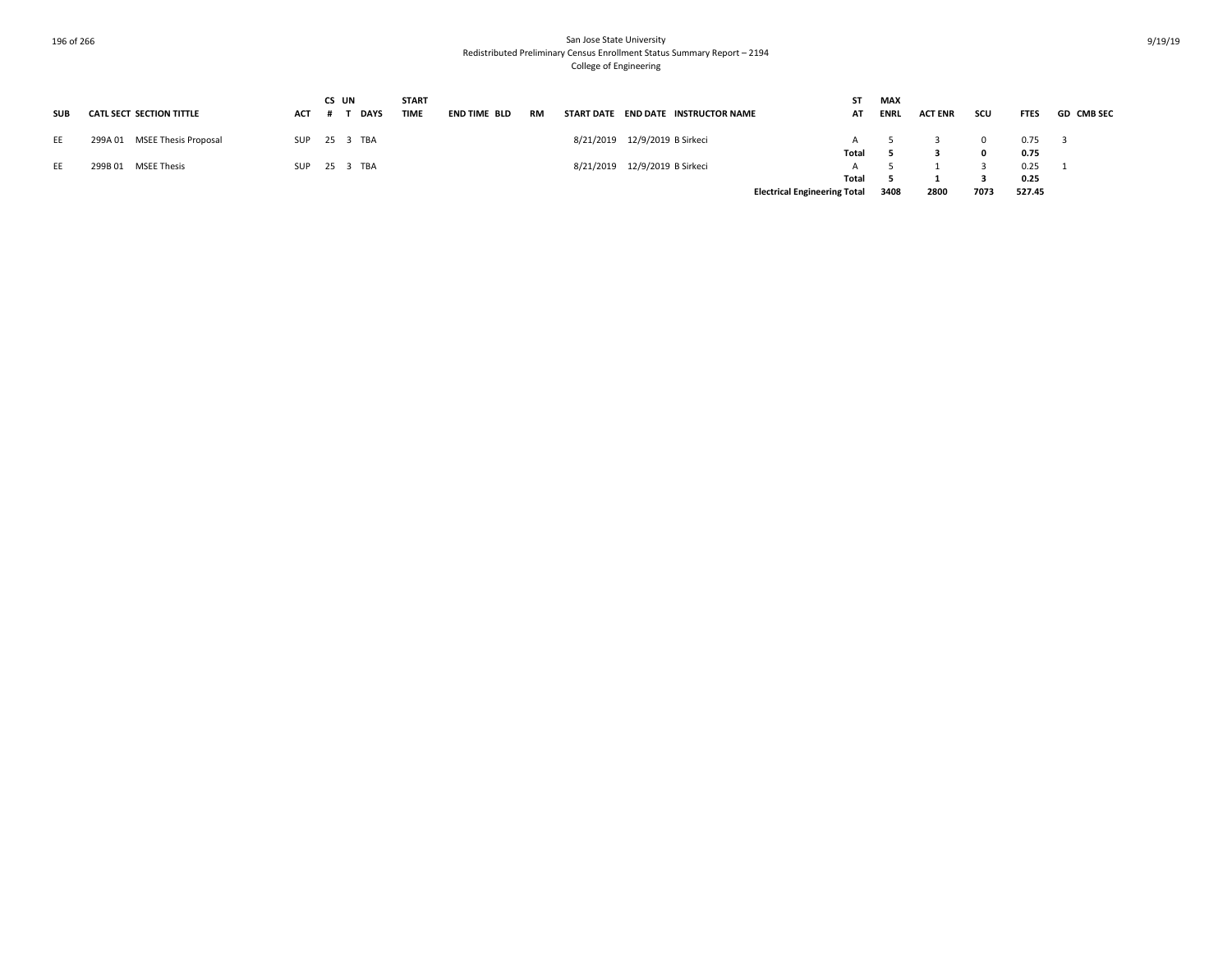|             |                            |                                 |            |    | CS UN                   |              | <b>START</b> |                       |           |           |                                     | ST                        | MAX         |                |             |             |              |
|-------------|----------------------------|---------------------------------|------------|----|-------------------------|--------------|--------------|-----------------------|-----------|-----------|-------------------------------------|---------------------------|-------------|----------------|-------------|-------------|--------------|
| <b>SUB</b>  |                            | <b>CATL SECT SECTION TITTLE</b> | ACT        |    |                         | # T DAYS     | <b>TIME</b>  | <b>END TIME BLD</b>   | <b>RM</b> |           | START DATE END DATE INSTRUCTOR NAME | AT                        | <b>ENRL</b> | <b>ACT ENR</b> | scu         | <b>FTES</b> | GD CMB SEC   |
|             | <b>General Engineering</b> |                                 |            |    |                         |              |              |                       |           |           |                                     |                           |             |                |             |             |              |
| ENGR        | 8Q 01                      | <b>Engineering Success</b>      | ACT        |    | $\mathbf{1}$            |              |              |                       |           |           |                                     | $\boldsymbol{\mathsf{x}}$ | 0           | 0              | 0           | 0           | $\mathbf 0$  |
| ENGR        | 8Q 02                      | <b>Engineering Success</b>      | ACT        | 13 |                         | 1 MW         |              | 12:00 PM 12:40 PM ENG | 340       |           | 8/21/2019 12/9/2019 R Trocio        | Α                         | 30          | 20             | 20          | 1.333333    | 0            |
| ENGR        | 8Q 03                      | <b>Engineering Success</b>      | <b>ACT</b> |    | $\mathbf{1}$            |              |              |                       |           |           |                                     | X                         | $\Omega$    | $\Omega$       | $\mathbf 0$ | 0           | $\Omega$     |
|             |                            |                                 |            |    |                         |              |              |                       |           |           |                                     | Total                     | 30          | 20             | 20          | 1.333333    |              |
| <b>ENGR</b> | 1001                       | Intro to Engr                   | <b>SEM</b> | -5 |                         | 3 MW         | 8:00 AM      | 8:50 AM MD            | 101       | 8/21/2019 | 12/9/2019 J Warecki                 | $\overline{A}$            | 250         | 262            | 524         | 52.4        | $\Omega$     |
| ENGR        | 10 02                      | Intro to Engr                   | SEM        | 5  | $\overline{3}$          | MW           | 1:30 PM      | 2:20 PM MD            | 101       | 8/21/2019 | 12/9/2019 K Youssefi                | Α                         | 250         | 227            | 454         | 45.4        | $\Omega$     |
|             | 10 03                      |                                 |            |    | $\mathbf 0$             | R            |              | 9:00 AM 11:45 AM ENG  | 391       |           |                                     |                           | 22          | 23             | 23          | 0           | $\Omega$     |
| ENGR        |                            | Intro to Engr                   | LAB<br>LAB | 16 |                         | T            |              |                       |           | 8/21/2019 | 12/9/2019 S Duorah                  | Α<br>$\overline{A}$       | 22          | 24             | 24          | $\mathbf 0$ | $\Omega$     |
| ENGR        | 10 04                      | Intro to Engr                   |            | 16 | $\mathbf 0$             | $\mathsf{R}$ | 3:00 PM      | 5:45 PM ENG           | 391       | 8/21/2019 | 12/9/2019 F Marbouti                |                           | 22          | 24             | 24          | $\Omega$    | $\Omega$     |
| ENGR        | 10 05                      | Intro to Engr                   | LAB        | 16 | $\mathbf 0$             |              | 3:00 PM      | 5:45 PM ENG           | 391       | 8/21/2019 | 12/9/2019 S Ananthaiah              | Α                         |             |                |             |             |              |
| ENGR        | 10 06                      | Intro to Engr                   | LAB        | 16 | $\mathbf 0$             | W            |              | 9:00 AM 11:45 AM ENG  | 391       | 8/21/2019 | 12/9/2019 S Duorah                  | Α                         | 22          | 24             | 24          | $\mathbf 0$ | $\Omega$     |
| ENGR        | 10 07                      | Intro to Engr                   | LAB        | 16 | $\mathbf 0$             | W            | 3:00 PM      | 5:45 PM ENG           | 391       | 8/21/2019 | 12/9/2019 S Rafati                  | Α                         | 22          | 24             | 24          | $\mathbf 0$ | $\Omega$     |
| ENGR        | 1008                       | Intro to Engr                   | LAB        | 16 | $\mathbf 0$             | E            |              | 9:00 AM 11:45 AM ENG  | 391       | 8/21/2019 | 12/9/2019 G Friedman                | $\overline{A}$            | 22          | 22             | 22          | 0           | $\Omega$     |
| ENGR        | 1009                       | Intro to Engr                   | LAB        | 16 | $\mathbf 0$             | F.           | 12:30 PM     | 3:15 PM ENG           | 391       | 8/21/2019 | 12/9/2019 G Friedman                | A                         | 22          | 24             | 24          | 0           | 0            |
| ENGR        | 10 10                      | Intro to Engr                   | LAB        | 16 | 0 <sub>T</sub>          |              | 12:00 PM     | 2:45 PM ENG           | 391       | 8/21/2019 | 12/9/2019 A Banafa                  | A                         | 22          | 24             | 24          | 0           | $\Omega$     |
| ENGR        | 10 11                      | Intro to Engr                   | LAB        | 16 | 0 <sub>T</sub>          |              | 6:00 PM      | 8:45 PM ENG           | 391       | 8/21/2019 | 12/9/2019 S Sepka                   | Α                         | 22          | 23             | 23          | 0           | 0            |
| ENGR        | 10 12                      | Intro to Engr                   | LAB        | 16 | $\mathbf 0$             | $\mathsf{R}$ | 12:00 PM     | 2:45 PM ENG           | 391       | 8/21/2019 | 12/9/2019 S Ananthaiah              | $\overline{A}$            | 22          | 22             | 22          | $\mathbf 0$ | $\Omega$     |
| ENGR        | 10 13                      | Intro to Engr                   | LAB        | 16 | $\mathbf 0$             | $\mathsf{F}$ | 9:00 AM      | 11:45 AM ENG          | 393       | 8/21/2019 | 12/9/2019 S Sepka                   | Α                         | 22          | 21             | 21          | 0           | 0            |
| ENGR        | 10 14                      | Intro to Engr                   | LAB        | 16 | $\mathbf 0$             | W            | 3:00 PM      | 5:45 PM ENG           | 393       | 8/21/2019 | 12/9/2019 K Youssefi                | A                         | 22          | 23             | 23          | 0           | 0            |
| ENGR        | 10 15                      | Intro to Engr                   | LAB        | 16 | $\mathbf 0$             | F.           | 12:30 PM     | 3:15 PM ENG           | 393       | 8/21/2019 | 12/9/2019 S Rafati                  | A                         | 22          | 22             | 22          | 0           | $\mathbf 0$  |
| ENGR        | 10 16                      | Intro to Engr                   | LAB        | 16 | $\mathbf 0$             | $\mathsf{T}$ | 9:00 AM      | 11:45 AM ENG          | 393       | 8/21/2019 | 12/9/2019 S Duorah                  | Α                         | 22          | 24             | 24          | $\Omega$    | $\Omega$     |
| ENGR        | 10 17                      | Intro to Engr                   | LAB        | 16 | $\mathbf 0$             | $\mathsf{T}$ | 3:00 PM      | 5:45 PM ENG           | 393       | 8/21/2019 | 12/9/2019 V Bhatia                  | Α                         | 22          | 25             | 25          | $\mathbf 0$ | $\Omega$     |
| ENGR        | 10 18                      | Intro to Engr                   | LAB        | 16 | 0 R                     |              | 6:00 PM      | 8:45 PM ENG           | 393       | 8/21/2019 | 12/9/2019 J Valencia                | Α                         | 22          | 22             | 22          | 0           | 0            |
| ENGR        | 10 19                      | Intro to Engr                   | LAB        | 16 | $\mathbf 0$             | R            | 12:00 PM     | 2:45 PM ENG           | 393       | 8/21/2019 | 12/9/2019 A Banafa                  | Α                         | 22          | 23             | 23          | 0           | 0            |
| ENGR        | 10 20                      | Intro to Engr                   | LAB        | 16 | $\mathbf 0$             | W            |              | 9:00 AM 11:45 AM ENG  | 393       | 8/21/2019 | 12/9/2019 J Huynh                   | Α                         | 22          | 24             | 24          | 0           | $\Omega$     |
| ENGR        | 10 21                      | Intro to Engr                   | LAB        | 16 | 0 R                     |              | 3:00 PM      | 5:45 PM ENG           | 393       | 8/21/2019 | 12/9/2019 V Bhatia                  | $\overline{A}$            | 22          | 24             | 24          | $\mathbf 0$ | 0            |
| <b>ENGR</b> | 10 22                      | Intro to Engr                   | LAB        | 16 | 0 <sub>T</sub>          |              | 12:00 PM     | 2:45 PM ENG           | 393       | 8/21/2019 | 12/9/2019 M Hambaba                 | A                         | 22          | 23             | 23          | $\Omega$    | 0            |
| ENGR        | 10 23                      | Intro to Engr                   | LAB        |    | 16 0                    | W            | 6:00 PM      | 8:45 PM ENG           | 393       | 8/21/2019 | 12/9/2019 J Valencia                | Α                         | 22          | 24             | 24          | $\Omega$    | $\Omega$     |
|             |                            |                                 |            |    |                         |              |              |                       |           |           |                                     | Total                     | 962         | 978            | 1467        | 97.8        |              |
| ENGR        | 25 01                      | Digital World                   | LEC        |    | 3                       |              |              |                       |           |           |                                     | X                         | $\Omega$    | 0              | $\Omega$    | 0           | $\Omega$     |
| <b>CS</b>   | 25 01                      | Digital World                   | LEC        |    | $\overline{3}$          |              |              |                       |           |           |                                     | $\boldsymbol{\mathsf{x}}$ | $\Omega$    | 0              | $\Omega$    | 0           | $\Omega$     |
| ENGR        | 25 02                      | Digital World                   | LEC        |    | $\overline{\mathbf{3}}$ |              |              |                       |           |           |                                     | $\boldsymbol{\mathsf{x}}$ | $\Omega$    | $\Omega$       | $\Omega$    | $\mathbf 0$ | $\Omega$     |
| <b>CS</b>   | 25 02                      | Digital World                   | LEC        |    | $\overline{3}$          |              |              |                       |           |           |                                     | X                         | $\Omega$    | 0              | $\Omega$    | 0           | $\Omega$     |
|             |                            |                                 |            |    |                         |              |              |                       |           |           |                                     | Total                     | n           | 0              | $\Omega$    | $\Omega$    |              |
|             |                            | 100W 01 Engr Reports            | <b>SEM</b> |    | 3                       |              |              |                       |           |           |                                     | X                         | $\Omega$    | 0              | 0           | 0           | $\mathbf 0$  |
| ENGR        |                            |                                 |            |    | $\Omega$                |              |              |                       |           |           |                                     |                           |             |                | $\Omega$    |             | $\Omega$     |
| ENGR        |                            | 100W 02 Engr Reports            | LAB        |    |                         |              |              |                       |           |           |                                     | X                         | $\Omega$    | $\mathbf 0$    |             | 0           |              |
| ENGR        |                            | 100W 03 Engr Reports            | <b>SEM</b> |    | $\overline{\mathbf{3}}$ |              |              |                       |           |           |                                     | $\times$                  | $\Omega$    | 0              | $\Omega$    | 0           | $\Omega$     |
| ENGR        |                            | 100W 04 Engr Reports            | LAB        |    | $\Omega$                |              |              |                       |           |           |                                     | X                         | $\Omega$    | 0              | $\Omega$    | $\mathbf 0$ | $\Omega$     |
| ENGR        |                            | 100W 05 Engr Reports            | <b>SEM</b> | 5  | 3                       | MW           |              | 9:30 AM 10:20 AM ENG  | 392       | 8/21/2019 | 12/9/2019 B Hsia                    | Α                         | 22          | 23             | 46          | 4.6         | 0            |
| ENGR        |                            | 100W 06 Engr Reports            | LAB        | 16 | $\mathbf 0$             | W            | 12:00 PM     | 1:15 PM ENG           | 189       | 8/21/2019 | 12/9/2019                           | Α                         | 22          | 23             | 23          | 0           | 0            |
| ENGR        |                            | 100W 07 Engr Reports            | SEM        | -5 | $\overline{\mathbf{3}}$ | <b>MW</b>    |              | 9:30 AM 10:20 AM ENG  | 394       | 8/21/2019 | 12/9/2019 C Cordero                 | Α                         | 22          | 21             | 42          | 4.25        | $\mathbf{1}$ |
| ENGR        |                            | 100W 08 Engr Reports            | LAB        | 16 | $\mathbf 0$             | W            | 12:00 PM     | 1:15 PM ENG           | 189       | 8/21/2019 | 12/9/2019 C Cordero                 | Α                         | 22          | 21             | 21          | $\mathbf 0$ | $\mathbf{1}$ |
| <b>ENGR</b> |                            | 100W 09 Engr Reports            | <b>SEM</b> | -5 | $\overline{\mathbf{3}}$ | <b>MW</b>    |              | 9:30 AM 10:20 AM ENG  | 388       | 8/21/2019 | 12/9/2019 D Haley                   | $\overline{A}$            | 22          | 26             | 52          | 5.2         | $\Omega$     |
| ENGR        |                            | 100W 10 Engr Reports            | LAB        | 16 | 0                       | W            | 12:00 PM     | 1:15 PM ENG           | 189       | 8/21/2019 | 12/9/2019                           | Α                         | 22          | 26             | 26          | 0           | $\Omega$     |
| ENGR        |                            | 100W 11 Engr Reports            | SEM        | -5 | $\overline{3}$          | MW           | 1:30 PM      | 2:20 PM ENG           | 392       | 8/21/2019 | 12/9/2019 V Sansome                 | Α                         | 22          | 21             | 42          | 4.2         | 0            |
| ENGR        |                            | 100W 12 Engr Reports            | LAB        | 16 | $\mathbf 0$             | W            | 12:00 PM     | 1:15 PM ENG           | 189       | 8/21/2019 | 12/9/2019 V Sansome                 | Α                         | 22          | 21             | 21          | 0           | $\Omega$     |
| ENGR        |                            | 100W 13 Engr Reports            | SEM        | -5 | $\overline{\mathbf{3}}$ | <b>MW</b>    | 1:30 PM      | 2:20 PM ENG           | 394       | 8/21/2019 | 12/9/2019 B Hsia                    | $\overline{A}$            | 22          | 22             | 44          | 4.4         | $\Omega$     |
| ENGR        |                            | 100W 14 Engr Reports            | LAB        | 16 | $\mathbf 0$             | W            | 12:00 PM     | 1:15 PM ENG           | 189       | 8/21/2019 | 12/9/2019 B Hsia                    | Α                         | 22          | 22             | 22          | $\mathbf 0$ | $\Omega$     |
| ENGR        |                            | 100W 15 Engr Reports            | SEM        | 5  | $\overline{\mathbf{3}}$ | <b>MW</b>    | 1:30 PM      | 2:20 PM ENG           | 388       | 8/21/2019 | 12/9/2019 C Cordero                 | Α                         | 22          | 21             | 42          | 4.2         | $\Omega$     |
| ENGR        |                            | 100W 16 Engr Reports            | LAB        |    | 16 0                    | W            | 12:00 PM     | 1:15 PM ENG           | 189       | 8/21/2019 | 12/9/2019 C Cordero                 | Α                         | 22          | 21             | 21          | 0           | 0            |
| ENGR        |                            | 100W 17 Engr Reports            | <b>SEM</b> |    | 3                       |              |              |                       |           |           |                                     | X                         | $\mathbf 0$ | 0              | 0           | 0           | $\Omega$     |
| ENGR        |                            | 100W 18 Engr Reports            | LAB        |    | $\mathbf 0$             |              |              |                       |           |           |                                     | X                         | $\Omega$    | $\mathbf 0$    | $\Omega$    | 0           | $\Omega$     |
| <b>ENGR</b> |                            | 100W 19 Engr Reports            | <b>SEM</b> | 5  | $\overline{\mathbf{3}}$ | <b>MW</b>    | 3:30 PM      | 4:20 PM ENG           | 392       | 8/21/2019 | 12/9/2019 V Sansome                 | A                         | 22          | 21             | 42          | 4.2         | $\Omega$     |
| ENGR        |                            | 100W 20 Engr Reports            | LAB        | 16 | $\mathbf 0$             | W            | 12:00 PM     | 1:15 PM ENG           | 189       |           | 8/21/2019 12/9/2019 J Melvin        | Α                         | 22          | 21             | 21          | 0           | $\Omega$     |
| ENGR        |                            | 100W 21 Engr Reports            | SEM        |    | $\overline{3}$          |              |              |                       |           |           |                                     | X                         | $\Omega$    | $\mathbf 0$    | $\mathbf 0$ | $\Omega$    | $\Omega$     |
|             |                            |                                 |            |    |                         |              |              |                       |           |           |                                     |                           |             |                |             |             |              |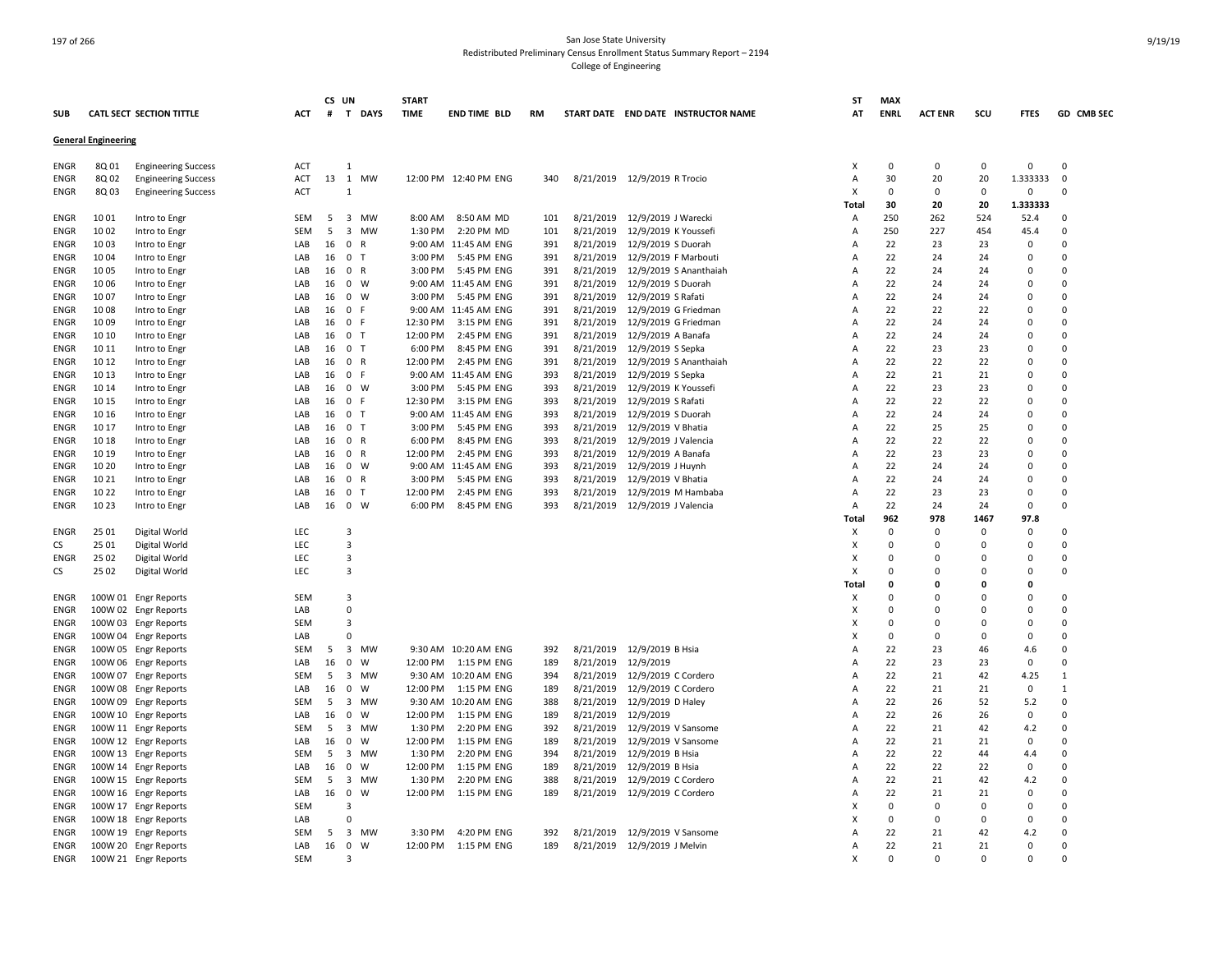|             |                   |                                 |            | CS UN          |                               | <b>START</b> |                       |           |           |                                |                                     | ST           | <b>MAX</b>  |                |          |             |                |
|-------------|-------------------|---------------------------------|------------|----------------|-------------------------------|--------------|-----------------------|-----------|-----------|--------------------------------|-------------------------------------|--------------|-------------|----------------|----------|-------------|----------------|
| <b>SUB</b>  |                   | <b>CATL SECT SECTION TITTLE</b> | <b>ACT</b> | #              | T DAYS                        | <b>TIME</b>  | <b>END TIME BLD</b>   | <b>RM</b> |           |                                | START DATE END DATE INSTRUCTOR NAME | AT           | <b>ENRL</b> | <b>ACT ENR</b> | SCU      | <b>FTES</b> | GD CMB SEC     |
| ENGR        |                   | 100W 22 Engr Reports            | LAB        |                | 0                             |              |                       |           |           |                                |                                     | X            | 0           | 0              | 0        | 0           | 0              |
| <b>ENGR</b> |                   | 100W 23 Engr Reports            | <b>SEM</b> | 5              | 3 MW                          | 6:00 PM      | 6:50 PM ENG           | 392       |           | 8/21/2019 12/9/2019 V Sansome  |                                     | Α            | 22          | 23             | 46       | 4.6         | $\Omega$       |
| <b>ENGR</b> |                   | 100W 24 Engr Reports            | LAB        | 16             | $\mathbf 0$<br><b>MW</b>      | 6:50 PM      | 8:20 PM ENG           | 392       | 8/21/2019 | 12/9/2019 V Sansome            |                                     | Α            | 22          | 23             | 23       | 0           | $\Omega$       |
| ENGR        |                   | 100W 25 Engr Reports            | <b>SEM</b> |                | 3                             |              |                       |           |           |                                |                                     | x            | $\Omega$    | $\Omega$       | O        | $\Omega$    | $\Omega$       |
| <b>ENGR</b> |                   | 100W 26 Engr Reports            | LAB        |                | $\Omega$                      |              |                       |           |           |                                |                                     | X            | $\Omega$    | $\Omega$       | O        | $\Omega$    | $\Omega$       |
| <b>ENGR</b> |                   | 100W 27 Engr Reports            | <b>SEM</b> | 5              | 3 TR                          | 8:00 AM      | 8:50 AM ENG           | 392       | 8/21/2019 | 12/9/2019 C Peters             |                                     | Α            | 22          | 24             | 48       | 4.8         | $\mathbf 0$    |
| ENGR        |                   | 100W 28 Engr Reports            | LAB        | 16             | $^{\circ}$<br>TR              |              | 8:50 AM 10:20 AM ENG  | 392       | 8/21/2019 | 12/9/2019 C Peters             |                                     | Α            | 22          | 24             | 24       | $\Omega$    | $\Omega$       |
| ENGR        |                   | 100W 29 Engr Reports            | <b>SEM</b> | 5              | $\overline{\mathbf{3}}$<br>TR | 8:00 AM      | 8:50 AM ENG           | 394       | 8/21/2019 | 12/9/2019 S Tran               |                                     | Α            | 22          | 21             | 42       | 4.2         | $\Omega$       |
| ENGR        |                   | 100W 30 Engr Reports            | LAB        | 16             | 0 TR                          |              | 8:50 AM 10:20 AM ENG  | 394       | 8/21/2019 | 12/9/2019 S Tran               |                                     | A            | 22          | 21             | 21       | $\mathbf 0$ | $\Omega$       |
| <b>ENGR</b> |                   | 100W 31 Engr Reports            | <b>SEM</b> | 5              | 3 TR                          |              | 11:00 AM 11:50 AM ENG | 392       | 8/21/2019 | 12/9/2019 J Leih               |                                     | Α            | 22          | 25             | 50       | 5           | $\Omega$       |
| ENGR        |                   | 100W 32 Engr Reports            | LAB        | 16             | $\mathbf 0$<br><b>TR</b>      | 11:50 AM     | 1:20 PM ENG           | 392       | 8/21/2019 | 12/9/2019 J Leih               |                                     | A            | 22          | 25             | 25       | $\Omega$    | $\Omega$       |
| ENGR        |                   | 100W 35 Engr Reports            | SEM        | 5              | 3 R                           | 11:00 AM     | 12:50 PM              |           | 8/21/2019 | 12/9/2019 S Tran               |                                     | А            | 22          | 19             | 38       | 3.8         | $\overline{0}$ |
| ENGR        |                   | 100W 36 Engr Reports            | LAB        | 16             | 0 <sub>T</sub>                | 11:00 AM     | 1:50 PM ENG           | 394       | 8/21/2019 | 12/9/2019 S Tran               |                                     | А            | 22          | 19             | 19       | $\mathbf 0$ | $\Omega$       |
| <b>ENGR</b> |                   | 100W 39 Engr Reports            | <b>SEM</b> | 5              | 3 R                           | 2:00 PM      | 3:50 PM               |           | 8/21/2019 | 12/9/2019 S Knapp              |                                     | Α            | 22          | 23             | 46       | 4.6         | 0              |
| <b>ENGR</b> |                   | 100W 40 Engr Reports            | LAB        | 16             | $\mathbf 0$<br>ਾ              | 2:00 PM      | 4:50 PM ENG           | 392       | 8/21/2019 | 12/9/2019 S Knapp              |                                     | Α            | 22          | 23             | 23       | $\mathbf 0$ | $\Omega$       |
| ENGR        |                   | 100W 41 Engr Reports            | <b>SEM</b> | 5              | 3 TR                          | 5:00 PM      | 5:50 PM ENG           | 392       | 8/21/2019 | 12/9/2019 J Leih               |                                     | A            | 22          | 22             | 44       | 4.4         | $\Omega$       |
| ENGR        |                   | 100W 42 Engr Reports            | LAB        | 16             | 0 TR                          | 5:50 PM      | 7:20 PM ENG           | 392       | 8/21/2019 | 12/9/2019 J Leih               |                                     | A            | 22          | 22             | 22       | 0           | $\overline{0}$ |
|             |                   |                                 |            |                |                               |              |                       |           | 8/21/2019 |                                |                                     | Α            | 22          |                |          | 5           | $\Omega$       |
| ENGR        |                   | 100W 43 Engr Reports            | <b>SEM</b> | 5              | $\overline{\mathbf{3}}$<br>TR | 6:00 PM      | 6:50 PM ENG           | 394       |           |                                | 12/9/2019 S Evans-Wemusa            |              |             | 25             | 50       |             |                |
| <b>ENGR</b> |                   | 100W 44 Engr Reports            | LAB        | 16             | $\mathbf 0$<br>TR             | 6:50 PM      | 8:20 PM ENG           | 394       | 8/21/2019 |                                | 12/9/2019 S Evans-Wemusa            | Α            | 22          | 25             | 25       | $\Omega$    | $\Omega$       |
| <b>ENGR</b> |                   | 100W 45 Engr Reports            | <b>SEM</b> | 5              | 3 F                           |              | 9:30 AM 11:10 AM ENG  | 394       | 8/21/2019 | 12/9/2019 J Leih               |                                     | Α            | 22          | 23             | 46       | 4.6         | $\Omega$       |
| ENGR        |                   | 100W 46 Engr Reports            | LAB        | 16             | 0 F                           | 1:00 PM      | 2:40 PM ENG           | 394       | 8/21/2019 | 12/9/2019                      |                                     | Α            | 22          | 23             | 23       | $\Omega$    | $\Omega$       |
| <b>ENGR</b> |                   | 100W 47 Engr Reports            | <b>SEM</b> | 5              | 3 F                           |              | 9:30 AM 11:10 AM ENG  | 392       | 8/21/2019 |                                | 12/9/2019 B Murphy-Wesley           | A            | 22          | 28             | 56       | 5.6         | $\Omega$       |
| <b>ENGR</b> |                   | 100W 48 Engr Reports            | LAB        | 16             | 0 F                           | 1:00 PM      | 2:40 PM ENG           | 392       | 8/21/2019 | 12/9/2019                      |                                     | A            | 22          | 28             | 28       | 0           | $\mathbf 0$    |
| ENGR        |                   | 100W 49 Engr Reports            | <b>SEM</b> | 5              | 3 F                           |              | 9:30 AM 11:10 AM ENG  | 388       | 8/21/2019 | 12/9/2019 A Petrosyan          |                                     | A            | 22          | 25             | 50       | 5           | $\Omega$       |
| ENGR        |                   | 100W 50 Engr Reports            | LAB        | 16             | 0 F                           | 1:00 PM      | 2:40 PM ENG           | 388       | 8/21/2019 | 12/9/2019                      |                                     | Α            | 22          | 25             | 25       | $\Omega$    | $\Omega$       |
| ENGR        |                   | 100W 51 Engr Reports            | <b>SEM</b> | 5              | 3 T                           |              | 10:00 AM 11:50 AM     |           | 8/21/2019 | 12/9/2019 S Knapp              |                                     | А            | 22          | 22             | 44       | 4.4         | $\Omega$       |
| ENGR        |                   | 100W 52 Engr Reports            | LAB        | 16             | 0 R                           | 11:00 AM     | 1:50 PM ENG           | 394       | 8/21/2019 | 12/9/2019 S Knapp              |                                     | A            | 22          | 22             | 22       | $\mathbf 0$ | $\Omega$       |
| ENGR        |                   | 100W 53 Engr Reports            | <b>SEM</b> | 5              | 3 <sub>T</sub>                | 2:00 PM      | 3:50 PM               |           | 8/21/2019 |                                | 12/9/2019 B Murphy-Wesley           | A            | 22          | 23             | 46       | 4.6         | $\Omega$       |
| ENGR        |                   | 100W 54 Engr Reports            | LAB        | 16             | $\mathsf{R}$<br>$\mathbf 0$   | 2:00 PM      | 4:50 PM ENG           | 392       | 8/21/2019 |                                | 12/9/2019 B Murphy-Wesley           | Α            | 22          | 23             | 23       | 0           | $\overline{0}$ |
| <b>ENGR</b> |                   | 100W 55 Engr Reports            | <b>SEM</b> | 5              | 3 MW                          | 6:00 PM      | 6:50 PM ENG           | 388       | 8/21/2019 |                                | 12/9/2019 S Evans-Wemusa            | А            | 22          | 25             | 50       | 5           | $\Omega$       |
| ENGR        |                   | 100W 56 Engr Reports            | LAB        | 16             | 0 MW                          | 6:50 PM      | 8:20 PM ENG           | 388       | 8/21/2019 |                                | 12/9/2019 S Evans-Wemusa            | А            | 22          | 25             | 25       | $\Omega$    | $\Omega$       |
| <b>ENGR</b> |                   | 100W 57 Engr Reports            | <b>SEM</b> |                | $\overline{3}$                |              |                       |           |           |                                |                                     | x            | $\Omega$    | $\Omega$       | $\Omega$ | $\Omega$    | $\Omega$       |
| <b>ENGR</b> |                   | 100W 58 Engr Reports            | LAB        |                | 0                             |              |                       |           |           |                                |                                     | X            | 0           | $\Omega$       | 0        | 0           | $\Omega$       |
| ENGR        |                   | 100W 59 Engr Reports            | <b>SEM</b> | 5              | $\overline{\mathbf{3}}$<br>MW | 6:00 PM      | 6:50 PM ENG           | 394       | 8/21/2019 | 12/9/2019 D Haley              |                                     | A            | 22          | 29             | 58       | 5.8         | $\Omega$       |
| ENGR        |                   | 100W 60 Engr Reports            | LAB        | 16             | $\mathbf 0$<br>MW             | 6:50 PM      | 8:20 PM ENG           | 394       | 8/21/2019 | 12/9/2019 D Haley              |                                     | Α            | 22          | 29             | 29       | 0           | $\overline{0}$ |
| <b>ENGR</b> |                   | 100W 61 Engr Reports            | <b>SEM</b> | 5              | 3 T                           | 2:00 PM      | 3:50 PM               |           | 8/21/2019 | 12/9/2019 S Knapp              |                                     | Α            | 24          | 14             | 28       | 2.8         | $\Omega$       |
| ENGR        |                   | 100W 62 Engr Reports            | LAB        | 16             | $\mathbf 0$<br>R              | 2:00 PM      | 4:50 PM ENG           | 394       | 8/21/2019 | 12/9/2019 S Knapp              |                                     | Α            | 24          | 14             | 14       | 0           | $\Omega$       |
|             |                   |                                 |            |                |                               |              |                       |           |           |                                |                                     | Total        | 1016        | 1052           | 1578     | 105.25      |                |
| <b>ENGR</b> | 102 01            | Renew Energy Engineering        | <b>LEC</b> |                | 2 3 TR                        | 4:30 PM      | 5:45 PM ENG           | 303       | 8/21/2019 | 12/9/2019   Tyukhov            |                                     | $\mathsf{A}$ | 25          | 5              | 15       | 1           | $\Omega$       |
|             |                   |                                 |            |                |                               |              |                       |           |           |                                |                                     | Total        | 25          | 5              | 15       | 1           |                |
| <b>ENGR</b> | 120 01            | Prog for Soc Sci                | LEC        | 2              | TR<br>$\overline{\mathbf{3}}$ | 12:00 PM     | 1:15 PM ENG           | 339       | 8/21/2019 | 12/9/2019 V Carr               |                                     | A            | 40          | 40             | 120      | 8.35        | $\overline{7}$ |
| ENGR        | 120 02            | Prog for Soc Sci                | <b>LEC</b> | $\overline{2}$ | 3 MW                          |              | 9:00 AM 10:15 AM ENG  | 303       | 8/21/2019 | 12/9/2019 R Liu                |                                     | Α            | 40          | 30             | 90       | 6.15        | $\overline{3}$ |
|             |                   |                                 |            |                |                               |              |                       |           |           |                                |                                     | Total        | 80          | 70             | 210      | 14.5        |                |
| ENGR        | 12101             | Algo. for Soc Sci               | <b>LEC</b> |                | 2 3 TR                        | 1:30 PM      | 2:45 PM ENG           | 303       |           | 8/21/2019 12/9/2019 F Marbouti |                                     | A            | 30          | 16             | 48       | 3.5         | 6              |
|             |                   |                                 |            |                |                               |              |                       |           |           |                                |                                     | Total        | 30          | 16             | 48       | 3.5         |                |
| ENGR        | 12201             | R for Soc Sci                   | LEC        |                | 3                             |              |                       |           |           |                                |                                     | X            | $\Omega$    | $\Omega$       | $\Omega$ | 0           | $\Omega$       |
| ENGR        | 122 02            | R for Soc Sci                   | <b>LEC</b> |                | 2 3 MW                        | 3:00 PM      | 4:15 PM CL            | 310       |           | 8/21/2019 12/9/2019 M Jones    |                                     | A            | 30          | 14             | 42       | 3.05        | 5              |
|             |                   |                                 |            |                |                               |              |                       |           |           |                                |                                     | Total        | 30          | 14             | 42       | 3.05        |                |
| <b>ENGR</b> | 160SL 01 EPICS UD |                                 | LAB        |                | 15 1 W                        | 6:00 PM      | 8:45 PM ENG           | 329       |           | 8/21/2019 12/9/2019 K Perry    |                                     | Α            | 15          | 11             | 11       | 0.733333    | $\Omega$       |
| <b>ENGR</b> | 160SL 02 EPICS UD |                                 | LAB        |                | $\mathbf{1}$                  |              |                       |           |           |                                |                                     | Х            | 0           | $\mathbf 0$    | 0        | 0           | $\Omega$       |
|             |                   |                                 |            |                |                               |              |                       |           |           |                                |                                     | Total        | 15          | 11             | 11       | 0.733333    |                |
| ENGR        | 18001             | <b>Indiv Studies</b>            | SUP        | 36             | 3 TBA                         |              |                       |           | 8/21/2019 | 12/9/2019 P Hsu                |                                     | Α            | 36          | 0              | 0        | 0           | 0              |
| <b>ENGR</b> | 18002             | <b>Indiv Studies</b>            | SUP        | 36             | 2 TBA                         |              |                       |           | 8/21/2019 | 12/9/2019 P Hsu                |                                     | Α            | 20          | 0              | 0        | 0           | 0              |
| <b>ENGR</b> | 18003             | <b>Indiv Studies</b>            | SUP        | 36             | 1 F                           | 1:00 PM      | 3:00 PM               |           | 8/21/2019 | 12/9/2019 P Hsu                |                                     | Α            | 35          | $\Omega$       | 0        | $\Omega$    | $\Omega$       |
| <b>ENGR</b> | 18004             | <b>Indiv Studies</b>            | SUP        | 36             | 1 F                           | 1:00 PM      | 3:00 PM               |           | 8/21/2019 | 12/9/2019 P Hsu                |                                     | Α            | 10          | 0              | 0        | $\Omega$    | $\Omega$       |
| <b>ENGR</b> | 18005             | <b>Indiv Studies</b>            | SUP        | 36             | 1 F                           | 1:00 PM      | 3:00 PM               |           |           | 8/21/2019 12/9/2019 P Hsu      |                                     | Α            | 10          | $\Omega$       | 0        | $\Omega$    | $\Omega$       |
|             |                   |                                 |            |                |                               |              |                       |           |           |                                |                                     |              |             |                |          |             |                |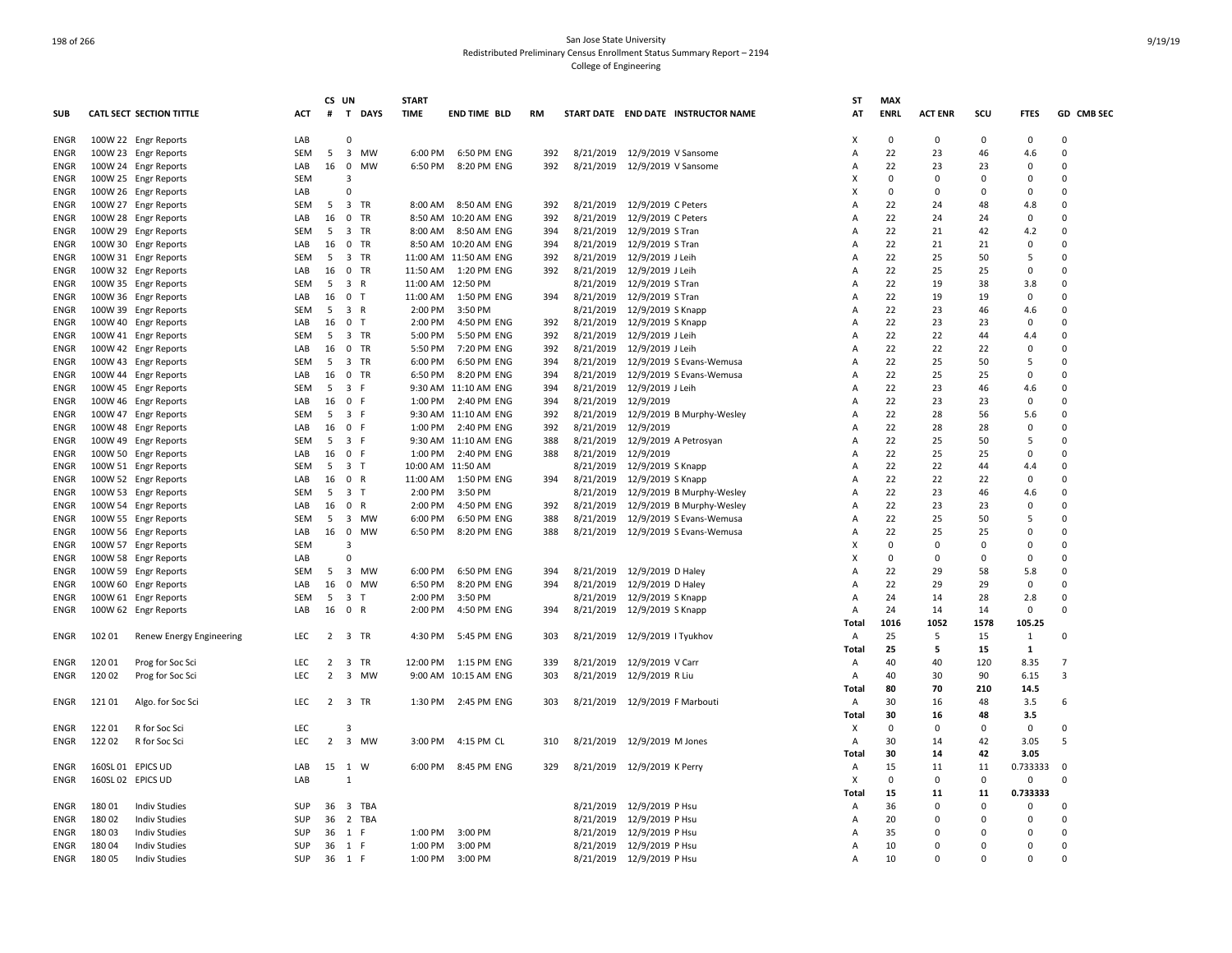|             |         |                                 |            | CS UN          |                              | <b>START</b> |                       |           |           |                                     | <b>ST</b>                        | <b>MAX</b>  |                |          |             |             |
|-------------|---------|---------------------------------|------------|----------------|------------------------------|--------------|-----------------------|-----------|-----------|-------------------------------------|----------------------------------|-------------|----------------|----------|-------------|-------------|
| <b>SUB</b>  |         | <b>CATL SECT SECTION TITTLE</b> | <b>ACT</b> | #              | T DAYS                       | <b>TIME</b>  | <b>END TIME BLD</b>   | <b>RM</b> |           | START DATE END DATE INSTRUCTOR NAME | AT                               | <b>ENRL</b> | <b>ACT ENR</b> | scu      | <b>FTES</b> | GD CMB SEC  |
| <b>ENGR</b> | 18006   | Indiv Studies                   | SUP        |                | 36 1 F                       | 1:00 PM      | 3:00 PM               |           | 8/21/2019 | 12/9/2019 P Hsu                     | A                                | 35          | 0              | 0        | 0           | 0           |
|             |         |                                 |            |                |                              |              |                       |           |           |                                     | Total                            | 146         | 0              | 0        | 0           |             |
| <b>ENGR</b> |         | 195A 01 Glob/Soc Iss Engr       | <b>LEC</b> |                | 1 1 F                        |              | 10:30 AM 11:45 AM ENG | 189       | 8/21/2019 | 12/9/2019 L Zou                     | A                                | 150         | 150            | 150      | 10          | $\Omega$    |
| <b>ENGR</b> | 195A 02 | Glob/Soc Iss Engr               | LEC        | 1              | 1 F                          | 12:00 PM     | 1:15 PM ENG           | 189       | 8/21/2019 | 12/9/2019 L Zou                     | A                                | 150         | 141            | 141      | 9.4         | 0           |
| <b>ENGR</b> | 195A 03 | Glob/Soc Iss Engr               | <b>LEC</b> | 1              | 1 F                          | 1:30 PM      | 2:45 PM ENG           | 189       | 8/21/2019 | 12/9/2019 L Zou                     | A                                | 150         | 156            | 156      | 10.4        | 0           |
| <b>ENGR</b> | 195B 01 | Glob/Soc Iss Engr               | <b>LEC</b> |                | $1 \quad 1 \quad F$          | 1:00 PM      | 2:15 PM WSQ           | 109       | 8/21/2019 | 12/9/2019 K Yrigoyen                | Α                                | 150         | 96             | 96       | 6.4         | 0           |
|             |         |                                 |            |                |                              |              |                       |           |           |                                     | Total                            | 600         | 543            | 543      | 36.2        |             |
| <b>ENGR</b> |         | 195C 01 Inter Sr Proj I         | <b>SEM</b> | 5              | $\overline{\mathbf{3}}$<br>W | 6:00 PM      | 8:45 PM ENG           | 329       | 8/21/2019 | 12/9/2019 K Perry                   | Α                                | 15          | 13             | 39       | 2.6         | $\mathbf 0$ |
| <b>ENGR</b> |         | 195C 02 Inter Sr Proj I         | <b>SEM</b> |                | 3                            |              |                       |           |           |                                     | X                                | $\mathbf 0$ | 0              | $\Omega$ | 0           | $\Omega$    |
|             |         |                                 |            |                |                              |              |                       |           |           |                                     | Total                            | 15          | 13             | 39       | 2.6         |             |
| <b>ENGR</b> |         | 200W 02 Engr Grad Reports       | LEC        |                | 3                            |              |                       |           |           |                                     | X                                | $\Omega$    | 0              | $\Omega$ | $\mathsf 0$ | 0           |
| <b>ENGR</b> |         | 200W 03 Engr Grad Reports       | LEC        | $\overline{2}$ | 3 <sub>1</sub>               | 7:00 PM      | 9:45 PM ENG           | 395       |           | 8/21/2019 12/9/2019 M Highby        | A                                | 22          | 23             | 69       | 5.75        | 23          |
|             |         |                                 |            |                |                              |              |                       |           |           |                                     | <b>Total</b>                     | 22          | 23             | 69       | 5.75        |             |
| <b>ENGR</b> | 20101   | <b>Engr Analysis</b>            | <b>SEM</b> | -5             | 3 M                          | 6:00 PM      | 8:45 PM ENG           | 395       | 8/21/2019 | 12/9/2019 M Khosravi                | A                                | 25          | 12             | 36       | 3           | 12          |
|             |         |                                 |            |                |                              |              |                       |           |           |                                     | Total                            | 25          | 12             | 36       | 3           |             |
| <b>ENGR</b> | 202 01  | Systems Engr                    | <b>LEC</b> | 1              | 3                            |              |                       |           | 8/21/2019 | 12/9/2019                           | X                                | $\Omega$    | $\Omega$       | $\Omega$ | $\mathbf 0$ | $\Omega$    |
| ENGR        | 202 02  | Systems Engr                    | <b>LEC</b> | 1              | 3 <sub>T</sub>               | 4:30 PM      | 7:15 PM SH            | 348       |           | 8/21/2019 12/9/2019 M Hambaba       | A                                | 15          | 15             | 45       | 3.75        | 15          |
|             |         |                                 |            |                |                              |              |                       |           |           |                                     | Total                            | 15          | 15             | 45       | 3.75        |             |
| <b>ENGR</b> | 265 01  | Bat. Ctl. Sys.                  | LEC        |                | 3                            |              |                       |           |           |                                     | Χ                                | $\Omega$    | 0              | $\Omega$ | $\mathbf 0$ | 0           |
|             |         |                                 |            |                |                              |              |                       |           |           |                                     | Total                            | 0           | 0              | O        | 0           |             |
| <b>ENGR</b> | 28101   | Master's Project                | LAB        | 16 1           |                              |              |                       |           |           | 8/21/2019 12/9/2019                 | Χ                                | $\Omega$    | 0              |          | 0           | 0           |
|             |         |                                 |            |                |                              |              |                       |           |           |                                     | Total                            | 0           | 0              | O        | 0           |             |
| <b>ENGR</b> |         | 295A 01 Master Project I        | LEC        |                | $2 \quad 3 \quad F$          | 5:00 PM      | 7:50 PM ENG           | 403       | 8/21/2019 | 12/9/2019 M Hambaba                 | A                                | 25          | 16             | 48       | 4           | 16          |
|             |         |                                 |            |                |                              |              |                       |           |           |                                     | Total                            | 25          | 16             | 48       | 4           |             |
| <b>ENGR</b> |         | 295B 01 Master Project II       | <b>LEC</b> | 1              | 3 F                          | 1:00 PM      | 3:45 PM ENG           | 401       | 8/21/2019 | 12/9/2019 M Hambaba                 | A                                | 25          | 1              | 3        | 0.25        | 1           |
|             |         |                                 |            |                |                              |              |                       |           |           |                                     | Total                            | 25          | 1              | 3        | 0.25        |             |
| <b>ENGR</b> | 298 01  | Master's Project                | LAB        | 16             | 2 TBA                        |              |                       |           | 8/21/2019 | 12/9/2019                           | A                                | 30          | 3              |          | 0.5         | 3           |
|             |         |                                 |            |                |                              |              |                       |           |           |                                     | Total                            | 30          | 3              | ь        | 0.5         |             |
| <b>ENGR</b> | 298101  | MSE Internship Experience       | SUP        | 48             | 3 TBA                        |              |                       |           | 8/21/2019 | 12/9/2019 P Hsu                     | A                                | 24          | $\Omega$       | n        | 0           | $\Omega$    |
| ENGR        | 298102  | MSE Internship Experience       | SUP        | 48             | 2 TBA                        |              |                       |           | 8/21/2019 | 12/9/2019 P Hsu                     | A                                | 20          | $\Omega$       | n        | 0           | 0           |
| <b>ENGR</b> | 298103  | MSE Internship Experience       | SUP        | 48             | 1 TBA                        |              |                       |           | 8/21/2019 | 12/9/2019 P Hsu                     | A                                | 20          | $\Omega$       |          | 0           | $\Omega$    |
|             |         |                                 |            |                |                              |              |                       |           |           |                                     | Total                            | 64          | 0              | n        | 0           |             |
| <b>ENGR</b> | 299 01  | <b>Masters Thesis</b>           | <b>SUP</b> | 25             | 1 TBA                        |              |                       |           | 8/21/2019 | 12/9/2019 P Hsu                     | A                                | 30          | $\Omega$       |          | 0           | 0           |
| <b>ENGR</b> | 299 02  | <b>Masters Thesis</b>           | SUP        | 25             | 2 TBA                        |              |                       |           | 8/21/2019 | 12/9/2019 P Hsu                     | A                                | 25          | 0              | n        | 0           | 0           |
| <b>ENGR</b> | 299 03  | <b>Masters Thesis</b>           | <b>SUP</b> | 25             | 3 TBA                        |              |                       |           |           | 8/21/2019 12/9/2019 P Hsu           | A                                | 25          | 0              |          | 0           | 0           |
|             |         |                                 |            |                |                              |              |                       |           |           |                                     | <b>Total</b>                     | 80          | 0              | O        | 0           |             |
| ENGR        |         | 1081W 03 Basic Writ Wrkshp      | LAB        |                | 1                            |              |                       |           |           |                                     | X                                | $\Omega$    | $\Omega$       | $\Omega$ | 0           | $\Omega$    |
|             |         |                                 |            |                |                              |              |                       |           |           |                                     | Total                            | $\Omega$    | 0              | O        | 0           |             |
|             |         |                                 |            |                |                              |              |                       |           |           |                                     | <b>General Engineering Total</b> | 3235        | 2792           | 4180     | 283.2167    |             |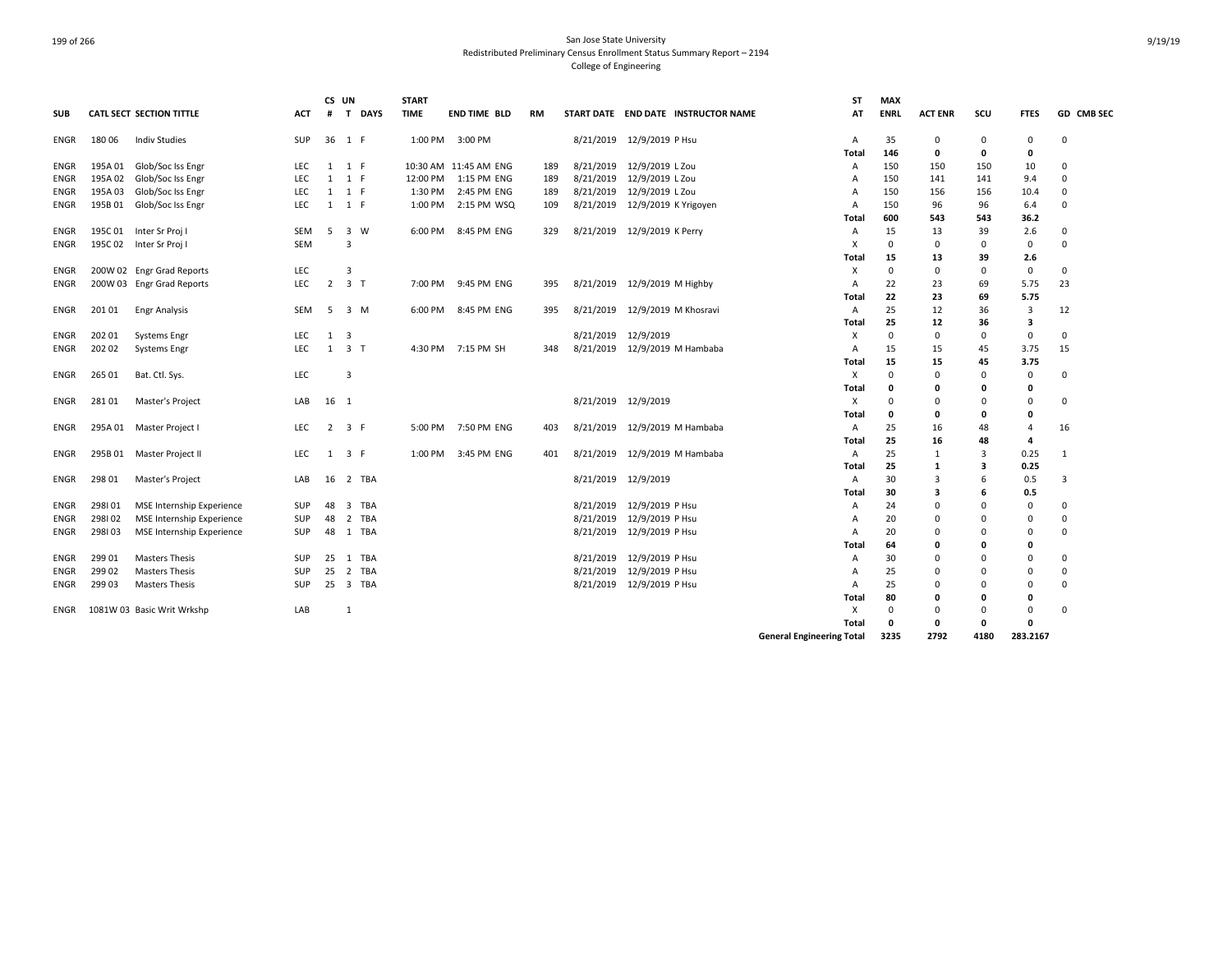|                          |        |                                                        |            | CS UN          |                       | <b>START</b> |                      |            |           |                                                          | ST           | <b>MAX</b>  |                         |              |                     |                     |  |
|--------------------------|--------|--------------------------------------------------------|------------|----------------|-----------------------|--------------|----------------------|------------|-----------|----------------------------------------------------------|--------------|-------------|-------------------------|--------------|---------------------|---------------------|--|
| SUB                      |        | CATL SECT SECTION TITTLE                               | ACT        | #              | T DAYS                | <b>TIME</b>  | END TIME BLD         | RM         |           | START DATE END DATE INSTRUCTOR NAME                      | AT           | <b>ENRL</b> | <b>ACT ENR</b>          | scu          | <b>FTES</b>         | GD CMB SEC          |  |
|                          |        | Industrial & Systems Engineering                       |            |                |                       |              |                      |            |           |                                                          |              |             |                         |              |                     |                     |  |
| <b>ISE</b>               | 102 01 | <b>Engr Econ Systems</b>                               | SEM        | $\overline{4}$ | 3 TR                  | 1:30 PM      | 2:45 PM ENG          | 189        |           | 8/21/2019 12/9/2019 D Nathan-Roberts                     | Α            | 110         | 79                      | 237          | 15.8                | 0                   |  |
|                          |        |                                                        |            |                |                       |              |                      |            |           |                                                          | <b>Total</b> | 110         | 79                      | 237          | 15.8                |                     |  |
| <b>ISE</b>               | 11201  | Occup Health Engr                                      | SEM        | $\overline{4}$ | 3 T                   | 6:00 PM      | 8:45 PM ENG          | 343        |           | 8/21/2019 12/9/2019 C Foster                             | Α            | 65          | 33                      | 99           | 6.65                | 1                   |  |
|                          |        |                                                        |            |                |                       |              |                      |            |           |                                                          | Total        | 65          | 33                      | 99           | 6.65                |                     |  |
| <b>ISE</b>               | 115 01 | Lean Intgr Mfg                                         | <b>SEM</b> | $\overline{4}$ | 3 TR                  | 6:00 PM      | 6:55 PM DMH          | 166        |           | 8/21/2019 12/9/2019 T Pham                               | Α            | 40          | 12                      | 24           | 2.4                 | 0                   |  |
| <b>ISE</b>               | 115 02 | Lean Intgr Mfg                                         | LAB        | 16             | 0 <sub>T</sub>        | 7:00 PM      | 9:45 PM ENG          | 194        |           | 8/21/2019 12/9/2019 T Pham                               | A            | 20          | 9                       | 9            | $\mathbf 0$         | $\mathbf 0$         |  |
| <b>ISE</b>               | 115 03 | Lean Intgr Mfg                                         | LAB        | 16             | 0 R                   | 7:00 PM      | 9:45 PM ENG          | 194        |           | 8/21/2019 12/9/2019 T Pham                               | Α            | 20          | $\overline{3}$          | 3            | $\mathsf{O}\xspace$ | $\mathsf 0$         |  |
|                          |        |                                                        |            |                |                       |              |                      |            |           |                                                          | <b>Total</b> | 80          | 24                      | 36           | 2.4                 |                     |  |
| <b>ISE</b>               | 130 01 | <b>Engr Statistics</b>                                 | LEC        |                | 4 3 TR                |              | 9:00 AM 10:15 AM ENG | 189        |           | 8/21/2019 12/9/2019 N Patel                              | Α            | 180         | 186                     | 558          | 38.65               | 29                  |  |
|                          |        |                                                        |            |                |                       |              |                      |            |           |                                                          | Total        | 180         | 186                     | 558          | 38.65               |                     |  |
| <b>ISE</b>               | 135 01 | Design of Expmts                                       | SEM        |                | 3                     |              |                      |            |           |                                                          | X            | $\mathbf 0$ | 0                       | $\mathsf 0$  | 0                   | 0                   |  |
| <b>ISE</b>               | 135 02 | Design of Expmts                                       | SEM        | $\overline{4}$ | 3 TR                  | 12:00 PM     | 1:15 PM CL           | 222        |           | 8/21/2019 12/9/2019 S Erdogan                            | Α            | 90          | 67                      | 201          | 13.6                | $\overline{4}$      |  |
|                          |        |                                                        |            |                |                       |              |                      |            |           |                                                          | Total        | 90          | 67                      | 201          | 13.6                |                     |  |
| <b>ISE</b>               | 140 01 | Oper Plan & Control                                    | <b>SEM</b> | $\overline{4}$ | 3 TR                  | 4:30 PM      | 5:45 PM ENG          | 189        |           | 8/21/2019 12/9/2019 A Kumar                              | Α            | 170         | 171                     | 513          | 39.3                | 102                 |  |
|                          |        |                                                        |            |                |                       |              |                      |            |           |                                                          | Total        | 170         | 171                     | 513          | 39.3                |                     |  |
| <b>ISE</b>               | 142 01 | Svc Sys Engrg & Mgmt                                   | SEM        | $\overline{4}$ | 3 W                   | 6:00 PM      | 8:45 PM WSQ          | 207        |           | 8/21/2019 12/9/2019 P Tam                                | Α            | 90          | 77                      | 231          | 15.4                | 0                   |  |
|                          |        |                                                        |            |                |                       |              |                      |            |           |                                                          | Total        | 90          | 77                      | 231          | 15.4                |                     |  |
| <b>ISE</b>               | 15101  | Intro Engr Mgmt                                        | SEM        |                | 2 3 MW                | 4:30 PM      | 5:45 PM CL           | 222        |           | 8/21/2019 12/9/2019 J Flahaux                            | A<br>Total   | 90<br>90    | 76<br>76                | 228<br>228   | 15.3<br>15.3        | $\overline{2}$      |  |
|                          | 16101  |                                                        | <b>LEC</b> | $\overline{2}$ | 3 W                   | 6:00 PM      | 8:45 PM ENG          |            |           |                                                          | A            | 20          | $\overline{7}$          | 21           | 1.45                | 1                   |  |
| <b>ISE</b>               |        | Med Err Sfty Engr                                      |            |                |                       |              |                      | 488        |           | 8/21/2019 12/9/2019 A James                              | Total        | 20          | $\overline{\mathbf{z}}$ | 21           | 1.45                |                     |  |
|                          | 162 01 |                                                        | <b>LEC</b> |                | 2 W                   | 4:30 PM      | 5:20 PM ENG          |            |           |                                                          |              | $\mathbf 0$ | 55                      | 55           | 7.366667            | $1\,c$              |  |
| <b>ISE</b><br><b>ISE</b> | 162 02 | <b>Engr Stat Analysis</b><br><b>Engr Stat Analysis</b> | LAB        | 1<br>16        | $0 \quad W$           | 5:30 PM      | 8:15 PM ENG          | 341<br>341 |           | 8/21/2019 12/9/2019 S Amin<br>8/21/2019 12/9/2019 S Amin | Α<br>Α       | $\mathbf 0$ | 55                      | 55           | $\mathbf 0$         | $\mathbf{1}$<br>-C  |  |
|                          |        |                                                        |            |                |                       |              |                      |            |           |                                                          | Total        | 0           | 110                     | 110          | 7.366667            |                     |  |
| <b>ISE</b>               | 164 01 | Comp & Hum Interact                                    | SEM        | $\overline{4}$ | 3 M                   | 6:00 PM      | 8:45 PM CL           | 222        |           | 8/21/2019 12/9/2019 A Moallem                            | Α            | 90          | 85                      | 255          | 17.05               | 1                   |  |
|                          |        |                                                        |            |                |                       |              |                      |            |           |                                                          | Total        | 90          | 85                      | 255          | 17.05               |                     |  |
| <b>ISE</b>               | 16701  | Sys Simulation                                         | SEM        | -4             | 3 M                   | 1:00 PM      | 2:45 PM ENG          | 189        |           | 8/21/2019 12/9/2019 K Mabrouk                            | Α            | 90          | 69                      | 138          | 14.2                | 8                   |  |
| <b>ISE</b>               | 16702  | Sys Simulation                                         | LAB        | 16             | $0$ M                 |              | 9:00 AM 11:45 AM ENG | 333        |           | 8/21/2019 12/9/2019 K Mabrouk                            | Α            | 45          | 35                      | 35           | $\mathsf{O}\xspace$ | $\mathbf 0$         |  |
| <b>ISE</b>               | 16703  | <b>Sys Simulation</b>                                  | LAB        |                | 16 0 M                |              | 3:00 PM 5:45 PM ENG  | 333        |           | 8/21/2019 12/9/2019 K Mabrouk                            | Α            | 45          | 34                      | 34           | 0                   | 8                   |  |
|                          |        |                                                        |            |                |                       |              |                      |            |           |                                                          | Total        | 180         | 138                     | 207          | 14.2                |                     |  |
| <b>ISE</b>               | 18001  | <b>Individ Studies</b>                                 | SUP        |                | 36 1 TBA              |              |                      |            |           | 8/21/2019 12/9/2019 L Freund                             | Α            | 35          | 1                       | $\mathbf 0$  | 0.066667            | 0                   |  |
| <b>ISE</b>               | 18002  | <b>Individ Studies</b>                                 | SUP        | 36             | $\overline{2}$<br>TBA |              |                      |            |           | 8/21/2019 12/9/2019                                      | A            | 35          | $\Omega$                | $\mathbf 0$  | 0                   | $\Omega$            |  |
| <b>ISE</b>               | 18003  | <b>Individ Studies</b>                                 | SUP        |                | 36 3 TBA              |              |                      |            |           | 8/21/2019 12/9/2019                                      | Α            | 35          | $\Omega$                | $\Omega$     | 0                   | $\Omega$            |  |
|                          |        |                                                        |            |                |                       |              |                      |            |           |                                                          | <b>Total</b> | 105         | $\mathbf{1}$            | 0            | 0.066667            |                     |  |
| <b>ISE</b>               | 194 01 | Analytics Workshop                                     | LAB        |                | 16 1 W                | 10:30 AM     | 1:15 PM ENG          | 488        |           | 8/21/2019 12/9/2019 B Saeed                              | A            | 50          | 27                      | 27           | 1.8                 | $\mathbf 0$         |  |
|                          |        |                                                        |            |                |                       |              |                      |            |           |                                                          | Total        | 50          | 27                      | 27           | 1.8                 |                     |  |
| <b>ISE</b>               |        | 195A 01 Sr ISE Design I                                | LAB        |                | 16 1 F                |              | 9:30 AM 12:15 PM ENG | 488        |           | 8/21/2019 12/9/2019 B Saeed                              | A            | 50          | 42                      | 42           | 2.8                 | 0                   |  |
|                          |        |                                                        |            |                |                       |              |                      |            |           |                                                          | Total        | 50          | 42                      | 42           | 2.8                 |                     |  |
| <b>ISE</b>               |        | 195B 01 Sr ISE Design II                               | LAB        |                | 16 3 F                |              | 1:30 PM 4:15 PM ENG  | 488        |           | 8/21/2019 12/9/2019 B Saeed                              | Α            | 50          | 32                      | 96           | 6.4                 | $\Omega$            |  |
|                          |        |                                                        |            |                |                       |              |                      |            |           |                                                          | Total        | 50          | 32                      | 96           | 6.4                 |                     |  |
| ISE                      | 20101  | <b>Engr Stat</b>                                       | SEM        |                | 3                     |              |                      |            |           |                                                          | х            | $\mathbf 0$ | $\Omega$                | 0            | 0                   | $\mathbf 0$         |  |
| <b>ISE</b>               | 20102  | <b>Engr Stat</b>                                       | SEM        |                | $\overline{3}$        |              |                      |            |           |                                                          | X            | $\mathbf 0$ | $\Omega$                | $\mathbf 0$  | $\mathbf 0$         | $\mathbf 0$         |  |
| <b>ISE</b>               | 20103  | <b>Engr Stat</b>                                       | SEM        | $\overline{4}$ | 3 F                   | 12:30 PM     | 3:15 PM ENG          | 343        |           | 8/21/2019 12/9/2019 S Amin                               | Α            | 80          | 61                      | 183          | 15.25               | 61                  |  |
|                          |        |                                                        |            |                |                       |              |                      |            |           |                                                          | Total        | 80          | 61                      | 183          | 15.25               |                     |  |
| <b>ISE</b>               | 21001  | Hum Factors Des                                        | SEM        | -5             | 3 <sub>1</sub>        | 6:00 PM      | 8:45 PM ENG          | 488        |           | 8/21/2019 12/9/2019 D Nathan-Roberts                     | Α            | 50          | 40                      | 120          | 10                  | 40                  |  |
|                          |        |                                                        |            |                |                       |              |                      |            |           |                                                          | <b>Total</b> | 50          | 40                      | 120          | 10                  |                     |  |
| <b>ISE</b>               | 21201  | Hum Factors Exp                                        | SEM        |                | 5 3 R                 | 6:00 PM      | 8:45 PM ENG          | 488        |           | 8/21/2019 12/9/2019 A Kumar                              | Α            | 50          | 34                      | 102          | 8.5                 | 34                  |  |
|                          |        |                                                        |            |                |                       |              |                      |            |           |                                                          | Total        | 50          | 34                      | 102          | 8.5                 |                     |  |
| <b>ISE</b>               | 214 80 | <b>Enterp Engr</b>                                     | LEC        | 2              | 3 TBA                 |              |                      |            |           | 8/21/2019 12/9/2019 J Barjis                             | Α            | 40          | 30                      | 90           | 7.5                 | 30                  |  |
|                          |        |                                                        |            |                |                       |              |                      |            |           |                                                          | <b>Total</b> | 40          | 30                      | 90           | 7.5                 |                     |  |
| <b>ISE</b>               | 21701  | Hum Cmptr Int                                          | SEM        | $\overline{4}$ | 3 W                   | 6:00 PM      | 8:45 PM BBC          | 324        |           | 8/21/2019 12/9/2019 A Moallem                            | Α            | 60          | 39                      | 117          | 9.75                | 39 C                |  |
| <b>CMPE</b>              | 21701  | Hum Cmptr Int                                          | SEM        | 4              | 3 W                   | 6:00 PM      | 8:45 PM BBC          | 324        | 8/21/2019 | 12/9/2019 A Moallem                                      | Α            | $\Omega$    | $\Omega$                | $\mathbf 0$  | $\mathbf 0$         | 0 <sub>c</sub>      |  |
| ISE                      | 21702  | Hum Cmptr Int                                          | SEM        | $\overline{4}$ | 3 R                   | 6:00 PM      | 8:45 PM BBC          | 201        |           | 8/21/2019 12/9/2019 A Moallem                            | Α            | 60          | 54                      | 162          | 13.5                | 54 C                |  |
| CMPE                     | 21702  | Hum Cmptr Int                                          | SEM        |                | 4 3 R                 | 6:00 PM      | 8:45 PM BBC          | 201        |           | 8/21/2019 12/9/2019 A Moallem                            | Α            | $\mathbf 0$ | $\Omega$                | $\mathbf{0}$ | $\mathbf{0}$        | $\mathbf{0}$<br>- C |  |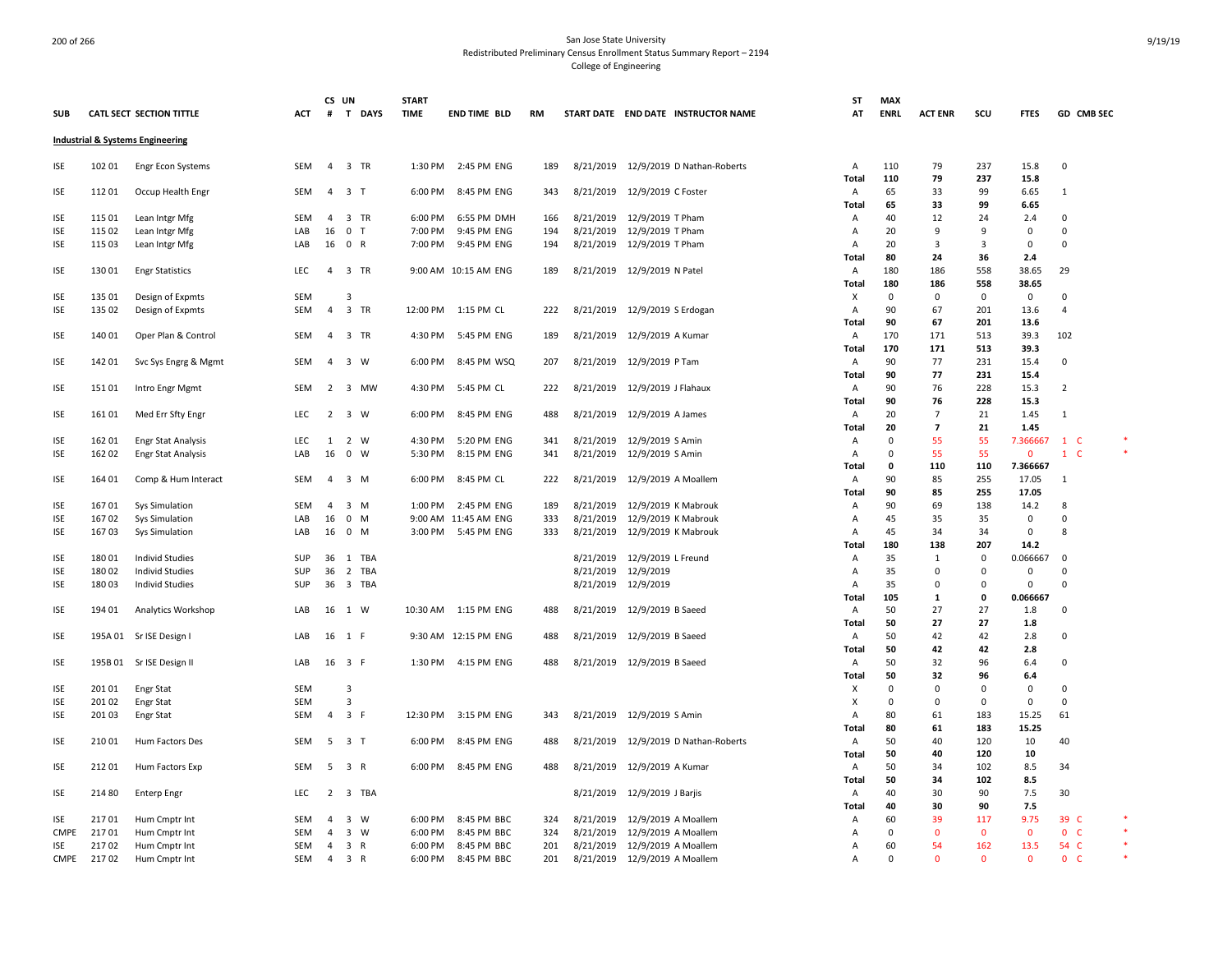|            |        |                                 |            | CS UN          |                                |             | <b>START</b> |                     |     |           |                           |                                        | <b>ST</b>    | <b>MAX</b>  |                |             |              |                   |
|------------|--------|---------------------------------|------------|----------------|--------------------------------|-------------|--------------|---------------------|-----|-----------|---------------------------|----------------------------------------|--------------|-------------|----------------|-------------|--------------|-------------------|
| <b>SUB</b> |        | <b>CATL SECT SECTION TITTLE</b> | <b>ACT</b> | #              | $\mathbf{T}$                   | <b>DAYS</b> | <b>TIME</b>  | <b>END TIME BLD</b> | RM  |           |                           | START DATE END DATE INSTRUCTOR NAME    | AT           | <b>ENRL</b> | <b>ACT ENR</b> | scu         | <b>FTES</b>  | <b>GD CMB SEC</b> |
|            |        |                                 |            |                |                                |             |              |                     |     |           |                           |                                        | Total        | 120         | 93             | 279         | 23.25        |                   |
| <b>ISE</b> | 22001  | Int. Design II                  | <b>LEC</b> | 2              | 3 M                            |             | 6:00 PM      | 8:45 PM ENG         | 488 | 8/21/2019 | 12/9/2019 D Rosenberg     |                                        | Α            | 40          | 14             | 42          | 3.5          | 14                |
|            |        |                                 |            |                |                                |             |              |                     |     |           |                           |                                        | Total        | 40          | 14             | 42          | 3.5          |                   |
| <b>ISE</b> | 22201  | Adv Sys Engr                    | <b>SEM</b> | 5              | 3 W                            |             | 6:00 PM      | 8:45 PM ENG         | 331 | 8/21/2019 | 12/9/2019 R Srinivasan    |                                        | Α            | 80          | 79             | 237         | 19.75        | 79                |
|            |        |                                 |            |                |                                |             |              |                     |     |           |                           |                                        | Total        | 80          | 79             | 237         | 19.75        |                   |
| <b>ISE</b> | 23001  | Adv Oper Resrch                 | <b>SEM</b> | -5             | 3 W                            |             |              | 3:00 PM 5:45 PM BBC | 102 | 8/21/2019 | 12/9/2019 S Erdogan       |                                        | A            | 60          | 62             | 186         | 15.5         | 62                |
|            |        |                                 |            |                |                                |             |              |                     |     |           |                           |                                        | Total        | 60          | 62             | 186         | 15.5         |                   |
| <b>ISE</b> | 235 01 | Qual Assur & Relia              | SEM        |                | 3                              |             |              |                     |     |           |                           |                                        | X            | 0           | 0              | 0           | 0            | $\mathbf 0$       |
| <b>ISE</b> | 235 02 | Qual Assur & Relia              | SEM        | 5              | 3 R                            |             | 6:00 PM      | 8:45 PM ENG         | 343 | 8/21/2019 | 12/9/2019 H Tsao          |                                        | Α            | 70          | 53             | 159         | 13.25        | 53                |
|            |        |                                 |            |                |                                |             |              |                     |     |           |                           |                                        | Total        | 70          | 53             | 159         | 13.25        |                   |
| <b>ISE</b> | 243 01 | <b>Adv SC Analytics</b>         | LEC        |                | 3                              |             |              |                     |     |           |                           |                                        | X            | $\Omega$    | 0              | 0           | 0            | $\mathbf 0$       |
| <b>ISE</b> | 243 02 | Adv SC Analytics                | <b>LEC</b> | 1              | 3 W                            |             | 6:00 PM      | 8:45 PM ENG         | 343 |           | 8/21/2019 12/9/2019 H Liu |                                        | A            | 60          | 3              | 9           | 0.75         | 3                 |
|            |        |                                 |            |                |                                |             |              |                     |     |           |                           |                                        | Total        | 60          | 3              | 9           | 0.75         |                   |
| <b>ISE</b> | 245 01 | Adv Sply Chain Engr             | LEC        |                | 3                              |             |              |                     |     |           |                           |                                        | X            | $\Omega$    | 0              | 0           | 0            | $\mathbf 0$       |
| <b>ISE</b> | 245 02 | Adv Sply Chain Engr             | LEC        | $\overline{4}$ | $3 \, M$                       |             |              | 3:00 PM 5:45 PM CL  | 226 |           | 8/21/2019 12/9/2019 H Liu |                                        | Α            | 80          | 46             | 138         | 11.5         | 46                |
|            |        |                                 |            |                |                                |             |              |                     |     |           |                           |                                        | Total        | 80          | 46             | 138         | 11.5         |                   |
| <b>ISE</b> | 25101  | Mang Lean Imprvmnt Prgms        | <b>SEM</b> |                | 4 3 T                          |             | 6:00 PM      | 8:45 PM ENG         | 189 | 8/21/2019 | 12/9/2019 D Steele        |                                        | Α            | 150         | 120            | 360         | 30           | 120               |
|            |        |                                 |            |                |                                |             |              |                     |     |           |                           |                                        | <b>Total</b> | 150         | 120            | 360         | 30           |                   |
| <b>ISE</b> | 26101  | <b>Med Errors Reduct</b>        | <b>LEC</b> | $\overline{2}$ | 3 W                            |             |              | 6:00 PM 8:45 PM CL  | 117 | 8/21/2019 | 12/9/2019 A James         |                                        | $\mathsf{A}$ | 60          | 13             | 39          | 3.25         | 13                |
|            |        |                                 |            |                |                                |             |              |                     |     |           |                           |                                        | Total        | 60          | 13             | 39          | 3.25         |                   |
| <b>ISE</b> | 290 01 | HF/Ergo Prof Sem                | <b>SEM</b> | 5              | 2 R                            |             | 3:00 PM      | 4:40 PM ENG         | 488 | 8/21/2019 | 12/9/2019 A Andre         |                                        | Α            | 50          | 31             | 62          | 5.166667     | 31                |
|            |        |                                 |            |                |                                |             |              |                     |     |           |                           |                                        | Total        | 50          | 31             | 62          | 5.166667     |                   |
| <b>ISE</b> | 29701  | Sp Topics IE                    | <b>SEM</b> | -5             | 1 TBA                          |             |              |                     |     | 8/21/2019 | 12/9/2019                 |                                        | Α            | 15          | 0              | $\mathbf 0$ | $\mathbf 0$  | $\mathbf 0$       |
| <b>ISE</b> | 29703  | Sp Topics IE                    | <b>SEM</b> | -5             | 3 TBA                          |             |              |                     |     | 8/21/2019 |                           | 12/9/2019 D Nathan-Roberts             | A            | 25          | 1              | 1           | 0.25         | 1                 |
|            |        |                                 |            |                |                                |             |              |                     |     |           |                           |                                        | Total        | 40          | $\mathbf{1}$   | 1           | 0.25         |                   |
| <b>ISE</b> | 298 01 | Spec Prob                       | SUP        | 25             | 1 TBA                          |             |              |                     |     | 8/21/2019 |                           | 12/9/2019 D Nathan-Roberts             | Α            | 45          | 33             | $\mathbf 0$ | 2.75         | 33                |
| <b>ISE</b> | 298 02 | Spec Prob                       | SUP        | 25             | 2 TBA                          |             |              |                     |     | 8/21/2019 | 12/9/2019 D Rosenberg     |                                        | Α            | 25          | 13             | 0           | 2.166667     | 13                |
| <b>ISE</b> | 298 03 | Spec Prob                       | SUP        | 25             | $\overline{\mathbf{3}}$<br>TBA |             |              |                     |     | 8/21/2019 | 12/9/2019 S Erdogan       |                                        | A            | 40          | 26             | $\mathbf 0$ | 6.5          | 26                |
| <b>ISE</b> | 298 04 | Spec Prob                       | <b>SUP</b> | 25             | 4 TBA                          |             |              |                     |     | 8/21/2019 | 12/9/2019 L Freund        |                                        | A            | 25          | 3              | 0           | $\mathbf{1}$ | $\overline{3}$    |
|            |        |                                 |            |                |                                |             |              |                     |     |           |                           |                                        | Total        | 135         | 75             | 0           | 12.41667     |                   |
| <b>ISE</b> | 299 01 | <b>Masters Thesis</b>           | <b>SUP</b> | 25             | 1 TBA                          |             |              |                     |     | 8/21/2019 | 12/9/2019                 |                                        | A            | 25          | 0              | $\Omega$    | 0            | 0                 |
| <b>ISE</b> | 299 02 | <b>Masters Thesis</b>           | SUP        | 25             | 2 TBA                          |             |              |                     |     | 8/21/2019 | 12/9/2019                 |                                        | Α            | 25          | 0              | 0           | $\Omega$     | $\Omega$          |
| <b>ISE</b> | 299 03 | <b>Masters Thesis</b>           | SUP        | 25             | 3 TBA                          |             |              |                     |     | 8/21/2019 | 12/9/2019                 |                                        | Α            | 25          | 0              | $\Omega$    | $\Omega$     | $\mathbf 0$       |
| <b>ISE</b> | 299 04 | <b>Masters Thesis</b>           | SUP        | 25             | 4 TBA                          |             |              |                     |     | 8/21/2019 | 12/9/2019                 |                                        | A            | 25          | $\Omega$       | 0           | $\Omega$     | $\Omega$          |
|            |        |                                 |            |                |                                |             |              |                     |     |           |                           |                                        | Total        | 100         | 0              | 0           | 0            |                   |
|            |        |                                 |            |                |                                |             |              |                     |     |           |                           | Industrial & Systems Engineering Total |              | 2685        | 1910           | 4868        | 378.0667     |                   |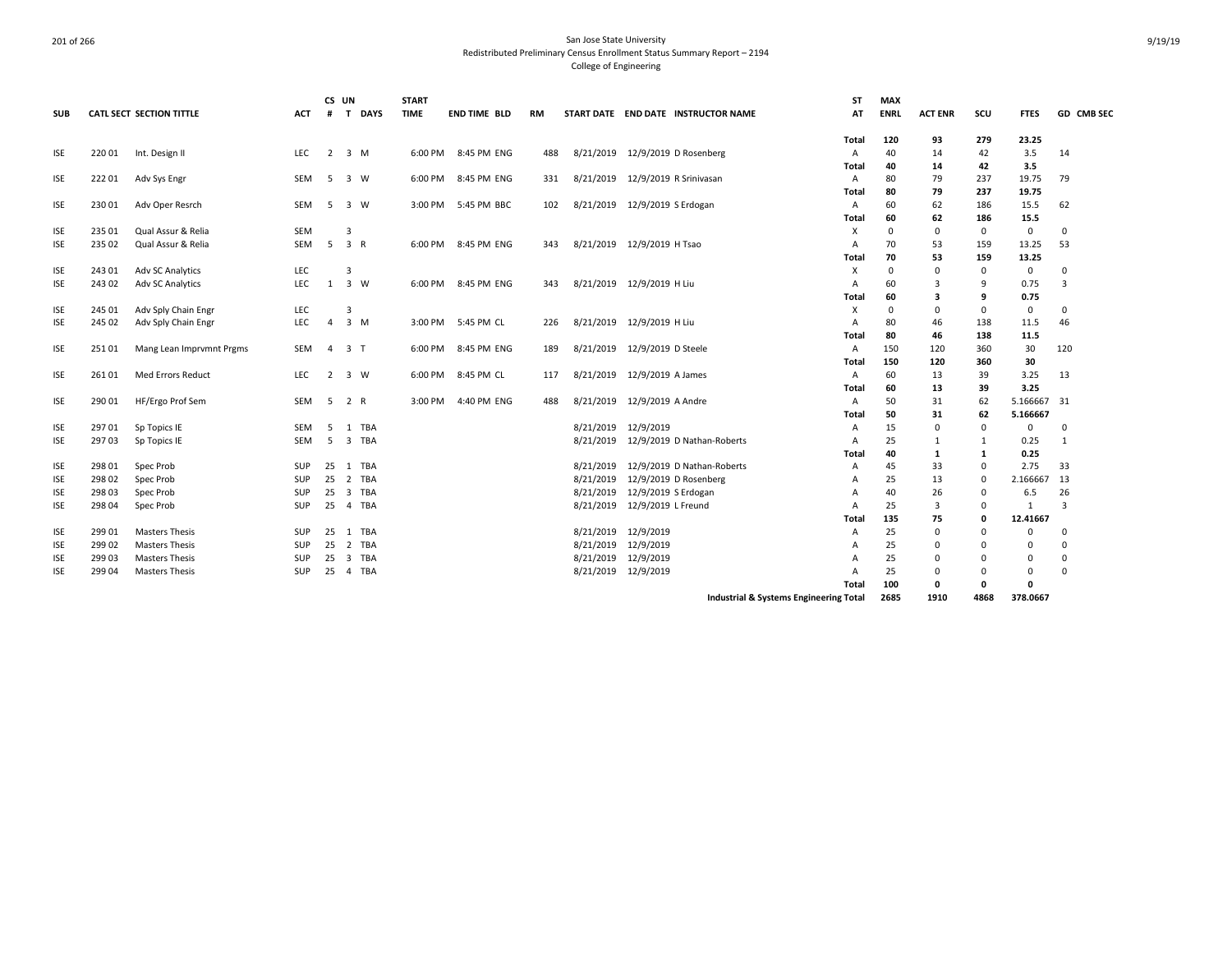|             |                              |                                 |            | CS UN          |                      | <b>START</b> |                       |           |           |                                      | ST             | <b>MAX</b>   |                |              |              |                     |  |
|-------------|------------------------------|---------------------------------|------------|----------------|----------------------|--------------|-----------------------|-----------|-----------|--------------------------------------|----------------|--------------|----------------|--------------|--------------|---------------------|--|
| <b>SUB</b>  |                              | <b>CATL SECT SECTION TITTLE</b> | <b>ACT</b> | #              | T DAYS               | <b>TIME</b>  | <b>END TIME BLD</b>   | <b>RM</b> |           | START DATE END DATE INSTRUCTOR NAME  | AT             | <b>ENRL</b>  | <b>ACT ENR</b> | SCU          | <b>FTFS</b>  | GD CMB SEC          |  |
|             |                              |                                 |            |                |                      |              |                       |           |           |                                      |                |              |                |              |              |                     |  |
|             | <b>Materials Engineering</b> |                                 |            |                |                      |              |                       |           |           |                                      |                |              |                |              |              |                     |  |
|             |                              |                                 |            |                |                      |              |                       |           |           |                                      |                |              |                |              |              |                     |  |
| MATE        | 25 01                        | Intro to Materials              | <b>LEC</b> | 1              | 3 MW                 | 4:30 PM      | 5:45 PM ENG           | 331       |           | 8/21/2019 12/9/2019 M Oye            | A              | 60           | 60             | 180          | 12.2         | $\overline{4}$      |  |
| MATE        | 25 02                        | Intro to Materials              | LEC        | $\mathbf{1}$   | $\overline{3}$<br>TR |              | 9:00 AM 10:15 AM CL   | 222       |           | 8/21/2019 12/9/2019 O Keles          | A              | 50           | 45             | 135          | 9.05         | $\mathbf{1}$        |  |
| MATE        | 25 03                        | Intro to Materials              | <b>LEC</b> | 1              | 3 MW                 |              | 9:00 AM 10:15 AM CL   | 222       |           | 8/21/2019 12/9/2019 SKC              | A              | 50           | 38             | 114          | 7.65         | 1                   |  |
| MATE        | 25 04                        | Intro to Materials              | LEC        |                | 3                    |              |                       |           |           |                                      | X              | 0            | $\mathbf 0$    | 0            | 0            | 0                   |  |
| MATE        | 25 05                        | Intro to Materials              | LEC        | 1              | 3 MW                 | 1:30 PM      | 2:45 PM BBC           | 104       |           | 8/21/2019 12/9/2019 E Ishida         | A              | 60           | 60             | 180          | 12           | 0                   |  |
| MATE        | 25 06                        | Intro to Materials              | <b>LEC</b> | $\mathbf{1}$   | 3 TR                 | 4:30 PM      | 5:45 PM               |           |           | 8/21/2019 12/9/2019                  | $\overline{A}$ | 50           | $\Omega$       | 0            | 0            | 0                   |  |
|             |                              |                                 |            |                |                      |              |                       |           |           |                                      | <b>Total</b>   | 270          | 203            | 609          | 40.9         |                     |  |
| MATE        | 115 01                       | Struc/Prop Solids               | <b>LEC</b> | 2              | 3 TR                 |              | 9:00 AM 10:15 AM ENG  | 303       |           | 8/21/2019 12/9/2019 SKC              | $\overline{A}$ | 40           | 26             | 78           | 5.55         | $\overline{7}$      |  |
|             |                              |                                 |            |                |                      |              |                       |           |           |                                      | Total          | 40           | 26             | 78           | 5.55         |                     |  |
| MATE        | 13101                        | AM & 3D Printing                | LEC        |                | 3                    |              |                       |           |           |                                      | X              | $\mathbf 0$  | $\Omega$       | $\mathbf 0$  | $\mathbf 0$  | $\Omega$            |  |
| MATE        | 13102                        | AM & 3D Printing                | LEC        | 1              | 3 MW                 |              | 10:30 AM 11:45 AM ENG | 401       |           | 8/21/2019 12/9/2019 O Keles          | Α              | 40           | 26             | 78           | 5.5          | 6                   |  |
|             |                              |                                 |            |                |                      |              |                       |           |           |                                      | Total          | 40           | 26             | 78           | 5.5          |                     |  |
| MATE        | 143 01                       | Prin Scng Micrscpy              | LAB        | 16             | 1 M                  | 1:30 PM      | 4:15 PM ENG           | 105       |           | 8/21/2019 12/9/2019 C Peters         | Α              | 15           | 8              | 8            | 0.55         | 1                   |  |
| MATE        | 143 02                       | Prin Scng Micrscpy              | LAB        |                | 16 1 T               | 10:30 AM     | 1:15 PM ENG           | 105       |           | 8/21/2019 12/9/2019 C Peters         | $\overline{A}$ | 15           | q              | 9            | 0.6          | $\Omega$            |  |
|             |                              |                                 |            |                |                      |              |                       |           |           |                                      |                |              |                |              |              |                     |  |
|             |                              |                                 |            |                |                      |              |                       |           |           |                                      | Total          | 30           | 17             | 17           | 1.15         |                     |  |
| MATE        | 144 01                       | XRD Lab                         | LAB        |                | $\mathbf{1}$         |              |                       |           |           |                                      | х              | $\mathbf 0$  | $\Omega$       | $\Omega$     | $\mathbf 0$  | 0                   |  |
|             |                              |                                 |            |                |                      |              |                       |           |           |                                      | Total          | $\mathbf{0}$ | 0              | 0            | 0            |                     |  |
| MATE        | 145 01                       | Princ Scnng Probes              | LAB        |                | 1                    |              |                       |           |           |                                      | X              | $\Omega$     | $\Omega$       | $\Omega$     | 0            | $\mathbf 0$         |  |
|             |                              |                                 |            |                |                      |              |                       |           |           |                                      | Total          | $\mathbf{0}$ | 0              | 0            | 0            |                     |  |
| <b>MATE</b> | 153 01                       | <b>EO&amp;M Props Solids</b>    | <b>LEC</b> | $\overline{2}$ | 3 MW                 | 9:00 AM      | 9:50 AM ENG           | 341       |           | 8/21/2019 12/9/2019 T Pan            | Α              | 55           | 52             | 104          | 10.5         | 2                   |  |
| MATE        | 153 02                       | <b>EO&amp;M Props Solids</b>    | LAB        | 16             | 0<br>M               | 10:30 AM     | 1:15 PM ENG           | 105       |           | 8/21/2019 12/9/2019 S Duorah         | A              | 16           | 14             | 14           | $\Omega$     | $\overline{2}$      |  |
| MATE        | 153 03                       | <b>EO&amp;M Props Solids</b>    | LAB        | 16             | 0<br>M               | 6:00 PM      | 8:45 PM ENG           | 105       | 8/21/2019 | 12/9/2019 C England                  | A              | 16           | 14             | 14           | 0            | 0                   |  |
| MATE        | 153 04                       | <b>EO&amp;M Props Solids</b>    | LAB        | 16             | 0<br>$\mathsf{T}$    | 1:30 PM      | 4:15 PM ENG           | 105       |           | 8/21/2019 12/9/2019 D Oh             | A              | 16           | 16             | 16           | 0            | 0                   |  |
| MATE        | 153 05                       | <b>EO&amp;M Props Solids</b>    | LAB        |                | $\Omega$             |              |                       |           |           |                                      | x              | $\mathbf 0$  | $\Omega$       | $\Omega$     | $\Omega$     | 0                   |  |
| MATE        | 153 06                       | <b>EO&amp;M Props Solids</b>    | LAB        | 16             | 0 F                  |              | 9:00 AM 11:45 AM ENG  | 105       |           | 8/21/2019 12/9/2019 B Serrano        | A              | 16           | 15             | 15           | $\Omega$     | $\Omega$            |  |
| MATE        | 15307                        | <b>EO&amp;M Props Solids</b>    | LAB        | 16             | 0 F                  | 12:00 PM     | 2:45 PM ENG           | 105       | 8/21/2019 | 12/9/2019 V Shankar                  | A              | 16           | 15             | 15           | $\Omega$     | $\Omega$            |  |
| MATE        | 153 08                       | <b>EO&amp;M Props Solids</b>    | LEC        | $\overline{2}$ | 3 TR                 | 4:30 PM      | 5:20 PM ENG           | 341       |           | 8/21/2019 12/9/2019 T Pan            | A              | 55           | 46             | 92           | 9.2          | $\Omega$            |  |
| MATE        | 153 09                       | <b>EO&amp;M Props Solids</b>    | LAB        |                | $\Omega$             |              |                       |           |           |                                      | X              | $\mathbf 0$  | $\Omega$       | $\Omega$     | 0            | $\Omega$            |  |
| MATE        | 153 10                       | <b>EO&amp;M Props Solids</b>    | LAB        | 16             | 0 R                  | 6:00 PM      | 8:45 PM ENG           | 105       |           | 8/21/2019 12/9/2019 A Termeh Yousefi | A              | 16           | 15             | 15           | $\Omega$     | $\Omega$            |  |
|             |                              |                                 | LAB        | 16             | $\mathbf 0$<br>W     | 6:00 PM      | 8:45 PM ENG           | 105       | 8/21/2019 | 12/9/2019 C England                  | Α              | 16           | 9              | 9            | 0            | 0                   |  |
| MATE        | 153 11                       | <b>EO&amp;M Props Solids</b>    | LAB        |                | $\Omega$             |              |                       |           |           |                                      | $\times$       | $\mathbf 0$  | $\Omega$       | $\mathbf 0$  | $\mathbf 0$  | $\Omega$            |  |
| MATE        | 153 12                       | <b>EO&amp;M Props Solids</b>    |            |                |                      |              |                       |           |           |                                      |                |              |                |              |              |                     |  |
|             |                              |                                 |            |                |                      |              |                       |           |           |                                      | Total          | 222          | 196            | 294          | 19.7         |                     |  |
| MATE        | 165 01                       | Photovoltaic Lab                | LAB        | 16 1 T         |                      | 6:00 PM      | 8:45 PM ENG           | 388       |           | 8/21/2019 12/9/2019 E Lucow          | A              | 16           | 8              | 8            | 0.533333     | $\mathbf{0}$<br>- C |  |
| EE          | 165 01                       | Photovoltaic Lab                | LAB        | 16             | $1$ T                | 6:00 PM      | 8:45 PM ENG           | 388       |           | 8/21/2019 12/9/2019 E Lucow          | Α              | 0            | $\Omega$       | $\Omega$     | $\Omega$     | $\mathbf 0$<br>C    |  |
| MATE        | 165 02                       | Photovoltaic Lab                | LAB        |                | 1                    |              |                       |           |           |                                      | X              | $\Omega$     | $\Omega$       | $\Omega$     | $\mathbf 0$  | 0                   |  |
| EE          | 165 02                       | Photovoltaic Lab                | LAB        |                | $\mathbf{1}$         |              |                       |           |           |                                      | X              | $\Omega$     | $\Omega$       | $\mathbf 0$  | 0            | 0                   |  |
| MATE        | 165 03                       | Photovoltaic Lab                | LAB        | 16             | 1 R                  | 6:00 PM      | 8:45 PM               |           |           | 8/21/2019 12/9/2019                  | A              | 16           | $\Omega$       | $\Omega$     | $\Omega$     | $\mathbf{0}$<br>C.  |  |
| EE          | 165 03                       | Photovoltaic Lab                | LAB        | 16             | 1 R                  | 6:00 PM      | 8:45 PM               |           | 8/21/2019 | 12/9/2019                            | A              | $\mathbf 0$  | $\Omega$       | $\mathbf{0}$ | $\mathbf{0}$ | $\mathbf{0}$        |  |
|             |                              |                                 |            |                |                      |              |                       |           |           |                                      | Tota           | 32           | 8              | 8            | 0.533333     |                     |  |
| MATE        | 18001                        | Ind Studies                     | SUP        | 36             | 1 TBA                |              |                       |           |           | 8/21/2019 12/9/2019 W Chung          | A              | 15           | $\overline{2}$ | $\Omega$     | 0.133333     | $\Omega$            |  |
| MATE        | 18002                        | Ind Studies                     | SUP        | 36             | 2 TBA                |              |                       |           | 8/21/2019 | 12/9/2019 W Chung                    | Α              | 15           | $\mathbf 0$    | 0            | 0            | 0                   |  |
| MATE        | 18003                        | Ind Studies                     | SUP        | 36             | 3 TBA                |              |                       |           |           | 8/21/2019 12/9/2019 W Chung          | $\overline{A}$ | 15           | $\Omega$       | $\mathbf 0$  | $\mathbf 0$  | $\Omega$            |  |
|             |                              |                                 |            |                |                      |              |                       |           |           |                                      | <b>Total</b>   | 45           | $\overline{2}$ | 0            | 0.133333     |                     |  |
| MATE        | 185 01                       | Ceramics                        | <b>SEM</b> | -5             | 3 MW                 |              | 9:00 AM 10:15 AM ENG  | 401       |           | 8/21/2019 12/9/2019 D Chafey         | $\overline{A}$ | 40           | 23             | 69           | 4.6          | $\Omega$            |  |
|             |                              |                                 |            |                |                      |              |                       |           |           |                                      | Total          | 40           | 23             | 69           | 4.6          |                     |  |
| MATE        | 186 01                       |                                 | <b>SEM</b> | -5             | 3 TR                 | 4:30 PM      | 5:45 PM ENG           | 327       |           | 8/21/2019 12/9/2019 Y Schneider      | $\overline{A}$ | 30           | 21             | 63           | 4.25         | 1                   |  |
|             |                              | Polymers                        |            |                |                      |              |                       |           |           |                                      |                |              | 21             |              |              |                     |  |
|             |                              |                                 |            |                |                      |              |                       |           |           |                                      | Total          | 30           |                | 63           | 4.25         |                     |  |
| MATE        | 195 01                       | Mech Bhvr Matls                 | SEM        | $\overline{4}$ | 3 MW                 |              | 12:00 PM 12:50 PM ENG | 301       |           | 8/21/2019 12/9/2019 O Keles          | A              | 30           | 30             | 60           | 6.3          | 6                   |  |
| MATE        | 195 02                       | Mech Bhvr Matls                 | LAB        | 16             | 0<br>$\mathsf{T}$    | 6:00 PM      | 8:45 PM ENG           | 105       | 8/21/2019 | 12/9/2019 T Pan                      | A              | 15           | 15             | 15           | 0            | 5                   |  |
| MATE        | 195 03                       | Mech Bhvr Matls                 | LAB        | 16             | $0 \quad W$          | 1:30 PM      | 4:15 PM ENG           | 105       |           | 8/21/2019 12/9/2019 T Pan            | Α              | 15           | 15             | 15           | $\mathsf 0$  | 1                   |  |
|             |                              |                                 |            |                |                      |              |                       |           |           |                                      | Total          | 60           | 60             | 90           | 6.3          |                     |  |
| MATE        | 198A 01                      | Sr Design Proj                  | <b>LEC</b> | 2              | 2 F                  | 9:00 AM      | 9:50 AM ENG           | 340       | 8/21/2019 | 12/9/2019 W Chung                    | Α              | 25           | 24             | 24           | 3.2          | $\Omega$            |  |
| MATE        |                              | 198A 02 Sr Design Proj          | LAB        | 16             | 0 F                  |              | 10:00 AM 12:45 PM ENG | 340       |           | 8/21/2019 12/9/2019 W Chung          | Α              | 25           | 24             | 24           | $\mathsf 0$  | $\mathbf 0$         |  |
|             |                              |                                 |            |                |                      |              |                       |           |           |                                      | Total          | 50           | 48             | 48           | 3.2          |                     |  |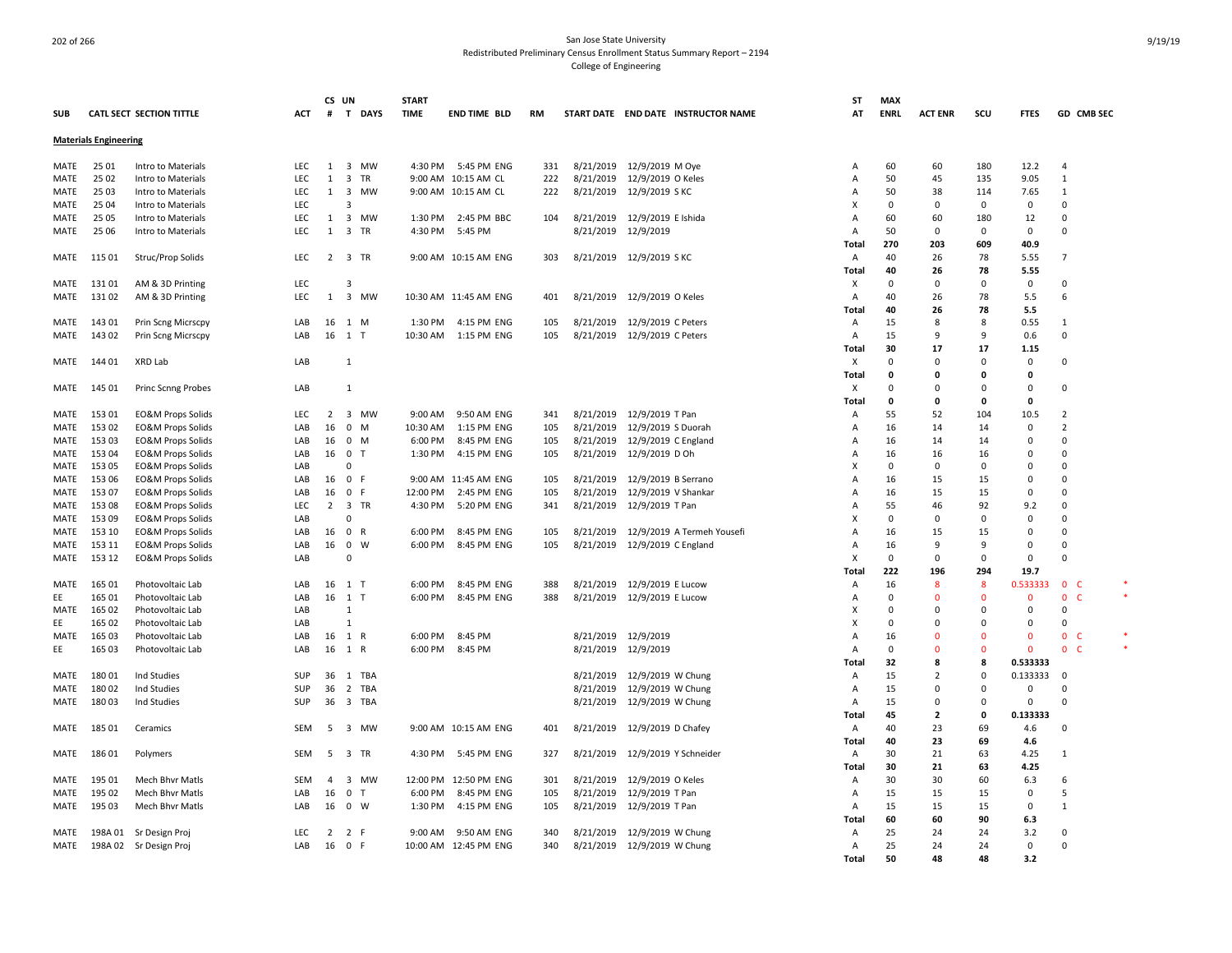|            |        |                                 |            | CS UN |                 | <b>START</b> |                     |           |           |                                     | <b>ST</b>                          | <b>MAX</b>  |                |          |             |                |  |
|------------|--------|---------------------------------|------------|-------|-----------------|--------------|---------------------|-----------|-----------|-------------------------------------|------------------------------------|-------------|----------------|----------|-------------|----------------|--|
| <b>SUB</b> |        | <b>CATL SECT SECTION TITTLE</b> | <b>ACT</b> |       | <b>DAYS</b>     | <b>TIME</b>  | <b>END TIME BLD</b> | <b>RM</b> |           | START DATE END DATE INSTRUCTOR NAME | AT                                 | <b>ENRL</b> | <b>ACT ENR</b> | scu      | <b>FTES</b> | GD CMB SEC     |  |
| MATE       | 215 01 | Solid State Matls               | SEM        | - 5   | 3 M             | 6:00 PM      | 8:45 PM ENG         | 343       | 8/21/2019 | 12/9/2019 M Oye                     | A                                  | 30          | 14             | 42       | 3.5         | 14             |  |
|            |        |                                 |            |       |                 |              |                     |           |           |                                     | <b>Total</b>                       | 30          | 14             | 42       | 3.5         |                |  |
| MATE       | 25101  | Adv Sld St Thermo               | SEM        | - 5   | 3 W             | 6:00 PM      | 8:50 PM ENG         | 232       | 8/21/2019 | 12/9/2019 D Oh                      | A                                  | 30          | 14             | 42       | 3.5         | 14             |  |
|            |        |                                 |            |       |                 |              |                     |           |           |                                     | Total                              | 30          | 14             | 42       | 3.5         |                |  |
| MATE       | 265 01 | Nanomaterials                   | LEC        |       | 3               |              |                     |           |           |                                     | X                                  | 0           | 0              |          | 0           | 0              |  |
|            |        |                                 |            |       |                 |              |                     |           |           |                                     | Total                              |             | 0              |          | 0           |                |  |
| MATE       | 27001  | Meth Thin Flim Dep              | SEM        | - 5   | 3 R             | 6:00 PM      | 8:50 PM ENG         | 401       | 8/21/2019 | 12/9/2019 C England                 | A                                  | 40          | 10             | 30       | 2.5         | 10             |  |
|            |        |                                 |            |       |                 |              |                     |           |           |                                     | Total                              | 40          | 10             | 30       | 2.5         |                |  |
| MATE       | 28101  | Thesis Prep Sem                 | LAB        |       | 16 1 F          | 3:00 PM      | 5:45 PM ENG         | 333       | 8/21/2019 | 12/9/2019 C England                 | Α                                  | 40          | 10             | 10       | 0.833333    | 10 C           |  |
| CHE        | 28101  | Thesis Prep Sem                 | LAB        |       | 16 1 F          | 3:00 PM      | 5:45 PM ENG         | 333       | 8/21/2019 | 12/9/2019 C England                 | А                                  | $\Omega$    | $\mathbf 0$    | $\Omega$ | $\Omega$    | 0 <sub>c</sub> |  |
|            |        |                                 |            |       |                 |              |                     |           |           |                                     | Total                              | 40          | 10             | 10       | 0.833333    |                |  |
| MATE       | 298 01 | <b>MS Res Project</b>           | SUP        | 25    | <b>TBA</b><br>1 |              |                     |           |           | 8/21/2019 12/9/2019 S Diaz          | Α                                  | 20          |                |          | 0.083333    | -1             |  |
| MATE       | 298 02 | <b>MS Res Project</b>           | SUP        | 25    | 2 TBA           |              |                     |           | 8/21/2019 | 12/9/2019 S Diaz                    | A                                  | 20          |                |          | 0.166667 1  |                |  |
| MATE       | 298 03 | MS Res Project                  | SUP        |       | 25 2 F          | 3:00 PM      | 5:45 PM ENG         | 329       | 8/21/2019 | 12/9/2019 S Diaz                    |                                    | 40          |                |          | 0.666667    | $\overline{4}$ |  |
|            |        |                                 |            |       |                 |              |                     |           |           |                                     | Total                              | 80          | 6              | -6       | 0.916667    |                |  |
| MATE       | 299 01 | Master's Thesis                 | SUP        | 25    | 3 TBA           |              |                     |           | 8/21/2019 | 12/9/2019 S Diaz                    | A                                  | 20          | $\Omega$       |          | 0           | $\mathbf{0}$   |  |
| MATE       | 299 02 | Master's Thesis                 | SUP        | 25    | 3 F             | 3:00 PM      | 5:45 PM ENG         | 329       | 8/21/2019 | 12/9/2019 S Diaz                    |                                    | 20          | $\mathbf 0$    |          | 0           | 0              |  |
|            |        |                                 |            |       |                 |              |                     |           |           |                                     | Total                              | 40          | 0              |          | 0           |                |  |
|            |        |                                 |            |       |                 |              |                     |           |           |                                     | <b>Materials Engineering Total</b> | 1119        | 684            | 1484     | 103.0667    |                |  |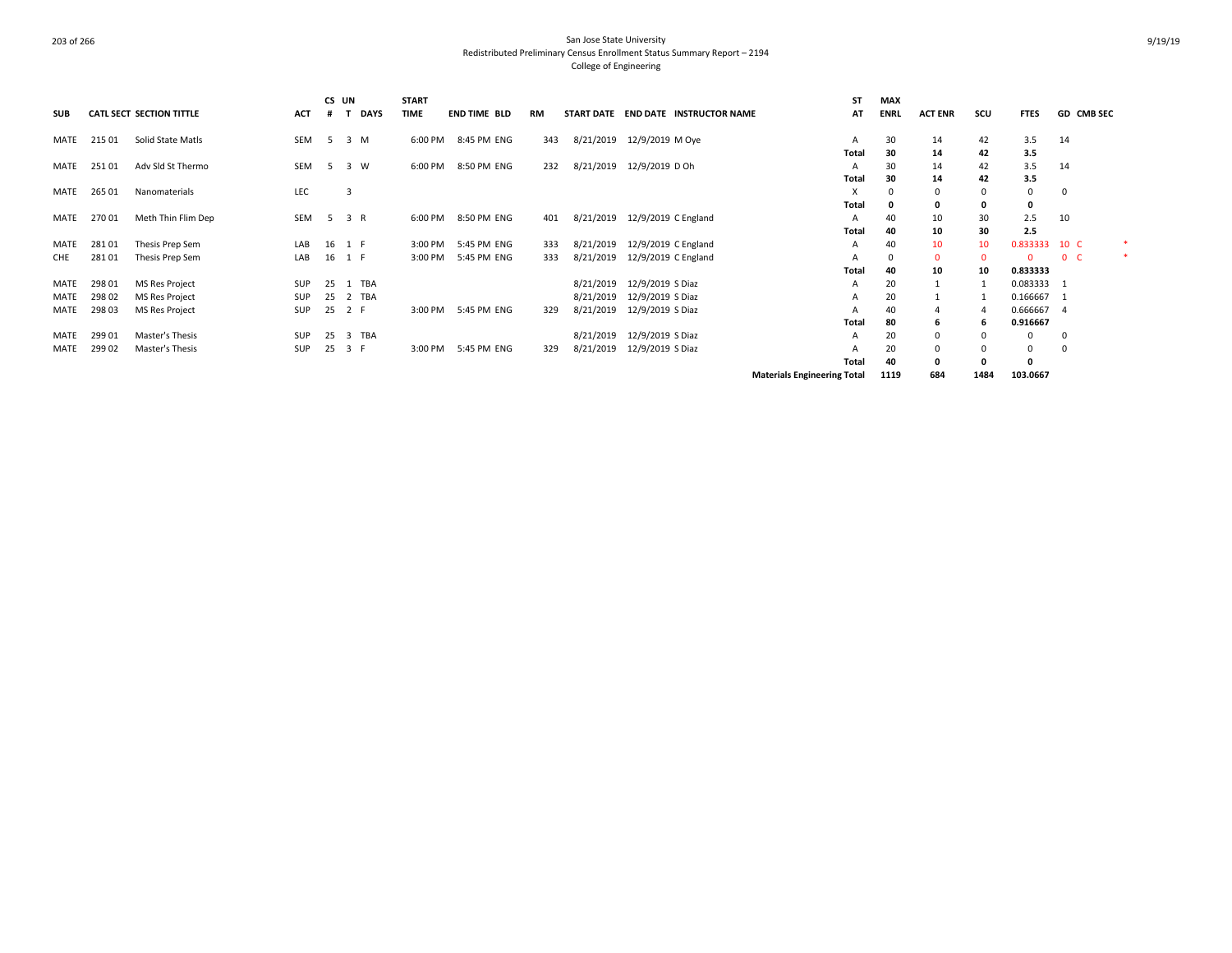|            |                               |                                       |            | CS UN          |                                      | <b>START</b> |                       |     |           |                                             | <b>ST</b>      | <b>MAX</b>  |                |              |                |                                     |        |
|------------|-------------------------------|---------------------------------------|------------|----------------|--------------------------------------|--------------|-----------------------|-----|-----------|---------------------------------------------|----------------|-------------|----------------|--------------|----------------|-------------------------------------|--------|
| <b>SUB</b> |                               | CATL SECT SECTION TITTLE              | ACT        | #              | $\mathbf{T}$<br><b>DAYS</b>          | <b>TIME</b>  | <b>END TIME BLD</b>   | RM  |           | START DATE END DATE INSTRUCTOR NAME         | AT             | <b>ENRL</b> | <b>ACT ENR</b> | scu          | <b>FTES</b>    | GD CMB SEC                          |        |
|            | <b>Mechanical Engineering</b> |                                       |            |                |                                      |              |                       |     |           |                                             |                |             |                |              |                |                                     |        |
| ME         | 20 01                         | Design & Graphics                     | <b>SEM</b> | 5              | 2 M                                  |              | 9:00 AM 9:50 AM ENG   | 189 |           | 8/21/2019 12/9/2019 K Youssef               | Α              | 150         | 133            | 133          | 17.73333       | 0                                   |        |
| ME         | 20 02                         | Design & Graphics                     | LAB        | 16             | $0 \quad M$                          |              | 10:00 AM 12:45 PM ENG | 213 |           | 8/21/2019 12/9/2019 V Mathur                | A              | 25          | 23             | 23           | $\Omega$       | $\Omega$                            |        |
| ME         | 20 03                         | Design & Graphics                     | LAB        | 16             | $0 \mathsf{M}$                       |              | 1:30 PM 4:15 PM ENG   | 407 |           | 8/21/2019 12/9/2019 L Fahey                 | A              | 25          | 22             | 22           | $\Omega$       | $\Omega$                            |        |
| ME         | 20 04                         | Design & Graphics                     | LAB        | 16             | 0 <sub>T</sub>                       |              | 9:00 AM 11:45 AM ENG  | 213 |           | 8/21/2019 12/9/2019 J Sim                   | A              | 25          | 21             | 21           | $\Omega$       | $\Omega$                            |        |
| ME         | 2005                          | Design & Graphics                     | LAB        | 16             | $0 \quad W$                          |              | 9:00 AM 11:45 AM ENG  | 213 |           | 8/21/2019 12/9/2019 V Reidling              | A              | 25          | 25             | 25           | 0              | $\Omega$                            |        |
| ME         | 20 06                         | Design & Graphics                     | LAB        | 16             | 0 R                                  |              | 1:30 PM 4:15 PM ENG   | 213 |           | 8/21/2019 12/9/2019 L Fahey                 | A              | 25          | 26             | 26           | 0              | $\Omega$                            |        |
| ME         | 2007                          | Design & Graphics                     | LAB        | 16             | 0 F                                  |              | 9:00 AM 11:45 AM ENG  | 407 |           | 8/21/2019 12/9/2019 Y Baloda                | A              | 25          | 16             | 16           | $\Omega$       | $\Omega$                            |        |
|            |                               |                                       |            |                |                                      |              |                       |     |           |                                             | Total          | 300         | 266            | 266          | 17.73333       |                                     |        |
| ME         | 30 01                         | Comp Applications                     | <b>SEM</b> | -5             | 2 W                                  |              | 12:00 PM 12:50 PM ENG | 331 |           | 8/21/2019 12/9/2019 S Ahsan                 | Α              | 90          | 88             | 88           | 11.73333       | $\Omega$                            |        |
| ME         | 30 02                         | <b>Comp Applications</b>              | LAB        | 16             | 0 <sub>T</sub>                       | 1:30 PM      | 4:15 PM ENG           | 213 |           | 8/21/2019 12/9/2019 T Vandra                | A              | 25          | 25             | 25           | 0              | $\mathbf 0$                         |        |
| ME         | 30 03                         | <b>Comp Applications</b>              | LAB        | 16             | 0 R                                  |              | 9:00 AM 11:45 AM ENG  | 213 | 8/21/2019 | 12/9/2019 S Waghela                         | A              | 25          | 18             | 18           | $\mathbf 0$    | $\mathbf 0$                         |        |
| ME         | 3004                          | <b>Comp Applications</b>              | LAB        | 16             | 0 F                                  |              | 9:00 AM 11:45 AM ENG  | 213 |           | 8/21/2019 12/9/2019 A Doshatti              | A              | 25          | 21             | 21           | $\Omega$       | $\Omega$                            |        |
| ME         | 3005                          | <b>Comp Applications</b>              | LAB        | 16             | 0 F                                  |              | 1:30 PM 4:15 PM ENG   | 213 |           | 8/21/2019 12/9/2019 S Waghela               | A              | 25          | 24             | 24           | 0              | $\Omega$                            |        |
|            |                               |                                       |            |                |                                      |              |                       |     |           |                                             | Total          | 190         | 176            | 176          | 11.73333       |                                     |        |
|            | 100 01                        |                                       | LEC        |                | 1                                    |              |                       |     |           |                                             | X              | 0           | $\mathbf 0$    | 0            | 0              | $\mathbf 0$                         |        |
| ME<br>ME   | 100 80                        | ME Career Dev<br><b>ME Career Dev</b> | LEC        | 4              | $1 \, M$                             | 3:00 PM      | 3:50 PM               |     |           | 8/21/2019 12/9/2019 D Caires                | A              | 50          | 15             | 15           | $\mathbf{1}$   | $\mathbf 0$                         |        |
|            |                               |                                       |            |                |                                      |              |                       |     |           |                                             |                |             |                |              |                |                                     |        |
|            |                               |                                       |            |                |                                      |              |                       |     |           |                                             | Total          | 50          | 15             | 15           | $\mathbf{1}$   |                                     |        |
| ME         | 101 01                        | Dynamics                              | <b>SEM</b> | $\overline{4}$ | 3 TR                                 | 1:30 PM      | 2:45 PM ENG           | 327 |           | 8/21/2019 12/9/2019 R Agarwal               | Α              | 25          | 24             | 72           | 4.85           | 1                                   |        |
| ME         | 101 02                        | Dynamics                              | <b>SEM</b> | $\overline{4}$ | 3 TR                                 | 3:00 PM      | 4:15 PM ENG           | 327 | 8/21/2019 | 12/9/2019 R Agarwal                         | A              | 25          | 22             | 66           | 4.5            | $\overline{2}$                      |        |
| ME         | 101 03                        | Dynamics                              | <b>SEM</b> | $\overline{4}$ | 3 TR                                 |              | 10:30 AM 11:45 AM ENG | 327 |           | 8/21/2019 12/9/2019 V Cherickal Viswanathan | A              | 25          | 29             | 87           | 5.8            | 0                                   |        |
| ME         | 101 04                        | Dynamics                              | SEM        | $\overline{a}$ | $\overline{3}$<br>MW                 |              | 10:30 AM 11:45 AM ENG | 327 |           | 8/21/2019 12/9/2019 B Furman                | A              | 25          | 28             | 84           | 5.6            | $\mathbf 0$                         |        |
| ME         | 101 05                        | Dynamics                              | <b>SEM</b> | $\overline{4}$ | $\overline{\mathbf{3}}$<br><b>MW</b> | 12:00 PM     | 1:15 PM ENG           | 327 | 8/21/2019 | 12/9/2019 A Boylan-Ashraf                   | A              | 25          | 29             | 87           | 5.8            | 0                                   |        |
| ME         | 101 06                        | Dynamics                              | <b>SEM</b> | $\overline{4}$ | $\overline{3}$<br><b>MW</b>          | 3:00 PM      | 4:15 PM ENG           | 327 |           | 8/21/2019 12/9/2019 A Boylan-Ashraf         | $\overline{A}$ | 25          | 26             | 78           | 5.2            | $\Omega$                            |        |
| ME         | 101 07                        | Dynamics                              | <b>SEM</b> | $\overline{4}$ | 3 TR                                 | 3:00 PM      | 4:15 PM ENG           | 303 |           | 8/21/2019 12/9/2019 R Tsou                  | A              | 25          | 23             | 69           | 4.65           | $\mathbf{1}$                        |        |
|            |                               |                                       |            |                |                                      |              |                       |     |           |                                             | Total          | 175         | 181            | 543          | 36.4           |                                     |        |
| ME         | 106 01                        | Fund Mechatro Engr                    | SEM        | $\overline{4}$ | 3 TR                                 | 4:30 PM      | 5:20 PM ENG           | 331 |           | 8/21/2019 12/9/2019 B Furman                | A              | 90          | 72             | 144          | 14.8           | 8 C                                 | $\ast$ |
| EE         | 106 01                        | Fund Mechatro Engr                    | <b>SEM</b> | $\overline{4}$ | 3 TR                                 | 4:30 PM      | 5:20 PM ENG           | 331 |           | 8/21/2019 12/9/2019 B Furman                | A              | $\Omega$    | $\mathbf{0}$   | $\Omega$     | $\mathbf{0}$   | $\overline{0}$<br>- C               |        |
| ME         | 106 02                        | Fund Mechatro Engr                    | LAB        | 16             | 0 <sub>T</sub>                       | 1:30 PM      | 4:15 PM ENG           | 125 |           | 8/21/2019 12/9/2019                         | A              | 20          | 19             | 19           | $\mathbf 0$    | $\overline{0}$<br><b>C</b>          |        |
| EE         | 106 02                        | Fund Mechatro Engr                    | LAB        | 16             | 0 <sub>T</sub>                       | 1:30 PM      | 4:15 PM ENG           | 125 |           | 8/21/2019 12/9/2019                         | A              | $\Omega$    | $\Omega$       | $\Omega$     | $\Omega$       | 0 <sub>c</sub>                      |        |
| ME         | 106 03                        | <b>Fund Mechatro Engr</b>             | LAB        | 16             | $0 \quad W$                          | 6:00 PM      | 8:45 PM ENG           | 125 | 8/21/2019 | 12/9/2019 N Nguyen                          | A              | 20          | 18             | 18           | $\mathbf 0$    | $\overline{\mathbf{3}}$<br><b>C</b> |        |
| EE         | 106 03                        | Fund Mechatro Engr                    | LAB        | 16             | $0 \quad W$                          | 6:00 PM      | 8:45 PM ENG           | 125 |           | 8/21/2019 12/9/2019 N Nguyer                | A              | $\Omega$    | $\mathbf{0}$   | $\Omega$     | $\Omega$       | $\mathbf{0}$<br>- C                 |        |
| ME         | 106 04                        | <b>Fund Mechatro Engr</b>             | LAB        | 16             | $\mathbf 0$<br>$\mathsf{R}$          | 1:30 PM      | 4:15 PM ENG           | 125 | 8/21/2019 | 12/9/2019 S Brisbois                        | A              | 20          | 18             | 18           | $\mathbf 0$    | $\overline{0}$<br><b>C</b>          |        |
| EE         | 106 04                        | <b>Fund Mechatro Engr</b>             | LAB        | 16             | 0 R                                  | 1:30 PM      | 4:15 PM ENG           | 125 |           | 8/21/2019 12/9/2019 S Brisbois              | A              | $\Omega$    | $\Omega$       | $\Omega$     | $\Omega$       | $\overline{0}$<br><b>C</b>          |        |
| ME         | 106 05                        | Fund Mechatro Engr                    | LAB        | 16             | 0 F                                  | 2:30 PM      | 5:15 PM ENG           | 125 |           | 8/21/2019 12/9/2019                         | Α              | 20          | 6              | 6            | $\Omega$       | $\overline{\mathbf{3}}$<br>-C       |        |
| EE         | 106 05                        | <b>Fund Mechatro Engr</b>             | LAB        | 16             | 0 F                                  | 2:30 PM      | 5:15 PM ENG           | 125 |           | 8/21/2019 12/9/2019                         | A              | $\Omega$    | $\mathbf 0$    | $\Omega$     | $\overline{0}$ | 0 <sub>c</sub>                      |        |
| ME         | 106 06                        | <b>Fund Mechatro Engr</b>             | LAB        | 16             | 0 F                                  |              | 9:00 AM 11:45 AM ENG  | 125 |           | 8/21/2019 12/9/2019                         | A              | 20          | 11             | 11           | $\mathbf 0$    | $2^{\circ}$<br>- C                  |        |
| EE         | 106 06                        | Fund Mechatro Engr                    | LAB        | 16             | $\mathbf 0$<br>F.                    |              | 9:00 AM 11:45 AM ENG  | 125 |           | 8/21/2019 12/9/2019                         | A              | $\Omega$    | $\mathbf{0}$   | $\mathbf{0}$ | $\mathbf{0}$   | $\mathbf{0}$<br>- C                 |        |
|            |                               |                                       |            |                |                                      |              |                       |     |           |                                             | <b>Total</b>   | 190         | 144            | 216          | 14.8           |                                     |        |
| ME         | 11001                         | Mfg Processes                         | LEC        | 4              | 3 MW                                 | 7:30 PM      | 8:45 PM DMH           | 227 |           | 8/21/2019 12/9/2019 E Cydzik                | A              | 70          | 57             | 171          | 11.45          | $1\quad C$                          |        |
| <b>ISE</b> | 11001                         | Mfg Processes                         | <b>LEC</b> | $\overline{4}$ | $\overline{3}$<br>MW                 | 7:30 PM      | 8:45 PM DMH           | 227 | 8/21/2019 | 12/9/2019 E Cydzik                          | A              | $\Omega$    | $\mathbf 0$    | $\mathbf 0$  | $\mathbf 0$    | $\mathbf{0}$<br>- C                 |        |
| ME         | 11002                         | Mfg Processes                         | LEC        | $\overline{a}$ | 3 TR                                 |              | 10:30 AM 11:45 AM ENG | 192 |           | 8/21/2019 12/9/2019 S Lee                   | A              | 55          | 50             | 150          | 10             | 0 <sub>c</sub>                      |        |
| <b>ISE</b> | 11002                         | Mfg Processes                         | <b>LEC</b> | $\overline{4}$ | 3 TR                                 |              | 10:30 AM 11:45 AM ENG | 192 |           | 8/21/2019 12/9/2019 S Lee                   | $\overline{A}$ | $\Omega$    | $\Omega$       | $\mathbf{0}$ | $\Omega$       | $\mathbf{0}$<br>- C                 |        |
| ME         | 11003                         | Mfg Processes                         | <b>LEC</b> | $\overline{4}$ | 3 TR                                 | 3:00 PM      | 4:15 PM ENG           | 192 |           | 8/21/2019 12/9/2019 S Lee                   | $\overline{A}$ | 25          | 23             | 69           | 4.6            | 0 <sup>o</sup>                      |        |
| <b>ISE</b> | 11003                         | Mfg Processes                         | LEC        | $\overline{4}$ | 3 TR                                 | 3:00 PM      | 4:15 PM ENG           | 192 |           | 8/21/2019 12/9/2019 S Lee                   | Α              | $\Omega$    | $\Omega$       | $\mathbf 0$  | $\mathbf 0$    | $\mathbf{0}$<br><b>C</b>            |        |
|            |                               |                                       |            |                |                                      |              |                       |     |           |                                             | Total          | 150         | 130            | 390          | 26.05          |                                     |        |
| ME         | 11101                         | <b>Fluid Mech</b>                     | <b>SEM</b> | $\overline{4}$ | $\overline{\mathbf{3}}$<br><b>MW</b> | 1:30 PM      | 2:45 PM ENG           | 343 |           | 8/21/2019 12/9/2019 D Abdollahian           | A              | 50          | 48             | 144          | 9.65           | 1                                   |        |
| ME         | 111 02                        | <b>Fluid Mech</b>                     | SEM        | 4              | $\overline{3}$<br>MW                 | 4:30 PM      | 5:45 PM ENG           | 343 | 8/21/2019 | 12/9/2019 D Abdollahian                     | A              | 50          | 44             | 132          | 8.85           | $\mathbf{1}$                        |        |
| ME         | 11103                         | Fluid Mech                            | <b>SEM</b> | $\overline{4}$ | 3 TR                                 | 4:30 PM      | 5:45 PM BBC           | 204 |           | 8/21/2019 12/9/2019 P Kutler                | $\overline{A}$ | 75          | 71             | 213          | 14.4           | $\overline{a}$                      |        |
|            |                               |                                       |            |                |                                      |              |                       |     |           |                                             | <b>Total</b>   | 175         | 163            | 489          | 32.9           |                                     |        |
|            |                               |                                       |            |                |                                      |              |                       |     |           |                                             |                |             |                |              |                |                                     |        |
| ME         | 113 01                        | Thermodynamics                        | SEM        | $\overline{a}$ | 4 TR                                 |              | 8:40 AM 10:20 AM ENG  | 339 |           | 8/21/2019 12/9/2019 S Zaidi                 | Α              | 60          | 63             | 252          | 16.8           | 0                                   |        |
| ME         | 11302                         | Thermodynamics                        | SEM        | 4              | $\overline{4}$<br>TR                 | 8:00 AM      | 9:40 AM ENG           | 329 |           | 8/21/2019 12/9/2019 A Tabrizi               | A              | 40          | 38             | 152          | 10.13333       | 0                                   |        |
| ME         | 11303                         | Thermodynamics                        | <b>SEM</b> | $\overline{4}$ | $\overline{a}$<br>MW                 | 7:30 PM      | 9:10 PM ENG           | 339 |           | 8/21/2019 12/9/2019 Y Shabany               | A              | 40          | 23             | 92           | 6.2            | $\mathbf{1}$                        |        |
|            |                               |                                       |            |                |                                      |              |                       |     |           |                                             | Total          | 140         | 124            | 496          | 33.13333       |                                     |        |
| ME         | 114 01                        | <b>Heat Transfer</b>                  | SEM        | 4              | 3 MW                                 | 3:00 PM      | 4:15 PM ENG           | 341 |           | 8/21/2019 12/9/2019 F Kazemifar             | A              | 70          | 48             | 144          | 9.7            | $\overline{2}$                      |        |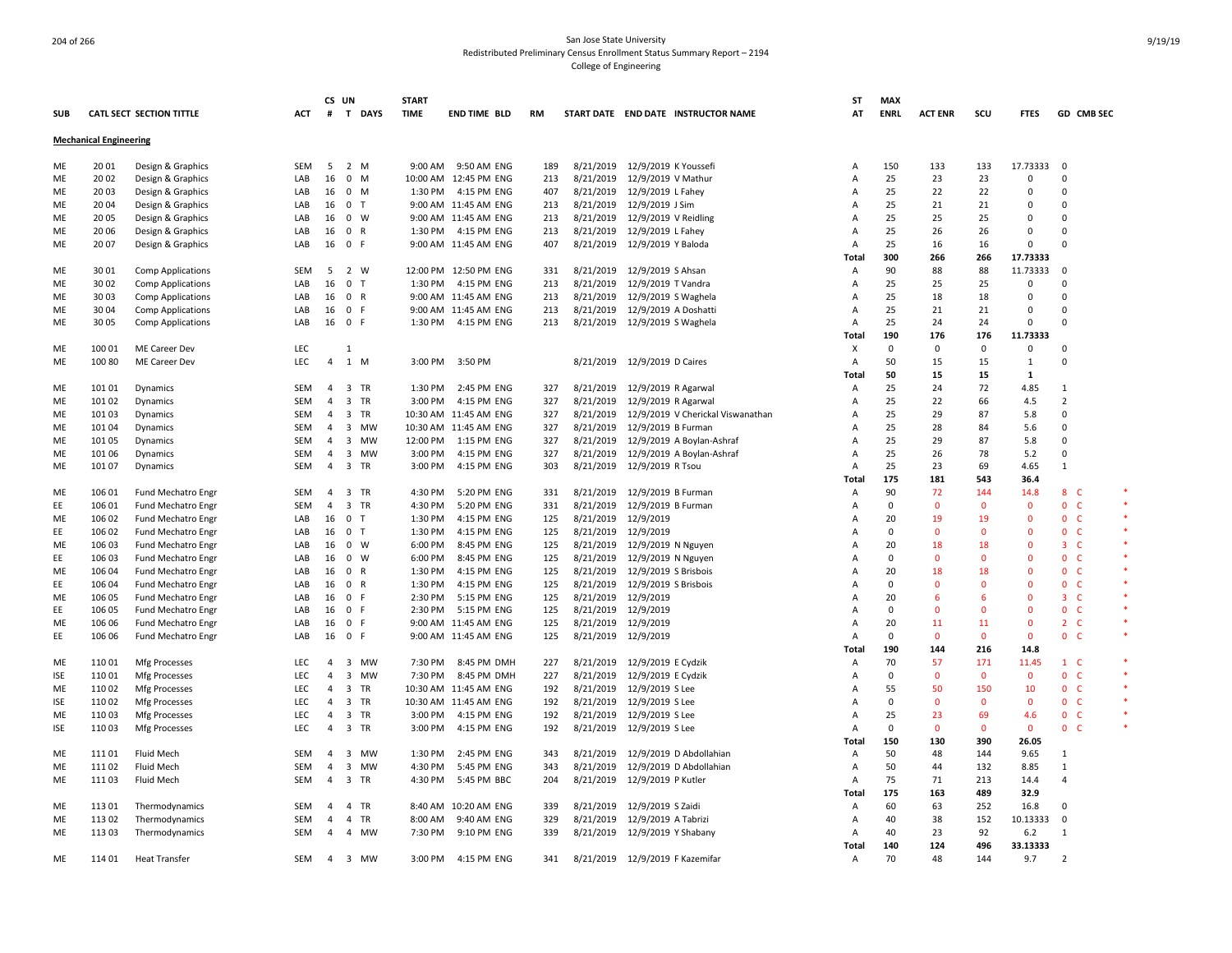|            |        |                                 |            |                | CS UN                | <b>START</b> |                       |            |           |                              |                                     | <b>ST</b>      | <b>MAX</b>  |                |                |              |                |
|------------|--------|---------------------------------|------------|----------------|----------------------|--------------|-----------------------|------------|-----------|------------------------------|-------------------------------------|----------------|-------------|----------------|----------------|--------------|----------------|
| <b>SUB</b> |        | <b>CATL SECT SECTION TITTLE</b> | ACT        | #              | T DAYS               | <b>TIME</b>  | <b>END TIME BLD</b>   | RM         |           |                              | START DATE END DATE INSTRUCTOR NAME | AT             | <b>ENRL</b> | <b>ACT ENR</b> | SCU            | <b>FTES</b>  | GD CMB SEC     |
|            |        |                                 |            |                |                      |              |                       |            |           |                              |                                     | Total          | 70          | 48             | 144            | 9.7          |                |
| ME         | 115 01 | Thermal Eng Lab                 | LAB        |                | 16 1 M               |              | 10:00 AM 12:45 PM ENG | 113        | 8/21/2019 | 12/9/2019   Tyukhov          |                                     | Α              | 15          | 12             | 12             | 0.8          | $\Omega$       |
| ME         | 115 02 | Thermal Eng Lab                 | LAB        | 16             | 1 M                  | 1:30 PM      | 4:15 PM ENG           | 113        | 8/21/2019 | 12/9/2019   Tyukhov          |                                     | Α              | 15          | 15             | 15             | $\mathbf{1}$ | $\Omega$       |
| ME         | 115 03 | Thermal Eng Lab                 | LAB        |                | 16 1 T               | 10:30 AM     | 1:15 PM ENG           | 113        | 8/21/2019 | 12/9/2019   Tyukhov          |                                     | A              | 15          | 13             | 13             | 0.866667     | $\Omega$       |
| ME         | 115 04 | Thermal Eng Lab                 | LAB        |                | 16 1 T               | 1:30 PM      | 4:15 PM ENG           | 113        | 8/21/2019 |                              | 12/9/2019 F Kazemifar               | Α              | 15          | 15             | 15             | 1            | $\Omega$       |
| ME         | 115 05 | Thermal Eng Lab                 | LAB        |                | $\mathbf{1}$         |              |                       |            |           |                              |                                     | X              | $\Omega$    | 0              | $\overline{0}$ | 0            | $\Omega$       |
|            |        |                                 |            |                |                      |              |                       |            |           |                              |                                     | Total          | 60          | 55             | 55             | 3.666667     |                |
| ME         | 120 01 | <b>Experimental Meths</b>       | SEM        | $\overline{4}$ | 2 W                  | 9:00 AM      | 9:50 AM ENG           | 189        | 8/21/2019 | 12/9/2019 A Mysore           |                                     | A              | 120         | 128            | 128            | 17.06667     | $\Omega$       |
| ME         | 120 02 | <b>Experimental Meths</b>       | LAB        | 16             | $0$ M                | 10:30 AM     | 1:15 PM ENG           | 133        | 8/21/2019 | 12/9/2019 A Mysore           |                                     | A              | 15          | 16             | 16             | 0            | 0              |
| ME         | 12003  | <b>Experimental Meths</b>       | LAB        | 16             | 0 M                  | 1:30 PM      | 4:15 PM ENG           | 133        | 8/21/2019 | 12/9/2019 A Mysore           |                                     | Α              | 15          | 17             | 17             | 0            | 0              |
| ME         | 12004  | <b>Experimental Meths</b>       | LAB        | 16             | 0 M                  | 6:00 PM      | 8:45 PM ENG           | 133        | 8/21/2019 | 12/9/2019 A Mysore           |                                     | Α              | 15          | 16             | 16             | 0            | $\Omega$       |
| ME         | 120 05 | <b>Experimental Meths</b>       | LAB        | 16             | 0 <sub>T</sub>       |              | 9:00 AM 11:45 AM ENG  | 133        | 8/21/2019 | 12/9/2019 A Mysore           |                                     | A              | 15          | 16             | 16             | $\mathbf 0$  | $\Omega$       |
| ME         | 120 06 | <b>Experimental Meths</b>       | LAB        | 16             | 0 R                  |              | 9:00 AM 11:45 AM ENG  | 133        | 8/21/2019 | 12/9/2019 S Ahsan            |                                     | A              | 15          | 17             | 17             | $\Omega$     | $\Omega$       |
| ME         | 120 07 | <b>Experimental Meths</b>       | LAB        | 16             | 0 R                  | 4:30 PM      | 7:15 PM ENG           | 133        | 8/21/2019 | 12/9/2019 S Ahsan            |                                     | A              | 15          | 16             | 16             | $\Omega$     | $\Omega$       |
| ME         | 12008  | <b>Experimental Meths</b>       | LAB        | 16             | 0 R                  | 1:30 PM      | 4:15 PM ENG           | 133        | 8/21/2019 | 12/9/2019 S Ahsan            |                                     | A              | 15          | 15             | 15             | 0            | $\Omega$       |
| ME         | 12009  | <b>Experimental Meths</b>       | LAB        |                | 0                    |              |                       |            |           |                              |                                     | X              | $\mathbf 0$ | 0              | $\mathbf 0$    | $\mathbf 0$  | $\Omega$       |
| ME         | 120 10 | <b>Experimental Meths</b>       | LAB        |                | 16 0 T               | 1:30 PM      | 4:15 PM ENG           | 133        |           | 8/21/2019 12/9/2019 A Mysore |                                     | Α              | 15          | 15             | 15             | $\Omega$     | $\Omega$       |
|            |        |                                 |            |                |                      |              |                       |            |           |                              |                                     | Total          | 240         | 256            | 256            | 17.06667     |                |
| ME         | 13001  | Appl Engr Analysis              | <b>LEC</b> | $\overline{4}$ | 3 TR                 |              | 9:00 AM 10:15 AM ENG  | 341        | 8/21/2019 | 12/9/2019 T Hsu              |                                     | Α              | 65          | 21             | 63             | 4.2          | $\Omega$       |
| ME         | 130 02 | Appl Engr Analysis              | <b>LEC</b> | $\overline{a}$ | 3 MW                 | 6:00 PM      | 7:15 PM CL            | 238        | 8/21/2019 | 12/9/2019 H Kabbani          |                                     | Α              | 40          | 47             | 141            | 9.45         | $\mathbf{1}$   |
|            |        |                                 |            |                |                      |              |                       |            |           |                              |                                     | Total          | 105         | 68             | 204            | 13.65        |                |
|            |        |                                 |            | $\overline{a}$ |                      |              |                       |            | 8/21/2019 |                              |                                     |                |             |                | 120            |              |                |
| ME         | 14701  | Dyn Sys Vibs Cntrl              | SEM        |                | 3 MW                 | 12:00 PM     | 1:15 PM ENG           | 339<br>339 |           |                              | 12/9/2019 F Amirkulova              | Α              | 35          | 40             |                | 8.05         | 1              |
| ME         | 14702  | Dyn Sys Vibs Cntrl              | SEM        | $\overline{4}$ | 3 MW                 | 4:30 PM      | 5:45 PM ENG           |            | 8/21/2019 |                              | 12/9/2019 F Amirkulova              | Α              | 50          | 42             | 126            | 8.45         | $\mathbf{1}$   |
|            |        |                                 |            |                |                      |              |                       |            |           |                              |                                     | Total          | 85          | 82             | 246            | 16.5         |                |
| ME         | 154 01 | Mech Engr Design                | SEM        | $\overline{a}$ | 4 MW                 |              | 10:30 AM 12:10 PM ENG | 303        | 8/21/2019 | 12/9/2019 K Youssefi         |                                     | Α              | 35          | 42             | 168            | 11.2         | $\Omega$       |
| ME         | 154 02 | Mech Engr Design                | <b>SEM</b> | $\overline{4}$ | $\overline{4}$<br>TR | 1:30 PM      | 3:10 PM ENG           | 329        | 8/21/2019 |                              | 12/9/2019 A Ghazanfari              | A              | 35          | 26             | 104            | 7.4          | $\overline{7}$ |
|            |        |                                 |            |                |                      |              |                       |            |           |                              |                                     | Total          | 70          | 68             | 272            | 18.6         |                |
| ME         | 15701  | Mech System Design              | SEM        | 4              | 3 MW                 |              | 10:30 AM 11:45 AM ENG | 329        | 8/21/2019 | 12/9/2019 R Yee              |                                     | A              | 45          | 53             | 159            | 10.6         | 0              |
| ME         | 15702  | Mech System Design              | <b>SEM</b> | $\overline{4}$ | 3 TR                 | 4:30 PM      | 5:45 PM ENG           | 329        | 8/21/2019 |                              | 12/9/2019 A Ghazanfari              | Α              | 45          | 47             | 141            | 9.4          | $\Omega$       |
|            |        |                                 |            |                |                      |              |                       |            |           |                              |                                     | <b>Total</b>   | 90          | 100            | 300            | 20           |                |
| ME         | 160 01 | Finite Ele Methods              | SEM        |                | 4 3 TR               | 7:30 PM      | 8:45 PM ENG           | 303        |           | 8/21/2019 12/9/2019 E Chan   |                                     | Α              | 35          | 14             | 42             | 2.85         | 1              |
|            |        |                                 |            |                |                      |              |                       |            |           |                              |                                     | <b>Total</b>   | 35          | 14             | 42             | 2.85         |                |
| ME         | 165 01 | Com Aid Des in ME               | <b>SEM</b> |                | 3                    |              |                       |            |           |                              |                                     | х              | $\mathbf 0$ | $\Omega$       | $\Omega$       | 0            | $\Omega$       |
| ME         | 165 80 | Com Aid Des in ME               | <b>SEM</b> | $\overline{4}$ | $3 \, M$             | 1:30 PM      | 4:15 PM               |            | 8/21/2019 | 12/9/2019 S Bowley           |                                     | $\overline{A}$ | 35          | 29             | 87             | 5.9          | $\overline{2}$ |
|            |        |                                 |            |                |                      |              |                       |            |           |                              |                                     | Total          | 35          | 29             | 87             | 5.9          |                |
| ME         | 169 01 | MEMS Fab & Design               | LAB        |                | $\mathbf{1}$         |              |                       |            |           |                              |                                     | X              | $\Omega$    | 0              | $\overline{0}$ | $\mathbf 0$  | $\Omega$       |
| MATE       | 16901  | MEMS Fab & Design               | LAB        |                | $\mathbf{1}$         |              |                       |            |           |                              |                                     | X              | $\Omega$    | 0              | $\Omega$       | $\mathbf 0$  | $\Omega$       |
| EE         | 16901  | MEMS Fab & Design               | LAB        |                | 1                    |              |                       |            |           |                              |                                     | X              | $\Omega$    | 0              | $\Omega$       | $\mathbf 0$  | $\Omega$       |
|            |        |                                 |            |                |                      |              |                       |            |           |                              |                                     | Total          | $\Omega$    | $\mathbf{0}$   | $\Omega$       | $\mathbf{0}$ |                |
| ME         | 17201  | Alt Renew Energy Resourc        | <b>SEM</b> | $\overline{4}$ | 3 F                  |              | 9:30 AM 12:15 PM ENG  | 301        | 8/21/2019 | 12/9/2019 F Rongere          |                                     | Α              | 40          | 18             | 54             | 3.8          | $\overline{4}$ |
|            |        |                                 |            |                |                      |              |                       |            |           |                              |                                     | Total          | 40          | 18             | 54             | 3.8          |                |
| ME         | 18001  | <b>Indiv Studies</b>            | SUP        |                | 36 1 TBA             |              |                       |            | 8/21/2019 |                              | 12/9/2019 N Okamoto                 | A              | 15          | 1              | $\overline{0}$ | 0.066667     | $\Omega$       |
| ME         | 18002  | <b>Indiv Studies</b>            | SUP        |                | $\overline{2}$       |              |                       |            |           |                              |                                     | X              | $\mathbf 0$ | 0              | $\Omega$       | $\mathbf 0$  | $\Omega$       |
| ME         | 18003  | <b>Indiv Studies</b>            | SUP        | 36             | 3 TBA                |              |                       |            | 8/21/2019 |                              | 12/9/2019 N Okamoto                 | Α              | 15          | 0              | $\overline{0}$ | $\mathbf 0$  | $\Omega$       |
| ME         | 18004  | <b>Indiv Studies</b>            | SUP        |                | 36 1 W               | 5:00 PM      | 6:30 PM ENG           | 135        | 8/21/2019 | 12/9/2019 R Agarwal          |                                     | $\overline{A}$ | 35          | 11             | $\Omega$       | 0.733333     | $\mathbf 0$    |
| ME         | 18005  | <b>Indiv Studies</b>            | SUP        | 36             | 1 R                  | 5:00 PM      | 6:30 PM ENG           | 141        | 8/21/2019 | 12/9/2019 R Agarwal          |                                     | A              | 25          | 3              | $\Omega$       | 0.2          | $\Omega$       |
| ME         | 18080  | <b>Indiv Studies</b>            | SUP        |                | $\overline{2}$       |              |                       |            |           |                              |                                     | X              | $\Omega$    | 0              | $\mathbf 0$    | 0            | 0              |
|            |        |                                 |            |                |                      |              |                       |            |           |                              |                                     | Total          | 90          | 15             | 0              | 1            |                |
| ME         | 18201  | <b>Thermal System Design</b>    | SEM        | $\overline{4}$ | 3 TR                 | 12:00 PM     | 1:15 PM ENG           | 329        | 8/21/2019 | 12/9/2019 S Zaidi            |                                     | Α              | 60          | 48             | 144            | 9.8          | $\overline{4}$ |
|            |        |                                 |            |                |                      |              |                       |            |           |                              |                                     | Total          | 60          | 48             | 144            | 9.8          |                |
| ME         | 18601  | <b>Automotive Engineering</b>   | <b>SEM</b> | $\overline{4}$ | 3 W                  | 6:00 PM      | 8:45 PM CL            | 234        | 8/21/2019 | 12/9/2019 K Sawyer           |                                     | A              | 35          | 19             | 57             | 4.1          | 6              |
|            |        |                                 |            |                |                      |              |                       |            |           |                              |                                     |                | 35          | 19             | 57             | 4.1          |                |
|            |        |                                 |            |                |                      |              |                       |            |           |                              |                                     | Total          |             |                |                |              | 2              |
| ME         | 190 01 | Mecha Sys Design                | <b>SEM</b> | 4              | 3 TR                 | 1:30 PM      | 2:20 PM ENG           | 331        | 8/21/2019 | 12/9/2019 S Bashash          |                                     | A              | 60          | 59             | 118            | 11.9         |                |
| ME         | 190 02 | Mecha Sys Design                | LAB        | 16             | 0 <sub>T</sub>       | 2:30 PM      | 5:15 PM ENG           | 135        | 8/21/2019 | 12/9/2019 V Tran             |                                     | A              | 20          | 19             | 19             | $\mathbf 0$  | $\mathbf{1}$   |
| ME         | 190 03 | Mecha Sys Design                | LAB        | 16             | 0 R                  | 2:30 PM      | 5:15 PM ENG           | 135        | 8/21/2019 | 12/9/2019 V Tran             |                                     | Α              | 20          | 20             | 20             | $\Omega$     | $\mathbf{1}$   |
| ME         | 19004  | Mecha Sys Design                | LAB        |                | 16 0 F               | 1:30 PM      | 4:15 PM ENG           | 135        | 8/21/2019 | 12/9/2019 E Mateo            |                                     | A              | 20          | 20             | 20             | $\Omega$     | $\Omega$       |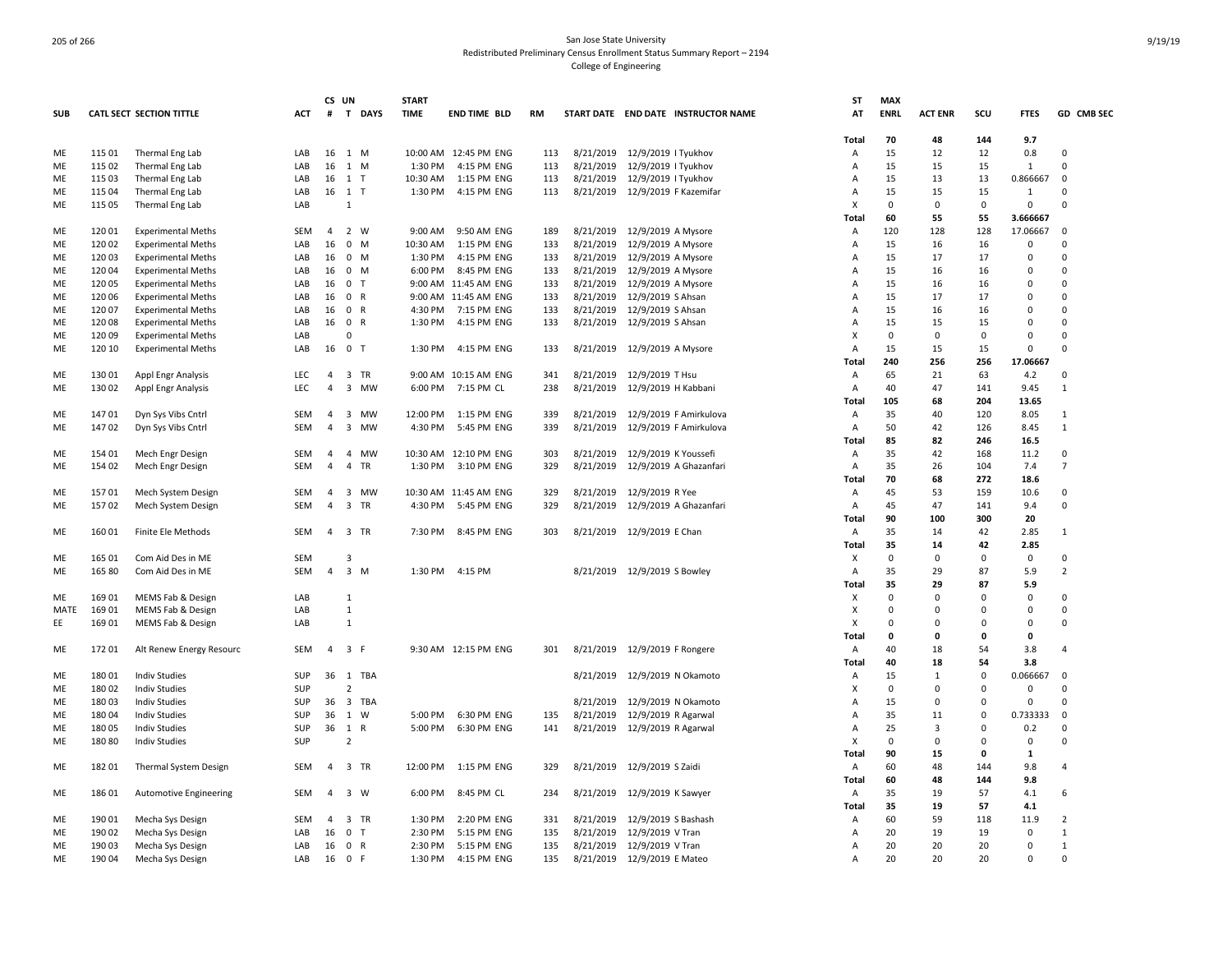|            |         |                           |            | CS UN          |                              |          | <b>START</b> |                       |     |           |                                             | ST             | <b>MAX</b>  |                      |              |                      |                      |
|------------|---------|---------------------------|------------|----------------|------------------------------|----------|--------------|-----------------------|-----|-----------|---------------------------------------------|----------------|-------------|----------------------|--------------|----------------------|----------------------|
| <b>SUB</b> |         | CATL SECT SECTION TITTLE  | ACT        |                |                              | # T DAYS | <b>TIME</b>  | <b>END TIME BLD</b>   | RM  |           | START DATE END DATE INSTRUCTOR NAME         | AT             | <b>ENRL</b> | <b>ACT ENR</b>       | scu          | <b>FTES</b>          | GD CMB SEC           |
|            |         |                           |            |                |                              |          |              |                       |     |           |                                             | Total          | 120         | 118                  | 177          | 11.9                 |                      |
| ME         | 192 01  | Robotics                  | <b>SEM</b> | $\overline{4}$ | 3 MW                         |          |              | 12:00 PM 12:50 PM ENG | 192 |           | 8/21/2019 12/9/2019 W Du                    | Α              | 35          | 16                   | 32           | 3.25                 | $\mathbf{1}$         |
| ME         | 192 02  | Robotics                  | LAB        | 16             | $\mathbf 0$<br>M             |          | 1:30 PM      | 4:15 PM ENG           | 192 |           | 8/21/2019 12/9/2019 H Bae                   | Α              | 35          | 16                   | 16           | 0                    | $\mathbf{1}$         |
|            |         |                           |            |                |                              |          |              |                       |     |           |                                             | Total          | 70          | 32                   | 48           | 3.25                 |                      |
| ME         |         | 195A 01 Sr Dsgn Project I | SEM        | 5              | 3 W                          |          | 1:30 PM      | 4:15 PM ENG           | 135 |           | 8/21/2019 12/9/2019 R Agarwal               | Α              | 30          | 25                   | 75           | 5                    | 0                    |
| ME         |         | 195A 02 Sr Dsgn Project I | <b>SEM</b> | 5              | $\overline{\mathbf{3}}$<br>W |          | 1:30 PM      | 4:15 PM ENG           | 111 | 8/21/2019 | 12/9/2019 R Yee                             | Α              | 30          | 18                   | 54           | 3.6                  | 0                    |
| ME         |         | 195A 03 Sr Dsgn Project I | <b>SEM</b> | 5              | 3 W                          |          | 1:30 PM      | 4:15 PM ENG           | 192 |           | 8/21/2019 12/9/2019 W Du                    | A              | 30          | 26                   | 78           | 5.2                  | 0                    |
| <b>ME</b>  |         | 195A 04 Sr Dsgn Project I | SEM        | -5             | 3 W                          |          | 1:30 PM      | 4:15 PM ENG           | 125 |           | 8/21/2019 12/9/2019 B Furman                | $\overline{A}$ | 30          | 20                   | 60           | 4                    | 0                    |
| ME         |         | 195A 05 Sr Dsgn Project I | SEM        | 5              | 3 W                          |          | 1:30 PM      | 4:15 PM ENG           | 213 |           | 8/21/2019 12/9/2019 V Cherickal Viswanathan | Α              | 30          | 28                   | 84           | 5.6                  | $\Omega$             |
| ME         | 195A 06 | Sr Dsgn Project I         | SEM        | 5              | $\overline{\mathbf{3}}$<br>W |          | 1:30 PM      | 4:15 PM ENG           | 141 |           | 8/21/2019 12/9/2019 J Mokri                 | Α              | 30          | 35                   | 105          | $\overline{7}$       | $\Omega$             |
| ME         |         | 195A 07 Sr Dsgn Project I | SEM        | -5             | 3 W                          |          | 1:30 PM      | 4:15 PM ENG           | 133 |           | 8/21/2019 12/9/2019 S Zaidi                 | Α              | 25          | 15                   | 45           | 3                    | 0                    |
|            |         |                           |            |                |                              |          |              |                       |     |           |                                             | Total          | 205         | 167                  | 501          | 33.4                 |                      |
| ME         | 20101   | <b>Project Planning</b>   | <b>LEC</b> |                | 2 3 MW                       |          | 4:30 PM      | 5:45 PM ENG           | 141 |           | 8/21/2019 12/9/2019 S Lee                   | Α              | 35          | 21                   | 63           | 5.25                 | 21                   |
|            |         |                           |            |                |                              |          |              |                       |     |           |                                             | Total          | 35          | 21                   | 63           | 5.25                 |                      |
| ME         | 221 01  | Visc Flow Anyl Cmp        | SEM        |                | 5 3 TR                       |          | 4:30 PM      | 5:45 PM ENG           | 301 |           | 8/21/2019 12/9/2019 C Han                   | A              | 40          | 16                   | 48           | 3.95                 | 15                   |
|            |         |                           |            |                |                              |          |              |                       |     |           |                                             | Total          | 40          | 16                   | 48           | 3.95                 |                      |
| ME         | 230 01  | Ad Mech Eng Analys        | SEM        | - 5            | 3 MW                         |          | 6:00 PM      | 7:15 PM ENG           | 339 |           | 8/21/2019 12/9/2019 Y Shabany               | Α              | 45          | 42                   | 126          | 10.45                | 41                   |
|            |         |                           |            |                |                              |          |              |                       |     |           |                                             | Total          | 45          | 42                   | 126          | 10.45                |                      |
| ME         | 240 01  | Rigid Body Dynamic        | SEM        |                | 5 3 TR                       |          | 7:30 PM      | 8:45 PM ENG           | 232 |           | 8/21/2019 12/9/2019 P Woytowitz             | Α              | 40          | 26                   | 78           | 6.4                  | 24                   |
|            |         |                           |            |                |                              |          |              |                       |     |           |                                             | Total          | 40          | 26                   | 78           | 6.4                  |                      |
| ME         | 25001   | Precision Mach Des        | <b>SEM</b> | 5              | $\overline{\mathbf{3}}$      | MW       | 6:00 PM      | 7:15 PM DMH           | 234 | 8/21/2019 | 12/9/2019 M Pharand                         | Α              | 50          | 31                   | 93           | 7.75                 | 31                   |
|            |         |                           |            |                |                              |          |              |                       |     |           |                                             | Total          | 50          | 31                   | 93           | 7.75                 |                      |
| ME         | 27101   | Comp Fluid Dyn ME         | <b>LEC</b> |                | 2 3 MW                       |          | 7:30 PM      | 8:45 PM ENG           | 213 |           | 8/21/2019 12/9/2019 E Thurlow               | Α              | 45          | 23                   | 69           | 5.7                  | 22                   |
|            |         |                           |            |                |                              |          |              |                       |     |           |                                             | Total          | 45          | 23                   | 69           | 5.7                  |                      |
| ME         | 273 01  | Finite El Meth Eng        | <b>SEM</b> |                | 4 3 TR                       |          | 6:00 PM      | 7:15 PM ENG           | 303 |           | 8/21/2019 12/9/2019 E Chan                  | $\overline{A}$ | 35          | 36                   | 108          | 9                    | 36                   |
|            |         |                           |            |                |                              |          |              |                       |     |           |                                             | <b>Total</b>   | 35          | 36                   | 108          | 9                    |                      |
| ME         | 280 01  | Auto Control Engr         | SEM        |                | 5 3 MW                       |          | 7:30 PM      | 8:45 PM ENG           | 401 |           | 8/21/2019 12/9/2019 N Hemati                | A              | 35          | 28                   | 84           | $\overline{7}$       | 28                   |
|            |         |                           |            |                |                              |          |              |                       |     |           |                                             | Total          | 35          | 28                   | 84           | $\overline{7}$       |                      |
| ME         | 285 01  | Mechatronic Sys En        | SEM        | - 5            | 3 TR                         |          | 6:00 PM      | 6:50 PM ENG           | 135 |           | 8/21/2019 12/9/2019 S Bashash               | Α              | 35          | 35                   | 70           | 8.75                 | 35                   |
| ME         | 285 02  | Mechatronic Sys En        | LAB        | 16 0 F         |                              |          | 4:30 PM      | 7:15 PM ENG           | 135 |           | 8/21/2019 12/9/2019 S Bashash               | Α              | 35          | 35                   | 35           | 0                    | 35                   |
|            |         |                           |            |                |                              |          |              |                       |     |           |                                             | Total          | 70          | 70                   | 105          | 8.75                 |                      |
| ME         | 295A 01 | ME Project I              | SUP        | 25             | 3 TBA                        |          |              |                       |     | 8/21/2019 | 12/9/2019 R Agarwal                         | Α              | 10          | $\mathbf 0$          | $\Omega$     | $\mathbf 0$          | 0                    |
| ME         | 295A 02 | ME Project                | SUP        | 25             | 3 TBA                        |          |              |                       |     |           | 8/21/2019 12/9/2019 F Amirkulova            | Α              | 10          | $\Omega$             | $\Omega$     | $\mathbf 0$          | 0                    |
| ME         | 295A 03 | ME Project I              | <b>SUP</b> | 25             | 3 TBA                        |          |              |                       |     | 8/21/2019 | 12/9/2019 A Ghazanfari                      | A              | 10          | 1                    | $\Omega$     | 0.25                 | $\mathbf{1}$         |
| ME         | 295A 04 | ME Project I              | <b>SUP</b> | 25 3 TBA       |                              |          |              |                       |     |           | 8/21/2019 12/9/2019 S Bashash               | A              | 10          | 5                    | $\Omega$     | 1.25                 | 5                    |
| ME         | 295A 05 | ME Project I              | SUP        | 25             | 3 TBA                        |          |              |                       |     | 8/21/2019 | 12/9/2019 W Du                              | Α              | 10          | $\overline{4}$       | $\Omega$     | 1                    | $\overline{4}$       |
| ME         | 295A 06 | ME Project                | <b>SUP</b> | 25             | 3 TBA                        |          |              |                       |     | 8/21/2019 | 12/9/2019 B Furman                          | Α              | 10          | $\overline{2}$       | <sup>0</sup> | 0.5                  | $\overline{2}$       |
| ME         | 295A 07 | ME Project I              | SUP        | 25             | 3 TBA                        |          |              |                       |     | 8/21/2019 | 12/9/2019 C Han                             | A              | 10          | $\mathbf{1}$         | 0            | 0.25                 | $\mathbf{1}$         |
| ME         |         | 295A 08 ME Project I      | <b>SUP</b> | 25             | 3 TBA                        |          |              |                       |     |           | 8/21/2019 12/9/2019 T Hsu                   | Α              | 10          | $\Omega$             | $\Omega$     | $\mathbf 0$          | 0                    |
| ME         | 295A 09 | ME Project I              | <b>SUP</b> | 25             | $\overline{\mathbf{3}}$      | TBA      |              |                       |     | 8/21/2019 | 12/9/2019 S Lee                             | Α              | 10          | $\Omega$             | $\Omega$     | $\Omega$             | 0                    |
| ME         |         | 295A 10 ME Project        | SUP        | 25             | 3 TBA                        |          |              |                       |     |           | 8/21/2019 12/9/2019 N Okamoto               | Α              | 10          | 3                    |              | 0.75                 | $\overline{3}$       |
| <b>ME</b>  |         | 295A 11 ME Project        | SUP        | 25             | 3 TBA                        |          |              |                       |     | 8/21/2019 | 12/9/2019 V Cherickal Viswanathan           | $\overline{A}$ | 10          | .5                   | $\Omega$     | 1.25                 | 5                    |
| ME         |         | 295A 12 ME Project        | SUP        | 25             | 3 TBA                        |          |              |                       |     |           | 8/21/2019 12/9/2019 R Yee                   | A              | 10          | 3                    | $\Omega$     | 0.75                 | $\overline{3}$       |
| ME         |         | 295A 13 ME Project        | SUP        | 25             | 3 TBA                        |          |              |                       |     |           | 8/21/2019 12/9/2019 F Barez                 | Α              | 10          | 6                    | $\Omega$     | 1.5                  | 6                    |
| ME         |         | 295A 14 ME Project I      | SUP        | 25             | 3 TBA                        |          |              |                       |     |           | 8/21/2019 12/9/2019 F Kazemifar             | Α              | 10          | $\Omega$             | $\Omega$     | $\mathbf 0$          | 0                    |
|            |         |                           |            |                |                              |          |              |                       |     |           |                                             | <b>Total</b>   | 140         | 30                   | 0            | 7.5                  |                      |
| ME         |         | 295B 01 ME Project II     | SUP        | 25             | 3 TBA                        |          |              |                       |     | 8/21/2019 | 12/9/2019 R Agarwal                         | Α              | 10          | $\Omega$             | $\Omega$     | $\Omega$             | $\Omega$<br>$\Omega$ |
| ME         |         | 295B 02 ME Project II     | SUP        | 25             | 3 TBA                        |          |              |                       |     | 8/21/2019 | 12/9/2019 F Amirkulova                      | Α              | 10          | $\Omega$             | $\Omega$     | $\Omega$             |                      |
| ME         | 295B03  | ME Project II             | SUP        | 25             | 3 TBA                        |          |              |                       |     | 8/21/2019 | 12/9/2019 A Ghazanfari                      | Α              | 10          | $\overline{2}$       | $\Omega$     | 0.5                  | $\overline{2}$       |
| ME         | 295B 04 | ME Project II             | SUP        | 25             | 3 TBA                        |          |              |                       |     | 8/21/2019 | 12/9/2019 S Bashash                         | Α              | 10          | $\overline{2}$       | $\Omega$     | 0.5                  | $\overline{2}$       |
| ME         | 295B 05 | ME Project II             | SUP        | 25             | 3 TBA                        |          |              |                       |     | 8/21/2019 | 12/9/2019 W Du                              | Α              | 10          | $\overline{4}$       | $\Omega$     | 1                    | 4                    |
| ME         | 295B 06 | ME Project II             | SUP        | 25             | 3 TBA                        |          |              |                       |     |           | 8/21/2019 12/9/2019 B Furman                | A              | 10          | $\mathbf{1}$         | $\Omega$     | 0.25                 | $\mathbf{1}$         |
| ME         | 295B07  | ME Project II             | <b>SUP</b> | 25             | 3 TBA                        |          |              |                       |     | 8/21/2019 | 12/9/2019 C Han                             | A              | 10          | $\Omega$             | <sup>0</sup> | $\mathbf 0$          | 0                    |
| ME         |         | 295B 08 ME Project II     | <b>SUP</b> | 25             | 3 TBA                        |          |              |                       |     | 8/21/2019 | 12/9/2019 T Hsu                             | Α              | 10          | $\Omega$<br>$\Omega$ | $\Omega$     | $\Omega$<br>$\Omega$ | $\Omega$<br>$\Omega$ |
| ME         |         | 295B 09 ME Project II     | <b>SUP</b> | 25             | 3 TBA                        |          |              |                       |     | 8/21/2019 | 12/9/2019 S Lee                             | A              | 10          | $\Omega$             |              | $\Omega$             | 0                    |
| ME         |         | 295B 10 ME Project II     | SUP        | 25 3 TBA       |                              |          |              |                       |     |           | 8/21/2019 12/9/2019 N Okamoto               | Α              | 10          |                      | $\Omega$     |                      |                      |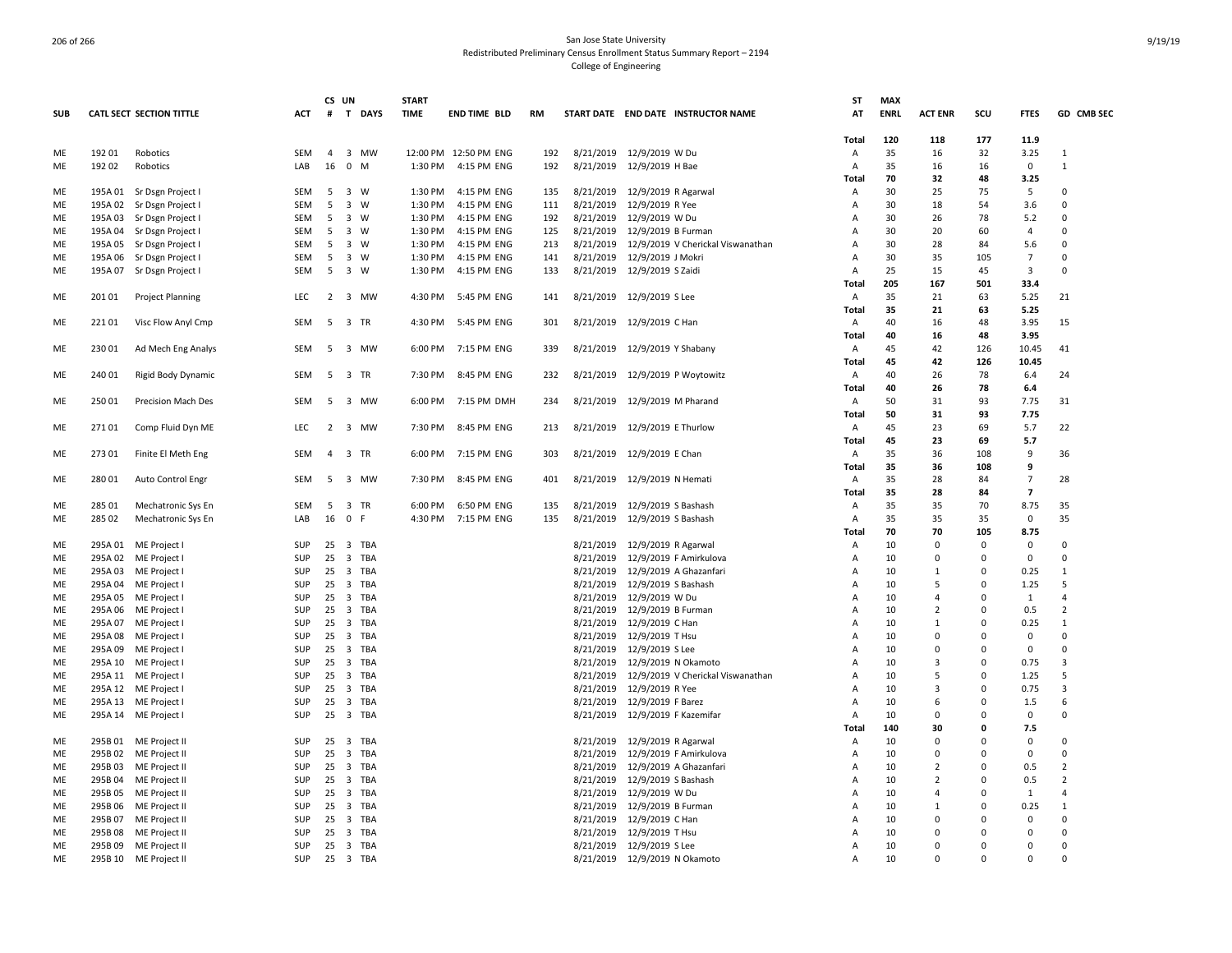|            |        |                                 |            |              | CS UN       | <b>START</b> |                     |           |           |                                     | SΤ                                  | <b>MAX</b>  |                |            |             |                   |
|------------|--------|---------------------------------|------------|--------------|-------------|--------------|---------------------|-----------|-----------|-------------------------------------|-------------------------------------|-------------|----------------|------------|-------------|-------------------|
| <b>SUB</b> |        | <b>CATL SECT SECTION TITTLE</b> | <b>ACT</b> | . #          | <b>DAYS</b> | <b>TIME</b>  | <b>END TIME BLD</b> | <b>RM</b> |           | START DATE END DATE INSTRUCTOR NAME | AT                                  | <b>ENRL</b> | <b>ACT ENR</b> | scu        | <b>FTES</b> | <b>GD CMB SEC</b> |
| ME         |        | 295B 11 ME Project II           | SUP        |              | 25 3 TBA    |              |                     |           | 8/21/2019 | 12/9/2019 V Cherickal Viswanathan   | A                                   | 10          | 4              | 0          |             | -4                |
| ME         |        | 295B 12 ME Project II           | SUP        | $25 \quad 3$ | TBA         |              |                     |           | 8/21/2019 | 12/9/2019 R Yee                     | A                                   | 10          | 3              | $^{\circ}$ | 0.75        |                   |
| <b>ME</b>  |        | 295B 13 ME Project II           | SUP        |              | 25 3 TBA    |              |                     |           | 8/21/2019 | 12/9/2019 F Barez                   | А                                   | 10          |                | 0          | 0.25        |                   |
|            |        |                                 |            |              |             |              |                     |           |           |                                     | Total                               | 130         | 17             | 0          | 4.25        |                   |
| ME         | 298 01 | Special Project ME              | SUP        | 25 1         | TBA         |              |                     |           | 8/21/2019 | 12/9/2019 N Okamoto                 | А                                   | 15          |                |            | 0.583333    |                   |
| ME         | 298 02 | Special Project ME              | SUP        | 25 3         | TBA         |              |                     |           | 8/21/2019 | 12/9/2019 N Okamoto                 | A                                   | 10          | $^{\circ}$     | $\Omega$   | $\Omega$    | $\mathbf 0$       |
|            |        |                                 |            |              |             |              |                     |           |           |                                     | Total                               | 25          |                |            | 0.583333    |                   |
| ME         | 299 01 | Master's Thesis                 | SUP        |              | 25 3 TBA    |              |                     |           | 8/21/2019 | 12/9/2019 R Agarwal                 | A                                   | 10          | 3              | 0          | 0.75        | - 3               |
|            |        |                                 |            |              |             |              |                     |           |           |                                     | Total                               | 10          | 3              | 0          | 0.75        |                   |
|            |        |                                 |            |              |             |              |                     |           |           |                                     | <b>Mechanical Engineering Total</b> | 3480        | 2686           | 5959       | 426.2667    |                   |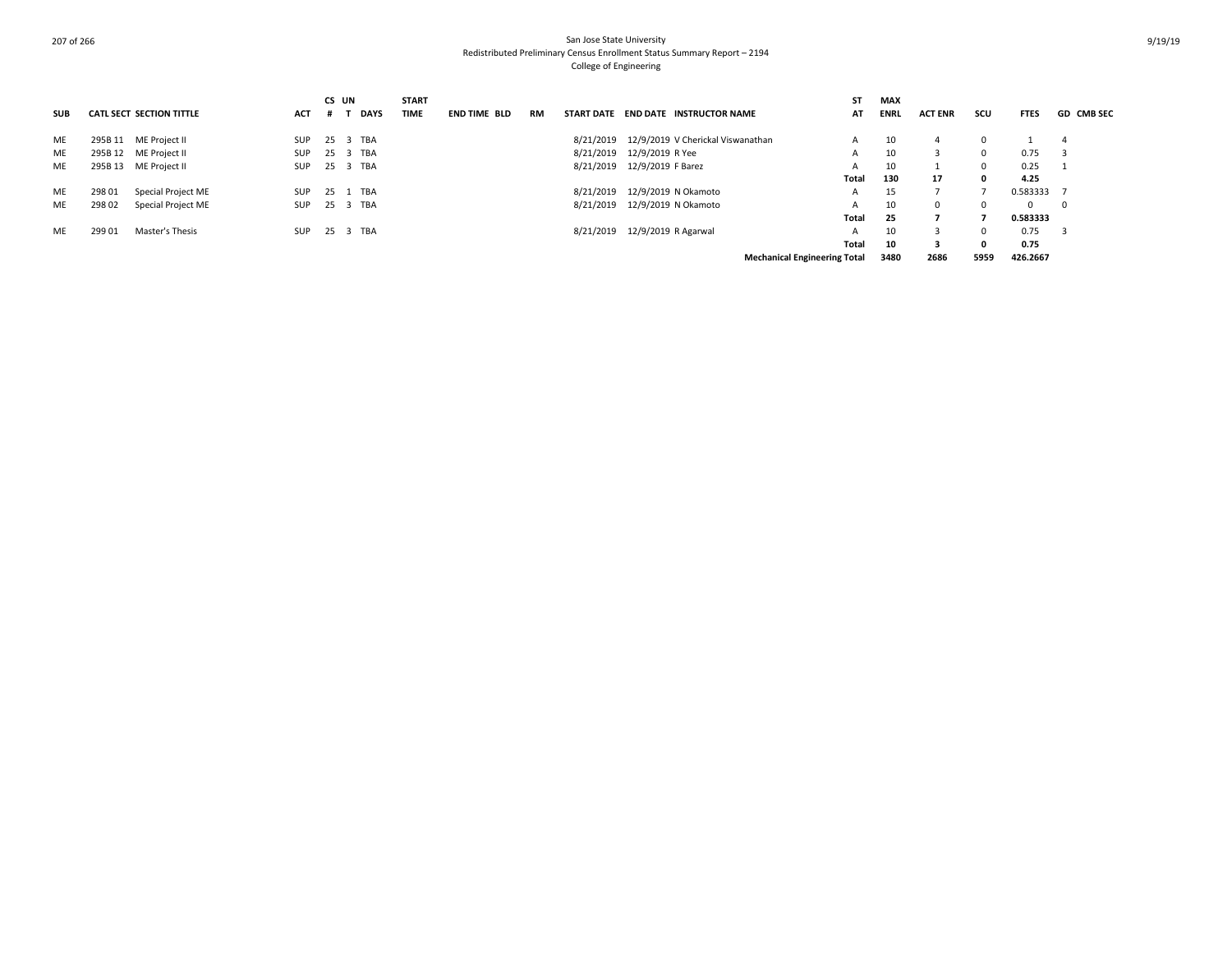|                     |                |                                          |                   |                   | CS UN               | <b>START</b>       |                            |            |                        |                                              | ST                               | <b>MAX</b>     |                |                    |                       |                                                 |  |
|---------------------|----------------|------------------------------------------|-------------------|-------------------|---------------------|--------------------|----------------------------|------------|------------------------|----------------------------------------------|----------------------------------|----------------|----------------|--------------------|-----------------------|-------------------------------------------------|--|
| <b>SUB</b>          |                | CATL SECT SECTION TITTLE                 | ACT               | #                 | T DAYS              | <b>TIME</b>        | END TIME BLD               | <b>RM</b>  |                        | START DATE END DATE INSTRUCTOR NAME          | AT                               | <b>ENRL</b>    | <b>ACT ENR</b> | scu                | <b>FTES</b>           | GD CMB SEC                                      |  |
| Technology          |                |                                          |                   |                   |                     |                    |                            |            |                        |                                              |                                  |                |                |                    |                       |                                                 |  |
| <b>TECH</b>         | 20A 01         | Comp Aid Graphics                        | <b>LEC</b>        | $\overline{2}$    | 2 <sub>T</sub>      |                    | 12:00 PM 12:50 PM IS       | 117        |                        | 8/21/2019 12/9/2019 S Effati                 | Α                                | 30             | 21             | 21                 | 2.8                   | 0                                               |  |
| <b>TECH</b>         | 20A 11         | Comp Aid Graphics                        | LAB               |                   | 16 0 R              |                    | 12:00 PM 2:45 PM IS        | 117        |                        | 8/21/2019 12/9/2019 S Effati                 | $\overline{A}$                   | 30             | 21             | 21                 | $\mathbf 0$           | $\mathbf 0$                                     |  |
|                     |                |                                          |                   |                   |                     |                    |                            |            |                        |                                              | Total                            | 60             | 42             | 42                 | 2.8                   |                                                 |  |
| <b>TECH</b>         | 30 01          | Intro Python Prog                        | <b>LEC</b>        |                   | 2 3 TR              |                    | 9:00 AM 10:15 AM ENG       | 490        |                        | 8/21/2019 12/9/2019 A Saeidi Ashtiyani       | $\overline{A}$                   | 30             | 38             | 114                | 7.6                   | $\mathbf 0$                                     |  |
|                     |                |                                          |                   |                   |                     |                    |                            |            |                        |                                              | Total                            | 30             | 38             | 114                | 7.6                   |                                                 |  |
| <b>TECH</b>         | 3101           | Qual Assur & Control                     | LEC               |                   | $\overline{3}$      |                    |                            |            |                        |                                              | х                                | $\mathbf 0$    | $\Omega$       | $\mathsf 0$        | 0                     | $\mathbf 0$                                     |  |
| <b>TECH</b>         | 3102           | Qual Assur & Control                     | LEC               | $\mathbf{1}$      | 3 TR                |                    | 10:30 AM 11:45 AM IS       | 216        |                        | 8/21/2019 12/9/2019 S Obi                    | A                                | 40             | 27             | 81                 | 5.4                   | $\mathbf 0$                                     |  |
|                     |                |                                          |                   |                   |                     |                    |                            |            |                        |                                              | Total                            | 40             | 27             | 81                 | 5.4                   |                                                 |  |
| <b>TECH</b>         | 41 11          | Mach Shop Safety                         | LAB               | 16                | 1 TBA               |                    | IS                         | 120        |                        | 8/21/2019 12/9/2019                          | Α                                | 24             | 24             | 24                 | 1.6                   | $\mathbf{0}$<br>- C                             |  |
| ME<br><b>TECH</b>   | 41 11<br>41 12 | Mach Shop Safety                         | LAB<br>LAB        | 16<br>16          | 1 TBA<br>1 TBA      |                    | IS<br>IS                   | 120<br>120 |                        | 8/21/2019 12/9/2019<br>8/21/2019 12/9/2019   | $\overline{A}$<br>$\overline{A}$ | $\Omega$<br>24 | $\Omega$<br>17 | $\mathbf{0}$<br>17 | $\Omega$<br>1.133333  | $\mathbf{0}$<br><b>C</b><br>$\mathbf{0}$<br>- C |  |
| ME                  | 41 12          | Mach Shop Safety<br>Mach Shop Safety     | LAB               | 16                | 1 TBA               |                    | IS                         | 120        |                        | 8/21/2019 12/9/2019                          | A                                | $\Omega$       | $\Omega$       | $\mathbf{0}$       | $\Omega$              | $\mathbf{0}$<br>- C                             |  |
| <b>TECH</b>         | 41 13          | Mach Shop Safety                         | LAB               | 16                | $\mathbf{1}$<br>TBA |                    | IS                         | 120        |                        | 8/21/2019 12/9/2019                          | $\overline{A}$                   | 24             | 18             | 18                 | 1.2                   | $\mathbf{0}$<br>-C                              |  |
| ME                  | 41 13          | Mach Shop Safety                         | LAB               | 16                | 1 TBA               |                    | IS                         | 120        |                        | 8/21/2019 12/9/2019                          | A                                | $\Omega$       | $\mathbf 0$    | $\mathbf 0$        | $\mathbf 0$           | $\mathbf{0}$<br><b>C</b>                        |  |
| TECH                | 41 14          | Mach Shop Safety                         | LAB               | 16                | 1 TBA               |                    | IS                         | 120        | 8/21/2019              | 12/9/2019                                    | Α                                | 24             | 19             | 19                 | 1.266667              | $\mathbf{0}$<br>-C                              |  |
| ME                  | 41 14          | Mach Shop Safety                         | LAB               | 16                | 1 TBA               |                    | IS                         | 120        |                        | 8/21/2019 12/9/2019                          | $\overline{A}$                   | $\Omega$       | $\Omega$       | $\mathbf 0$        | $\Omega$              | $\mathbf{0}$<br>- C                             |  |
| <b>TECH</b>         | 41 15          | Mach Shop Safety                         | LAB               |                   | 16 1 TBA            |                    | IS                         | 120        |                        | 8/21/2019 12/9/2019                          | $\overline{A}$                   | 24             | 19             | 19                 | 1.266667              | 0 <sup>o</sup>                                  |  |
| ME                  | 41 15          | Mach Shop Safety                         | LAB               | 16                | 1 TBA               |                    | IS                         | 120        |                        | 8/21/2019 12/9/2019                          | $\overline{A}$                   | $\Omega$       | $\Omega$       | $\mathbf{0}$       | $\Omega$              | $\mathbf{0}$<br>- C                             |  |
| <b>TECH</b>         | 41 16          | Mach Shop Safety                         | LAB               | 16                | 1 TBA               |                    | IS                         | 120        |                        | 8/21/2019 12/9/2019                          | $\overline{A}$                   | 24             | 18             | 18                 | 1.2                   | $\overline{0}$<br>- C                           |  |
| ME                  | 41 16          | Mach Shop Safety                         | LAB               |                   | 16 1 TBA            |                    | IS                         | 120        |                        | 8/21/2019 12/9/2019                          | A                                | $\mathbf 0$    | $\Omega$       | $\mathbf{0}$       | $\mathbf{0}$          | 0 <sub>c</sub>                                  |  |
|                     |                |                                          |                   |                   |                     |                    |                            |            |                        |                                              | Total                            | 144            | 115            | 115                | 7.666667              |                                                 |  |
| <b>TECH</b>         | 42 11          | Mfg Mach Shop Proj                       | LAB               | 16                | 1 TBA               |                    | IS                         | 120        |                        | 8/21/2019 12/9/2019                          | A                                | 24             | 14             | 14                 | 0.933333              | 0 <sub>c</sub>                                  |  |
| ME                  | 42 11          | Mfg Mach Shop Proj                       | LAB               | 16                | 1 TBA               |                    | IS                         | 120        |                        | 8/21/2019 12/9/2019                          | Α                                | $\mathbf 0$    | $\Omega$       | $\mathbf 0$        | $\mathbf 0$           | $\mathbf{0}$<br><b>C</b>                        |  |
|                     |                |                                          |                   |                   |                     |                    |                            |            |                        |                                              | Total                            | 24             | 14             | 14                 | 0.933333              |                                                 |  |
| TECH                | 46 01<br>46 11 | Mach Oper & Mgmt                         | LEC               | 2<br>16           | 3 MW<br>$\mathbf 0$ |                    | 4:30 PM 5:20 PM IS<br>IS   | 121<br>119 |                        | 8/21/2019 12/9/2019 D Muntz                  | Α                                | 24<br>24       | 18             | 36<br>18           | 3.6<br>0              | 0<br>0                                          |  |
| <b>TECH</b>         |                | Mach Oper & Mgmt                         | LAB               |                   | TBA                 |                    |                            |            | 8/21/2019              | 12/9/2019                                    | Α<br>Total                       | 48             | 18<br>36       | 54                 | 3.6                   |                                                 |  |
| <b>TECH</b>         | 60 01          | Intro Electronics                        | LEC               | 2                 | 3 TR                | 7:30 AM            | 8:20 AM ENG                | 343        |                        | 8/21/2019 12/9/2019 M Zand                   | Α                                | 50             | 55             | 110                | 11                    | $\Omega$                                        |  |
| <b>TECH</b>         | 60 02          | Intro Electronics                        | <b>LEC</b>        | 2                 | 3 MW                | 3:00 PM            | 3:50 PM IS                 | 216        | 8/21/2019              | 12/9/2019 M Zand                             | Α                                | 30             | 41             | 82                 | 8.2                   | $\Omega$                                        |  |
| <b>TECH</b>         | 60 11          | Intro Electronics                        | LAB               | 16                | 0 F                 | 10:30 AM           | 1:15 PM IS                 | 117        | 8/21/2019              | 12/9/2019 M Zand                             | $\overline{A}$                   | 25             | 24             | 24                 | $\Omega$              | $\Omega$                                        |  |
| <b>TECH</b>         | 60 12          | Intro Electronics                        | LAB               | 16                | 0 F                 | 1:30 PM            | 4:15 PM IS                 | 117        | 8/21/2019              | 12/9/2019 M Zand                             | Α                                | 25             | 23             | 23                 | $\Omega$              | $\Omega$                                        |  |
| TECH                | 60 13          | Intro Electronics                        | LAB               | 16                | 0 F                 |                    | 4:30 PM 7:15 PM IS         | 117        |                        | 8/21/2019 12/9/2019 M Zand                   | Α                                | 30             | 28             | 28                 | $\Omega$              | $\mathbf 0$                                     |  |
| <b>TECH</b>         | 60 14          | Intro Electronics                        | LAB               | 16                | 0 F                 |                    | 7:30 AM 10:15 AM IS        | 117        |                        | 8/21/2019 12/9/2019 M Zand                   | $\overline{A}$                   | 25             | 21             | 21                 | $\Omega$              | 0                                               |  |
|                     |                |                                          |                   |                   |                     |                    |                            |            |                        |                                              | Total                            | 185            | 192            | 288                | 19.2                  |                                                 |  |
| <b>TECH</b>         | 63 01          | Analog Digital Circ                      | LEC               | $\overline{2}$    | 3 TR                | 4:30 PM            | 5:20 PM IS                 | 216        | 8/21/2019              | 12/9/2019 P Ostovari                         | Α                                | 50             | 45             | 90                 | 9                     | $\mathbf 0$                                     |  |
| <b>TECH</b>         | 63 11          | Analog Digital Circ                      | LAB               | 16                | $0$ M               | 6:00 PM            | 8:45 PM IS                 | 117        | 8/21/2019              | 12/9/2019 T Brown Jr.                        | Α                                | 25             | 18             | 18                 | $\mathbf 0$           | $\Omega$                                        |  |
| <b>TECH</b>         | 63 12          | Analog Digital Circ                      | LAB               | 16                | 0 <sub>T</sub>      | 6:00 PM            | 8:45 PM IS                 | 117        | 8/21/2019              | 12/9/2019 A Saeidi Ashtiyani                 | Α                                | 25             | 27             | 27                 | 0                     | $\Omega$                                        |  |
|                     |                |                                          |                   |                   |                     |                    |                            |            |                        |                                              | Total                            | 100            | 90             | 135                | 9                     | $\mathbf 0$                                     |  |
| <b>TECH</b>         | 65 01<br>65 02 | Netwrk Theory/Appl                       | <b>LEC</b><br>LEC | 1<br>$\mathbf{1}$ | 3 TR<br>3 MW        | 9:00 AM<br>9:00 AM | 9:50 AM ENG<br>9:50 AM ENG | 103<br>490 | 8/21/2019              | 12/9/2019 P Ostovari                         | Α                                | 40<br>30       | 35<br>36       | 70<br>72           | $\overline{7}$<br>7.2 | $\mathbf 0$                                     |  |
| <b>TECH</b><br>TECH | 65 03          | Netwrk Theory/Appl<br>Netwrk Theory/Appl | LEC               | 1                 | 3 MW                |                    | 10:30 AM 11:20 AM ENG      | 490        | 8/21/2019<br>8/21/2019 | 12/9/2019 R Grotegut<br>12/9/2019 R Grotegut | A<br>Α                           | 30             | 31             | 62                 | $6.2$                 | $\mathbf 0$                                     |  |
| TECH                | 65 11          | Netwrk Theory/Appl                       | LAB               | 15                | 0 R                 | 12:00 PM           | 2:45 PM ENG                | 103        | 8/21/2019              | 12/9/2019 P Ostovari                         | Α                                | 40             | 35             | 35                 | $\mathbf 0$           | 0                                               |  |
| TECH                | 65 12          | Netwrk Theory/Appl                       | LAB               | 15                | $0 \t M$            | 12:00 PM           | 2:45 PM ENG                | 490        |                        | 8/21/2019 12/9/2019 R Grotegut               | Α                                | 30             | 36             | 36                 | $\mathbf 0$           | 0                                               |  |
| <b>TECH</b>         | 65 13          | Netwrk Theory/Appl                       | LAB               | 15                | 0 M                 | 3:00 PM            | 5:45 PM ENG                | 490        |                        | 8/21/2019 12/9/2019 R Grotegut               | Α                                | 30             | 31             | 31                 | $\Omega$              | $\mathbf 0$                                     |  |
|                     |                |                                          |                   |                   |                     |                    |                            |            |                        |                                              | Total                            | 200            | 204            | 306                | 20.4                  |                                                 |  |
| <b>TECH</b>         | 6601           | Network Admin                            | <b>LEC</b>        | 2                 | 3 TR                |                    | 12:00 PM 12:50 PM ENG      | 490        |                        | 8/21/2019 12/9/2019 W Abdeljabbar            | Α                                | 30             | 32             | 64                 | 6.4                   | $\mathbf 0$                                     |  |
| <b>TECH</b>         | 66 11          | Network Admin                            | LAB               |                   | 16 0 F              |                    | 9:00 AM 11:45 AM ENG       | 490        |                        | 8/21/2019 12/9/2019 W Abdeljabbar            | $\overline{A}$                   | 30             | 32             | 32                 | $\mathbf 0$           | $\mathbf 0$                                     |  |
|                     |                |                                          |                   |                   |                     |                    |                            |            |                        |                                              | <b>Total</b>                     | 60             | 64             | 96                 | 6.4                   |                                                 |  |
| <b>TECH</b>         | 6701           | Intro to IoT                             | LEC               | $\overline{2}$    | 3 TR                | 3:00 PM            | 3:50 PM ENG                | 490        |                        | 8/21/2019 12/9/2019 M Zand                   | Α                                | 30             | 31             | 62                 | 6.2                   | $\mathbf 0$                                     |  |
| <b>TECH</b>         | 67 11          | Intro to IoT                             | LAB               | 16                | 0 <sub>T</sub>      | 6:00 PM            | 8:45 PM ENG                | 490        |                        | 8/21/2019 12/9/2019 M Zand                   | Α                                | 30             | 31             | 31                 | 0                     | 0                                               |  |
|                     |                |                                          |                   |                   |                     |                    |                            |            |                        |                                              | Total                            | 60             | 62             | 93                 | 6.2                   |                                                 |  |
| TECH                | 68 01          | <b>IoT Systems</b>                       | LEC               | 2                 | 3 TR                | 1:30 PM            | 2:20 PM ENG                | 490        | 8/21/2019              | 12/9/2019 W Abdeljabbar                      | Α                                | 30             | 20             | 40                 | $\overline{4}$        | $\mathbf 0$                                     |  |
| <b>TECH</b>         | 68 11          | <b>IoT Systems</b>                       | LAB               | 16                | 0 F                 | 3:00 PM            | 5:45 PM ENG                | 490        |                        | 8/21/2019 12/9/2019 W Abdeljabbar            | Α                                | 30<br>60       | 20<br>40       | 20<br>60           | $\Omega$<br>Δ         | $\Omega$                                        |  |
|                     |                |                                          |                   |                   |                     |                    |                            |            |                        |                                              | Total                            |                |                |                    |                       |                                                 |  |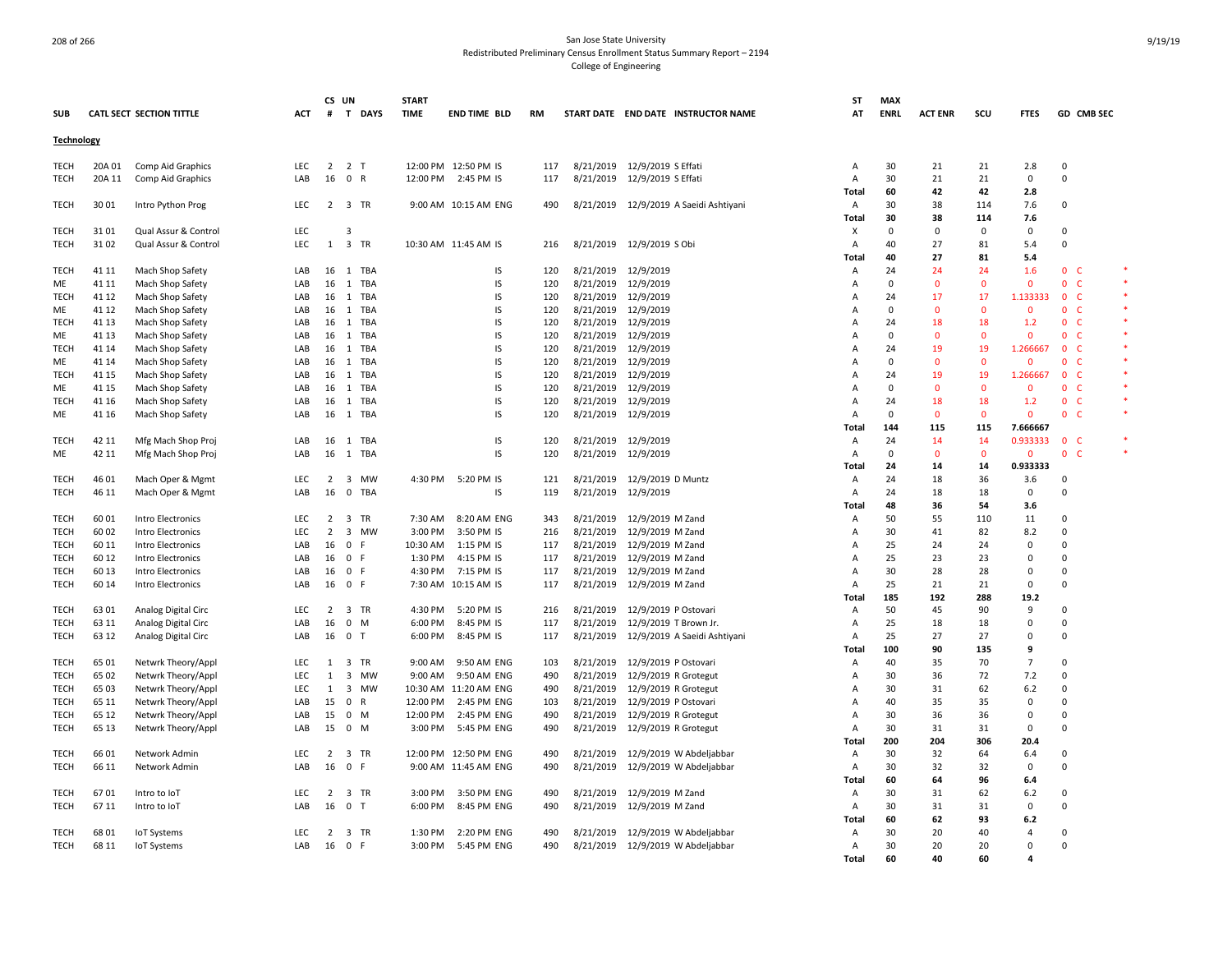|             |         |                                 |            | CS UN          |                                         | <b>START</b> |                       |            |           |                                       | <b>ST</b>      | <b>MAX</b>  |                   |                |                |                     |        |
|-------------|---------|---------------------------------|------------|----------------|-----------------------------------------|--------------|-----------------------|------------|-----------|---------------------------------------|----------------|-------------|-------------------|----------------|----------------|---------------------|--------|
| <b>SUB</b>  |         | <b>CATL SECT SECTION TITTLE</b> | ACT        | #              | T DAYS                                  | <b>TIME</b>  | <b>END TIME BLD</b>   | <b>RM</b>  |           | START DATE END DATE INSTRUCTOR NAME   | AT             | <b>ENRL</b> | <b>ACT ENR</b>    | SCU            | <b>FTES</b>    | GD CMB SEC          |        |
| TECH        | 115 01  | Automation & Cntrl              | LEC        |                | $2 \quad 3 \quad M$                     |              | 6:00 PM 7:45 PM IS    | 216        |           | 8/21/2019 12/9/2019 R Werkman         | A              | 30          | 28                | 56             | 5.6            | 0                   |        |
| TECH        | 115 11  | Automation & Cntrl              | LAB        | 16             | 0 <sub>T</sub>                          |              | 7:30 AM 10:15 AM IS   | 117        |           | 8/21/2019 12/9/2019 R Werkman         | Α              | 30          | 28                | 28             | 0              | 0                   |        |
| TECH        | 115 12  | Automation & Cntrl              | LAB        |                | $\Omega$                                |              |                       |            |           |                                       | X              | $\mathbf 0$ | 0                 | 0              | 0              | 0                   |        |
| TECH        | 140 01  | Green Prod Design               | LEC        | $\overline{2}$ | 3 R                                     | 3:00 PM      | 4:45 PM ENG           | 103        |           | 8/21/2019 12/9/2019 D Yan             | Total<br>Α     | 60<br>40    | 56<br>35          | 84<br>70       | 5.6<br>-7      | 0 <sup>o</sup>      | *      |
| ME          | 140 01  | Green Prod Design               | LEC        | $\overline{2}$ | 3 R                                     | 3:00 PM      | 4:45 PM ENG           | 103        | 8/21/2019 | 12/9/2019 D Yan                       | Α              | $\mathbf 0$ | $\Omega$          | $\mathbf 0$    | $\Omega$       | $\mathbf{0}$<br>- C | $\ast$ |
| <b>TECH</b> | 140 11  | Green Prod Design               | LAB        | 16             | 0 R                                     | 6:00 PM      | 8:45 PM ENG           | 103        |           | 8/21/2019 12/9/2019 D Patel           | $\overline{A}$ | 20          | 20                | 20             | $\Omega$       | 0 <sup>o</sup>      |        |
| ME          | 140 11  | Green Prod Design               | LAB        | 16             | 0 R                                     | 6:00 PM      | 8:45 PM ENG           | 103        |           | 8/21/2019 12/9/2019 D Patel           | $\overline{A}$ | $\mathbf 0$ | $\Omega$          | $\overline{0}$ | $\Omega$       | 0 <sub>c</sub>      |        |
|             |         |                                 | LAB        |                | 0 W                                     |              | 9:00 AM 11:45 AM IS   |            |           |                                       |                | 20          |                   | 15             | $\mathbf 0$    | 0 <sub>c</sub>      | $\ast$ |
| <b>TECH</b> | 140 12  | Green Prod Design               |            | 16<br>16       | $0 \quad W$                             |              |                       | 117<br>117 |           | 8/21/2019 12/9/2019 R Chilukuri Leela | Α              | $\mathbf 0$ | 15<br>$\mathbf 0$ | $\mathbf 0$    | $\overline{0}$ | 0 <sub>c</sub>      |        |
| ME          | 140 12  | Green Prod Design               | LAB        |                |                                         |              | 9:00 AM 11:45 AM IS   |            |           | 8/21/2019 12/9/2019 R Chilukuri Leela | Α<br>Total     | 80          | 70                | 105            | $\overline{7}$ |                     |        |
| TECH        | 145 01  | Lean Manufacturing              | LEC        |                | 3 3 TR                                  | 7:30 PM      | 8:45 PM IS            | 216        |           | 8/21/2019 12/9/2019 K Suleman         | Α              | 50          | 50                | 150            | 10             | 0                   |        |
|             |         |                                 |            |                |                                         |              |                       |            |           |                                       | Total          | 50          | 50                | 150            | 10             |                     |        |
| TECH        | 146 01  | 3D Printing & App               | LEC        | $\overline{a}$ | 3 TBA                                   |              | <b>ENG</b>            | 101        |           | 8/21/2019 12/9/2019                   | Α              | 30          | 39                | 117            | 7.9            | 2                   |        |
|             |         |                                 |            |                |                                         |              |                       |            |           |                                       | Total          | 30          | 39                | 117            | 7.9            |                     |        |
| TECH        | 14701   | Green Mfg Managemt              | LEC        | 2              | 3 M                                     | 6:00 PM      | 7:45 PM ENG           | 103        |           | 8/21/2019 12/9/2019 S Obi             | Α              | 40          | 34                | 68             | 6.8            | 0                   |        |
| TECH        | 147 11  | <b>Green Mfg Managemt</b>       | LAB        | 16             | $\mathbf 0$<br>TBA                      |              | <b>ENG</b>            | 101        |           | 8/21/2019 12/9/2019                   | Α              | 40          | 34                | 34             | 0              | 0                   |        |
|             |         |                                 |            |                |                                         |              |                       |            |           |                                       | Total          | 80          | 68                | 102            | 6.8            |                     |        |
| TECH        | 163 01  | Telecomm Systems                | LEC        |                | 3                                       |              |                       |            |           |                                       | X              | 0           | $\Omega$          | $\mathbf 0$    | $\mathbf 0$    | $\Omega$            |        |
| TECH        | 163 02  | Telecomm Systems                | LEC        | $\overline{2}$ | 3 TR                                    | 6:00 PM      | 7:15 PM IS            | 216        |           | 8/21/2019 12/9/2019 A Sanei           | Α              | 35          | 13                | 39             | 2.6            | 0                   |        |
|             |         |                                 |            |                |                                         |              |                       |            |           |                                       | Total          | 35          | 13                | 39             | 2.6            |                     |        |
| TECH        | 165 01  | Wireless Comm Tech              | LEC        | 2              | 3 TR                                    |              | 10:30 AM 11:20 AM ENG | 103        |           | 8/21/2019 12/9/2019 O Rashel          | Α              | 40          | 26                | 52             | 5.2            | $\Omega$            |        |
| TECH        | 165 02  | Wireless Comm Tech              | <b>LEC</b> |                | 3                                       |              |                       |            |           |                                       | X              | $\mathbf 0$ | $\Omega$          | 0              | 0              | 0                   |        |
| TECH        | 165 11  | Wireless Comm Tech              | LAB        | 16             | $\overline{\mathbf{0}}$<br>$\mathbf{T}$ | 1:30 PM      | 4:15 PM ENG           | 103        |           | 8/21/2019 12/9/2019 O Rashel          | Α              | 40          | 26                | 26             | $\mathbf 0$    | $\Omega$            |        |
| <b>TECH</b> | 165 12  | Wireless Comm Tech              | LAB        |                | $\mathbf 0$                             |              |                       |            |           |                                       | X              | $\mathbf 0$ | $\Omega$          | $\mathbf 0$    | $\mathbf 0$    | $\mathbf 0$         |        |
|             |         |                                 |            |                |                                         |              |                       |            |           |                                       | Total          | 80          | 52                | 78             | 5.2            |                     |        |
| TECH        | 16701   | Control Systems                 | LEC        |                | 3                                       |              |                       |            |           |                                       | X              | $\mathbf 0$ | $\Omega$          | $\mathbf 0$    | $\mathbf 0$    | 0                   |        |
| TECH        | 16702   | <b>Control Systems</b>          | LEC        | $\overline{2}$ | 3 TR                                    | 3:00 PM      | 3:50 PM IS            | 216        |           | 8/21/2019 12/9/2019 M Mortezaie       | A              | 30          | 12                | 24             | 2.4            | 0                   |        |
| <b>TECH</b> | 167 11  | <b>Control Systems</b>          | LAB        |                | $\Omega$                                |              |                       |            |           |                                       | X              | 0           | $\Omega$          | $\mathbf 0$    | 0              | $\Omega$            |        |
| <b>TECH</b> | 167 12  | Control Systems                 | LAB        | 16             | 0 R                                     | 4:30 PM      | 7:15 PM IS            | 117        |           | 8/21/2019 12/9/2019 M Mortezaie       | A              | 30          | 12                | 12             | 0              | 0                   |        |
|             |         |                                 |            |                |                                         |              |                       |            |           |                                       | Total          | 60          | 24                | 36             | 2.4            |                     |        |
| TECH        | 16901   | Applied Elec Desgn              | LEC        | 2              | 3 TR                                    |              | 12:00 PM 12:50 PM IS  | 216        |           | 8/21/2019 12/9/2019 T Brown Jr.       | Α              | 30          | 25                | 50             | 5              | 0                   |        |
| TECH        | 169 11  | Applied Elec Desgn              | LAB        | 16             | 0 <sub>T</sub>                          | 1:30 PM      | 4:15 PM IS            | 117        |           | 8/21/2019 12/9/2019 T Brown Jr.       | Α              | 30          | 25                | 25             | $\mathbf 0$    | $\Omega$            |        |
|             |         |                                 |            |                |                                         |              |                       |            |           |                                       | Total          | 60          | 50                | 75             | 5              |                     |        |
| TECH        | 17001   | <b>Conn Products Apps</b>       | LEC        |                | 3                                       |              |                       |            |           |                                       | X              | $\Omega$    | $\Omega$          | 0              | $\Omega$       | $\Omega$            |        |
| TECH        | 170 11  | <b>Conn Products Apps</b>       | LAB        |                | $\mathbf 0$                             |              |                       |            |           |                                       | X              | $\Omega$    | $\Omega$          | 0              | $\Omega$       | 0                   |        |
|             |         |                                 |            |                |                                         |              |                       |            |           |                                       | Total          | 0           | O                 | $\mathbf{0}$   | $\mathbf{0}$   |                     |        |
| TECH        | 17101   | Netwk Sec & Prev                | <b>LEC</b> | 2              | 3 MW                                    |              | 7:30 PM 8:45 PM MH    | 523        |           | 8/21/2019 12/9/2019 B Venkatraman     | Α              | 30          | 38                | 76             | 7.6            | $\mathbf 0$         |        |
| <b>TECH</b> | 171 11  | Netwk Sec & Prev                | LAB        | 16             | $\mathsf 0$<br>TBA                      |              |                       |            |           | 8/21/2019 12/9/2019 B Venkatraman     | Α              | 30          | 38                | 114            | $\mathsf 0$    | 0                   |        |
|             |         |                                 |            |                |                                         |              |                       |            |           |                                       | Total          | 60          | 76                | 190            | 7.6            |                     |        |
| TECH        | 17301   | <b>Cloud Computing</b>          | LEC        | 2              | 3 MW                                    | 6:00 PM      | 7:15 PM ENG           | 490        |           | 8/21/2019 12/9/2019 R Grotegut        | Α              | 30          | 34                | 102            | 6.8            | 0                   |        |
|             |         |                                 |            |                |                                         |              |                       |            |           |                                       | Total          | 30          | 34                | 102            | 6.8            |                     |        |
| TECH        | 179 01  | <b>Cyber Security</b>           | LEC        | 2              | 3 MW                                    | 6:00 PM      | 7:15 PM MH            | 324        |           | 8/21/2019 12/9/2019 B Venkatraman     | Α              | 30          | 47                | 141            | 9.4            | 0                   |        |
|             |         |                                 |            |                |                                         |              |                       |            |           |                                       | Total          | 30          | 47                | 141            | 9.4            |                     |        |
| TECH        |         | 180A 01 Indiv St El Comtec      | SUP        |                | 36 3 TBA                                |              |                       |            |           | 8/21/2019 12/9/2019 S Obi             | Α              | 20          | $\Omega$          | 0              | $\mathbf 0$    | 0                   |        |
|             |         |                                 |            |                |                                         |              |                       |            |           |                                       | Total          | 20          | 0                 | 0              | 0              |                     |        |
| TECH        | 180B 01 | Indiv St Manufactg              | SUP        | 36             | 3 TBA                                   |              |                       |            |           | 8/21/2019 12/9/2019 S Obi             | $\overline{A}$ | 20          | $\Omega$          | 0              | $\Omega$       | $\Omega$            |        |
| TECH        | 180B 02 | Indiv St Manufactg              | SUP        |                | 36 1 TBA                                |              |                       |            |           | 8/21/2019 12/9/2019 S Obi             | $\overline{A}$ | 20          | $\mathbf{1}$      | 0              | 0.066667       | $^{\circ}$          |        |
|             |         |                                 |            |                |                                         |              |                       |            |           |                                       | Total          | 40          | 1                 | $\mathbf 0$    | 0.066667       |                     |        |
| <b>TECH</b> | 180J 01 | Indiv St Tech Issu              | SUP        |                | 3                                       |              |                       |            |           |                                       | X              | $\Omega$    | $\Omega$          | $\mathbf 0$    | $\mathsf 0$    | 0                   |        |
|             |         |                                 |            |                |                                         |              |                       |            |           |                                       | Total          | $\mathbf 0$ | O                 | $\mathbf{0}$   | $\mathbf{0}$   |                     |        |
| TECH        | 190A 01 | Senior Project I                | SEM        | 5              | 3 W                                     | 1:30 PM      | 4:15 PM ENG           | 103        |           | 8/21/2019 12/9/2019 P Ostovari        | Α              | 30          | 36                | 108            | 7.2            | 0                   |        |
| TECH        | 190A 02 | Senior Project I                | SEM        | 5              | 3 W                                     | 1:30 PM      | 4:15 PM ENG           | 490        |           | 8/21/2019 12/9/2019 D Yan             | Α              | 30          | 30                | 90             | 6              | 0                   |        |
| TECH        | 190A 03 | Senior Project I                | SEM        | 5              | $\overline{\mathbf{3}}$<br>w            | 1:30 PM      | 4:15 PM IS            | 117        | 8/21/2019 | 12/9/2019 A Zargar                    | A              | 30          | 32                | 96             | 6.4            | 0                   |        |
| TECH        |         | 190A 04 Senior Project          | SEM        |                | 3                                       |              |                       |            |           |                                       | X              | $\mathbf 0$ | 0                 | $\mathbf 0$    | $\mathbf 0$    | $\mathbf 0$         |        |
|             |         |                                 |            |                |                                         |              |                       |            |           |                                       | Total          | 90          | 98                | 294            | 19.6           |                     |        |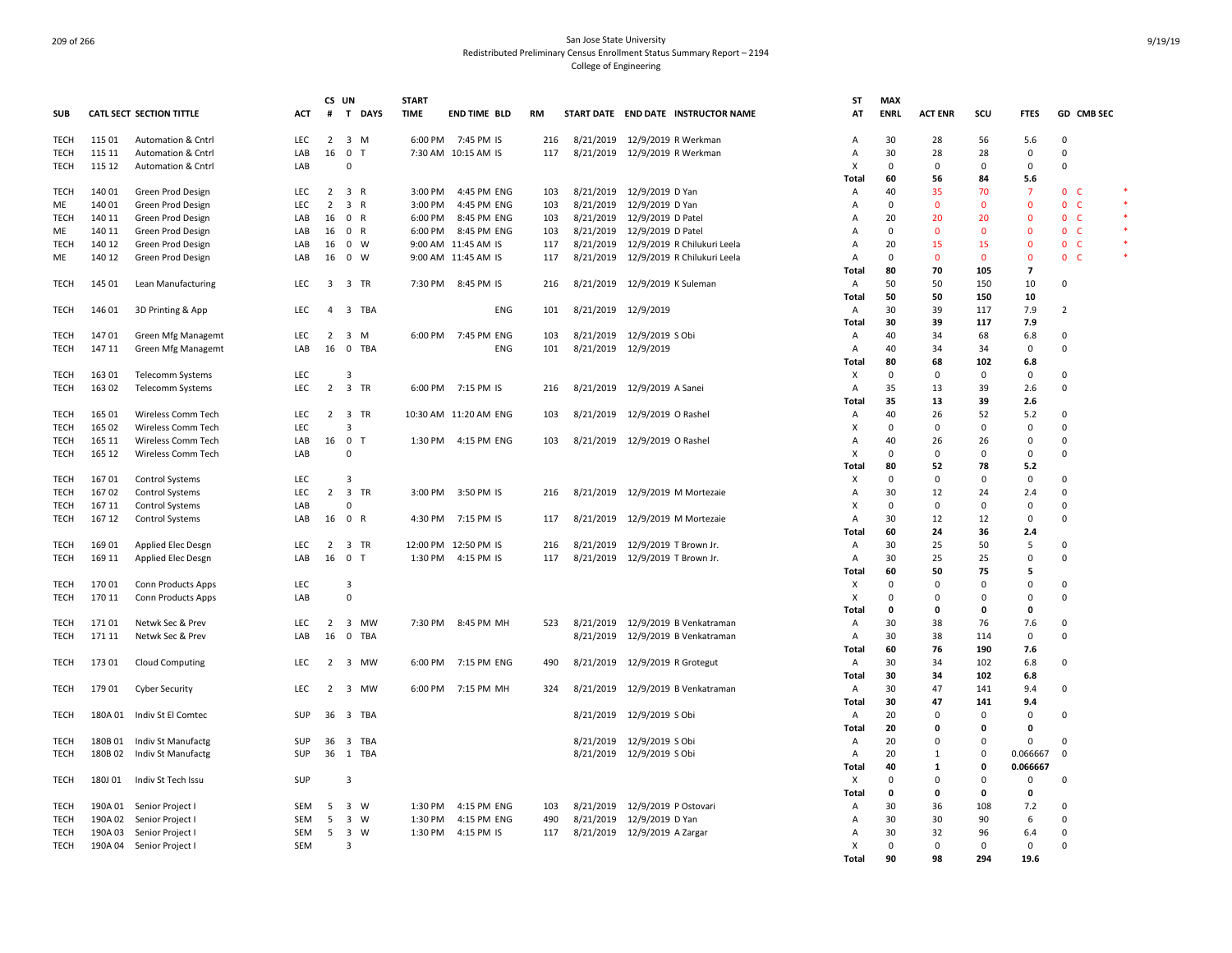| <b>SUB</b>  |         | <b>CATL SECT SECTION TITTLE</b> | <b>ACT</b> | CS UN<br>#     | <b>DAYS</b><br>$\mathbf{T}$           | <b>START</b><br><b>TIME</b> | <b>END TIME BLD</b> | <b>RM</b> |           | START DATE END DATE INSTRUCTOR NAME  | <b>ST</b><br>AT         | <b>MAX</b><br><b>ENRL</b> | <b>ACT ENR</b> | scu          | <b>FTES</b>  | GD CMB SEC     |  |
|-------------|---------|---------------------------------|------------|----------------|---------------------------------------|-----------------------------|---------------------|-----------|-----------|--------------------------------------|-------------------------|---------------------------|----------------|--------------|--------------|----------------|--|
|             |         |                                 |            |                |                                       |                             |                     |           |           |                                      |                         |                           |                |              |              |                |  |
| TECH        | 195 01  | Cooperative Intern              | SUP        | 36             | 3 TBA                                 |                             |                     |           |           | 8/21/2019 12/9/2019 S Obi            | A                       | 22                        | 2              | 0            | 0.4          | 0              |  |
|             |         |                                 |            |                |                                       |                             |                     |           |           |                                      | Total                   | 22                        | 2              | 0            | 0.4          |                |  |
| <b>TECH</b> | 198 80  | Technology & Civil              | LEC        | 2              | $\overline{3}$<br>TBA                 |                             |                     |           |           | 8/21/2019 12/9/2019 L Zou            | A                       | 40                        | 39             | 117          | 7.8          | 0 <sup>o</sup> |  |
| <b>CMPE</b> | 19880   | Technology & Civil              | LEC        | 2              | <b>TBA</b><br>3                       |                             |                     |           | 8/21/2019 | 12/9/2019 L Zou                      |                         | $\Omega$                  | $\Omega$       | $\Omega$     | $\Omega$     | 0 <sup>o</sup> |  |
| ENGR        | 198 80  | Technology & Civil              | LEC        | 2              | 3 TBA                                 |                             |                     |           | 8/21/2019 | 12/9/2019 L Zou                      | А                       | $\Omega$                  | $\Omega$       | $\Omega$     | $\Omega$     | 0 <sub>c</sub> |  |
| ME          | 198 80  | Technology & Civil              | LEC        | 2              | $\overline{\mathbf{3}}$<br><b>TBA</b> |                             |                     |           | 8/21/2019 | 12/9/2019 L Zou                      | А                       | 0                         | $\Omega$       | $\mathbf{0}$ | $\mathbf{0}$ | 0 <sub>c</sub> |  |
| <b>TECH</b> | 198 81  | <b>Technology &amp; Civil</b>   | LEC        | 2              | <b>TBA</b><br>3                       |                             |                     |           | 8/21/2019 | 12/9/2019 L Zou                      | А                       | 40                        | 40             | 120          | 8            | 0 <sup>o</sup> |  |
| <b>CMPE</b> | 198 81  | Technology & Civil              | LEC        | 2              | TBA<br>3                              |                             |                     |           | 8/21/2019 | 12/9/2019 L Zou                      |                         | $\mathbf 0$               | $\Omega$       | $\Omega$     | $\Omega$     | 0 <sub>c</sub> |  |
| ENGR        | 198 81  | Technology & Civil              | LEC        | 2              | <b>TBA</b><br>$\overline{\mathbf{3}}$ |                             |                     |           | 8/21/2019 | 12/9/2019 L Zou                      |                         | 0                         | $\Omega$       | $\mathbf{0}$ | $\Omega$     | 0 <sub>c</sub> |  |
| ME          | 19881   | Technology & Civil              | LEC        | 2              | <b>TBA</b><br>$\overline{3}$          |                             |                     |           | 8/21/2019 | 12/9/2019 L Zou                      | А                       | $\Omega$                  | $\Omega$       | $\mathbf{0}$ | $\mathbf{0}$ | 0 <sup>o</sup> |  |
| <b>TECH</b> | 19882   | Technology & Civil              | LEC        | 2              | <b>TBA</b><br>$\overline{3}$          |                             |                     |           | 8/21/2019 | 12/9/2019 P Backer                   | A                       | 40                        | 34             | 102          | 6.8          | 0 <sup>o</sup> |  |
| CMPE        | 19882   | Technology & Civil              | LEC        | 2              | TBA<br>3                              |                             |                     |           | 8/21/2019 | 12/9/2019 P Backer                   |                         | $\Omega$                  | $\Omega$       | $\Omega$     | $\Omega$     | 0 <sup>o</sup> |  |
| <b>ENGR</b> | 19882   | Technology & Civil              | LEC        | 2              | 3 TBA                                 |                             |                     |           | 8/21/2019 | 12/9/2019 P Backer                   | А                       | 0                         | $\Omega$       | $\mathbf{0}$ | $\mathbf{0}$ | $0-$           |  |
| ME          | 19882   | Technology & Civil              | LEC        | $\overline{2}$ | <b>TBA</b><br>$\overline{\mathbf{3}}$ |                             |                     |           |           | 8/21/2019 12/9/2019 P Backer         | A                       | 0                         | $\Omega$       | $\mathbf{0}$ | $\mathbf{0}$ | 0 <sub>c</sub> |  |
|             |         |                                 |            |                |                                       |                             |                     |           |           |                                      | Total                   | 120                       | 113            | 339          | 22.6         |                |  |
| <b>TECH</b> | 199A 01 | SpecialTopics CNSM              | SEM        | -5             | 3 R                                   | 3:00 PM                     | 5:45 PM IS          | 133       | 8/21/2019 | 12/9/2019 F Barez                    | А                       | 24                        | 36             | 108          | 7.2          | 0              |  |
| <b>TECH</b> | 199A 02 | SpecialTopics CNSM              | SEM        | -5             | 3 TR                                  | 3:00 PM                     | 4:15 PM HGH         | 122       | 8/21/2019 | 12/9/2019 A Banafa                   |                         | 30                        | $\overline{7}$ | 21           | 1.4          | 0              |  |
| <b>TECH</b> | 199A 03 | SpecialTopics CNSM              | SEM        |                | 3                                     |                             |                     |           |           |                                      | x                       | 0                         | $\Omega$       | $\Omega$     | 0            | $\Omega$       |  |
|             |         |                                 |            |                |                                       |                             |                     |           |           |                                      | Total                   | 54                        | 43             | 129          | 8.6          |                |  |
| <b>TECH</b> | 199B 01 | Special Topics Mfg Systm        | SEM        |                | 3                                     |                             |                     |           |           |                                      | x                       | $\Omega$                  | $\Omega$       | $\Omega$     | 0            | $\Omega$       |  |
|             |         |                                 |            |                |                                       |                             |                     |           |           |                                      | Total                   | 0                         | 0              | 0            | 0            |                |  |
| <b>TECH</b> | 200 01  | Research for Engr               | SEM        | 5              | 3 M                                   | 6:00 PM                     | 8:45 PM SH          | 314       |           | 8/21/2019 12/9/2019 F Davoudi Kakhki | A                       | 20                        | 4              | 12           | 1            | 4              |  |
|             |         |                                 |            |                |                                       |                             |                     |           |           |                                      | Total                   | 20                        | 4              | 12           | 1            |                |  |
| TECH        | 23001   | Cont Impr Syst Mgt              | SEM        | -5             | 3 W                                   | 6:00 PM                     | 8:45 PM IS          | 216       | 8/21/2019 | 12/9/2019 F Davoudi Kakhki           | A                       | 20                        | 4              | 12           | 1            |                |  |
|             |         |                                 |            |                |                                       |                             |                     |           |           |                                      | Total                   | 20                        | 4              | 12           | 1            |                |  |
| <b>TECH</b> | 23101   | Syst Rel & Maint                | SEM        |                | 3                                     |                             |                     |           |           |                                      | X                       | $\mathbf 0$               | 0              | $\Omega$     | $\Omega$     | $\Omega$       |  |
|             |         |                                 |            |                |                                       |                             |                     |           |           |                                      | Total                   | 0                         | 0              | 0            | 0            |                |  |
| TECH        | 23201   | Adv Stat Proc Cont              | SEM        |                | 3                                     |                             |                     |           |           |                                      | x                       | $\Omega$                  | $\Omega$       | $\Omega$     | $\Omega$     | 0              |  |
|             |         |                                 |            |                |                                       |                             |                     |           |           |                                      | Total                   | 0                         | 0              | 0            | 0            |                |  |
|             |         |                                 |            |                |                                       |                             |                     |           |           |                                      | <b>Technology Total</b> | 2052                      | 1768           | 3403         | 222.7667     |                |  |